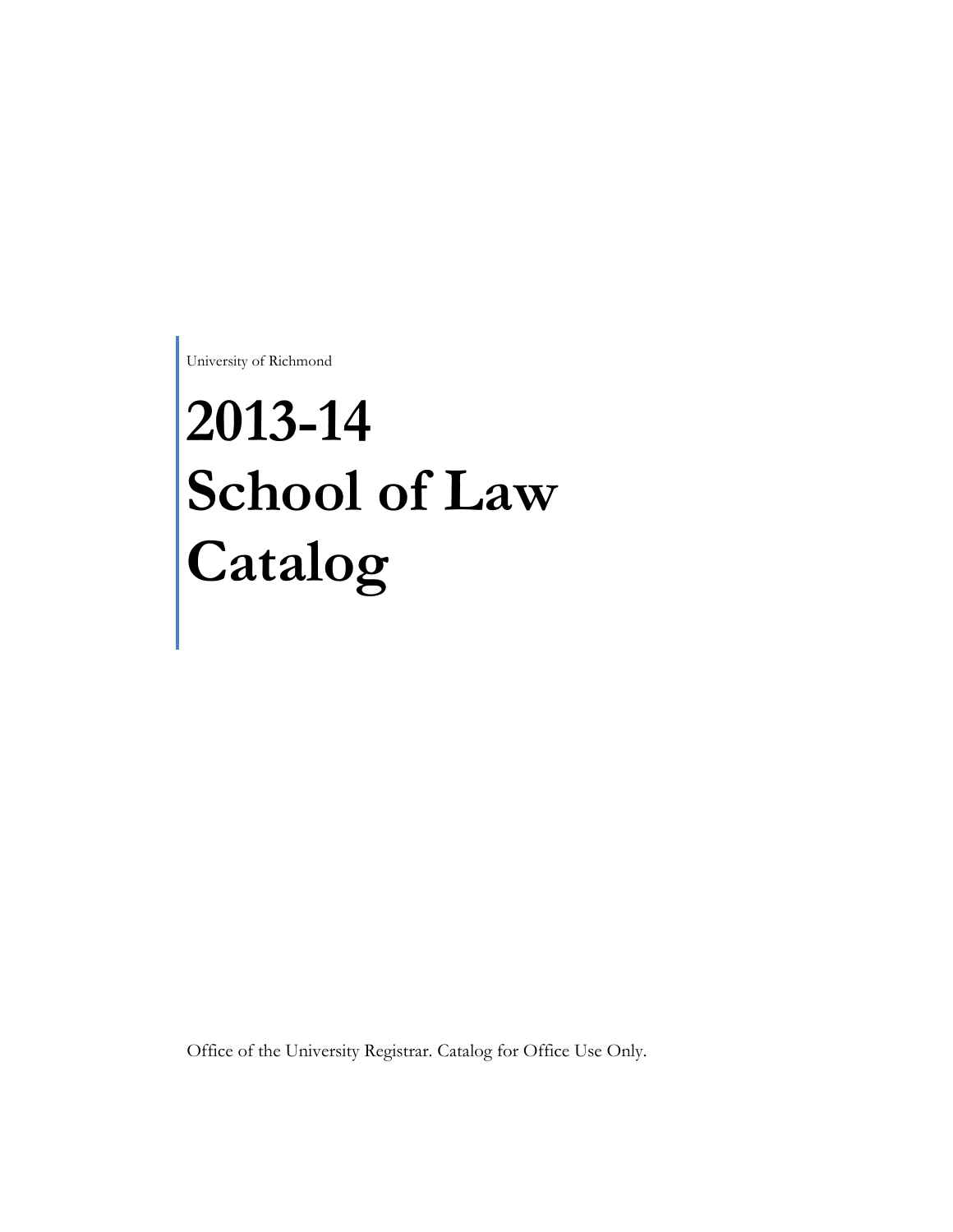# **2013-14 Law Catalog**

This course catalog provides listings for the School of Law. The requirements in this catalog apply to students entering the University of Richmond School of Law in the 2013-14 academic year.

To obtain catalogs from previous years and other schools at the University, contact the Office of the University Registrar.

The contents of this catalog represent the most current information available at the time of publication. However, during the period of time covered by this catalog, it is reasonable to expect changes to be made with respect to this information without prior notice. The course offerings and requirements of the University of Richmond are under continual examination and revision. Thus, the provisions of this catalog are not to be regarded as an irrevocable contract between the University and the student.

# **Non-Discrimination Policy**

The University of Richmond prohibits discrimination and harassment against applicants, students, faculty or staff on the basis of race, religion, national or ethnic origin, age, sex, sexual orientation, gender identity, gender expression, disability, status as a veteran or any classification protected by local, state or federal law. Copies of the complete "Harassment and Discrimination Policy (including Sexual Harassment)" are included in student handbooks, faculty handbooks and in the published guidelines for University of Richmond support staff. Copies are also available at the dean's office of each college and school and the Department of Human Resource Services. For further information, students should contact the dean of their school or residential college; staff should contact the director of Human Resource Services; and faculty should contact the dean of their school. Any inquiries regarding the University's policies in these areas should be directed to the Office of the Vice President for Student Development, University of Richmond, Virginia 23173. Telephone: (804) 289-8032.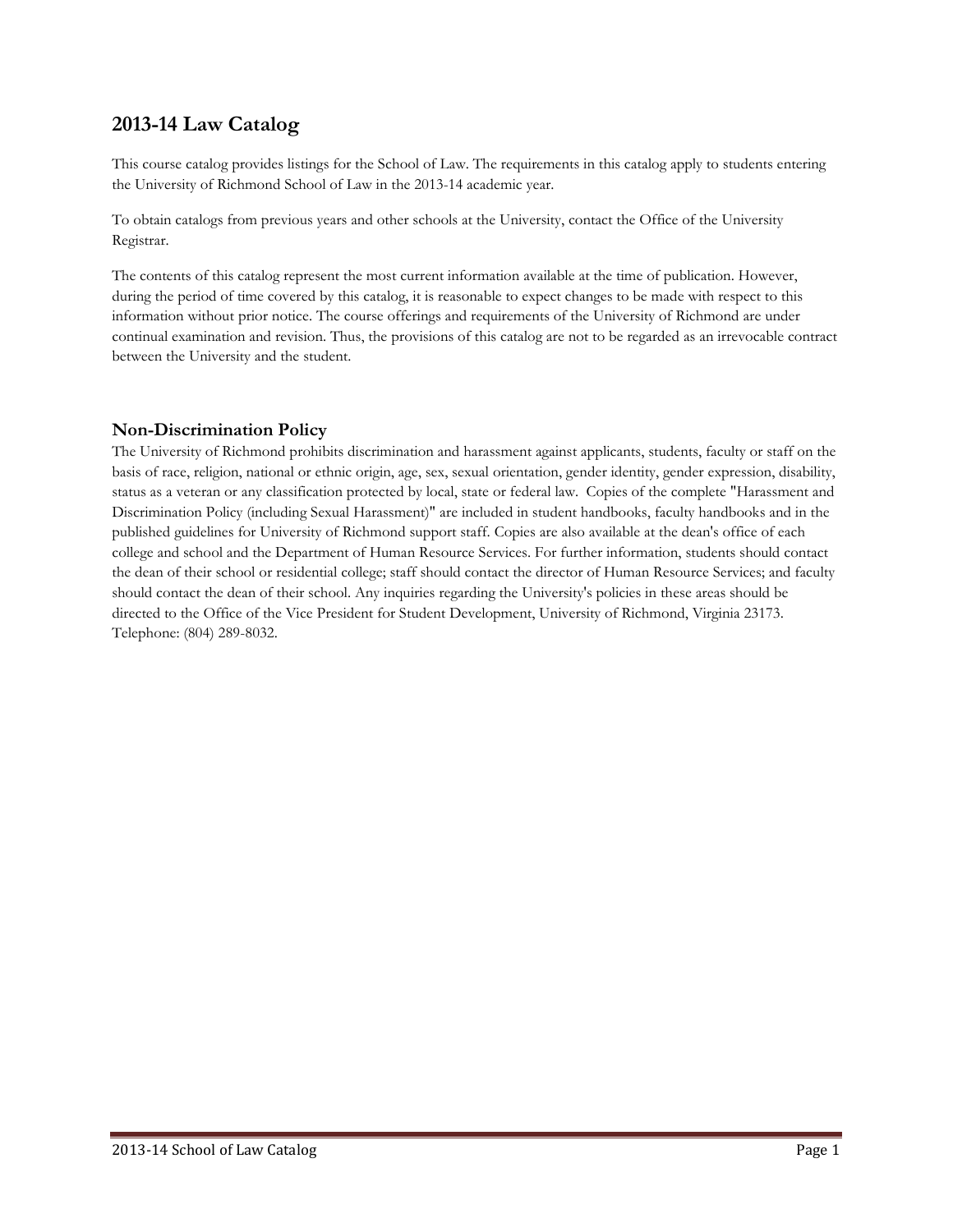# **Table of Contents**

| .5  |
|-----|
|     |
|     |
| 16  |
| 23  |
| 33  |
| 35  |
| 37  |
| 89  |
| -90 |
| -93 |
|     |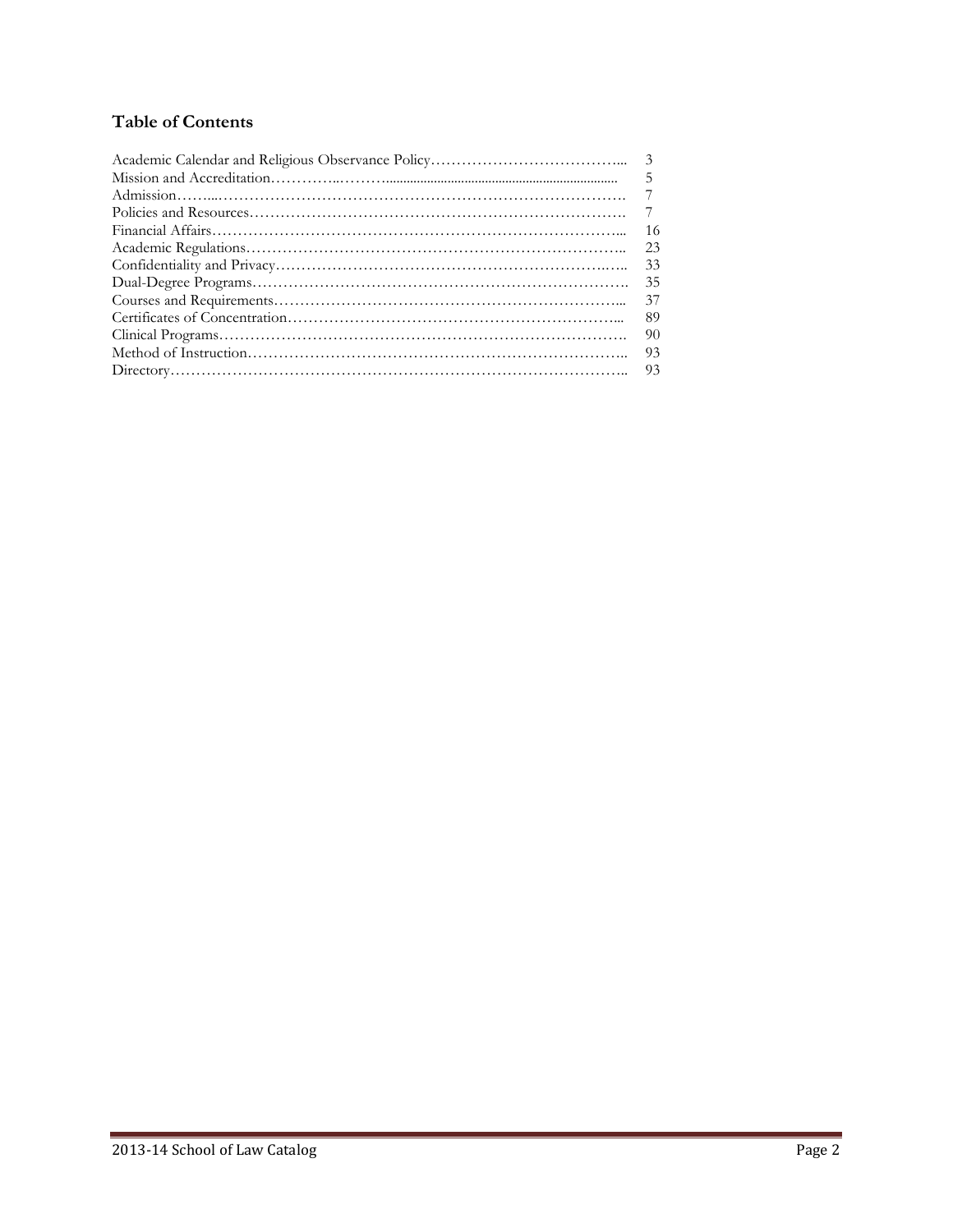# **Academic Calendar**

### **Fall Semester 2014**

Classes begin - Monday, August 25, 2014 Labor Day (classes meet) - Monday, September 1, 2014 Last day to file for May/August graduation - Friday, September 26, 2014 Fall break begins after last class (1L and 3L) - Friday, October 10, 2014 Lawyering Skills Workshop (2L) - Friday, October 10, 2014 through Saturday, October 11, 2014 Classes resume - Wednesday, October 15, 2014 Thanksgiving break begins after classes - Tuesday, November 25, 2014 Classes resume - Monday, December 1, 2014 Fall term examination period - Monday, December 8, 2014 through Friday, December 19, 2014 Fall term ends - Friday, December 19, 2014 Fall diploma date - Wednesday, January 21, 2015

### **Spring Semester 2015**

Registration - Saturday, April 19, 2014 through Sunday, January 11, 2015 Classes begin - Monday, January 12, 2015 Last day to file for December graduation - Friday, February 6, 2015 Spring break begins after classes - Friday, March 6, 2015 Classes resume - Monday, March 16, 2015 Spring term examination period - Monday, April 27, 2015 through Friday, May 8, 2015 Spring term ends - Friday, May 8, 2015 Spring Commencement - Saturday, May 9, 2015 Baccalaureate Service - Sunday, May 10, 2015

### **University of Richmond Religious Observance Calendar**

### **Religious Observance Policy**

The University is a secular institution that values a diversity of religious expression. The University is also an active community with a wide range of personal commitments and academic and extracurricular activities.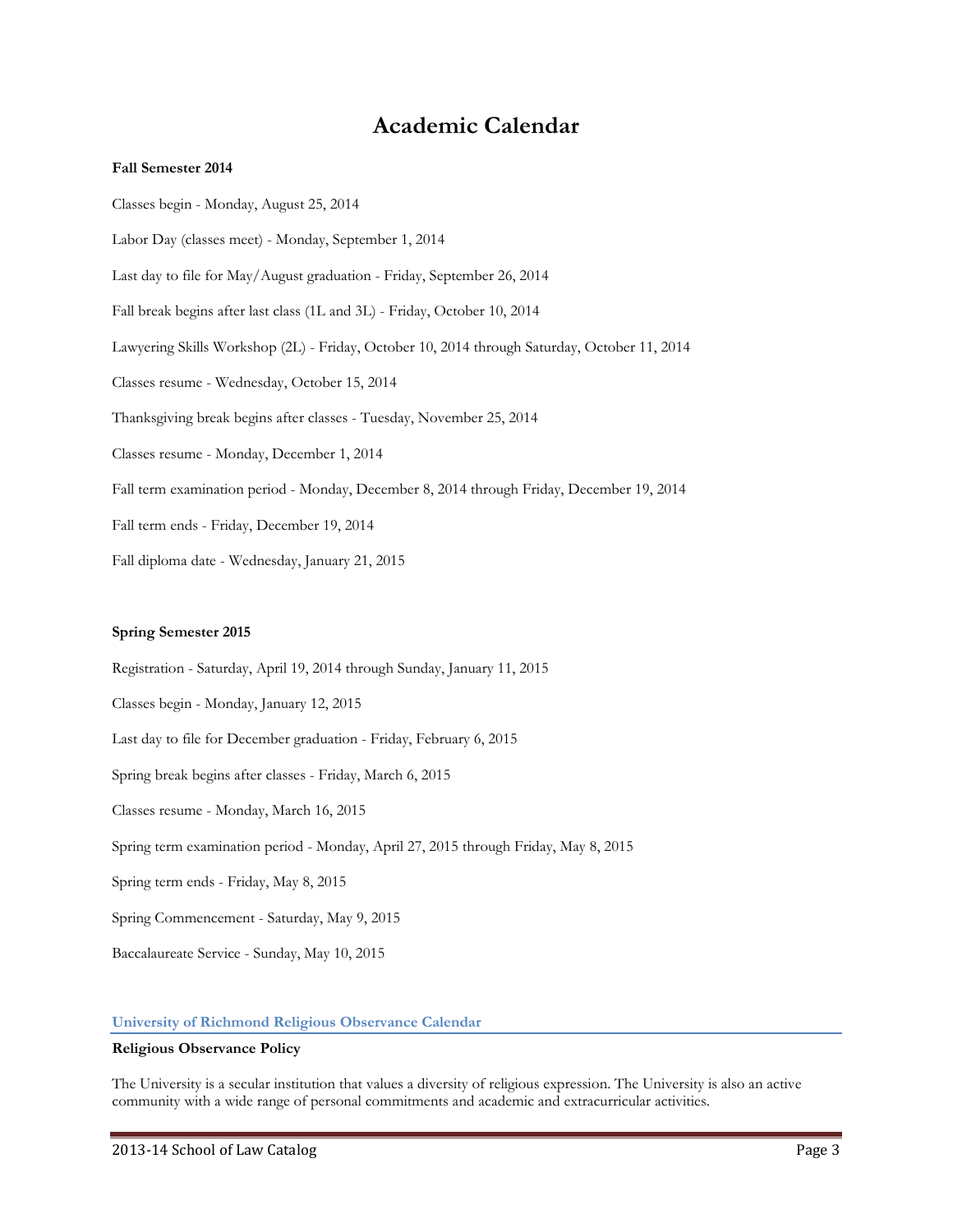Planning for academic and extracurricular activities should be done with sensitivity to the diverse religious commitments of the community and an awareness of religious holidays. Scheduling large-scale, one-time academic or extra-curricular events on a religious holiday should be avoided whenever possible.

Any student may be excused from class or other assignments because of religious observance. A student who will miss an academic obligation because of religious observance is responsible for contacting his or her professor within the first two weeks of the semester. The student is responsible for completing missed work in a timely manner.

Faculty are expected to be mindful of potential conflicts with religious observances and should make reasonable accommodations when students' religious practices conflict with their academic responsibilities.

The religious observance calendar is meant to serve as a scheduling guide. It lists significant holidays from the five largest global faith traditions. However, it is not comprehensive and students may choose to observe a holiday not included on the calendar.

The holidays listed are those which occur during the academic year when the University is open.

Buddhist 2014-15 Buddha's Enlightenment Day - Monday, December 8, 2014 Buddha's Birthday - Wednesday, April 8, 2015

Christian 2014-15 Ash Wednesday - Wednesday, February 18, 2015 Good Friday - Friday, April 3, 2015 Easter - Sunday, April 5, 2015

Eastern Orthodox 2014-15 Christmas - Wednesday, January 7, 2015 Good Friday - Friday, April 10, 2015 Easter - Sunday, April 12, 2015

Jewish - 2014-15 Rosh Hashanah - Thursday, September 25, 2014 Yom Kippur - Saturday, October 4, 2014 First day of Sukkot - Thursday, October 9, 2014 First day of Passover - Saturday, April 4, 2015

Muslim - 2014-15 Eid al-Fitr - Tuesday, July 29, 2014 Eid al-Adha - Saturday, October 4, 2014 Ashura - Monday, November 3, 2014

Hindu 2014-15 Diwali - Thursday, October 23, 2014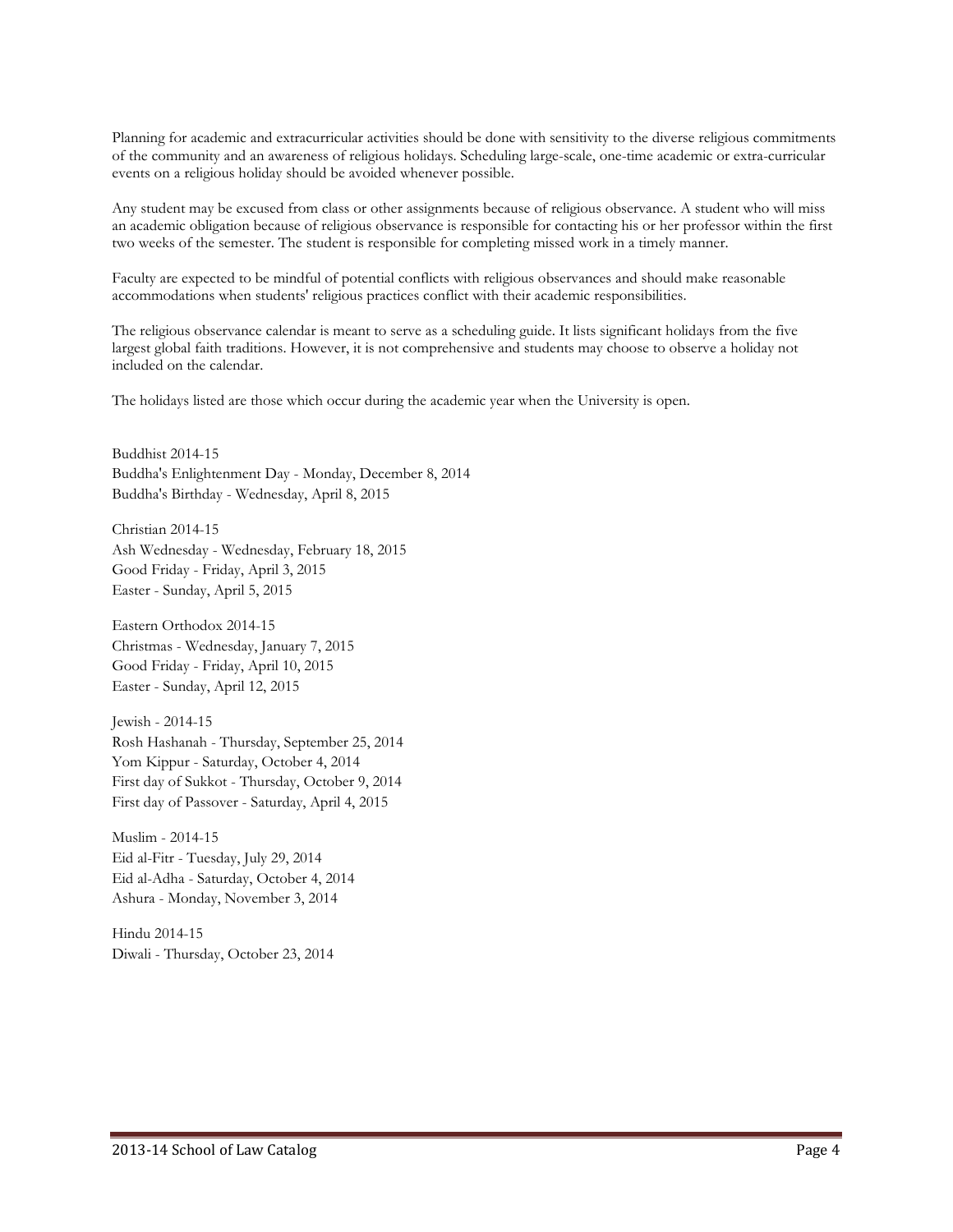# **Mission and Accreditation**

### **University Mission Statement**

The mission of the University of Richmond is to sustain a collaborative learning and research community that supports the personal development of its members and the creation of new knowledge. A Richmond education prepares students to live lives of purpose, thoughtful inquiry, and responsible leadership in a global and pluralistic society.

### **Organization and Accreditation**

Five academic schools and two coordinate colleges form the University of Richmond, with authority and responsibility vested legally in the Board of Trustees and the president of the University. The several colleges and schools award no degrees individually, but all degrees for work done in any one of them are conferred by the University of Richmond.

The University enrolls approximately 2,900 full-time undergraduates, 92 percent of whom live on campus; 600 full-time law and graduate students; and 1,300 part-time students, largely from Richmond and the surrounding community.

### **SACSCOC Accreditation**

The University of Richmond is accredited by the Commission on Colleges of the Southern Association of Colleges and Schools to award associate, baccalaureate, masters, and juris doctor degrees. Contact the Commission on Colleges at 1866 Southern Lane, Decatur, Georgia 30033-4097 or call 404-679-4500 for questions about the accreditation of the University of Richmond.

To request a copy of our letter of accreditation, contact: Office of Institutional Effectiveness, 28 Westhampton Way, University of Richmond, VA 23173; Phone: (804) 484-1595; FAX (804) 484-1596.

### **AACSB Accreditation**

The Robins School of Business is fully accredited at the undergraduate and graduate levels in Business and Accounting by the Association for the Advancement of Collegiate Schools of Business International (AACSB).

### **ABA Accreditation**

The T.C. Williams School of Law is fully accredited by the recognized standardizing agencies in the United States. It is a member of the Association of American Law Schools; it is on the approved lists of the American Bar Association and the Virginia State Board of Bar Examiners; and its Juris Doctor degree is fully accredited by the Regents of the University of the State of New York. Although each state has its own requirements for admission to the bar, a law degree from the School of Law qualifies the holder to seek admission to the bar in any state in the nation and in the District of Columbia. Additional information about accreditation may be found at abanet.org/legaled/resources/contactus.html.

### **Virginia State Board of Education Certification**

The University also is certified by the Virginia State Board of Education to offer teacher licensure programs.

### **Teacher Education Accreditation Council Accreditation**

The University of Richmond's undergraduate teacher preparation programs and the graduate certificate in teacher licensure program are accredited by the Teacher Education Accreditation Council.

### **American Chemical Society Accreditation**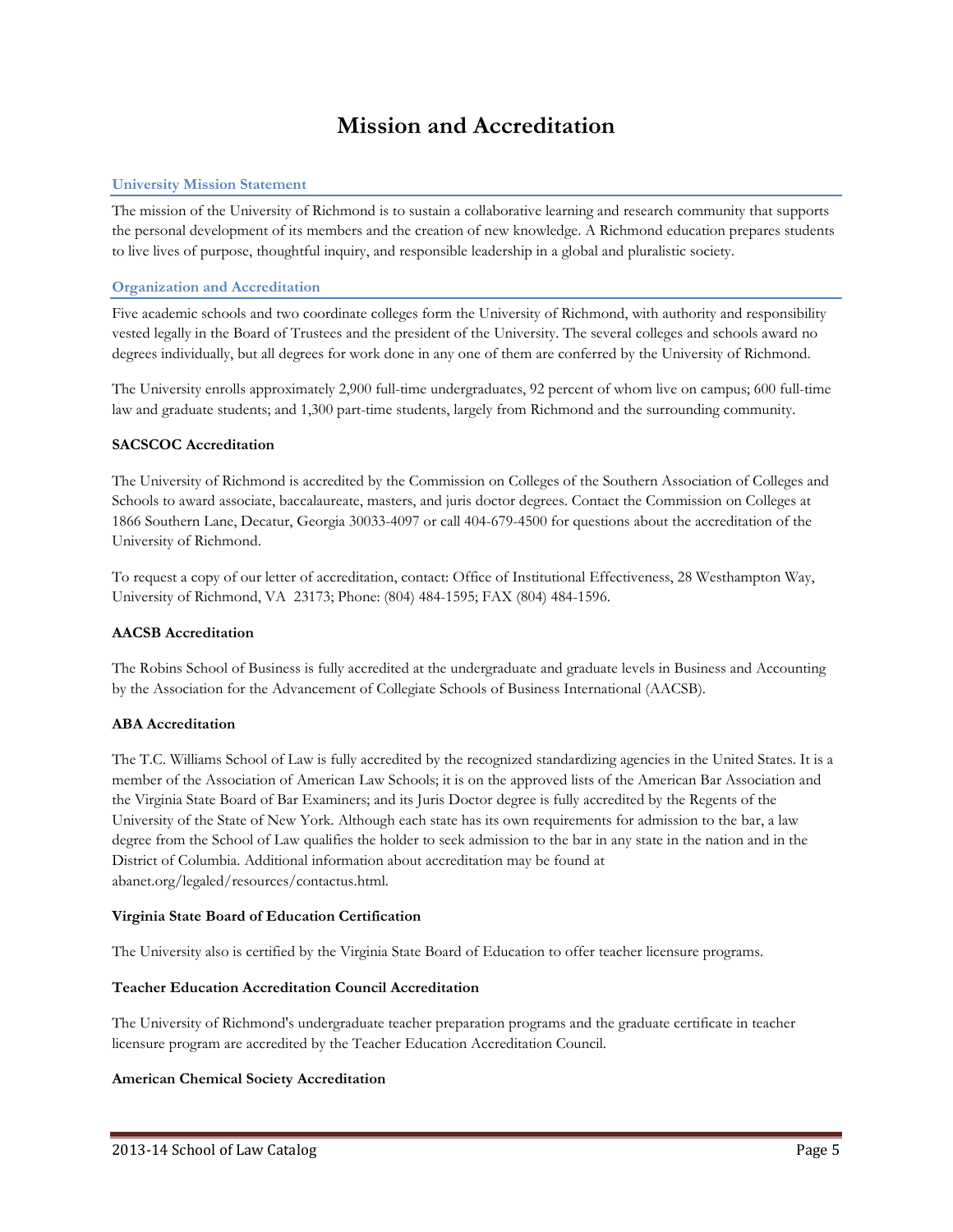The University of Richmond's chemistry program is accredited by the American Chemical Society.

### **Environment and History**

The University of Richmond campus consists of about 50 major buildings of Collegiate Gothic architectural style set amid 350 acres of lawns, lake, and woodlands. The beautiful and harmonious setting has been recognized nationally by college guides. Richmond's history began almost two centuries ago with Richmond College, founded in 1830 by Virginia Baptists as a college of liberal arts and sciences for men. Around this nucleus were established the School of Law (1870); Westhampton College, a college of liberal arts and sciences for women (1914); the Graduate School of Arts and Sciences, for advanced study in the liberal arts and sciences (1921); the E. Claiborne Robins School of Business, for undergraduate and graduate study in business (1949); University College, now known as the School of Professional and Continuing Studies, for evening, summer, and continuing education (1962); and the Jepson School of Leadership Studies, the first school of leadership studies in the United States (1992). In 1992, the academic missions of Richmond College and Westhampton College were combined in a separate school, the School of Arts and Sciences. Richmond College and Westhampton College are the coordinate colleges for men and women respectively, providing special programming and leadership opportunities in student life.

The law school was established within the college in 1870. In 1890 the family of the late T.C. Williams, who had been a devoted and valued trustee, donated \$25,000 as the nucleus of an endowment for the law school. In recognition of this gift, the school was named the T.C. Williams School of Law. At various times the school has received further generous gifts from members of Mr. Williams' family. A substantial gift came through a bequest from T.C. Williams Jr. who, like his father, was long a trustee of Richmond College, and for 20 years was the chairman of the Executive Committee of the Board of Trustees. The largest gift was received in 1952 by bequest from A.D. Williams, another son of T.C. Williams. In 1976, George E. Allen Jr., Ashby B. Allen, and Wilbur C. Allen provided the initial endowment for the school's first chair, the George E. Allen Chair. For a number of years, this endowment brought to the law school outstanding scholars, lawyers, and judges in a variety of fields, as visiting professors teaching in the annual Allen Chair Seminar. As a result of recent additions to the endowment by members of the Allen family, the Allen Chair became a full-time position on the law school faculty in 1998. Former Dean Rodney A. Smolla was the first full-time holder of the Allen Chair. Through a \$2 million pledge from Russell C. Williams, L '84, the law school has established its second chair, the Williams Chair. Williams, who practiced law in Richmond in the 1980s and 1990s, and who worked in the Virginia attorney general's office, is vice president of Hanover Shoe Farms in Hanover, Pa., which breeds horses for harness racing. The Williams Professor focuses on fundamental subjects such as torts, contracts, and civil procedure. Carl Tobias is the first full-time holder of the Williams Chair.

The University of Richmond School of Law is an integral part of the University of Richmond. The University Senate, on which sit representatives of all the faculties, provides for intercollegiate cooperation. The degrees in law are conferred by the corporation of the University of Richmond. While possessing a proud tradition, the law school continues to keep pace with the changing methods of legal education in order to prepare its graduates for the practice of law in today's society.Richmond benefits from a heritage of ethical and religious values, a residential character, and a commitment to liberal and general education through intimate schools and colleges joined into a substantial whole.

### **Location**

The University of Richmond campus consists of 350 acres located about six miles west of the center of the city of Richmond, Va. The law school building, of Collegiate Gothic architecture, was originally opened in 1954 and enlarged in 1972 and 1981. In 1991, the building was significantly expanded, renovated, and refurbished. The law school building provides modern and technically equipped classrooms, seminar rooms, a law library, a courtroom, faculty study and offices, administrative offices, student lounges, and offices for the Law Review, three other journals, and numerous other student organizations.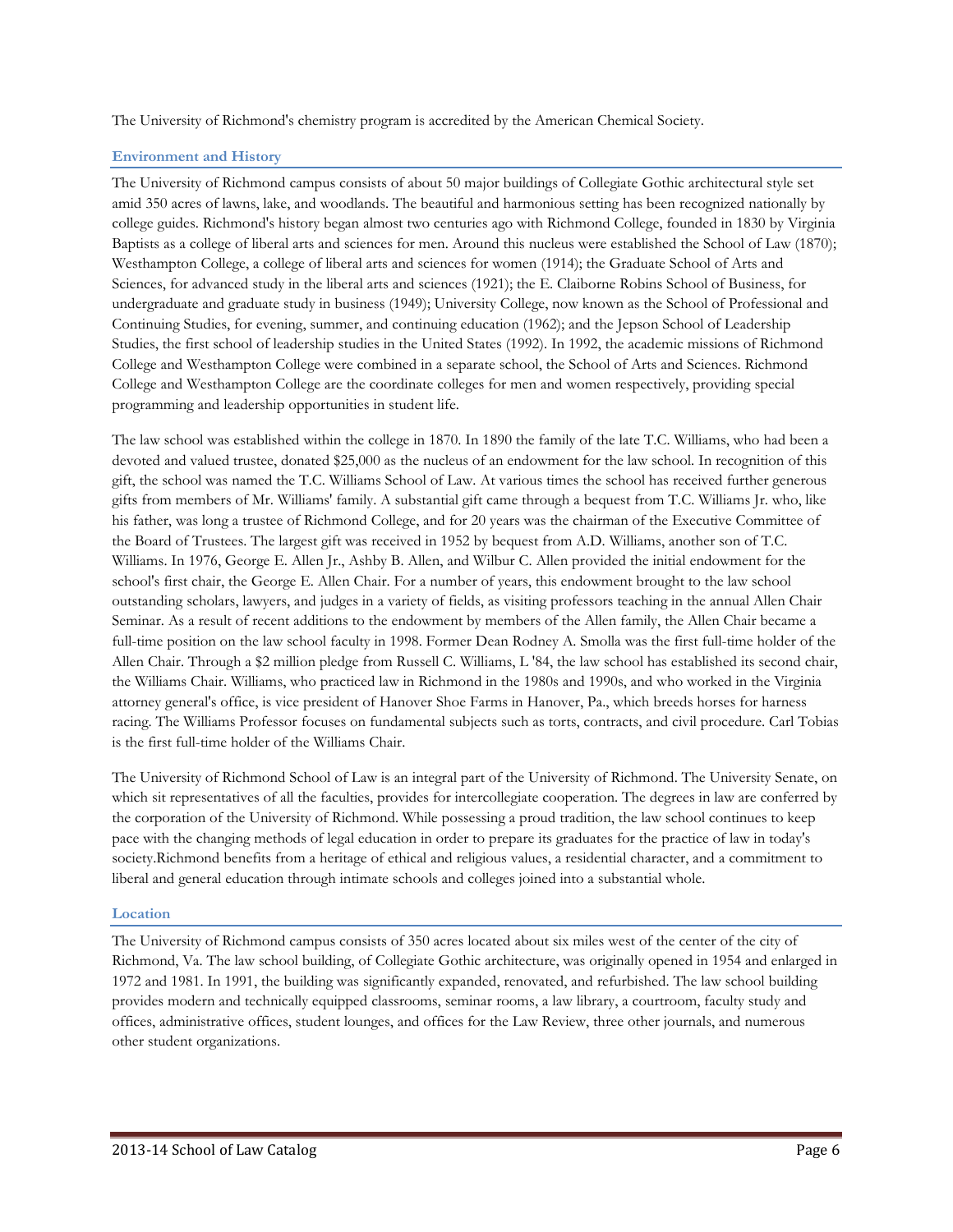Richmond, the capital of the Commonwealth of Virginia, is where the Virginia General Assembly holds its annual sessions and the Supreme Court of Virginia sits. The Federal District Court for the Eastern District of Virginia and the United States Court of Appeals for the Fourth Circuit also hold regular terms here. In addition, the State Corporation Commission, the Workers' Compensation Commission, and many federal administrative agencies hold hearings in the city. Washington, D.C., where the United States Supreme Court sits, is only about a two-hour drive away. Thus, students find, in addition to the formal law school program, unsurpassed opportunities for observation of the legal process at work in various legislative, judicial, and administrative departments of the local, state, and federal governments.

# **Admission**

Visit<http://law.richmond.edu/admissions/index.html> for admissions information.

# **Policies and Resources**

# **General Policies**

### **Computer Policies - Law School Computer Program**

The University of Richmond initiated a laptop requirement program in 1994 to provide students with the technological expertise necessary to practice law in today's society. The law school was the first law school in the United States to require all entering students to own a laptop as a condition of enrollment. By choosing the University of Richmond as the place to study law, students use computers just like they are used by lawyers in the practice of law, as a personal, portable tool to gather, organize, produce, and store the kind of information that is the lifeblood of the modern legal practitioner.

Students entering law school at the University of Richmond must own a laptop, either Windows-based or Mac, with software that fully complies with the technical specifications and requirements necessary to connect effectively with the University network. Students who indicate plans to enter the University of Richmond Law School receive detailed information about satisfying the laptop requirement prior to enrollment.

Students use laptops at the University of Richmond in the classroom and in the in the classroom, in clinics and trials, in the library, and in student informal spaces, such as the DownUnder. Wireless access to the Internet and the University network is available throughout the law school building, including the classrooms and the library, and some classrooms also include wired access. Students use laptop computers for Westlaw, LexisNexis, Bloomberg Law, and Fastcase access, email, discussions with professors and fellow classmates, and searching the Internet, as well as many other uses. Students also can access the law school network from home.

The library staff provides extensive training about connectivity and other computer issues. Computer professionals offer beginning and review sessions about word processing, email, Internet searching, and other topics throughout the year for students and faculty.

### **Computing Facilities**

The University of Richmond has a strong commitment to prepare students to work in technology- and informationcentered environments. The University provides computers, software, and specialized equipment for student use in labs, public areas, classrooms, and residence hall lounges. All students in the residence halls have their own wired network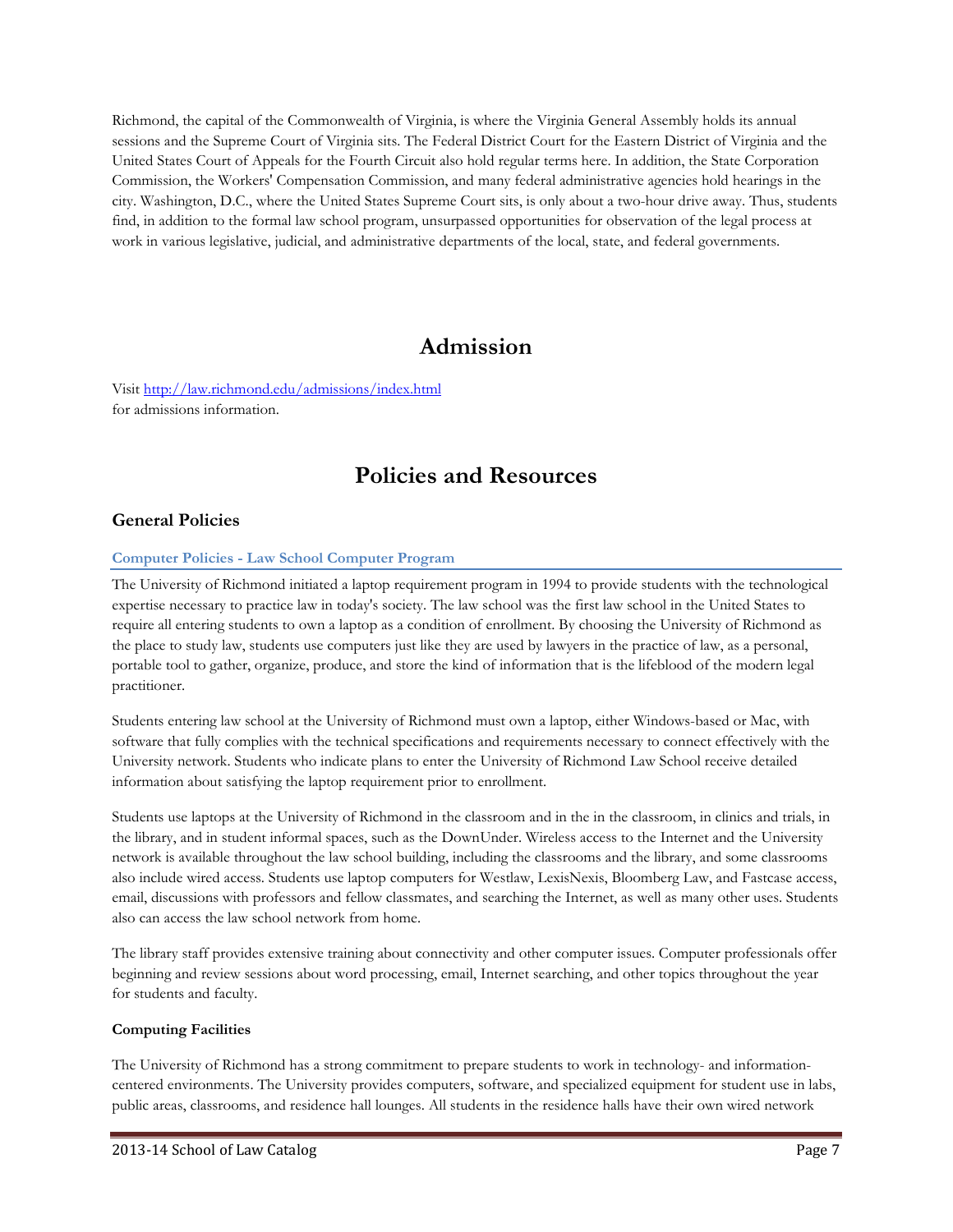connections, and the entire campus is blanketed with a high-speed wireless network that provides students, faculty, staff, and guests with secure access to a wealth of resources.

The University maintains a robust network infrastructure. A wireless network supports mobile computing in every building on campus, and provides coverage in most outdoor locations and public gathering spaces. Information Services maintains University-owned systems loaded with up-to-date versions of the latest software tools and anti-virus software. All users must have an active University computer account to log into any lab machine. To help ensure the security of the University systems and network, the University requires all users to change passwords regularly in order to maintain an active account. Policie[s regarding the use of technology and information resources](http://is.richmond.edu/policies/general/use-of-technology.html) are posted on the [Information](http://is.richmond.edu/policies/index.html)  [Services Policies website.](http://is.richmond.edu/policies/index.html)

The ground floor of Jepson Hall houses many computing resources, including a general purpose computer lab; five PC classrooms with full multimedia capabilities; and two computer classrooms running Windows, Linux, and Unix designated for use by the math and computer science department. When classes are not in session, the Jepson Hall computer classrooms are open for student use. Jepson Hall is also the location of the Computer Help Desk, a resource that provides assistance with computing-related issues for the entire campus. A listing of the current hours of operation for all of these resources may be found on the [Information Services website.](http://is.richmond.edu/)

The Center for Technology Learning Center (CTLC) is a unique resource located on the third floor of Boatwright Memorial Library. It is devoted to servicing the multimedia needs of students, faculty, and staff. This area offers PC and Mac workstations equipped with high-end Web development, multimedia, animation, 3-D modeling, and audio-video recording and editing software. Scanners, high quality printers, large-format plotters, digitizers, and digital video and still cameras also are available. In addition, the CTLC contains a photography studio and a small recording studio. The CTLC also supports media production in the Media Resource Center on the second floor of Boatwright Library. Most importantly, the CTLC is staffed by professionals and well-trained student assistants are available to assist students, faculty and staff. Students not only have access to the hardware and software, but also to experts who can help them effectively use the specialized tools.

Technology training for students, faculty, and staff is available in a variety of formats, including books and CDs available in the CTLC and searchable through the Library catalog; online video tutorials; technology training classes offered throughout the school year; and one-on-one training sessions available through appointments at the CTLC. CTLC hours of operation and current technology training classes may be found on the [Information Services website.](http://is.richmond.edu/training/index.html)

## **Emergency Information**

To report an emergency, call 911 or 289-8911 (cell phone). The non-emergency number is 289-8715

[\(Download a PDF of the Emergency Procedures\)](http://alert.richmond.edu/procedures/UR_Emergency_flyer.pdf)

### **Getting Information**

During an emergency, UR will distribute information to the campus community via:

- Audio–Tornado siren and PA system
- Web–This website, alert.richmond.edu
- E-mail–Blast e-mail to '@richmond.edu' accounts
- Text/voice messages–UR Alert text messages and/or voice messages to faculty, staff, and students who register a cell or home phone through BannerWeb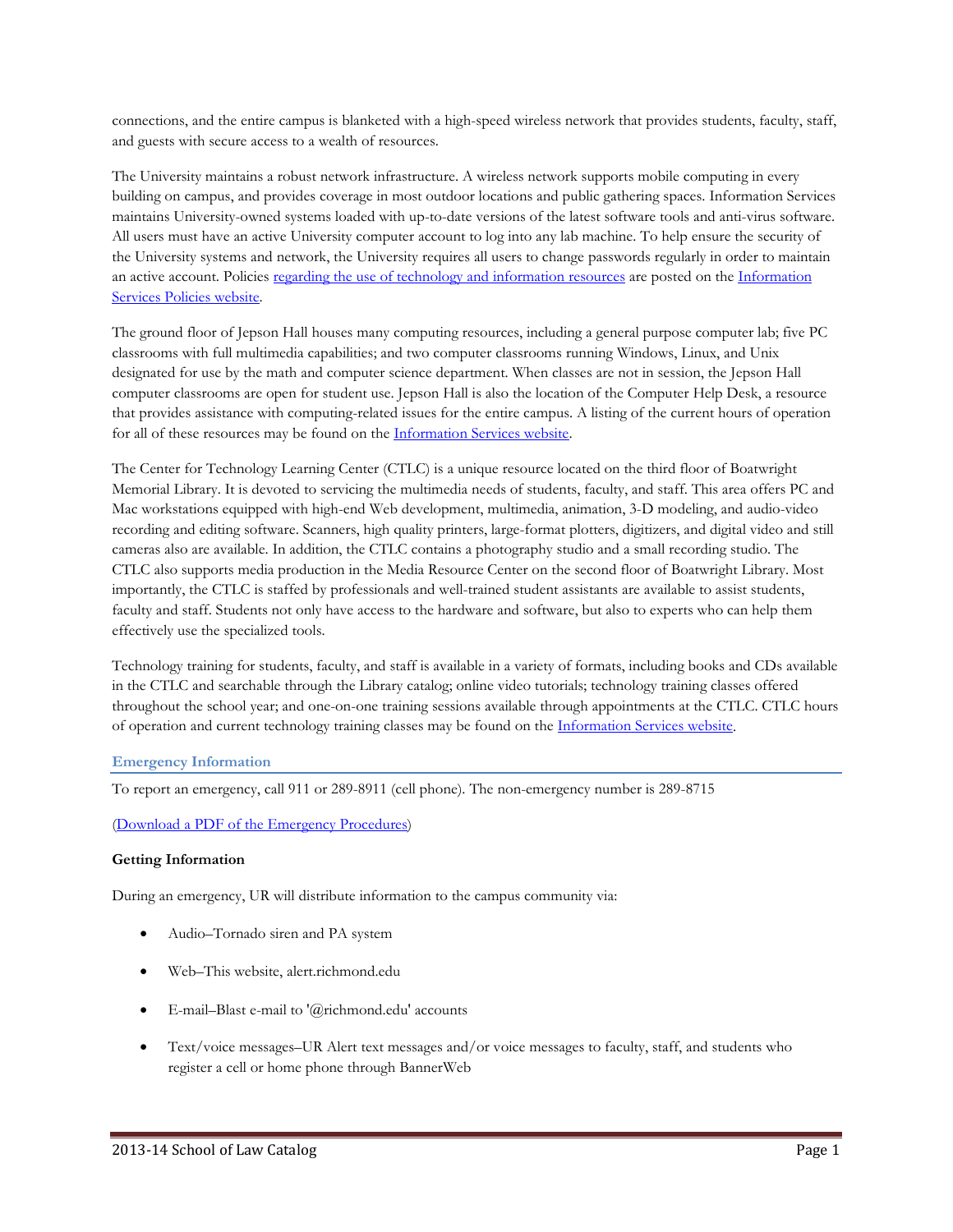- Campus phones–Telephone messages to campus telephones
- TV–UR TV channel 16 broadcasts
- People–Resident assistants and area coordinators
- Hotline–UR Emergency Hotline: (804) 289-8760 or toll free at (866) 386-0403

### **Emergency Terms**

Shelter in Place: Choose an interior room or one with as few doors and windows as possible. Remain there until the danger has passed. Examples: Tornado or other severe weather, nuclear alert, or hazardous materials spill.

Seek Secure Shelter: Get into a lockable space, like an office or classroom, and remain there. Lock and barricade doors, turn off lights, and turn cell phones to silent or vibrate mode. Get under a desk or other surface to hide. Wait for further instruction from law enforcement. If the threat is in your building and you can safely flee, then do so. Examples: Active shooter or dangerous person immediately threatening the campus.

Evacuate: Immediately leave the building that you are in, exiting through the nearest and safest exit. If the fire alarm has not been activated, do so. Examples: Fire, smoke.

Avoid Area, Warn Others: In these types of incidents, the emergency is localized on campus. University officials do not want anyone near the area and want you to alert others of the emergency. Examples: Hazardous materials spill, flooded roads, aircraft accident, bomb threat, civil disturbance, fire, gas leak, or power lines down.

### **What to Do**

Tornado

- Listen for the tornado siren. A single siren blast will sound continuously until the danger has passed.
- Seek shelter inside a building until notified by University officials that it is safe to leave.
- Stay away from electrical lines and devices.
- There is no "all-clear." The danger has passed when the siren silences.

Fire

- Activate the nearest fire alarm and call 289-8911 if possible to report the location and cause of the fire.
- Everyone must leave immediately when a fire alarm is activated, even if there are no obvious signs of an emergency.
- Do not use the elevator.
- Remain calm and assist others in safely getting out.
- Confine the fire by closing all doors and windows if possible. Follow directions given by emergency personnel and go to the location designated by your building coordinator to await further instructions.

Earthquake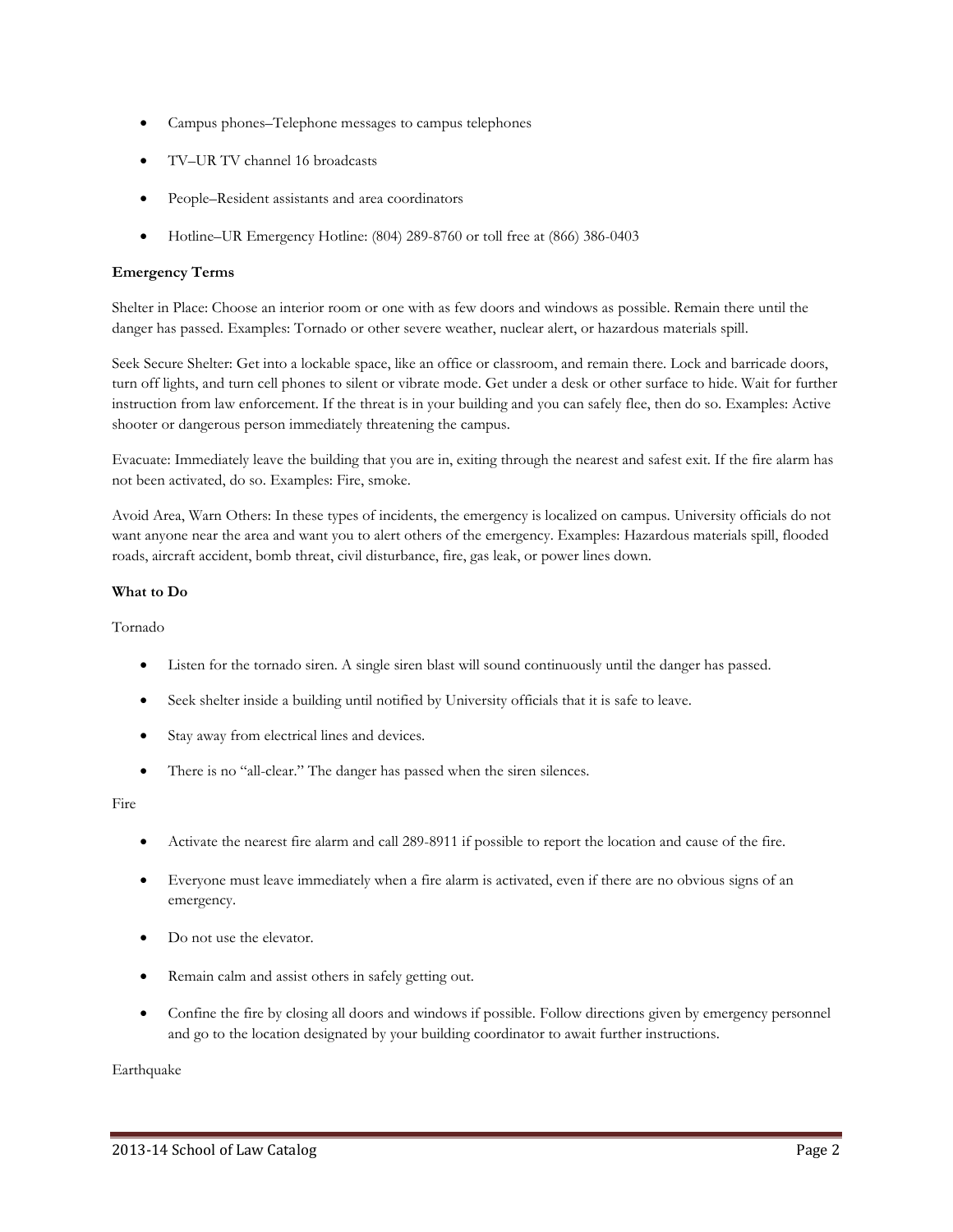- Stay inside the building until the shaking stops. Don't run downstairs or rush outside while the building is shaking.
- Stay away from glass, windows, outside doors and walls, and anything that could fall.
- A sturdy table or desk can provide cover.
- Once the building stops shaking, exit the building calmly and check for others in need.
- Do not use elevators.
- If outdoors, stay in the open until the shaking stops, avoid any falling debris fields such as buildings, power lines, etc.

### Active Shooter/Dangerous Person

- Remain calm, do not engage the intruder.
- A quick and quiet escape is suggested, if it can be done safely.
- If attempting to escape, keep your hands elevated with open palms visible, especially if encountering law enforcement officers. Follow all instructions officers may give you.
- If you cannot safely exit the building, seek secure shelter.
- Close and lock windows, lower blinds, remain out of sight, and turn off lights.
- Once secured inside, take cover behind concrete walls, thick desks, and filing cabinets that are away from windows and doors.
- Remain quiet, and turn off cell phone ringers.
- Only one person from the room should call police at 289-8911 and tell them where you are, where the dangerous person is, and the condition of others with you. Follow their instructions. If you cannot speak, leave the line open so the dispatcher can hear what is going on.
- Assist others if they are injured.
- Do not respond to any unfamiliar voice commands until you can be sure they are coming from a police officer.

### **Grievances and Complaints**

Students who wish to file a complaint or grievance pertaining to University policies, procedures, or conditions may address their complaint in written form to the appropriate department head or official who oversees the area of concern. If in doubt as to whom to direct the complaint, the following officials may be contacted:

### **Student Life Concerns**

Housing [Joan Lachowski,](https://housing.richmond.edu/contact/index.html) Office of Undergraduate Student Housing

Financial policies [David Hale,](http://businessoffice.richmond.edu/contact/index.html) Vice President for Business and Finance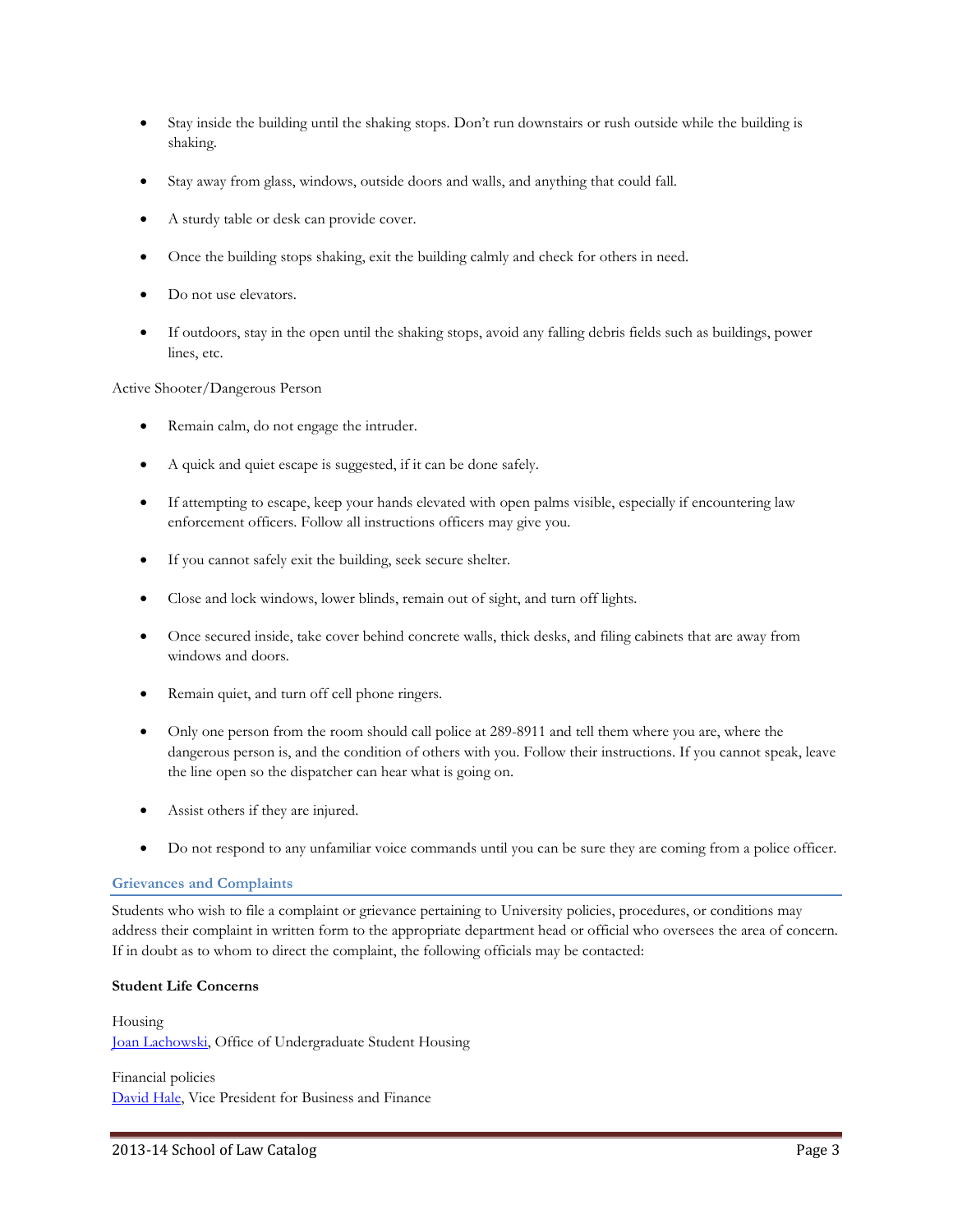All other concerns [Steve Bisese,](mailto:sbisese@richmond.edu) Vice President for Student Development

### **Academic Concerns**

School of Arts and Sciences [Joe Boehman,](http://rc.richmond.edu/contact/jboehman/) Dean of Richmond College [Juliette Landphair,](http://wc.richmond.edu/contact/jlandpha/) Dean of Westhampton College

Robins School of Business [Bob Nicholson,](http://directory.richmond.edu/bios/rnichols/) Associate Dean for Undergraduate Business Programs [Richard Coughlan,](http://directory.richmond.edu/bios/rcoughla/) Senior Associate Dean and Director of the Reynolds Graduate School of Business

Jepson School of Leadership Studies [Sandra Peart,](http://jepson.richmond.edu/faculty/bios/speart/) Dean

School of Law [Kristine Henderson,](http://law.richmond.edu/people/staff/khender3/) Associate Dean for Student Services and Administration

School of Professional and Continuing Studies [Ned Swartz,](http://spcs.richmond.edu/contact/people/nswartz/) Associate Dean for Administration and Student Services

### **Inclement Weather Policy**

In case of inclement weather, the law school generally follows the lead of the University. University closings will be announced on the University Emergency Hotline, (804) 289-8760, and on following stations:

TV Stations

- WCVE/WCVW (PBS)
- $WRIC (ABC)$
- $WTVR (CBS)$
- $\bullet$  WWBT (NBC)

Radio Stations

- $\bullet$  WCVE FM 88.9
- $\bullet$  WRVA AM 1140
- $\bullet$  WRVQ FM 94.5

If the University is NOT closed in the inclement weather, individual professors may still decide to cancel certain classes if weather conditions make it unsafe or unrealistic for a faculty member to make it to school. In that event, the faculty member will take steps to notify students about the class cancellation.

Students should always exercise their best personal judgment with regard to road conditions and other safety concerns.

**Student Complaints (ABA Standard 512)**

### **Student Complaints**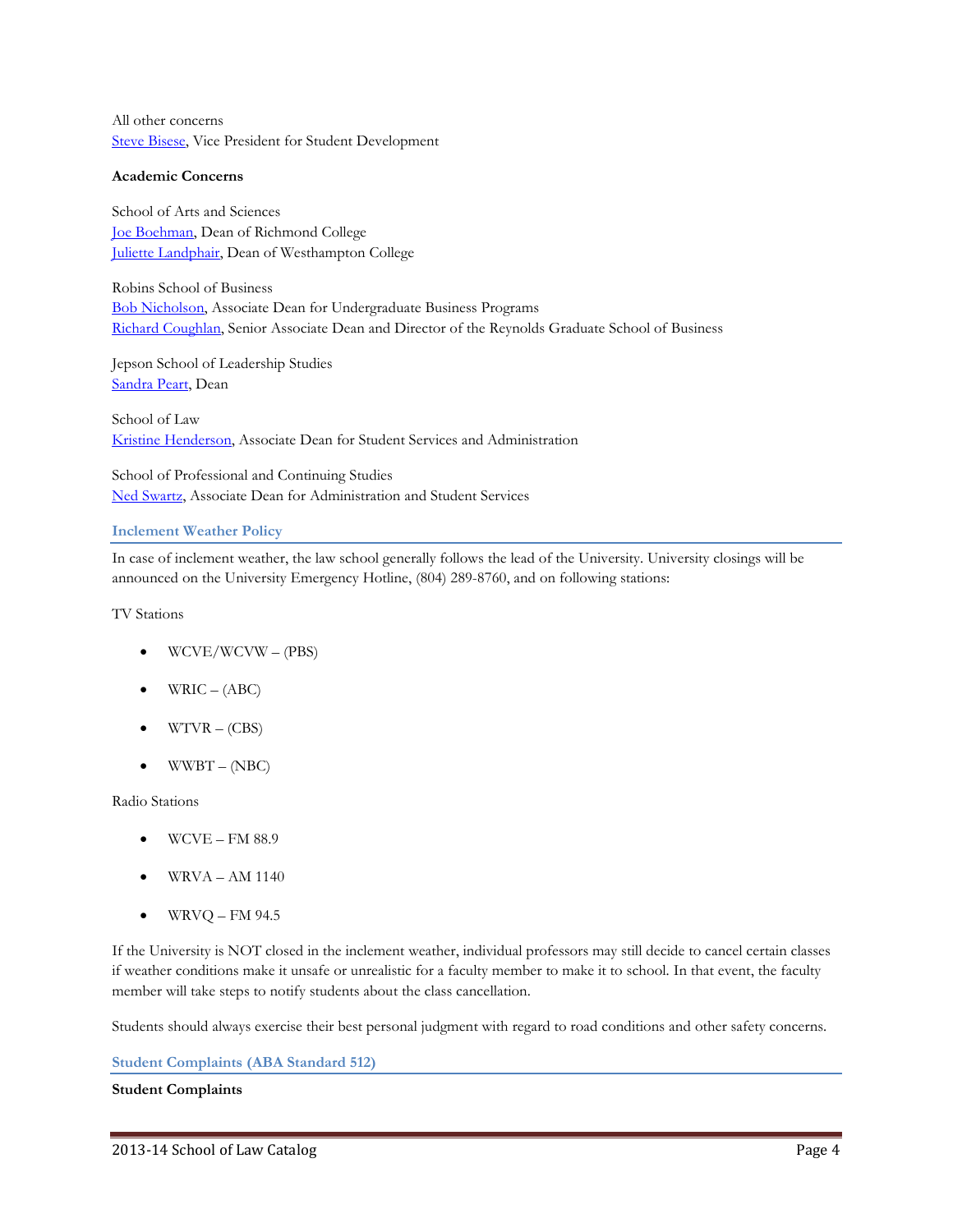The faculty and administration of the School of Law are continually searching for ways to improve the delivery of legal education. As such, the faculty and administration are receptive to student suggestions and concerns. In an effort to provide a vehicle for this valuable information, the following procedure has been instituted.

Any student at the School of Law who wishes to bring a complaint to the Administration of the School of Law about a significant program that directly implicates the School's program of legal education and its compliance with the ABA Standards [\(https://www.americanbar.org/groups/legal\\_education/resources/standards.html\)](https://www.americanbar.org/groups/legal_education/resources/standards.html) should take the following steps:

- 1. The student complaint should be submitted in writing to the Associate Dean for Academic Affairs.
- 2. The writing should describe in detail the behavior, program, or process complained of, and demonstrate how it implicates the School's program of legal education and the School's compliance with a particular identified ABA Standard.
- 3. The writing must provide both the name of the student submitting the complaint, the student's University of Richmond email address and a street address for further communication about the complaint.

# **Procedures for Addressing Complaints**

- The Associate Dean for Academic Affairs should acknowledge the complaint within three business days of receipt of the written complaint. Acknowledgment may be made by email, U.S. Mail, or by personal delivery.
- Within two weeks of acknowledgment of the complaint, the Associate Dean for Academic Affairs or his designee shall either meet with the complaining student or respond to the substance of the complaint in writing. The student should either receive a substantive response to the complaint or information about what steps are being taken by the School to address the complaint or further investigate the complaint.
- Appeals may be taken to the Dean of the Law School. Any decision made on appeal by the Dean shall be final.
- A copy of the complaint and a summary of the process and resolution of the complaint shall be kept in the Office of the Dean of the School of Law for a period of eight years.

# **Student Conduct Policies**

## **Alcohol and Drug Policy**

The legal age for the consumption and possession of alcohol is 21 in the Commonwealth of Virginia. Each member of the University community is encouraged to make risk-aware choices regarding the consumption of alcohol or the use of other psychoactive drugs. Members of the campus community who choose to use such drugs are expected to consider the risks of harm to self, others, and the community-at-large. To mitigate the harmful behavior associated with such drugs, the University has established policies to eliminate the use of illicit drugs and to limit the consumption of alcoholic beverages on campus. It is our individual responsibility to understand and abide by the regulations as defined by the University, the Commonwealth of Virginia, and the federal government governing the use and distribution of alcohol and other drugs. These regulations apply to all members of the University community and its guests and visitors. Persons who infringe upon the rights of others, break the law, conduct themselves in a disorderly manner, or damage University property are accountable for their actions. Such persons are subject to University disciplinary sanctions (up to and including removal from this community) and/or criminal action. Such harmful behavior is absolutely at variance with the mission of the University. Because the University of Richmond strives to achieve a healthy living and learning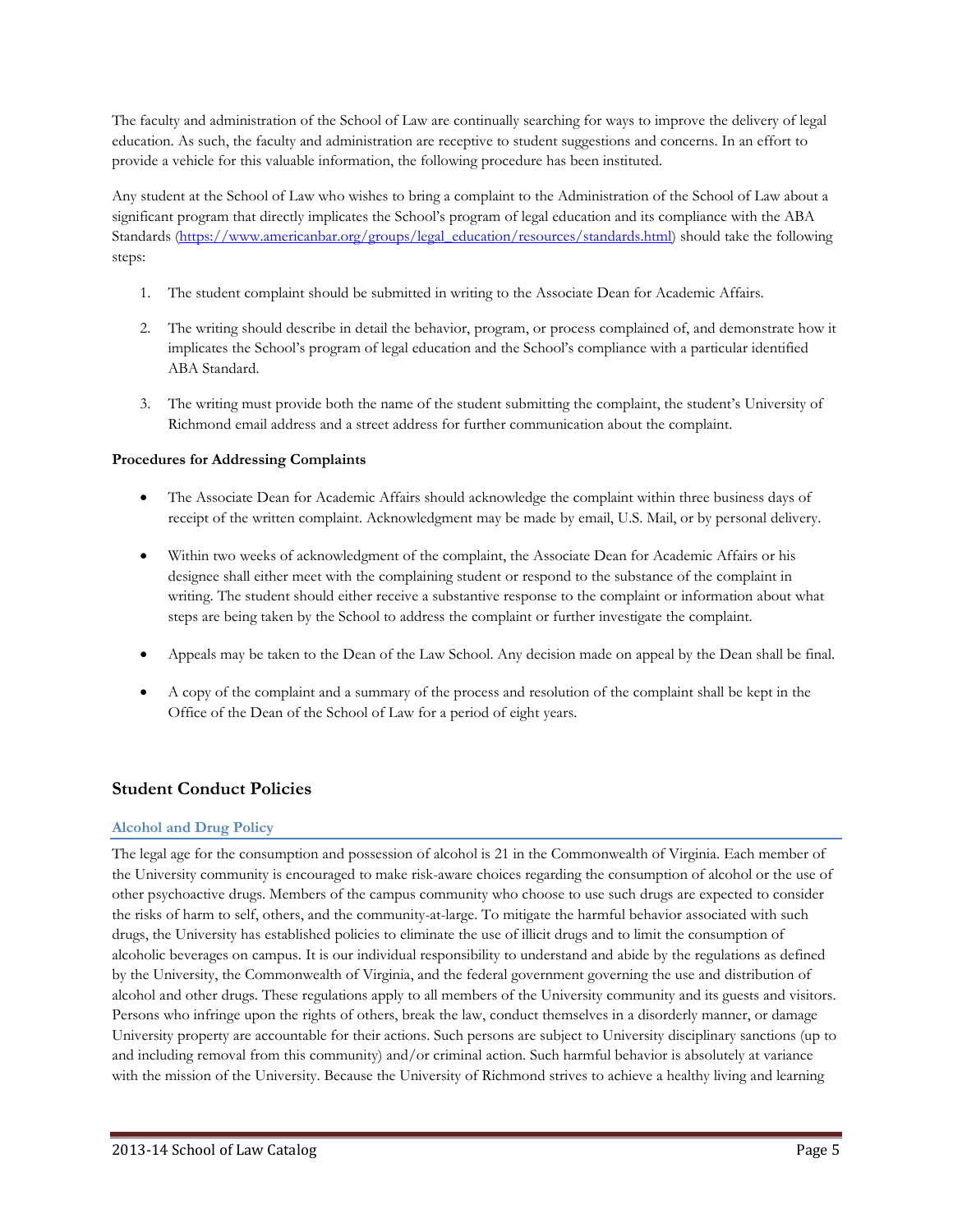environment, the unlawful possession, use, or distribution of illicit drugs and alcohol by students and employees on the University's property, or as a part of its activities, is prohibited.

More information about the University's alcohol and drug policy can be found online at [studentdevelopment.richmond.edu/common/PDF/UR\\_Alcohol\\_Policy.pdf](http://studentdevelopment.richmond.edu/common/PDF/UR_Alcohol_Policy.pdf)

### **Harassment & Discrimination**

Every University employee and student has the right to work and study in an environment free from discrimination and harassment and should be treated with dignity and respect. The University prohibits discrimination and harassment against applicants, students, and employees on the basis of race, religion, national or ethnic origin, age, sex, sexual orientation, gender identity, gender expression, disability, status as a veteran or any classification protected by local, state or federal law.

The University's policy against discrimination and harassment (Policy) incorporates protections afforded by Title IX of the Educational Amendments of 1972, which prohibits discrimination in educational programs and activities based on gender. This Policy also incorporates all other local, state and federal laws, including Title VII of the Civil Rights Act of 1964. Any individual whose conduct violates the Policy will be subject to disciplinary action up to and including termination for employees and expulsion for students.

Harassment is the creation of a hostile or intimidating environment, in which verbal or physical conduct, because of its severity and/or persistence, is likely to interfere significantly with an individual's work or education, or affect adversely an individual's living conditions on campus.

Illegal and improper harassment based on any of the classifications in paragraph 1, may include:

- Any suggestion that sexual favors, race, religion, national or ethnic origin, age, sex, sexual orientation, gender identity, gender expression, disability, status as a veteran or any protected classification would affect one's job, promotion, performance evaluations, grades, working or educational conditions;
- Making unwelcome or offensive comments about a person's clothing, body or personal life;
- Offensive jokes or unwelcome innuendoes;
- Other conduct that creates a work or educational environment that may be considered offensive or hostile, even though some staff or students might not find them objectionable;
- Use of unwelcome or offensive nicknames or terms of endearment.

Sexual harassment, in particular, may consist of unwelcome sexual advances, requests for sexual favors, or other verbal or physical conduct of a sexual nature when one or more of the following occur:

- Submission to or rejection of such conduct is made a term or condition of an individual's employment or academic success;
- Submission to or rejection of such conduct is used as the basis for employment or academic decisions;
- Such conduct has the purpose or effect of interfering with an individual's work or academic performance or creates a hostile, intimidating or offensive work or educational environment.

The University has designated the Associate Vice President for the Department of Human Resource Services (located in Weinstein Hall), as the University's representative to handle issues arising under the Policy, including Title IX. Individuals who need further information or clarification of the Policy should contact the Associate Vice President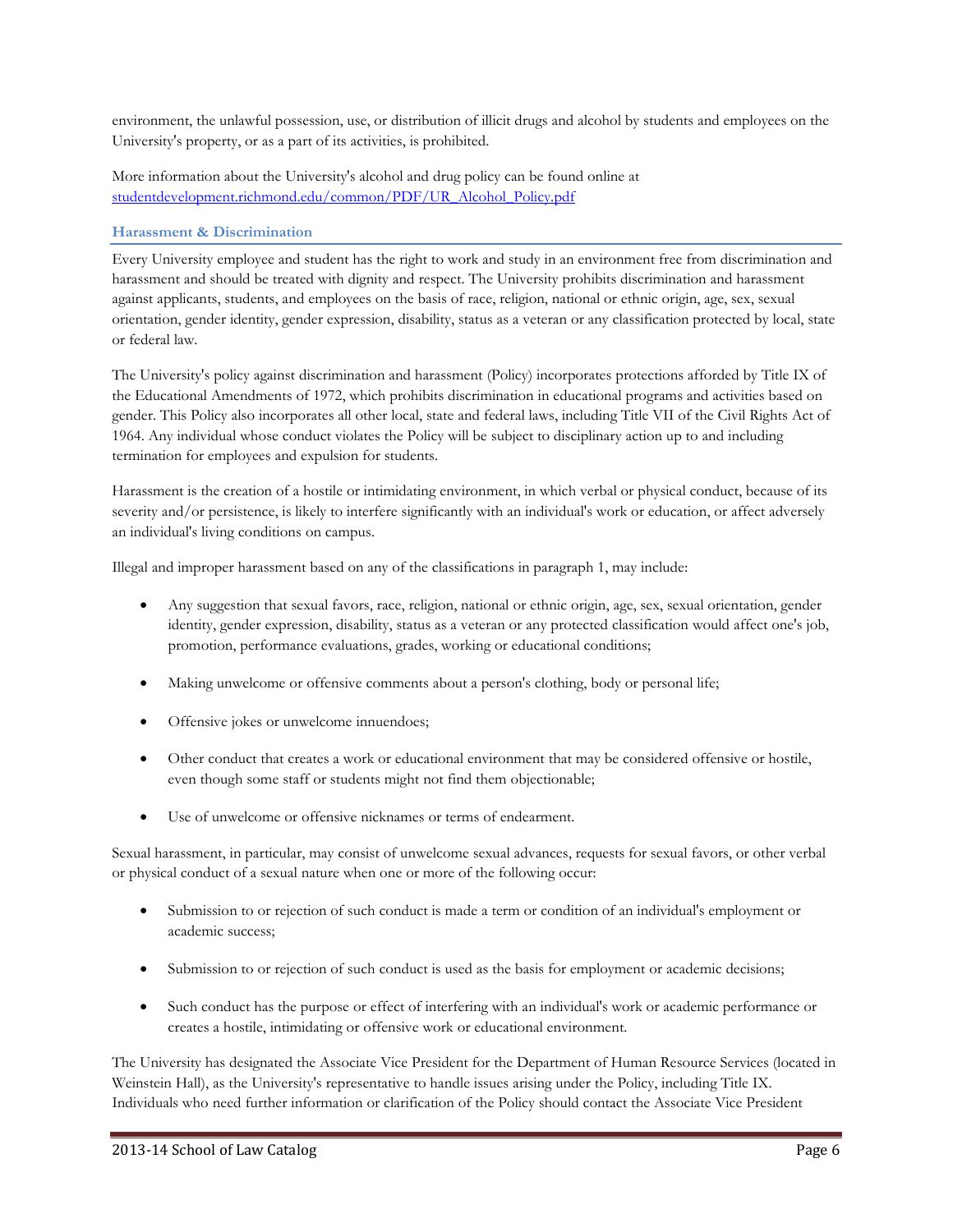directly. employees and students who feel they have suffered discrimination or harassment in violation of the Policy should follow the Complaint Resolution Procedure described below.

The Policy also applies to complaints of harassment or discrimination involving applicants for admission or employment, or persons aggrieved by third parties such as contractors or vendors serving the University.

## **Complaint Resolution Procedure**

For ease in identifying individuals, the person making the complaint is referred to as the Complainant, and the person for whom the complaint is being made is referred to as the Respondent.

The University will endeavor to respond to and resolve all complaints quickly and effectively. Individuals who believe they have been harassed or discriminated against in violation of the Policy are encouraged to take action in any of the ways described in the Complaint Resolution Procedure (Procedure).

Although none of the actions listed under the options for Informal Resolution, below, are required before an individual may file a Formal Complaint, the University favors informal resolution of these claims whenever possible. Except as expressly provided herein, the Procedure is the only grievance practice available to staff, faculty, students or other parties for violations of the Policy. No other grievance practices otherwise available at the University are applicable.

Through the Procedure, the University will take necessary steps to prevent recurrence of any harassment and/or discrimination determined to have occurred, and will take necessary steps to correct the discriminatory effects of the conduct on the Complainant and others, if appropriate. During all stages of the Procedure, every effort will be made to ensure fundamental fairness to all parties involved in the complaint process. The University will make good faith efforts to protect the confidentiality of those involved in the Procedure to the extent permitted by law and to the extent that continued protection does not interfere with the University's ability to investigate allegations or to take corrective action.

The University prohibits retaliation against any individual who files a complaint (informal or formal) in good faith or participates in a harassment or discrimination inquiry. Disciplinary action will be taken against any individual who retaliates against a Complainant or participant in a harassment or discrimination inquiry, or who files a discrimination or harassment complaint in bad faith, or who maliciously or knowingly files false charges.

## **A. Procedures for Informal Resolution**

The Informal Resolution process provides an effective means of resolving most disputes. However, the Complainant may terminate the Informal Resolution process at any time and initiate a Formal Complaint without prejudice.

## **1. Informal Discussion with Respondent**

Prior to the involvement of other parties or University officers, the Complainant may choose to discuss the concerns directly with the Respondent. The Respondent may not realize that his or her conduct is offensive or unwelcome. Many disputes can be resolved quickly and effectively with such direct communication. A complaint brought to the attention of the Respondent shortly after the alleged offensive behavior occurs (e.g.: immediately or in a few days) will usually result in more effective resolution.

## **2. Informal Discussion with University Officials**

Understanding that a Complainant may discuss concerns with a friend, confidant, advisor or counselor in the Counseling and Psychological Services office, etc., it is nonetheless the case that to initiate an informal discussion with University officials, a Complainant should contact one of the following individuals in a timely manner, ordinarily within thirty (30) days of the offending conduct:

Students should contact the dean of their school or residential college as follows: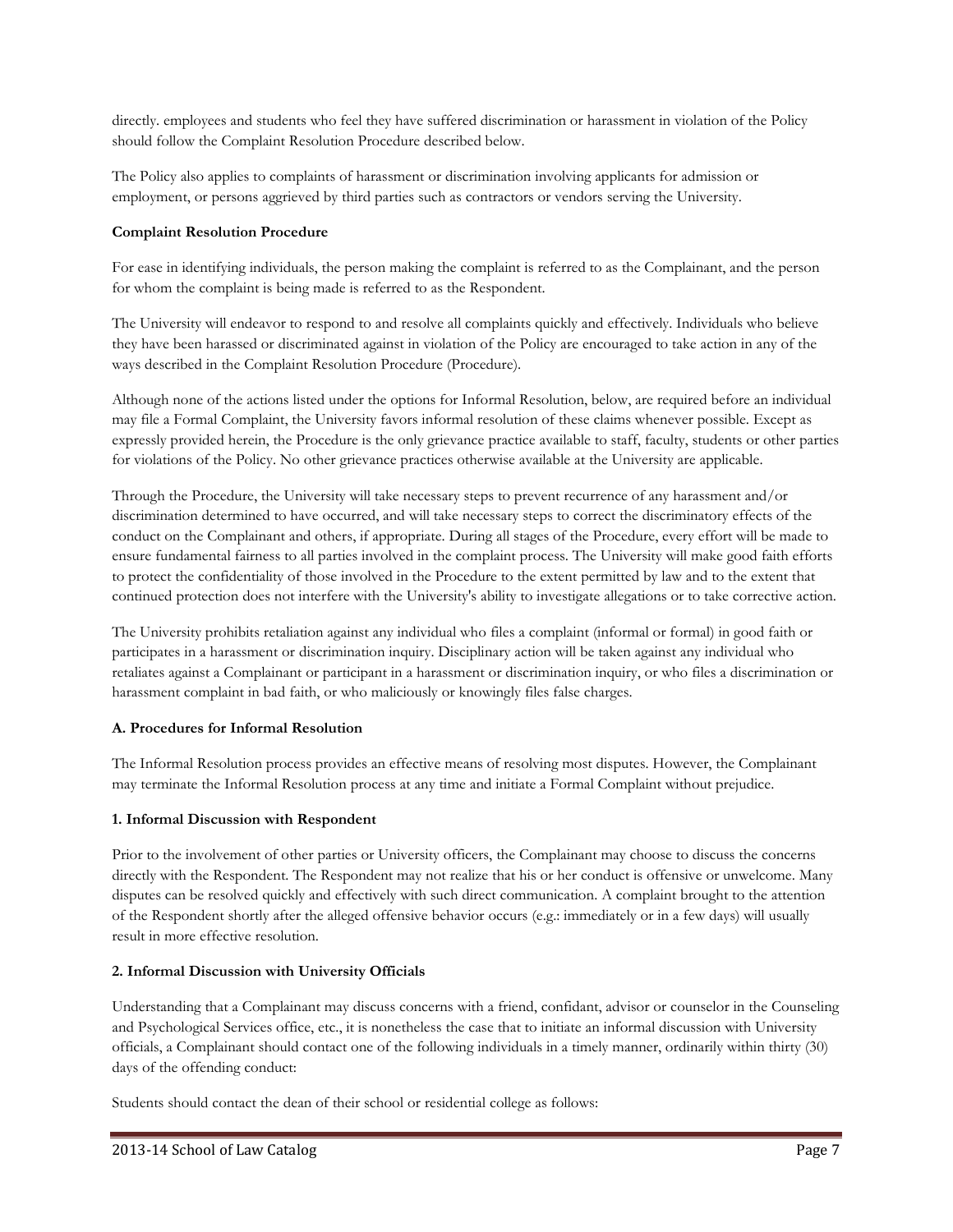- Arts and Sciences, Business or Leadership Studies undergraduate students should contact the dean of their residential college
- Graduate School of Business: Senior Associate Dean, Richard Coughlan at (804) 289-8553
- Law School: Dean, Wendy Purdue at (804) 289-8183
- Richmond College: Dean, Joseph Boehman at (804) 289-8061
- School of Professional and Continuing Studies: Dean, James Narduzzi at (804) 287-6684
- Westhampton College: Dean, Juliette Landphair at (804) 289-8468

### Staff should contact:

• Executive Assistant to the President: Carolyn Martin at (804) 289-8088

Faculty should contact the dean of their school:

- Arts and Sciences: Dean, Kathleen Skerrett
- Business: Dean, Nancy Bagranoff
- Professional and Continuing Studies: Dean, James Narduzzi
- Law: Dean, Wendy Perdue
- Leadership Studies: Dean, Sandra J Peart

If the complaint is against one of the designated University officials, the Complainant should contact the President of the University, who will designate a representative of the University to handle the matter. If the complaint is against the dean of a student's residential college, then the Complainant should contact the Associate Vice President for the Department of Human Resource Services.

The Informal Discussion can help with any or all of the following options:

- Assisting the Complainant to determine if the behavior violates the Policy, or to learn more about the Policy;
- Conducting an informal investigation with the effect and goal of ending the alleged behavior in an effective and expeditious manner;
- Contacting the supervisor of the alleged offender and requesting assistance to stop the behavior;
- Meeting with the individual whose behavior is alleged to be offensive or unwelcome, and discussing the situation to make it clear that the behavior is offensive or unwelcome and should cease.

Based on the Informal Discussion, the University official will determine what additional action, if any, is necessary.

The Informal Discussion process will last as long as the Complainant deems it desirable to continue to meet with University officials, but usually the University will try to resolve the problem at this early stage within ten (10) working days. Most complaints can be resolved at this stage. If not satisfied with the resolution from the Informal Discussion, then the Complainant may proceed to the Formal Complaint process described below.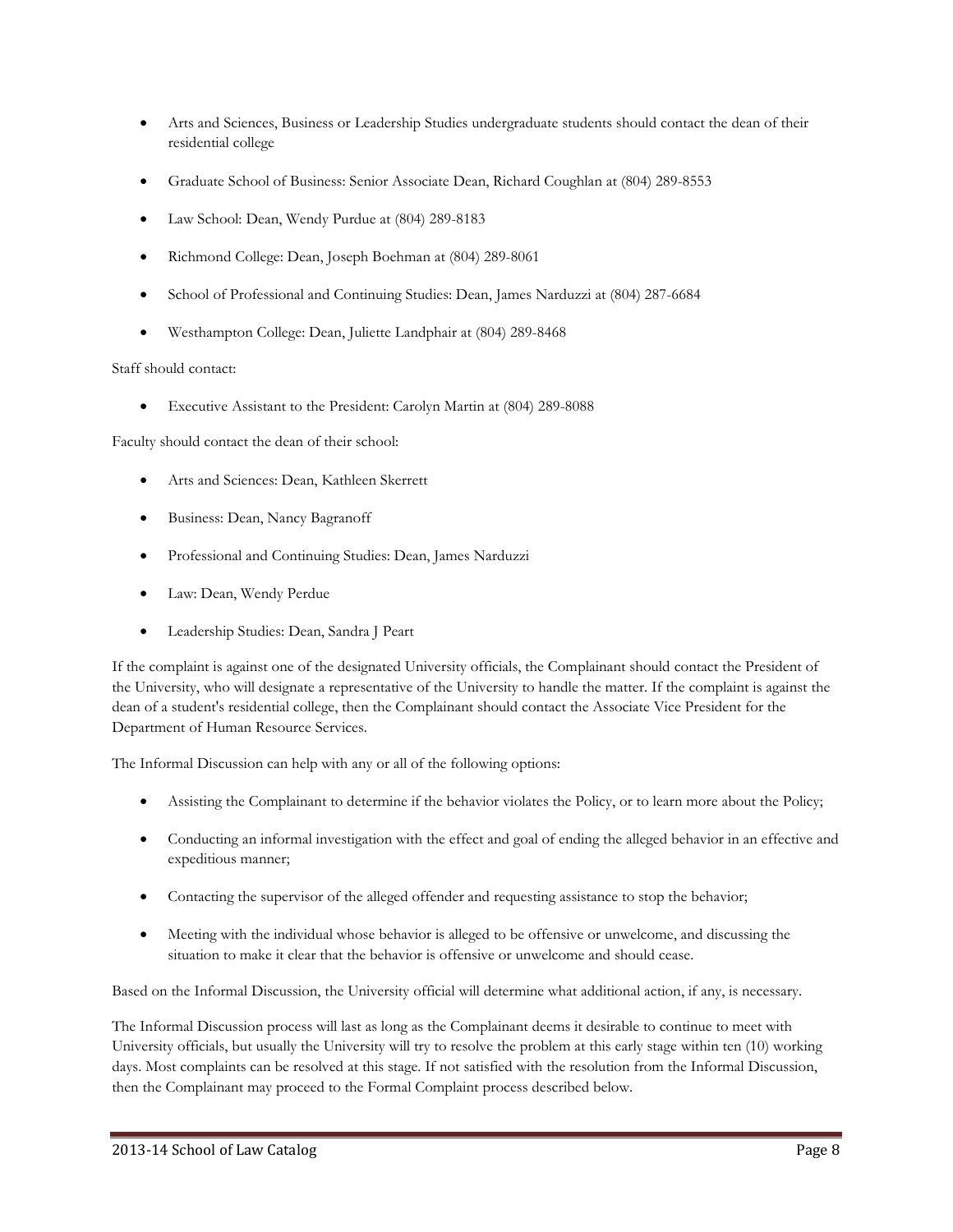### **B. Procedures for Formal Resolution**

A Complainant may omit the Informal Discussion process entirely and file a Formal Complaint with the Associate Vice President for the Department of Human Resource Services (hereafter the Associate Vice President). Formal Complaints alleging violation of the Policy must be filed in the Associate Vice President's office in a timely manner, ordinarily within thirty (30) days of the offending conduct, or shortly after the conclusion of the Informal Discussion process, usually within ten (10) working days.

The Formal Complaint must be in writing and must set forth:

- 1. A statement that the Complainant intends that this document shall constitute a Formal Complaint;
- 2. Date or approximate date on which the alleged behavior occurred;
- 3. Identity of the person(s) purportedly responsible;
- 4. Specific descriptions of the alleged behavior;

5. All witnesses and evidence supporting the complaint, including attaching any tangible evidence or documentation;

6. Complainant's name and signature.

The Respondent will have ten (10) working days after receiving the Formal Complaint to file a written Response in the Associate Vice President's office.

The Associate Vice President, or her/his designee, will review the Formal Complaint and Response. An investigation, including relevant interviews, will be conducted. The Associate Vice President, or her/his designee, will prepare a written report of the Formal Complaint Findings (Findings) as expeditiously as possible, usually within forty-five (45) days from the date that the Formal Complaint was filed, and will deliver the Findings to the Complainant and Respondent. The written report will include the Associate Vice President's or her/his designee's conclusions with respect to the Formal Complaint and will make a final determination as to what action, if any, is necessary. Either party may appeal from the Findings within the time period and in the method described below.

All provisions in this Grievance Procedure for notifying all parties of Findings and recommendations will be followed so long as the University determines that there are no violations of state or federal privacy laws, including, but not limited to, the Family Educational Rights and Privacy Act.

If no appeal is filed within the designated time period, then the Findings will be final. The Associate Vice President will then work with other University officials to enforce the Findings. If no appeal is filed, then no party will have a right to pursue any other University grievance procedures.

### **C. Appeal from Formal Complaint Decision**

Either the Complainant or the Respondent may initiate an appeal from the Formal Complaint Findings. The appeal must be filed with the Associate Vice President's office within ten (10) working days from the date of the Findings.

The appeal must be in writing and must set forth:

- 1. Substantive reason(s) for the appeal;
- 2. The identity of all witnesses;
- 3. Any new information.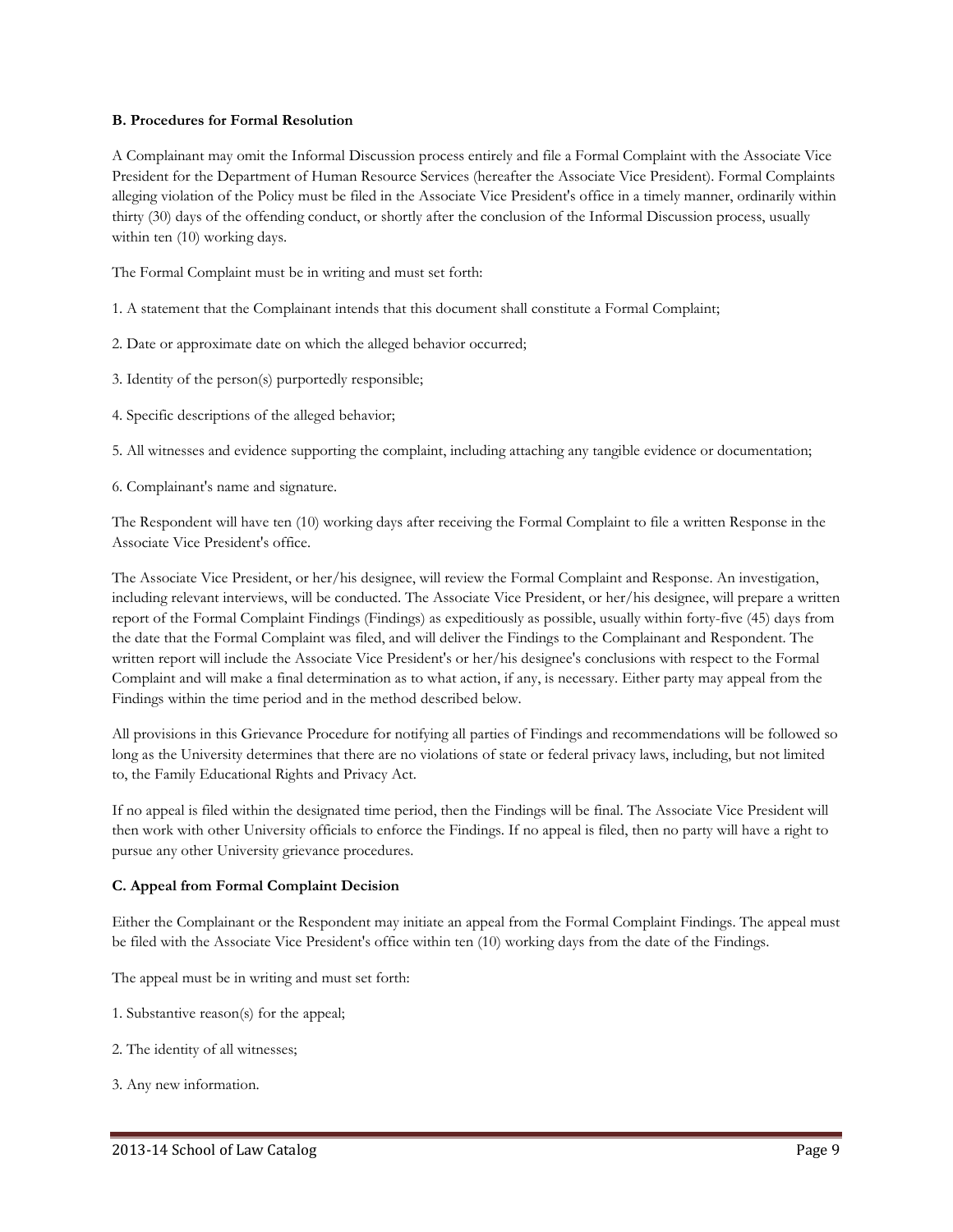The responding party must file a written response to the appeal with the Associate Vice President's office within five (5) working days after receiving the appeal, and must set forth:

- 1. A response to the appeal allegations;
- 2. The identity of all witnesses.

Within five working days after receiving the appeal, the Associate Vice President will assemble the Resolution Committee, which will be formed solely for the purpose of resolving disputes alleging violations of the Policy. The Resolution Committee members will be chosen by the President, who will select two students, two staff members and two faculty members from the Judicial Pool.

The Judicial Pool is constituted at the beginning of each year to provide a pool of faculty, staff and students to serve on the Resolution Committee (defined in this document for the purpose of this Policy) and Hearing Boards for matters of Policy violations. The faculty members are elected each year by their respective schools, two each from Arts and Sciences, Business, Leadership Studies, Law and Continuing Studies. Five staff members are designated by the Associate Vice President at the beginning of each year as part of the pool. Student members of the pool are the chairs of the Richmond College Judicial Council, the Westhampton College Judicial Council, and the chairs of the Honor Councils for Richmond and Westhampton Colleges, the Business and Law Schools and the School of Professional and Continuing Studies.

The Resolution Committee will be charged with the responsibility of conducting a fair and unbiased hearing within fifteen (15) working days after being assembled. It will have access to all available information pertaining to the complaint. The Resolution Committee will accept and review written statements submitted by the Complainant and Respondent and other relevant individuals. At its discretion, it may also entertain oral testimony from witnesses.

The general outline of the hearing, which will be tape recorded, will be as follows:

- 1. The Resolution Committee will review the Formal Complaint, if applicable, Response, Written Appeal and all other available information;
- 2. The Complainant will have the opportunity to present the complaint and any attending circumstances;
- 3. The Respondent will have the opportunity to present a response and any attending circumstances;
- 4. The Resolution Committee may request specific individuals to appear before it and may also implement additional procedures as it deems necessary for a fair and equitable process;
- 5. Other than witnesses, only the Complainant, Respondent, Associate Vice President (or her/his designee) and members of the Resolution Committee may be present during the hearing; except that the Complainant and/or Respondent may be accompanied by a non-participating support person such as a member of the CAPS staff, but neither may be represented by legal counsel in these procedures;
- 6. The Resolution Committee will deliberate, in private and outside the presence of any other individuals, and render its collective Recommendations in writing within ten (10) working days after the conclusion of the hearing.

The Resolution Committee's Recommendations will be forwarded to the Associate Vice President, who will notify the Complainant and Respondent of the Recommendations, subject to applicable privacy laws. Each party will have five (5) working days to submit to the Associate Vice President written comments on the Recommendations.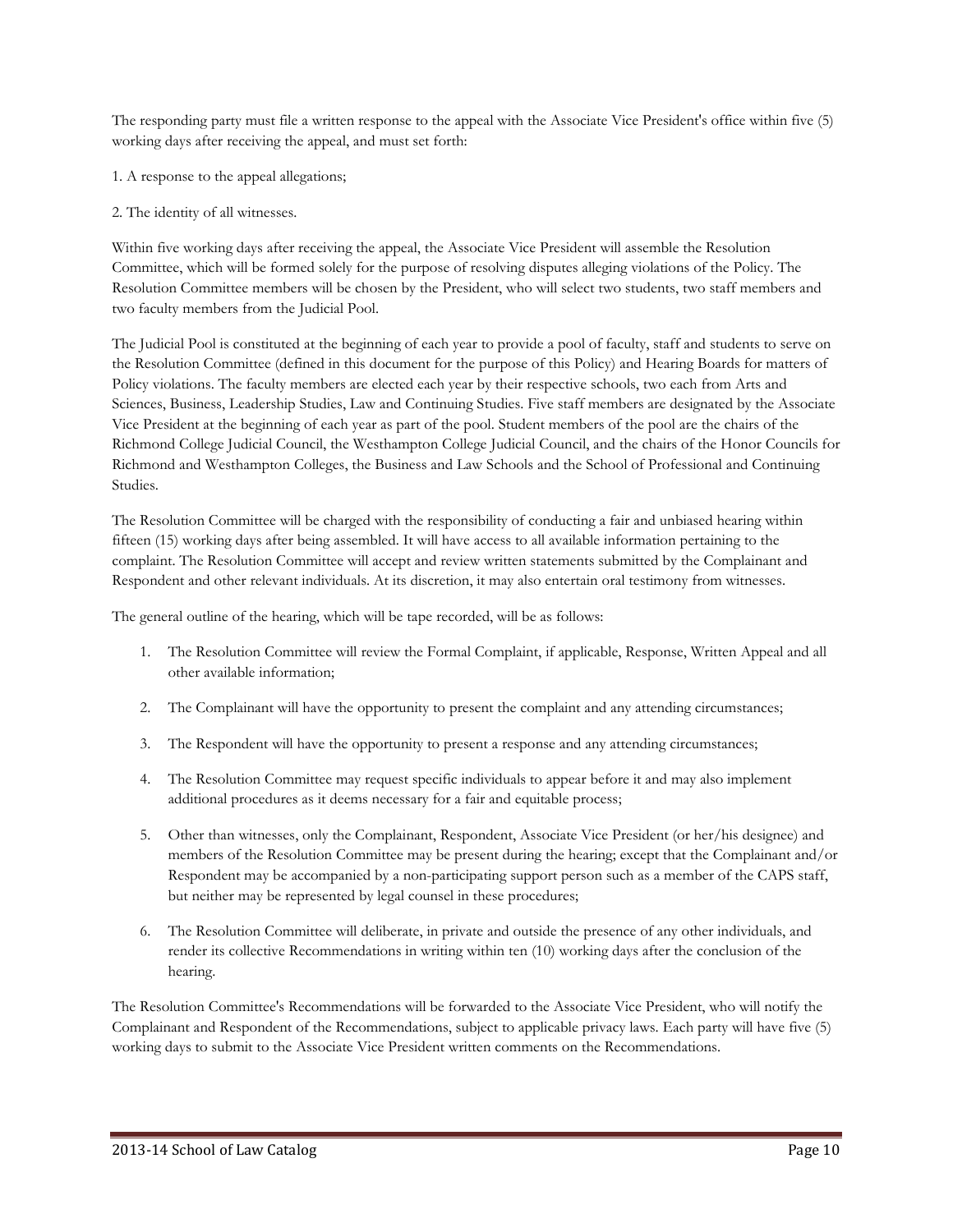The Associate Vice President will then forward the Recommendations, the investigative materials, including the hearing evidence, and the comments by the Complainant and Respondent, if any, to the following (depending on whether the Resolution Committee recommended action against a student, staff member or faculty member):

**Students:** Vice President of Student Affairs, Dr. Stephen Bisese

**Staff:** Vice President for Business and Finance, Mr. Hossein Sadid

**Faculty:** President of the University, Dr. Edward Ayers

Determinations as to the action or inaction based on the Recommendations will be made by these University officers, as applicable. These officers may use their discretion in seeking any additional information or advice before rendering a final decision. The decision will be made within thirty (30) days from the date of the Recommendations. The decision made by each of these individuals is final; provided, however, that if the Resolution Committee recommends termination of a faculty member and the Recommendation is accepted by the President, the normal "termination for cause" procedures defined in the Faculty Handbook will be followed.

### **Hazing**

### **Purpose**

The purpose of this policy is to ensure that students at the University of Richmond are not subjected to any type of hazing when joining a fraternity, sorority, athletic team or any other University of Richmond sponsored student group.

### **Definition of Hazing**

Hazing is defined as any action or situation, created intentionally or unintentionally and with or without the consent of the persons subjected to the action or situation that produces mental or physical harm, embarrassment, harassment, or ridicule.

### **University of Richmond Policy on Hazing**

No student or any person affiliated with the University of Richmond shall engage in hazing, as defined above.

If, in the determination of the University's Code of Conduct and subsequent to a hearing conducted according to University procedure, any student or person affiliated with the University is found to have committed any act prohibited herein, then such student or person affiliated with the University of Richmond shall be subject to penalties in accordance with this policy and the University of Richmond's Student Code of Conduct.

The penalties set forth below may be imposed for violations of this policy regardless of whether the violation occurred on or off campus, and shall be in addition to any other penalty to which the offending student(s) may be subject for violations of the State of Virginia's criminal law and any other applicable law rule, or regulation.

- 1. Individuals subject to the University of Richmond jurisdiction found guilty of hazing violations may be subject to suspension.
- 2. Organizations subject to the University of Richmond jurisdiction that authorize hazing in disregard of this policy may be penalized by revocation of organization registration, revocation of permission to meet on campus or to use campus facilities, and/or revocation of the right to exist at the University of Richmond.

### **Examples of Hazing**

Examples of forbidden hazing activities include, but are not limited to: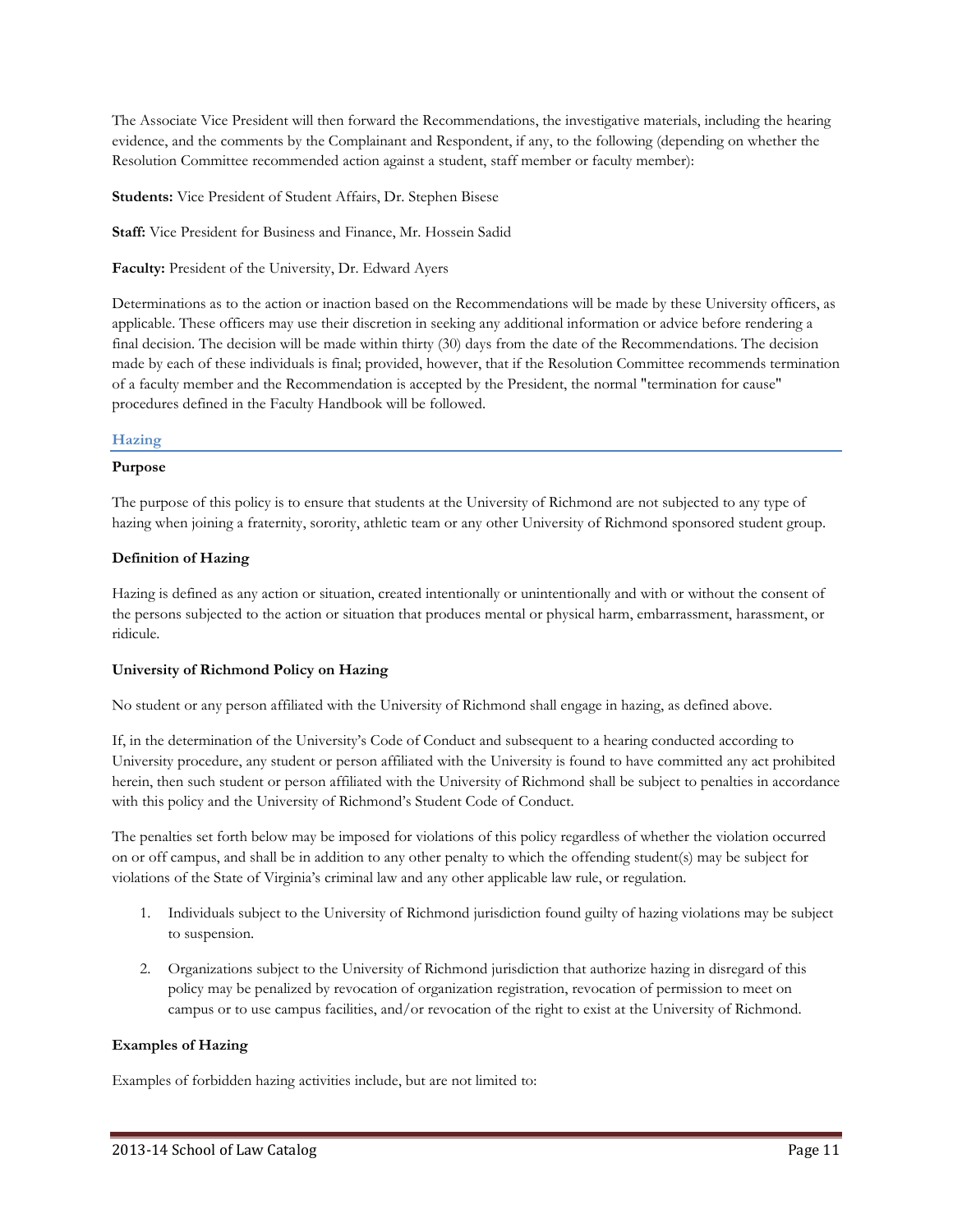- Intimidation, threats and verbal hostility;
- Rough wrestling matches and football games;
- Hitting an individual with paddles, even in so-called fun exchanges, and other types of beatings;
- Sexually degrading activities, including stripping, simulation of sexual acts, improper touching, or sexually explicit chants and songs;
- Pressuring an individual to get a brand or tattoo or to shave his or her head;
- Dousing an individual with dangerous substances;
- Requiring an individual to eat unpleasant-tasting food;
- Requiring an individual to sleep in uncomfortable places or depriving them of sleep;
- Forcing an individual to do physical exercise;
- Forcing an individual to swim, which can result in drowning;
- Forcing an individual to wear unusual clothing;
- The keeping of pledge books and/or forcing an individual to get member's or alumni's signatures;
- Requiring an individual to memorize non-essential information;
- Isolating an individual from other group members; or an activity that intentionally or unintentionally subjects an individual to mental or physical harm, embarrassment, harassment, or ridicule;
- Forcing an individual to do personal errands of any kind.

### **Honor Code**

View the [law school honor code](http://law.richmond.edu/students/PDF/Honor_Code_of_1999_with_2011_Amendments.pdf) at<http://law.richmond.edu/students/honor-code.pdf>

### **Response to Troubled Students**

### **If immediate assistance is needed because of a threat to someone's safety, call the police:**

On-campus situations: Call UR Police emergency (804-289-8911); or 911 from any campus phone

Off-campus situations: Call 911 to access local police responders

### **For all other types of mental health or safety concerns, please fill out an [Incident Report Form,](http://incidentreport.richmond.edu/) which will be routed to the appropriate office(s):**

- Undergraduate women: Westhampton College Dean's Office (804) 289-8468
- Undergraduate men: Richmond College Dean's Office (804) 289-8061
- Law students: Kris Henderson (804) 289-8186
- MBA students: Lois Vogle (804) 289-8553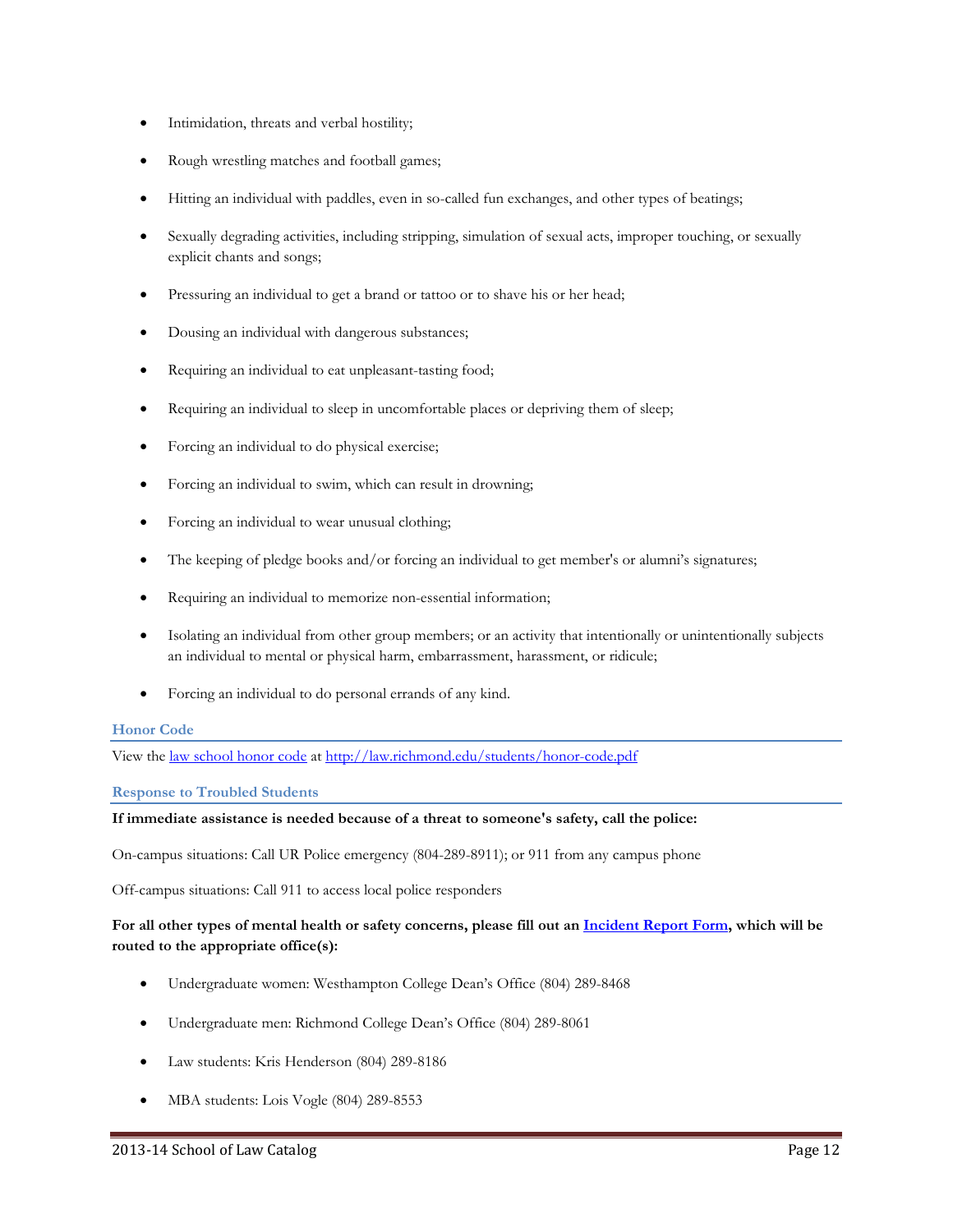- School of Professional and Continuing Studies students: John Zinn (804) 287-6378 or Ned Swartz (804) 287- 6338
- [Counseling and Psychological Services \(CAPS\):](http://caps.richmond.edu/) (804) 289-8119.
- AFTER-HOURS: Contact University of Richmond Police: (804) 289-8715 (non-emergency), (804) 289-8911 (emergency).

### **Be alert to signs of difficulty:**

- Deterioration in classroom performance or quality/quantity of work
- Missed assignments
- Repeated absences from class
- Disorganized or erratic performance
- Frequently falls asleep in class
- Comes to class bleary-eyed, hungover, or smelling of alcohol
- Continually seeks special provisions (late papers, extensions, postponed examinations); NOT including accommodations granted by a UR Disability Accommodation Notice
- Essays or creative work which indicate extremes of hopelessness, social isolation, rage, or despair
- Inappropriate or atypical behavior in class (e.g., hostile glances; highly argumentative; leaving class abruptly)

### **General behavioral indicators:**

- Direct statements indicating distress, family problems or other difficulties
- Unprovoked or excessive anger or hostility
- Exaggerated personality traits (e.g., more withdrawn or more animated than usual)
- Excessive dependency
- Tearfulness
- Dramatic mood swings
- Flat affect (i.e., no display of emotion at all)
- Deterioration in physical appearance, or lack of personal hygiene
- Impaired speech; disjointed thoughts
- Social withdrawal
- Loss of interest in previously enjoyed activities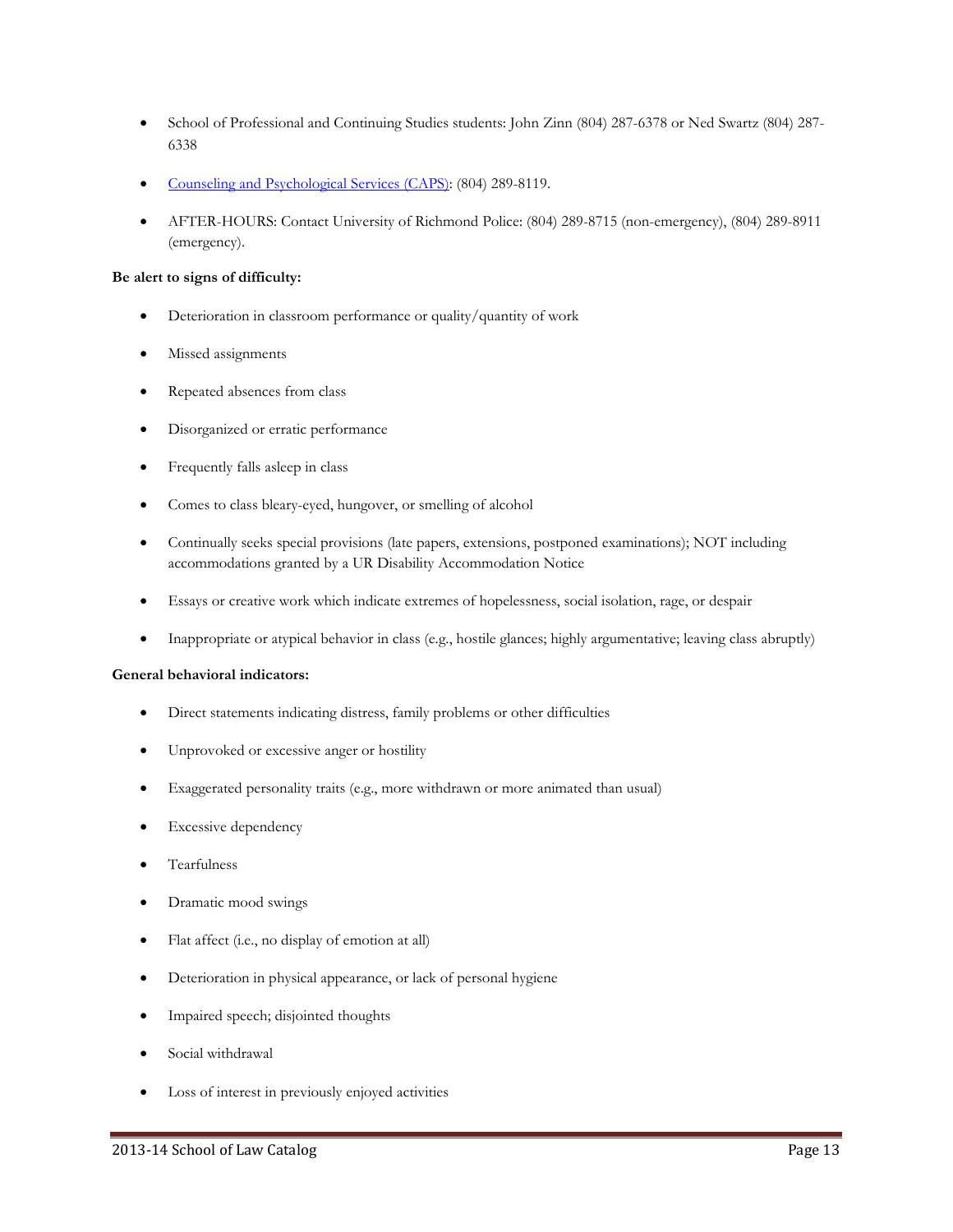- **Excessive fatigue**
- Significant changes in weight
- Marked worries, fears, anxiety
- Marked restlessness, tension, or agitation

### **Safety risk indicators:**

- Hints about not being around in the future, or saying goodbye
- Any statement, written or oral, which has a sense of finality or a suicidal tone to it
- Essays or papers which focus on despair, rage, suicide or death
- Gives away prized possessions
- Self-injurious or self-destructive behaviors
- Active substance abuse and/or increase in use of drugs or alcohol
- High degree of agitation, or impulsivity
- Any other behavior which seems out of control
- Has been a victim of bullying by others
- Enjoys hurting animals
- History of previous violent acts
- Frequently starts or participates in fights
- Extreme hostility toward peers or authority figures
- Loses temper and self-control easily
- Becomes easily frustrated and converts frustration into physical violence
- Access to or preoccupation with weapons
- Possesses or creates media depicting graphic images of death or violence
- Statements indicating harmful intentions toward others
- Detailed plans for committing acts of violence

### **Take these signs seriously**

Don't disregard what you've observed. At the very least, convey your observations and concerns to the appropriate dean's office. The dean's office usually has the most holistic picture of each student, and is best able to gather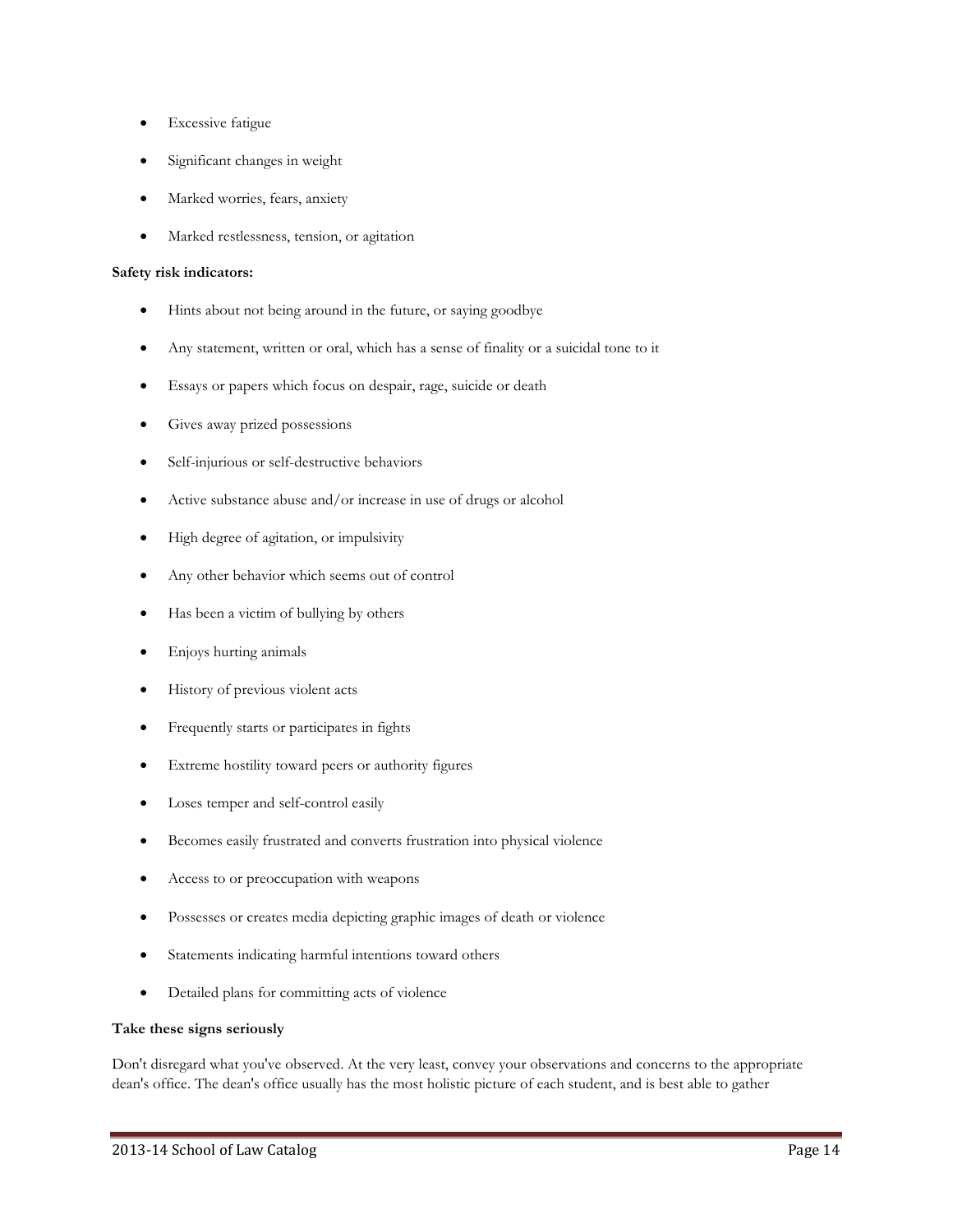information from a variety of sources. The dean's office can call a student in, express concern and make referrals to appropriate sources of help.

### **Sex Offender**

In accordance with the Jacob Wetterling Crimes Against Children and Sexually Violent Offender Registration Act, the Virginia State Police will advise the University of Richmond Police Department if a registered sex offender is employed, carries a vocation, or is a student at the University of Richmond. This information is also available at the Virginia State Police Sex Offender registry.

### **Sexual Misconduct**

As an educational institution, the University of Richmond values a learning community in which all members feel secure, physically and intellectually. Behavior that harms others or threatens campus security challenges the institution's key mission to "sustain a collaborative learning and research community that supports the personal development of its members and the creation of new knowledge." Sexual misconduct is such behavior and is prohibited at the University of Richmond. Sexual misconduct is a broad range of behavior that includes but is not limited to non-consensual sexual intercourse, non-consensual sexual contact, sexual exploitation, sexual harassment, and stalking.

As a recipient of federal funds, the University of Richmond complies with Title IX of the Education Amendments of 1972 (Title IX). Title IX provides: "No person in the United States shall, on the basis of sex, be excluded from participation in, be denied benefits of, or be subjected to discrimination under any education program or activity receiving Federal financial assistance."

This sexual misconduct policy ("Policy") also applies to sexual misconduct complaints involving applicants for admission, or students aggrieved by third parties such as contractors or vendors serving the University.

For cases involving students, either as the victim or the accused, contact:

[Kerry Albright Fankhauser](mailto:kfankhau@richmond.edu) Deputy Title IX Coordinator and Associate Dean for Westhampton College at (804) 287- 6646

or

[Dan Fabian](mailto:dfabian@richmond.edu) Deputy Title IX Coordinator and Associate Dean for Richmond College at (804) 289-8835.

For cases involving faculty or staff as the victim, contact:

[Carl Sorensen](mailto:csorense@richmond.edu) Title IX Coordinator and Associate Vice President of Human Resource at (804) 289-8166.

Further information about Title IX and sexual discrimination in education is available from the Office of Civil Rights, 400 Maryland Avenue, SW, Washington, DC, 20202-1100; 800-421-3481; [OCR@ed.gov.](mailto:OCR@ed.gov) Additional information is located a[t studentdevelopment.richmond.edu/sexual-misconduct/index.html.](http://studentdevelopment.richmond.edu/sexual-misconduct/index.html)

**Standards of Conduct**

View the [Standards of Conduct policy](http://studentdevelopment.richmond.edu/student-handbook/standards-of-student-conduct.pdf) at [http://studentdevelopment.richmond.edu/student-handbook/standards-of](http://studentdevelopment.richmond.edu/student-handbook/standards-of-student-conduct.pdf)[student-conduct.pdf](http://studentdevelopment.richmond.edu/student-handbook/standards-of-student-conduct.pdf)

**Dining Services**

Visit<http://dining.richmond.edu/> for information.

**Student Health Center**

Visit<http://wellness.richmond.edu/> for information.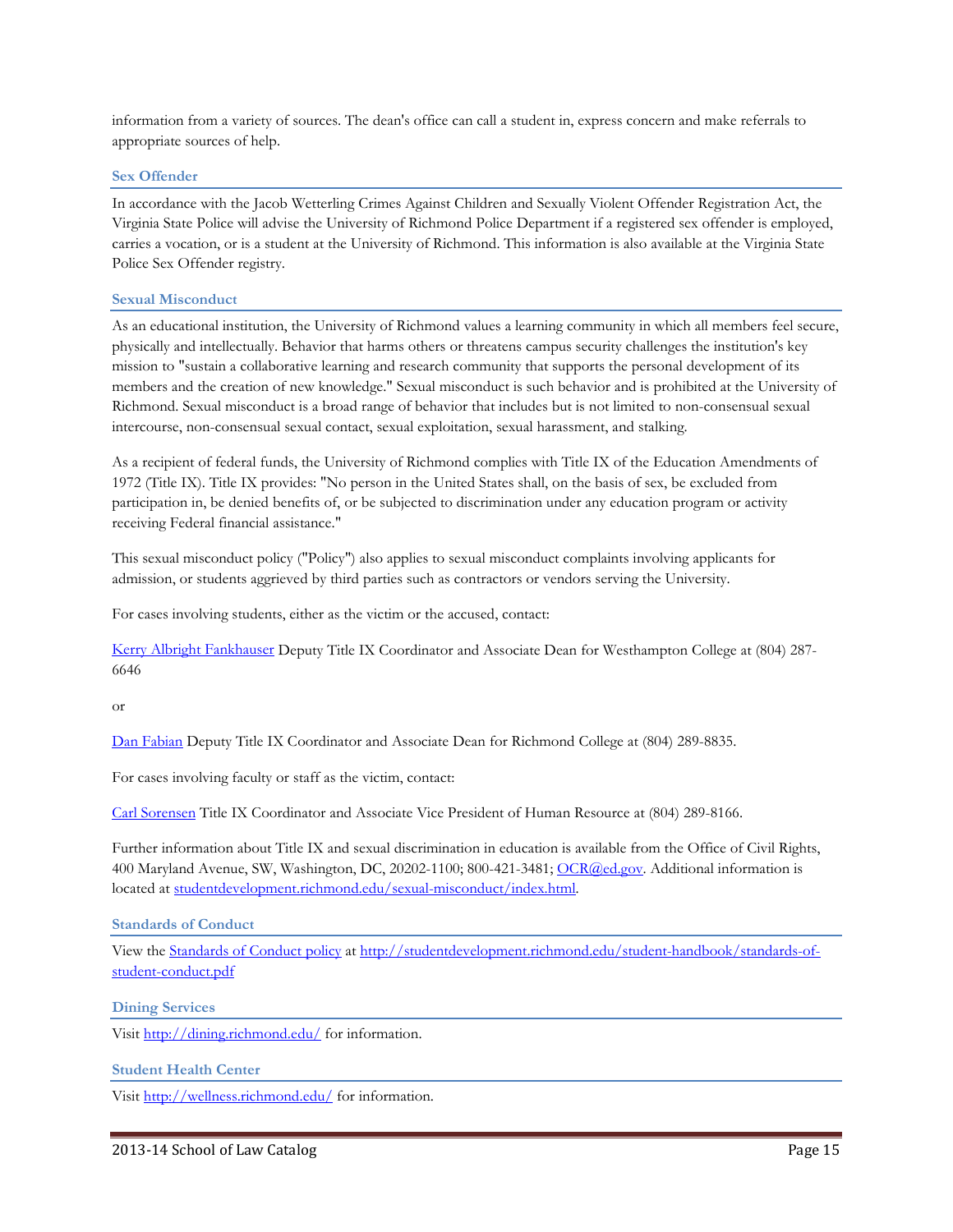### **Disability Accommodations**

The University seeks to comply with all applicable federal, state, and local laws regarding the rights of individuals with disabilities. To facilitate such compliance, the vice president for student development serves as the University's disability coordinator. The University does not discriminate on the basis of disability in admission. Therefore, applicants are not required to provide information about their physical condition or disability status prior to admission. Individuals with disabilities are invited to contact the disability coordinator regarding any accommodations they may require in visiting the campus or upon matriculation. The University provides reasonable adjustments or accommodations in its academic programs as necessary for equal opportunity and participation for qualified students with disabilities.

### **Jeanne Clery Disclosure of Campus Security Policy and Campus Crime Statistics Act**

University of Richmond is committed to assisting all members of the university community in providing for their own safety and security. The annual security and fire safety compliance document is available on the University of Richmond website at oncampus.richmond.edu/administration/police/craa/.

If you would like to receive a copy of the security and fire safety report which contains this information, you can stop by the University Police Department at Special Programs Building, #31 UR Drive, University of Richmond, VA 23173 or you can request a copy be mailed to you be calling (804) 289-8722.

The website and document contain information regarding campus security and personal safety including topics such as: crime prevention, University police law enforcement authority, crime reporting policies, disciplinary procedures and other matters of importance related to security on campus. They also contain information about crime statistics for the three previous calendar years concerning reported crime that occurred on campus, in certain off-campus buildings or property owned or controlled by University of Richmond, and on public property within, or immediately adjacent to and accessible from the campus.

This information is required by law and is provided by the University of Richmond Police Department.

### **University Police**

The University of Richmond Police Department, a nationally accredited police department, is committed to providing a safe and secure environment for our students, faculty, staff, and visitors. The University of Richmond Police Department provides 24-hour uniformed response to calls for service, provides routine and directed patrol activities, performs vehicular crash investigation, and investigates criminal offenses. Additionally, all police officers are Red Cross First Responder/CPR-certified. Uniformed security officers also assist with building security and other calls for service as needed. All crimes that occur on campus should be reported to the University Police in person or by calling 911, (804) 289-8911 or (804) 289-8715. More information about the police department, including crime statistics, can be found online at police.richmond.edu.

# **Financial Affairs**

### **Fee Schedule**

### **Tuition, Room and Board**

| Fees: 2013-14 Schedule                             | Semester | Year        |
|----------------------------------------------------|----------|-------------|
|                                                    |          |             |
| General Fee                                        |          |             |
| 9-19 semester hours inclusive - (summers excluded) |          | \$38,250.00 |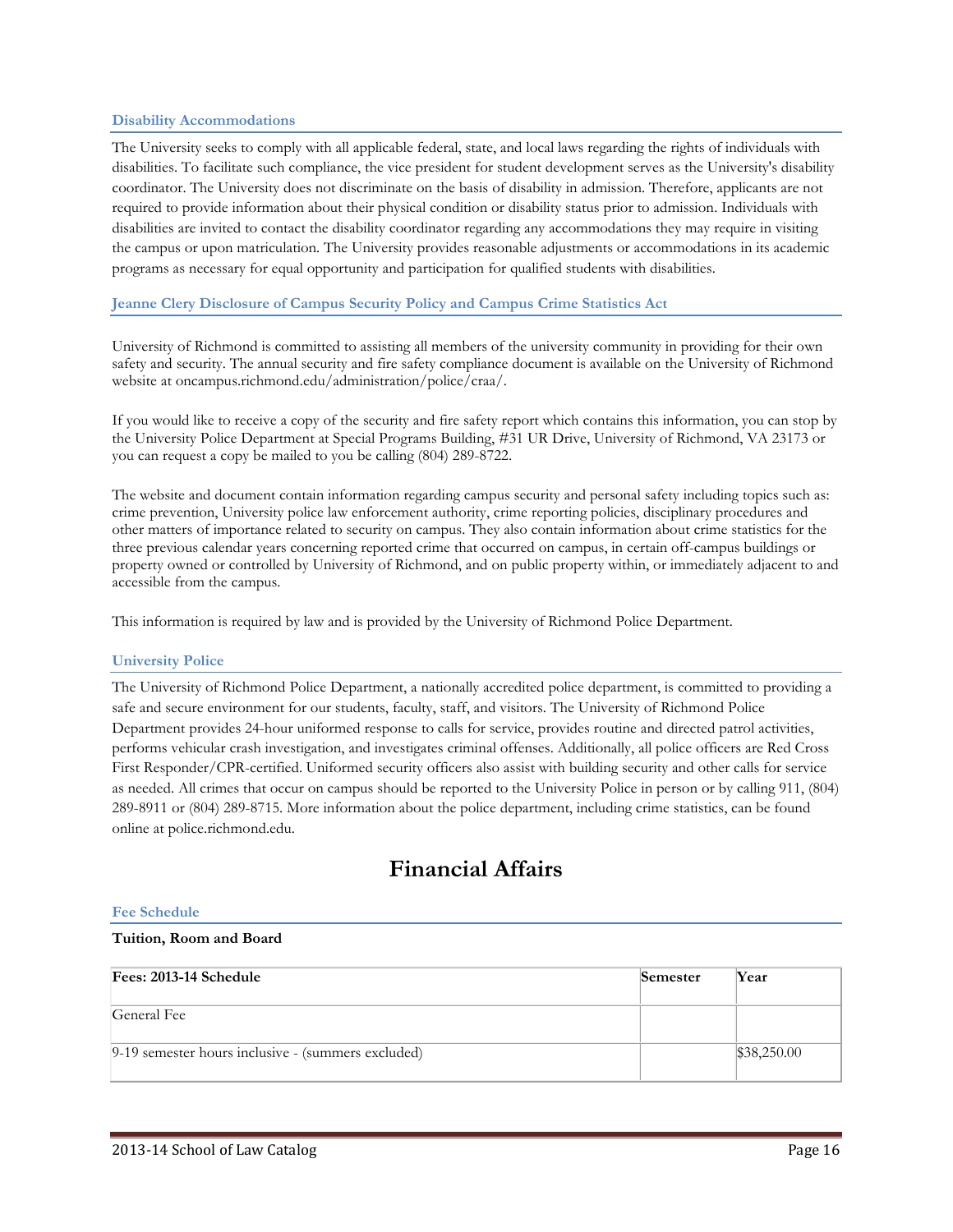| Housing                                                                                                                                                                                                           |         |         |  |  |
|-------------------------------------------------------------------------------------------------------------------------------------------------------------------------------------------------------------------|---------|---------|--|--|
| (in law residence hall)                                                                                                                                                                                           |         | \$5,250 |  |  |
| Basic cable television provided in all residential housing (including 100mb wired connections for each bed and wireless<br>available throughout campus) along with unlimited use of residential laundry machines. |         |         |  |  |
| <b>Meal Plans</b>                                                                                                                                                                                                 |         |         |  |  |
| Spider 17 (17 meal exchanges/wk with 680 dining dollars per semester)                                                                                                                                             | \$2,810 | \$5,620 |  |  |
| Spider Unlimited (unlimited meal exchanges with 865 dining dollars per semester)                                                                                                                                  | \$3,210 | \$6,420 |  |  |
| Spider 50 (50 block meals with 835 dining dollars per semester)                                                                                                                                                   | \$1,520 | \$3,040 |  |  |
| Spider Red 385 dining dollars per semester (for Law/MBA and SCS commuter<br>students only)                                                                                                                        | \$400   | \$800   |  |  |

All meal plans are based, budgeted, and served within the time frame of the undergraduate calendar schedule. Students in the law residence halls are required to purchase a Spider 17, Spider Unlimited, or Spider 50 meal plan.

| <b>Other Fees</b>                                               |         |
|-----------------------------------------------------------------|---------|
| Hours over 19 or less than 9 in a semester, per semester hour   | \$2,125 |
| Campus vehicle permit for the year                              | \$110   |
| Graduation Fee/Academic Regalia (at time of degree application) | \$75    |
| Registration change, per transaction                            | \$10    |
| Late payment fees will be assessed up to:                       | $\$70$  |

- Regardless of the University school in which a course is taken, the student pays the tuition and fees of the school to which he or she has been admitted and which is considered the school of record. Any special fee associated with a particular course, such as a laboratory fee, is charged based on registration in the course.
- The University reserves the right to increase the fees listed herein and the charges for room and board if conditions should make such changes necessary or advisable. The changes will be announced as far in advance as feasible.
- The University is not liable for student's personal property. Students or parents should verify that their homeowner's insurance will cover their personal property on campus.
- Fees and charges will increase for the 2014-15 school year and will be announced as soon as possible.

## **Payments**

Inquiries concerning payments should be directed to the Office of the Bursar, phone (804) 289-8147 or toll-free (866) 241-8893, or email bursar@richmond.edu.

Fees are invoiced electronically and are to be paid in advance by the semester. The fall semester payment is due by the first Monday in August, and the spring semester payment is due by the first Monday in December. To avoid incurring a late-payment fee and delays in housing, registration, and other areas, please pay by due date. Satisfactory financial arrangements for room and board must be made before occupancy.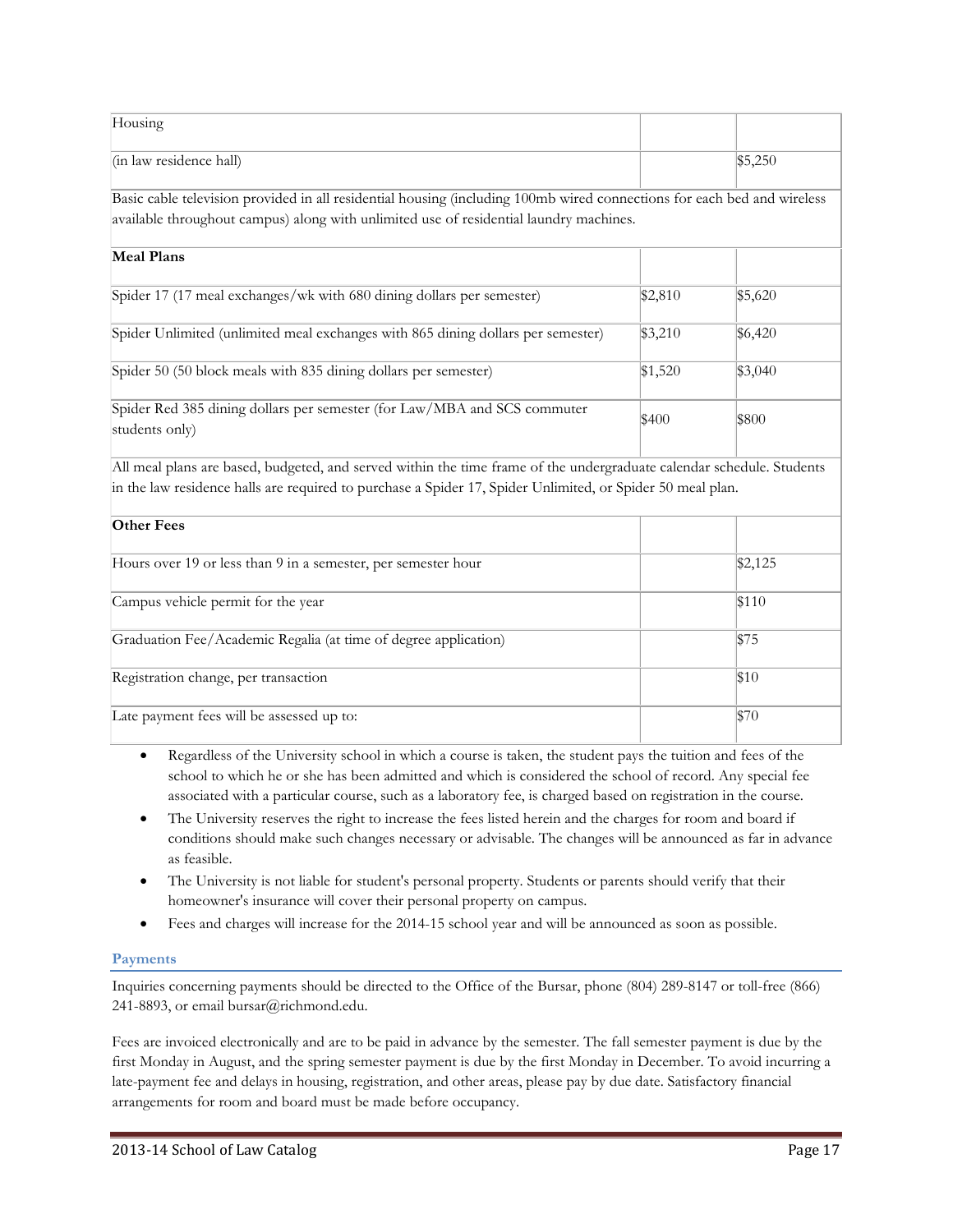No credit is given for a term's work nor a degree conferred until all charges have been satisfactorily settled. Failure to make satisfactory financial arrangements can result in delay of graduation, denial of registration privileges, removal from classes, and/or the withholding of transcripts. If the University deems it necessary to engage the services of a collection agency or attorney to collect or to settle any dispute in connection with an unpaid balance on a student account, the student will be liable for all collection agency and/or attorney's fees, reasonable expenses, and costs incurred. Accounts referred to a collection agency are reported to a credit bureau(s).

Students receive a monthly email notification to their UR email address with the subject line 'University of Richmond Electronic Invoice/Statement' with a link to QuikPAY. The student's University of Richmond ID number is used for authentication. Students can also access their account through BannerWeb. Upon login, students can view their invoice, set up and store bank account or credit card information, set up authorized payers, pay the invoice electronically, and print paper copies.The student may authorize others to view the invoice as an authorized payer. Each invoice cycle, the student and the authorized payer(s) will receive an email notification that the electronic invoice has been sent with a link to the QuikPAY login page.

e-Check payment is an optional feature. Checking and savings account information from a bank within the United States can be entered at the QuikPAY website and payments will be transferred electronically to the University of Richmond for no fee. You have the option to have the site retain your bank account information or you may enter it each time you make an e-payment.

Authorized payers will only be able to view their own payment and bank information. Each authorized payer is assigned a separate PIN number for added security and privacy.

The University of Richmond accepts MasterCard, VISA, Discover, and American Express via QuikPAY. A vendor fee of 2.75% (of the amount charged) will be charged to your account for this service. Electronic checks also are accepted at this site.

Electronic payment is the preferred invoice payment method, but is optional. Payment may be mailed or made in person at the Cashier's Office in Sarah Brunet Hall. To mail a check or money order to the University, please print a copy of the PDF invoice, detach the bottom portion of the statement and mail with the payment (payable to the University of Richmond with your UR ID number printed clearly on the check) to the Bursar's Office:

University of Richmond Box R University of Richmond, VA 23173

### **Installment Payments**

University of Richmond law students may set up an installment payment plan through TuitionPay, a service of Higher One. TuitionPay offers a payment schedule of ten equal payments for the academic year. The first payment is due in June, with the next four payments paying for the fall semester. The remaining five payments pay for the spring semester.

Information is mailed to students in April. For more information, call (877) 279-6092, email info@tuitionpay.com or visit [tuitionpay.salliemae.com/urich.](http://tuitionpay.salliemae.com/urich)

Students are urged to complete whatever arrangements they choose early, so that their accounts with the University may be settled in a timely manner.

### **Deposits**

Upon acceptance for admission to the University of Richmond, and to confirm a student's intention to matriculate, two non- refundable seat deposits of \$250.00 each are required on dates specified by the law school. These advance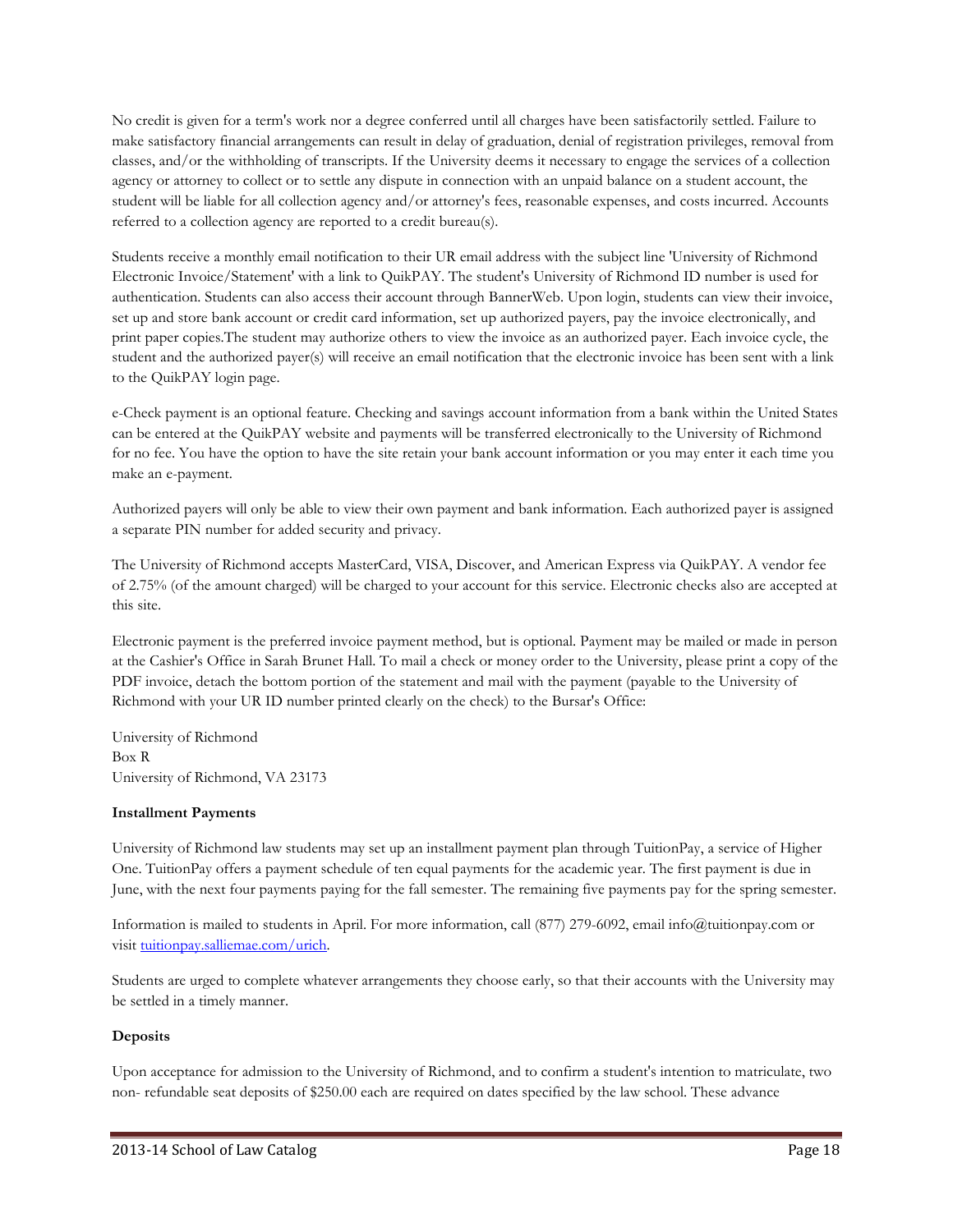payments will be credited on the first semester account of the student and is not refundable if the student fails to matriculate.

### **Late Payment Fee**

A late payment fee will be assessed on any unpaid balance. Students who fail to make satisfactory arrangements for their semester fees by the close of business on the first day of the term will be charged a late payment fee of up to \$70.

### **Refund Policy**

### **General Fee, Housing and Meal Refund**

Students are matriculated by semester. If a student withdraws from classes or is dropped from the University for whatever cause, a refund of fees for a fall or spring semester shall be made in accordance with the University's refund policy, based on the schedule below. Failure to attend class does not constitute a withdrawal. This schedule is adapted for summer terms.

### **Law**

Any special fee associated with a particular course is non-refundable after the first day of class.

### Tuition, fees, and room refund

| Withdrawal on or before the first day of term | $100\%$ less deposits |
|-----------------------------------------------|-----------------------|
| Withdrawal during the first week of term      | 85%                   |
| Withdrawal during the second week of term     | 70%                   |
| Withdrawal during the third week of term      | 50%                   |
| Withdrawal during the fourth week of term     | 25%                   |
| Withdrawal during the fifth week of term      | 25%                   |
| Withdrawal during the sixth week of term      | 25%                   |
| Withdrawal after the sixth week of term       | None                  |

Board Refund - Prorated on a daily basis through the sixth week of term.

Students who withdraw from the University and who are receiving any financial assistance may be required to return such assistance per Public Law 668.22 and institutional policy. The University of Richmond complies with all federal regulations governing recipients of federal Title IV funds. Information regarding financial aid refund policies is available from the Financial Aid Office.

Meal plan refunds are pro-rated on a daily basis through the sixth week of classes.

### **Appeals Process**

The University of Richmond has an appeal process for students and parents who believe individual circumstances warrant exceptions from published policy.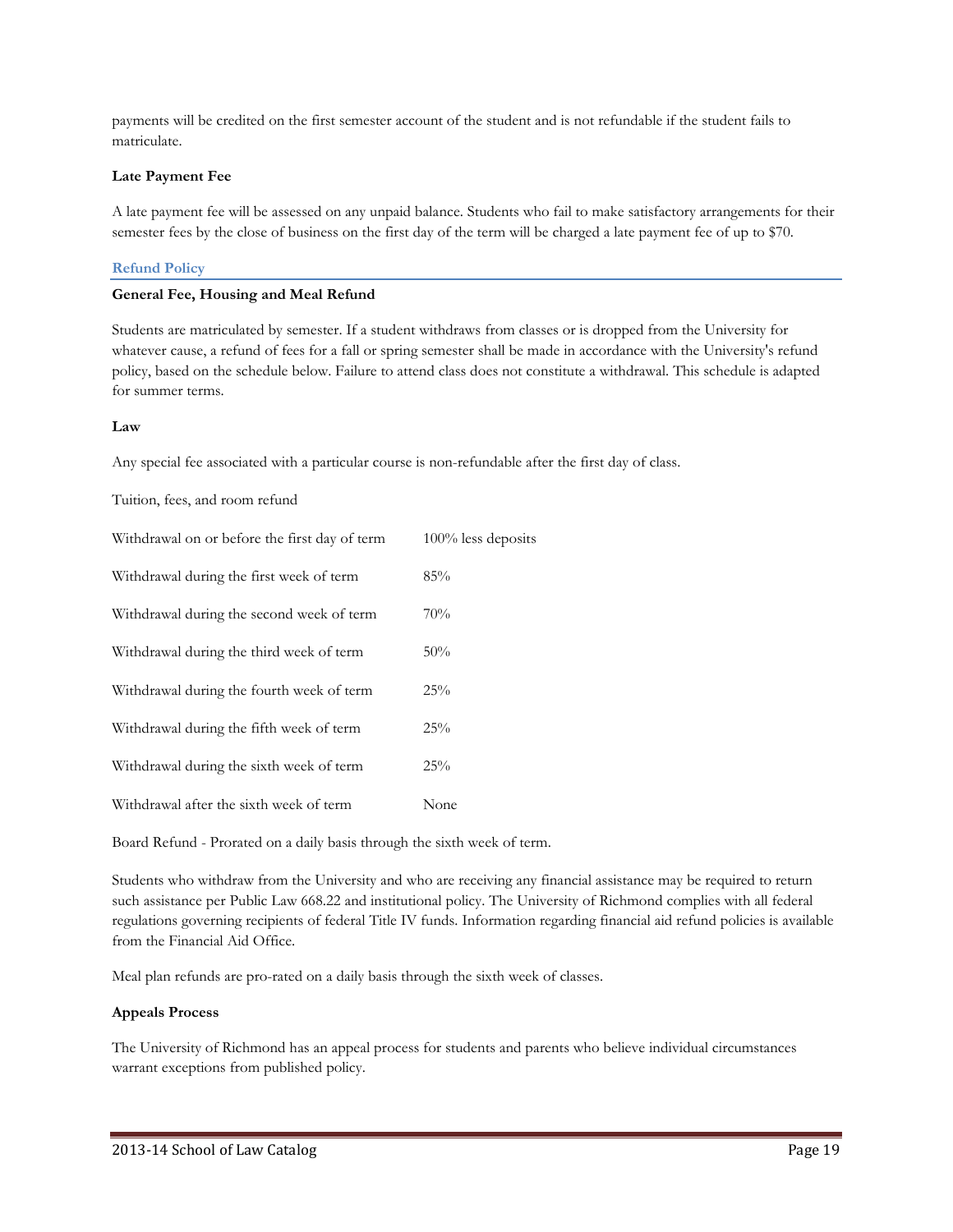A student or parent has six weeks from the time of withdrawal or leave of absence to appeal the University's refund policy.

All appeals must be in writing and directed to:

*Annemarie Weitzel, Bursar Box R University of Richmond, Virginia 23173 [bursar@richmond.edu](mailto:busar@richmond.edu)*

Please contact Student Accounts if you have any questions.

### **Tuition Refund Plan**

A medical withdrawal insurance plan is available through A.W.G. Dewar Inc., (617) 774-1555, or [tuitionrefundplan.com.](http://tuitionrefundplan.com/)

### **Direct Deposit of Refund Checks**

With Direct Deposit, your refund will be automatically deposited to the bank account you specify, eliminating trips to the bank and the risk of your check being lost or stolen. It can take up to two business days for a direct deposit to post to your bank account. To participate, return the completed [Direct Deposit Authorization form](http://controller.richmond.edu/common/pdf/payroll/direct-deposit-student.pdf) and your voided check to Accounts Payable in Maryland Hall.

### **Rooms and Meals**

Rooms in the law residence hall are available to single students upon application to the dean of admissions of the law school, accompanied by check payable to University of Richmond in the amount of \$250. Returning students must apply for a room on or before the preceding May 1; new students must apply for a room upon acceptance by the school. Preference is given to entering students not from the area.

The deposit will be a credit toward other fees if written notice releasing the room is received by July 1. If a student occupies the room, the \$250 room deposit will be credited to his or her account. The rooms are furnished. Each student provides his or her own pillow, bed linens, towels, and blankets. The charge for room covers medical care by the University Student Health Center but does not cover the cost of medicines, expenses at a hospital or the services of any additional physician or nurse. Law students living off-campus are not required to participate in a meal plan. However, if you would like to participate in a meal plan, please contact One Card Services, Room 330 of the Tyler Haynes Commons, for assistance. Students living in the law residence halls are required to purchase a Spider 17, Spider Unlimited, or Spider 50 meal plan.

Meals under all meal plans are served during the days and times stated in the calendar for the undergraduate School of Arts and Sciences, the Jepson School of Leadership Studies, and the undergraduate school of the E. Claiborne Robins School of Business. The ID/meal card is nontransferable. For more information, se[e dining.richmond.edu.](http://dining.richmond.edu/)

### **Financial Aid**

### **Financial Aid Overview**

The University of Richmond offers graduate students various forms of financial assistance from federal and institutional resources. Financial aid recipients must be enrolled or unconditionally accepted for enrollment on at least a half-time basis in a degree program at the University. Details on the specific aid programs are outlined below. For more information, contact the Financial Aid Office (telephone: (804) 289-8438, email: finaid@richmond.edu, or financialaid.richmond.edu/grad/index.html).

### **Federal Loans**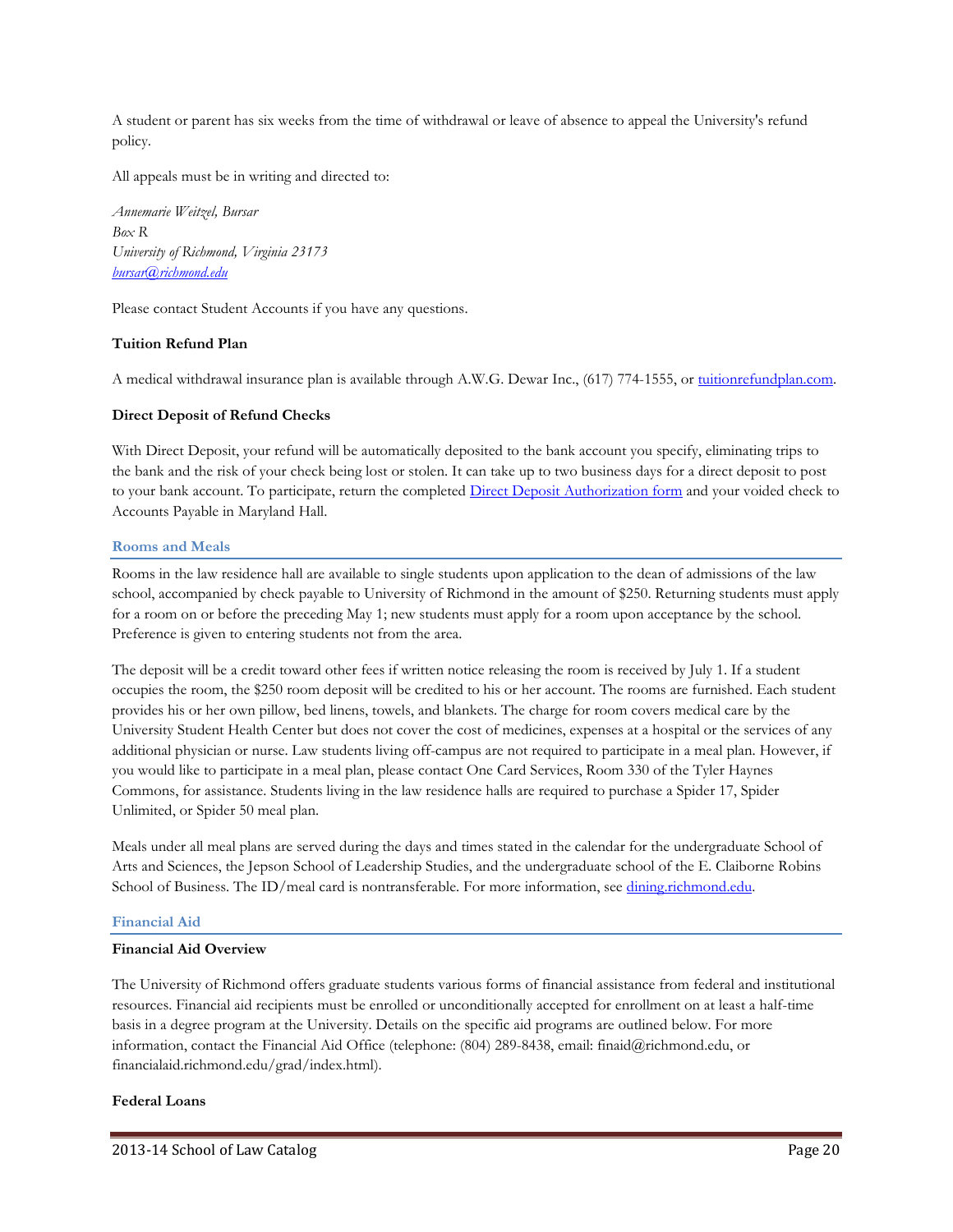The Federal Direct Loan program allows graduate students to borrow federal loans to assist with educational expenses. Students must be U.S. citizens or permanent residents, be enrolled at least half-time, and be making satisfactory academic progress.

The Free Application for Federal Student Aid (FAFSA) and the appropriate Federal Direct Loan application must be filed at least six weeks prior to the start of the term. Visit financialaid.richmond.edu/grad/loans.html or contact the Financial Aid Office at (804) 289-8438 or finaid@richmond.edu for more information and applications.

### **Student Employment**

On-campus employment opportunities may be available to graduate students enrolled at least half-time through the Federal Work-Study program (FWS) or the University Work Program (UWP). FWS is a need-based program. Students interested in this program must complete the FAFSA and demonstrate eligibility for need-based aid. The UWP program is available to students who do not apply for or qualify for need-based aid. For more information and for job opportunities, please visit the student employment website at studentjobs.richmond.edu or contact the Financial Aid Office at (804) 289-8438 for more information.

### **Veterans Benefits**

Students eligible to receive tuition benefits administered by the U.S. Department of Veterans Affairs (VA) must apply for benefits through the VA. Students should forward Certificates of Eligibility to the Veterans Certifying Official, Registrar's Office, University of Richmond, VA 23173 to have enrollment certified. In addition to the tuition benefits offered under the Post 9/11 GI Bill program, the University participates in the Yellow Ribbon program. For details regarding eligibility for the Yellow Ribbon program at Richmond, go to financialaid.richmond.edu/yellowribbon.html.

### **Satisfactory Academic Progress**

According to federal regulations and University of Richmond (UR) policy, students must maintain Satisfactory Academic Progress (SAP) to receive federal and institutional financial aid. Some private loan programs also require SAP. Evaluation of students' progress for financial aid purposes is made annually at the end of the spring term to determine financial aid eligibility for the following year (summer term, fall term, and spring term). When assessing SAP, the University will review all terms of enrollment at UR as well as transfer work accepted toward UR degree requirements, whether or not the student received financial aid during those terms.

The standards of academic progress outlined here are solely for the purpose of evaluating eligibility to continue receiving federal financial aid. They do not replace or modify academic standards required for continued enrollment at the University of Richmond. The effect of incomplete coursework, withdrawals, and course repetitions impacts SAP in the following ways:

- Incomplete coursework is not included in the GPA or in the number of credits earned but is counted as attempted credit.
- Courses from which a student withdraws are not included in the GPA or in the number of credits earned but are counted as attempted credit.
- Repeated courses are counted only one time as earned credits. However, credits for each course taken, including all repeated courses, are counted as attempted credit. Both grades will be calculated in the cumulative GPA.

At the end of the spring term, Graduate Business students must meet both of the following requirements:

- Have completed 67% of all attempted coursework, (including transfer work and pass/fail courses) AND
- Have achieved a cumulative grade point average of at least a 3.0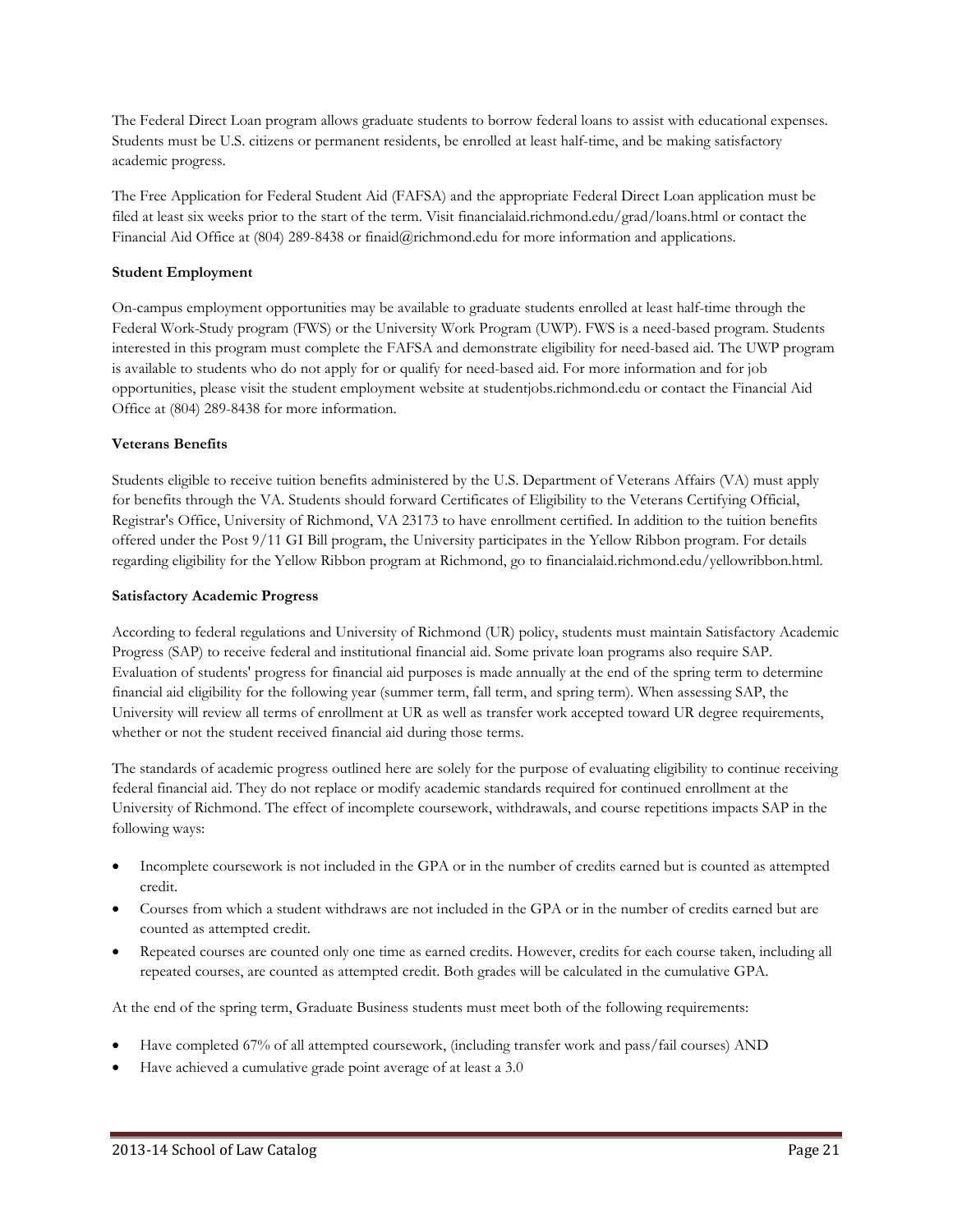In addition, students must complete degree requirements within the 150% maximum timeframe allowed. That is, as the MBA degree program requires 54 hours to complete, the maximum number of hours attempted to complete the program cannot exceed 81 hours, including transfer work and pass/fail courses. Successful completion of a class means receiving one of the following grades for the class: A, B, C, D.

Students not meeting the SAP requirements for federal financial aid at the end of the spring term will not be eligible for any additional federal financial aid until the standards are met. Denial of aid under this policy may be appealed by the student, in writing, to the Director of Financial Aid within 30 days of notification that the student is no longer eligible for aid. Appeals will be considered for the following circumstances: the death of a relative of the student; an injury or illness to the student; or other special circumstances. A student's request must include information regarding why the student is not meeting the SAP standards and what factors have changed that will allow the student's academic progress to improve by the next evaluation.

Successful appeals will lead to one of two SAP statuses: Financial Probation or Eligible for Financial Aid. A student may be placed on 'Financial Probation' for the subsequent term if it is determined that he/she can regain eligibility after one term. A student may be found 'Eligible for Financial Aid' based on an academic plan that outlines future academic progress for the student as established by the Director of Financial Aid. The student will be notified of their SAP status based on the merits of the appeal. If the appeal is not granted, the student will be notified of the decision and will be financially responsible for their educational expenses.

# **Return of Financial Aid When a Student Withdraws**

A student who withdraws during a semester may be entitled to a refund of certain charges as outlined in the Refund Policy. Withdrawal may also affect a student's financial aid eligibility for the semester as outlined in the federal Return of Title IV Program Funds Policy and the Return of Non-Title IV Program Funds Policy.

## **Return of Title IV Program Funds Policy**

The 1998 amendments to the Higher Education Act (HEA) of 1965 and subsequent regulations issued by the Department of Education (43 CFR 668.22) establish a policy for the return of Title IV grant and loan funds for a student who withdraws. Title IV grant and loan funds include the following programs: Federal Direct Loans, Federal Pell Grant, Federal Supplemental Educational Opportunity Grant, Federal Perkins Loan, Federal Work-Study, Federal Stafford Loans, Federal PLUS Loans, Federal Teach Grant and the Iraq and Afghanistan Service Grant.

The amount of Title IV funds the student earns, up to the withdrawal date, is based on a daily proration determined by dividing the total number of calendar days completed by the total number of calendar days in the semester (excluding breaks of five or more consecutive days). Adjustments must only be done up to and including the 60 percent point in time for the semester. After the 60 percent point in time, the student is considered to have earned all of the Title IV funds awarded for that semester.

Unearned Title IV funds must be returned to the Title IV programs. If the amount earned is greater than the amount that has been disbursed, the difference is treated as a late disbursement to the student. Unearned funds, up to the amount of total institutional charges (tuition, room, and board) multiplied by the unearned percentage of funds, are returned to the Title IV programs by the University of Richmond. The student must return any portion of unearned funds not returned by the school. For grants, regulations limit the amount a student must repay to the amount by which the original overpayment amount exceeds 50 percent of the total grant funds received by the student. Title IV loan funds that must be returned by the student are repaid per the loan terms. Unearned Title IV funds are returned to the Title IV programs in the following order: Unsubsidized Direct Stafford Loans, Subsidized Direct Stafford Loans, Perkins Loans, Direct PLUS Loans, Federal Pell Grants for which a return of funds is required, Federal Supplemental Educational Opportunity Grants for which a return of funds is required, TEACH Grant for which a return of funds is required, and the Iraq and Afghanistan Service Grant for which a return of funds is required.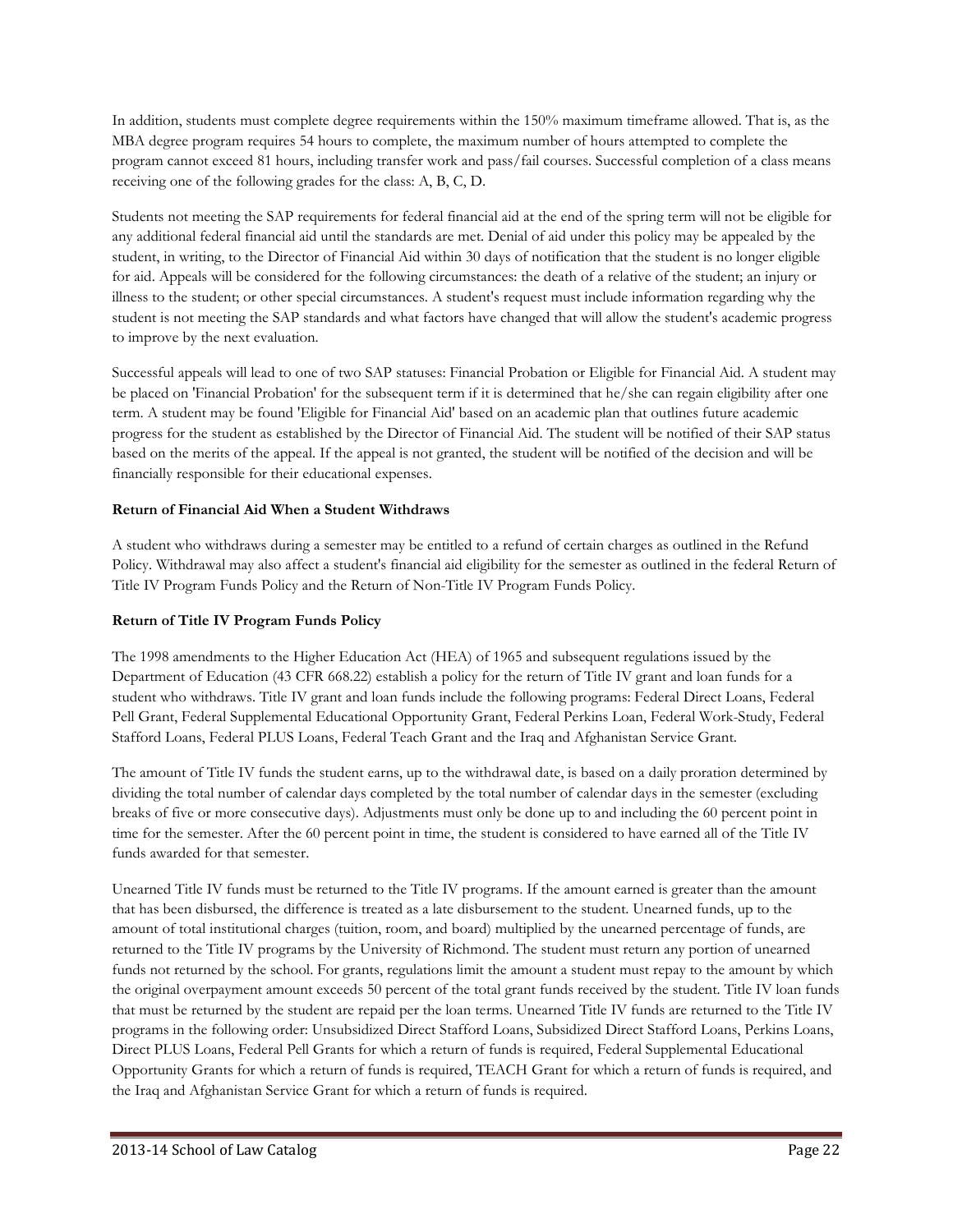### **Return of Non-Title IV Program Funds Policy**

Non-Title IV financial aid will be adjusted for a withdrawing student based upon the University's Refund Policy. Adjustments will be made through the sixth week of classes. The amount to be returned to the non-Title IV financial aid program is the same percentage that will be refunded to the student for tuition and room charges. After the sixth week, the student is considered to have earned all of the non-Title IV aid. Non-Title IV financial aid funds are returned in the following order: institutional grants/scholarships, nonfederal loans, agency scholarships.

Students who are receiving financial aid and who are planning to withdraw from the University during a semester are strongly encouraged to meet with a financial aid advisor to review the impact that their withdrawal will have on their institutional charges and on their financial aid for the semester.

# **Academic Regulations**

### **Academic Progress**

At the end of the second semester (one year) of law study:

- A student who fails to attain a cumulative grade point average of at least 1.85 shall be required to withdraw from the law school
- A student whose cumulative grade point average is at least 1.85 but less than 2.00 shall be required to withdraw from the law school for one year
- At the end of the fourth and each subsequent semester of law study, a student who fails to attain a cumulative grade point average of at least 2.10 shall be required to withdraw from the law school
- A cumulative grade point average of at least a 2.20 is required for graduation.

### **Conditions**

Any student who has failed to attain the requisite cumulative grade point average will be required to withdraw immediately from the law school, even though he or she has enrolled in the next semester's courses (including summer session courses). A student who fails to attain the cumulative grade point average necessary to continue studies in the Law School may petition the Law School Admissions Committee to review the case. The petition must be filed in writing and addressed to the Dean of Admissions not less than sixty days before the beginning of the semester or term in which the student seeks to be readmitted to the Law School.

The point at which a part-time student must attain the requisite grade point average shall be the time at which he or she has completed the substantial equivalent of the second semester of study and the substantial equivalent of the fourth and succeeding semesters of study. Such students will be notified in advance by the associate dean of the times at which the stated cumulative grade point averages must be met.

A student who has been required to withdraw under the 1.85 or 2.00 criteria stated above will not be readmitted to the law school with advanced standing. In the rare event of readmission, it is as an entering first year student with no credit for prior work. Nevertheless, the prior work will continue to be shown on the permanent academic record, but the grade point average will include only the course-work attempted after readmission.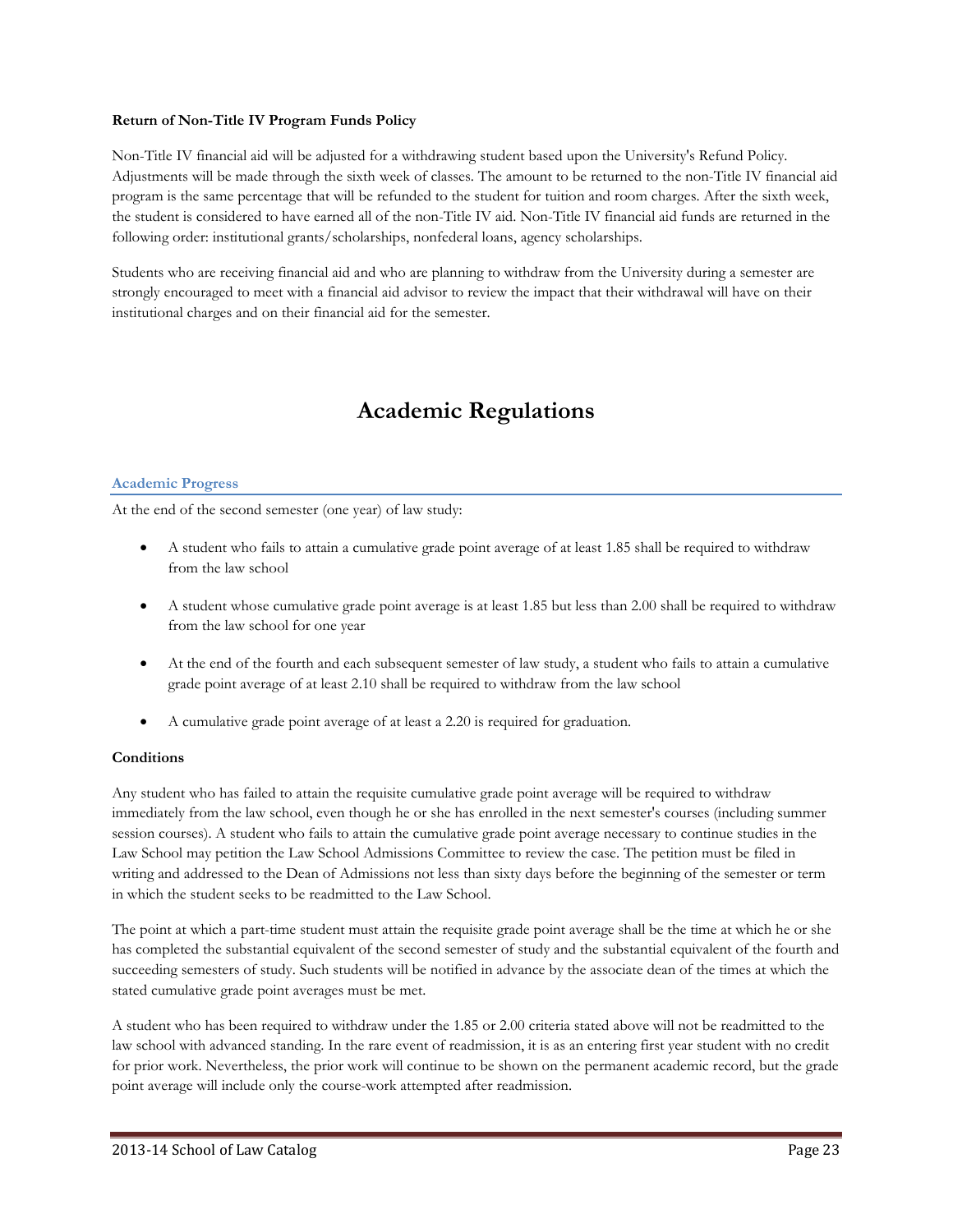*Note:* A failed first-year course must be retaken in the semester in which the course is next offered.

### **Academic Requirements**

The Juris Doctor degree requires the successful completion of at least 87 academic credits, including all required courses, and a cumulative grade point average of at least 2.20. (Students who matriculated before 2013, are required to complete 86 academic credits.) In addition, students must complete at least six full-time semesters in which they are enrolled in a minimum of at least 10 academic credits and pass at least nine of those. Students are prohibited from enrolling in more than 17 credits in any semester. All academic requirements for the Juris Doctor degree must be completed within five calendar years.

### **Auditing Courses**

With the approval of the student's academic advisor, dean, and the instructor of the course, a student may register for a course on an audit basis. The regular rate of tuition is charged, and the audit course is counted as a part of the student's semester load. A permission form must be obtained from and returned with appropriate signatures to the Office of the University Registrar by the end of the 10th day of classes. Once the form is submitted to the University Registrar, the decision may not be reversed. An audited course cannot subsequently be taken for credit unless approved by the appropriate dean.

### **Changes in Catalog Information**

Caution: The course offerings and requirements of the University of Richmond are under continual examination and revision. This catalog is not a contract; it merely presents the offerings and requirements in effect at the time of publication and in no way guarantees that the offerings and requirements will not change. The University specifically reserves the right to change requirements for any major, minor, and/or program, and to implement them during any particular year.

The student assumes full responsibility for compliance with all academic requirements. Current course offerings may be obtained from the appropriate school or department.

### **Class Attendance**

Each student is expected to have regular and punctual class attendance. Each individual instructor determines the specific policy for excused absences, subject to the section on University [Religious Observances policy.](http://registrar.richmond.edu/services/policies/religiousobsv.html) The specific policy for excused absences for each course will be announced to the students and distributed on the course syllabus at the beginning of the course.

Faculty members will honor an official notification from the appropriate dean that a student is to be excused for participation in a University-sponsored event, such as choral performances off campus, intercollegiate athletic events, or judicial hearings at which the student must be present. A student generally will be held responsible for all work of a class or laboratory missed during an absence. Acceptance of any excuse for an absence, (other than those excused by the appropriate dean in the previous paragraph,) and any provision for makeup, will be at the discretion of the instructor, provided it is consistent with the announced policy for the course and with the University Holiday Schedule below. Missed classes, work, tests, and/or excessive absences with or without good cause may result in a poorer grade, or failure, in a course. (*Note:* Students enrolled in business school or School of Professional and Continuing Studies courses must attend at least 75 percent of the class meetings regardless of the reasons for absence to be eligible to receive credit for the course.)

Generally, absences that may be excused by faculty members include accident or illness, death or serious illness of a family member, bona fide religious holiday observance, or participation in other University activities such as field trips. Students should make arrangements with their instructors as far in advance as possible for the make up of any missed work. Students experiencing difficulty in making reasonable arrangements for make-up work may see their dean.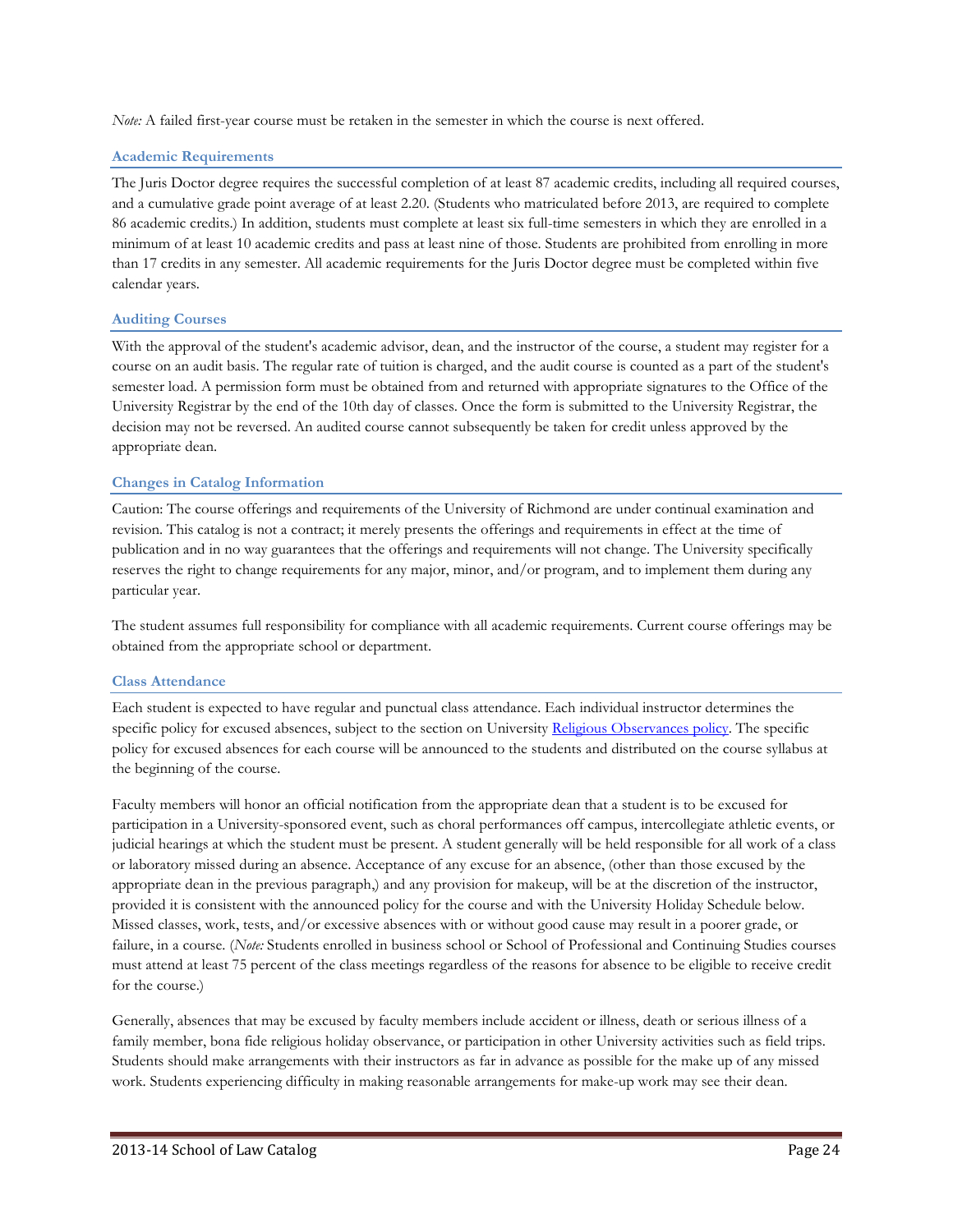### **Employment While Attending the Law School**

Students may reduce their loan requirements by working on-campus. While there are numerous job opportunities available, those with the highest wage rates are in the Law Library and as Law Research Assistants. If you are interested in the Federal Work-Study program, contact the Financial Aid Office. The American Bar Association prohibits students from working more than 20 hours per week during the school year. Students are STRONGLY discouraged from working their first year. The Financial Aid Office will not award work study funding to a first year student without special circumstances.

### **Encumbrances**

The degree will not be conferred unless the student's obligations to the University are satisfactorily resolved. These obligations include financial and administrative matters such as, but not limited to, delinquent payments, parking fines, or overdue library books

### **Examinations**

Unless announced otherwise by the instructor, the length of an examination will be one hour for each semester hour of credit carried by the course. A student who finds that he or she will be unavoidably prevented from taking an examination at the time scheduled may receive permission to take the examination at a later date, if such fact is communicated to the dean or associate deans (academic affairs or student affairs) before the time at which the examination is scheduled. Unless excused by the dean or one of the associate deans, a student who fails to take an examination in a course for which he or she has registered will receive a grade of F in that course.

### **Examination Procedures**

### **First Year Examinations**

The following procedures govern the taking of first year examinations.

### **General**

The procedures set forth below should not be varied by individual faculty members. Relief from them in extraordinary cases should be sought from the Associate Dean or the Dean.

No student may deviate from these procedures or the examination schedules without approval in advance from the Associate Dean or the Dean, unless sickness or some other emergency makes it impossible to obtain advance approval. In the event of sickness or other emergency which makes the taking of an examination impossible, the Associate Dean or Dean must be notified as soon as possible. The emergency must be a situation or circumstance beyond the student's control.

Failure to take an examination during the assigned time will result in a grade of "F" for the course, unless relief has been granted by the Associate Dean or Dean, as provided in this section.

Make-up examinations will be administered only in exceptional circumstances. In order for a make-up examination to be authorized, the student requesting it must demonstrate to the Associate Dean or Dean good cause for missing the scheduled exam.

### **Honor Code**

Students are bound by the Law School's Honor Code by virtue of their matriculation at the Law School. The Honor Code applies to the taking of examinations. Students observing conduct that might involve a violation of the Honor Code must report the incident to the Grievance Committee.

### **Examination Schedule**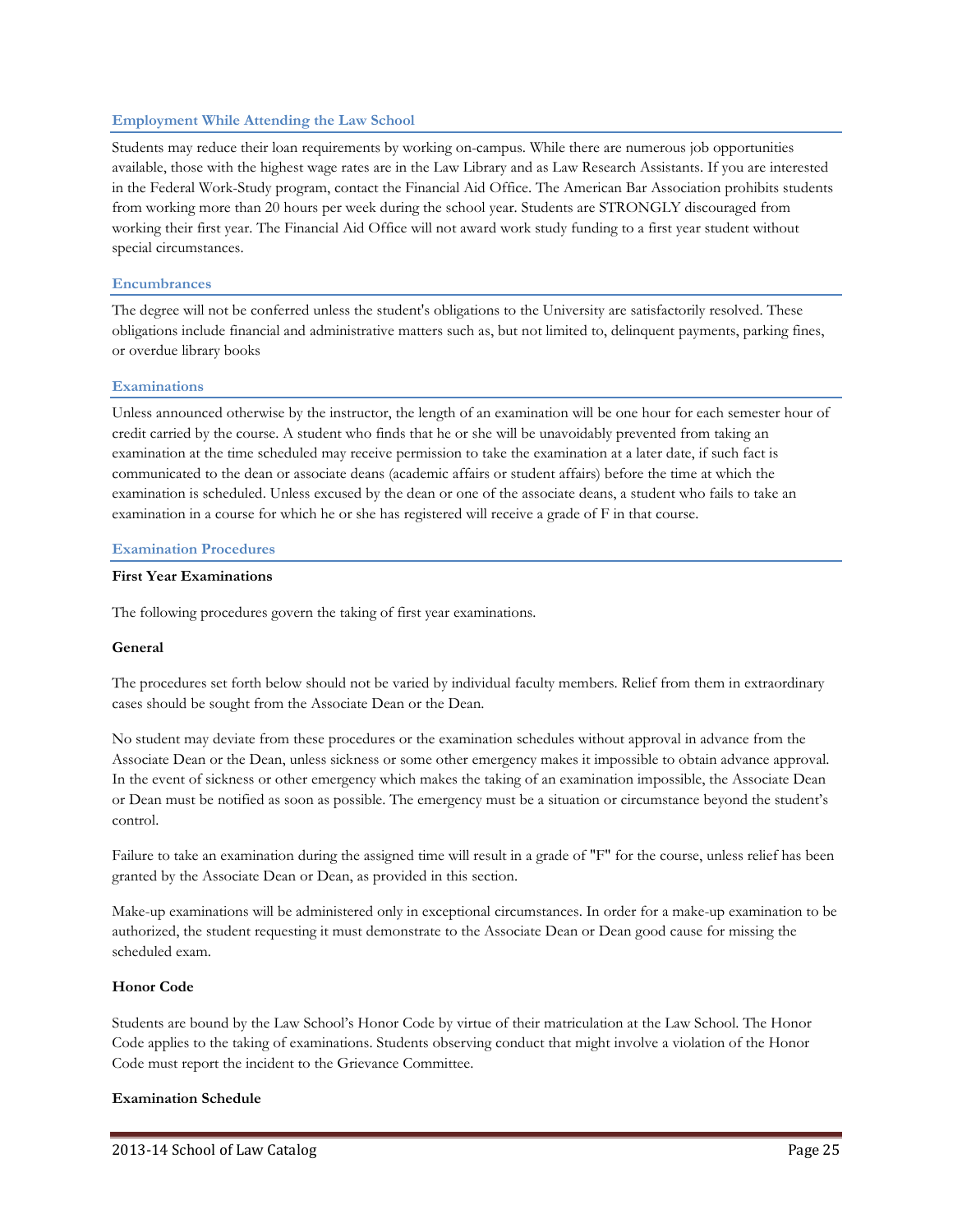Examination dates, starting times and rooms will be specified on the examination schedule posted by the Dean's Office (the "Examination Schedule").

### **Place of Examination**

Examinations must be taken in the Law School in the classrooms designated by the professor or indicated on the Examination Schedule, or in Library carrels. Exams may not be taken in library study rooms or organizational offices.

### **Collection of Completed Examinations**

When the time allowed for completion of an examination has expired, students must immediately stop writing and turn in the examination.

### **Second and Third Year Examinations**

Examinations in second and third year classes are administered as scheduled examinations, "take-home examinations," or under the Flexible Examination System. The Examination Schedule indicates those examinations administered on a scheduled basis. All other examinations are administered under the Flexible Examination System, unless the professor has indicated that the examination will be a "take-home examination." The procedures for any such examinations will be announced by the professor. The procedures for scheduled examinations are the same as those for first year examinations. The following procedures apply to the Flexible Examination Schedule:

### **General**

These procedures may not be varied by individual faculty members. Relief from them in extraordinary cases should be sought from the Associate Dean or Dean.

Students may not deviate from these procedures without approval in advance from the Associate Dean or Dean. Approval to modify will be granted only in cases of sickness or emergency beyond the student's control. Relief will not be granted on account of sickness or emergency unless the student will actually have been deprived of a sufficient number of examination blocks to take all of his or her examinations on an every-other-day basis.

Failure of a student to take an examination within the two-week examination period will result in a grade of "F" for the course, unless relief has been granted by the Associate Dean or Dean, as provided in this section.

Make-up examinations will be administered only in exceptional circumstances. In order for a make-up examination to be authorized, the student requesting it must demonstrate to the Associate Dean or Dean a good cause for the request.

### **Honor Code**

Students are bound by the Law School's Honor Code by virtue of their matriculation at the Law School. The Honor code applies to the taking of examinations. Students observing conduct that might involve a violation of the Honor Code must report the incident to the Grievance Committee.

### **Place of Examination**

Unless otherwise specified by the professor, Flexible Examinations may be taken at the student's library carrel or in a classroom specified for taking Flexible Examinations. Exams may not be taken in library study rooms or organizational offices.

### **Procedure for Distribution and Collection of Examinations**

Examinations administered under the Flexible Examination System, not including take-home examinations, will be distributed in the Dean's Conference Room (201) by the flex exam room proctors during the following times: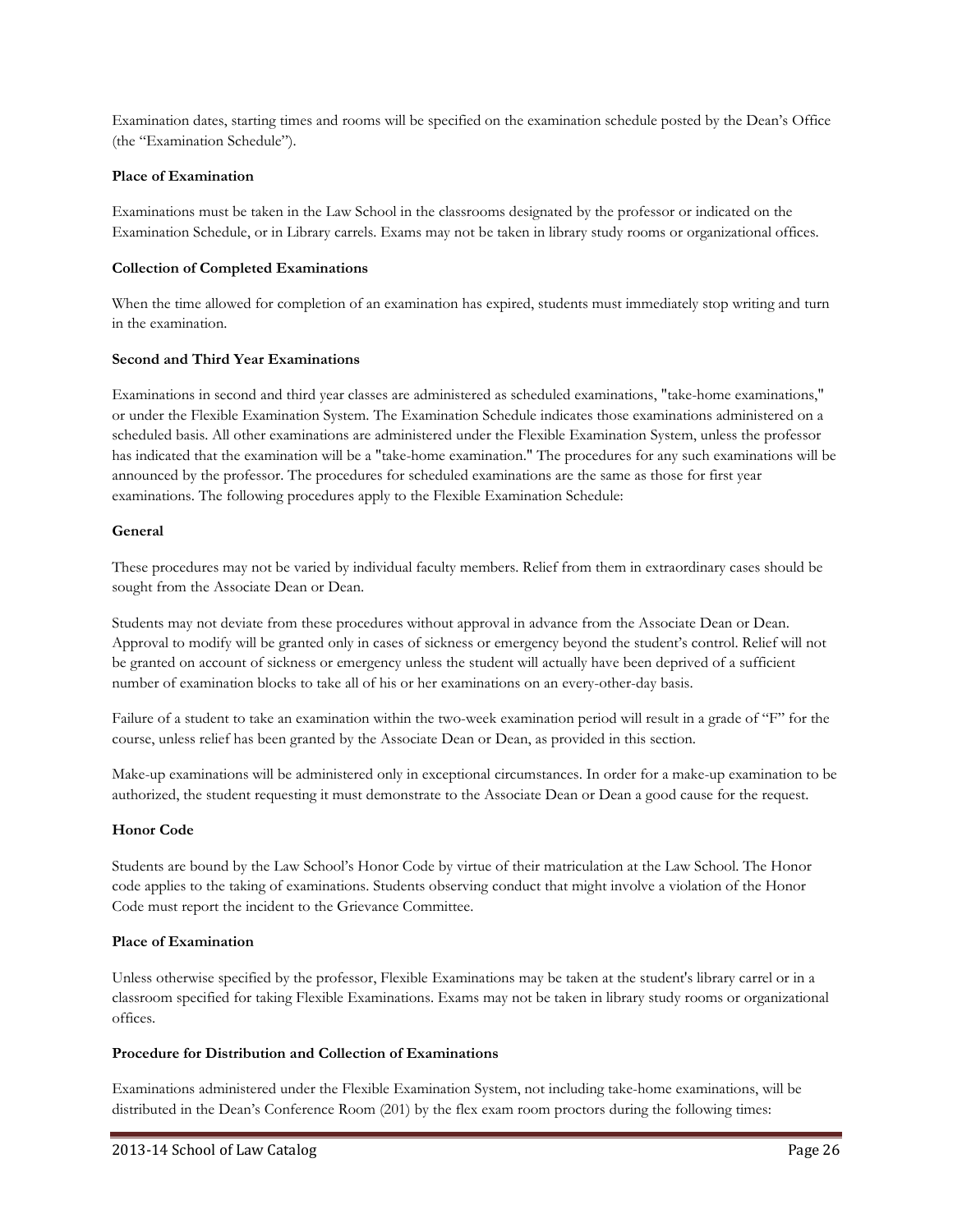- between 8:30 and 9:00 a.m. for examinations to be taken during a morning flexible examination period;
- and between 1:00 and 1:30 p.m. for examinations to be taken during an afternoon flexible examination period.
- Take-home examinations may be picked up at any time during a Flexible Examination period. Take-home exams may be brought back anytime during the flex periods provided it is within the time frame designated for taking the exam.
- THE TIME PERIOD FOR PICKING UP FLEX EXAMS WILL NOT BE EXTENDED; however, a student returning a flex exam may pick up a take-home exam at the same time. If there is a line of students to pick up examinations at the end of the stated time period, the time period will be extended to allow all students in line to pick up an examination.

Flexible examinations may be taken throughout the two-week examination period only during those time blocks designated on the Examination Schedule as a "Flexible Examination Period."

During any Flexible Examination Period, a student can request any examination to which he or she is entitled. Students may be required to display their currently validated student identification cards when requesting an examination.

Students are responsible for ascertaining the completion time allowed for each examination they are taking. There will be an automatic time/date stamping clock in the Dean's Conference Room (201). Students must stamp the examination taken with the time and date upon leaving the room, and with the time and date of return when they return the examination to the flex exam room proctors in 201. Students are responsible for insuring that both time stamps (pick-up and return) are clearly visible. Failure to comply with this requirement may result in a grade penalty.

### **Late Examinations**

Any examination which is not turned in within the allowed time for completion will be considered a "late examination". If an examination is less than five minutes late beyond the allowed completion time and grace- period, the grade assigned by the professor for the examination will be reduced by one gradation (e.g. an A will be reduced to an A-; and an A- to a B+; and a B+ to a B, etc.). If an examination is five minutes late, but less than ten minutes late, the grade assigned by the professor will be reduced by two gradations (e.g. an A will be reduced to a  $B+$ ; a  $B+$  to a  $B-$ ; a B to a  $C+$ , etc.). If the examination is ten minutes but less than fifteen minutes late, the grade assigned by the professor will be reduced three gradations (e.g. an A will be reduced to a B; a B+ to a C+; a B- to a C-; etc.). If the examination is fifteen minutes or more late, the grade will automatically be reduced to an F.

### **Discussion of Examination**

Students may not discuss any examination during the two-week period, even with other persons who have completed that particular examination.

### **Use of Computers**

Computers may be used to take examinations. All the classrooms are wired for computer use or have access to a wireless connection. **Scheduled exams may be taken at a student's carrel only with permission of the professor.**

### **Printing**

Printing of exam answers must be done on personal printers, rather than on the printers in the Library Computer Lab or elsewhere in the Law School building. Use of another printer is permitted only in an emergency situation with permission of an Associate Dean (Academics, Student Services and Administration, or Library and Information Services) or Deputy Director of the Law Library.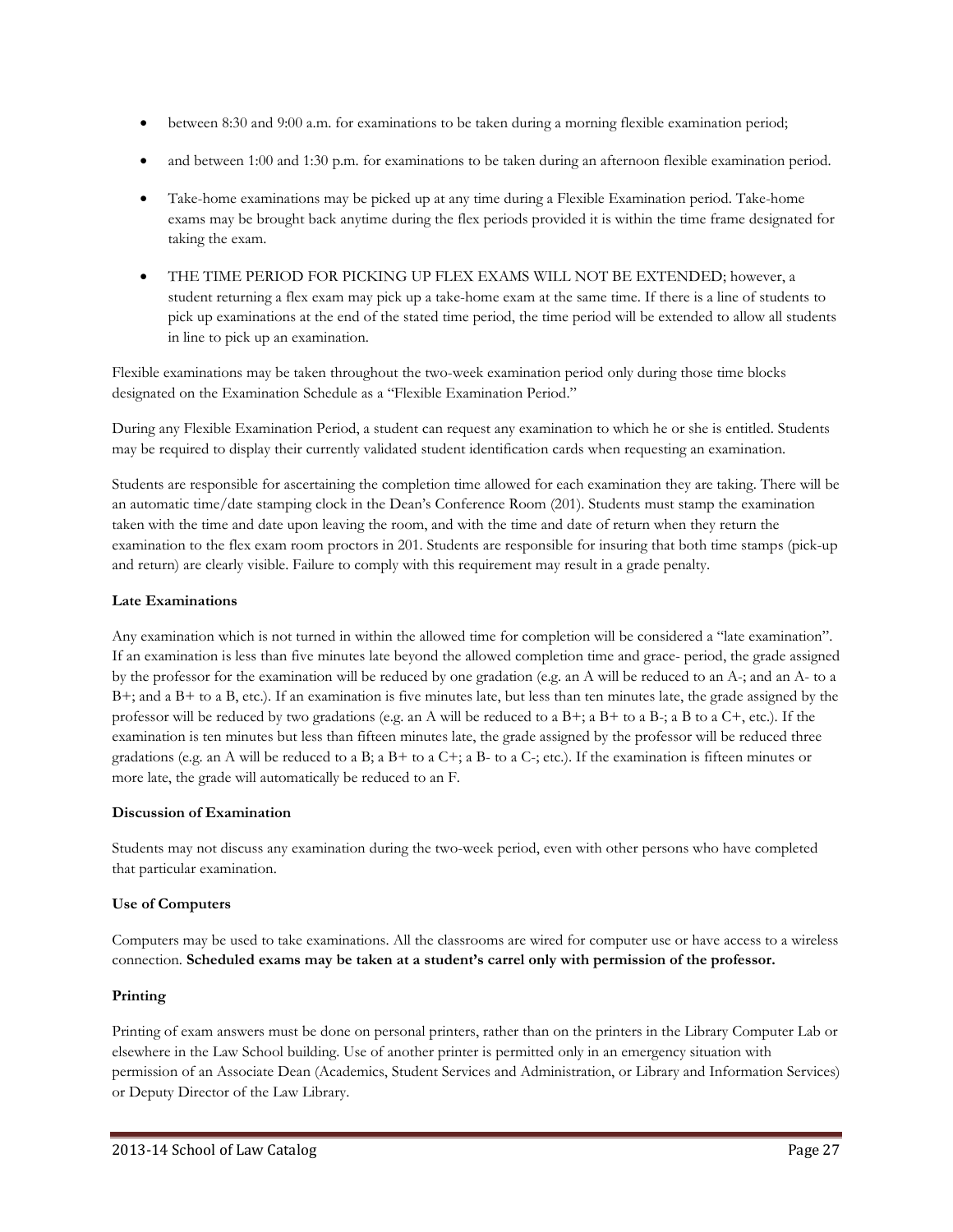### **Exam4**

For Students required to use Exam4 to take their exam, the exam procedures remain the same. Instead of printing exams on their own personal printer, however, students will submit their exams electronically. Students are expected to take the exam in the mode in which the Professor has specified, and this is entirely the student's responsibility to know how the exam should be taken. The exam must be submitted electronically prior to returning the exam.

### **Computer or Printer Breakdown**

If a breakdown or other crisis arises in the operation of a computer or printer during the course of an examination, a student is to notify the Dean's Office immediately. In that way, the time and nature of the problem can be noted and appropriate relief or accommodation may be made for the problem at that time.

### **Student Seeking Accommodation for a Disability**

Students with a disability or a possible disability should contact the Associate Dean for Student Services and Administration.

Rev. 8/2013

### **Grading System and Reports**

The following grades with grade point values are in effect at the University:

|  |  | $ A+ $ -- $ B+ 3.3 C+ 2.3 D+ 1.3 $                                                                 |  |
|--|--|----------------------------------------------------------------------------------------------------|--|
|  |  | $\begin{array}{ c c c c c c c c c } \hline \end{array}$ 4.0 <b>B</b> 3.0 <b>C</b> 2.0 <b>D</b> 1.0 |  |
|  |  | $ A- 3.7 B- 2.7 C- 1.7 D- $                                                                        |  |
|  |  | $\text{F}$ 0.0 I 0.0 M 0.0 V 0.0                                                                   |  |

Other grades which may be given are P, which shows credit has been earned in a pass/fail course; S and U indicate satisfactory or unsatisfactory performance in a pass/no-credit course; and W, which indicates that the student withdrew from a course without academic penalty. Marks indicating failure, and counted as such in the grade point average, are F, M (withdrew from a course with a failing average), and V (failure because of excessive absences). The X indicates that the grade has not been received from the instructor.

Z shows that the course was audited. A student auditing a course is expected to meet all requirements for the course, except the final examination or papers. No grade or hour credit is earned for audited courses.

I and Y grades mean that coursework has not been completed by the end of the term. The I grade provisionally counts as a failing grade. It is given when the reasons for the incomplete involve student culpability, but the instructor and associate dean determine that an F is not warranted. The work is to be made up by the student's graduation date or at such earlier time as specified by the instructor and associate dean. If the work is not made up during this grace period, the I will be converted to an F. The Y grade, which does not count as a failing grade, is given when the instructor and associate dean determine that the reasons for the incomplete do not warrant an I grade. In the case of an I or Y, once the make-up grade is received, it appears to the right of the incomplete grade on the permanent record. In any case, it is the student's responsibility to complete the coursework for a course in which an I or Y has been assigned.

Performance in the Clinical Placement Program is evaluated on a pass/fail basis. Performance in the In-House Clinics (Disabilities Law Clinic and the Delinquency Clinic) is evaluated using the letter-grade scale above.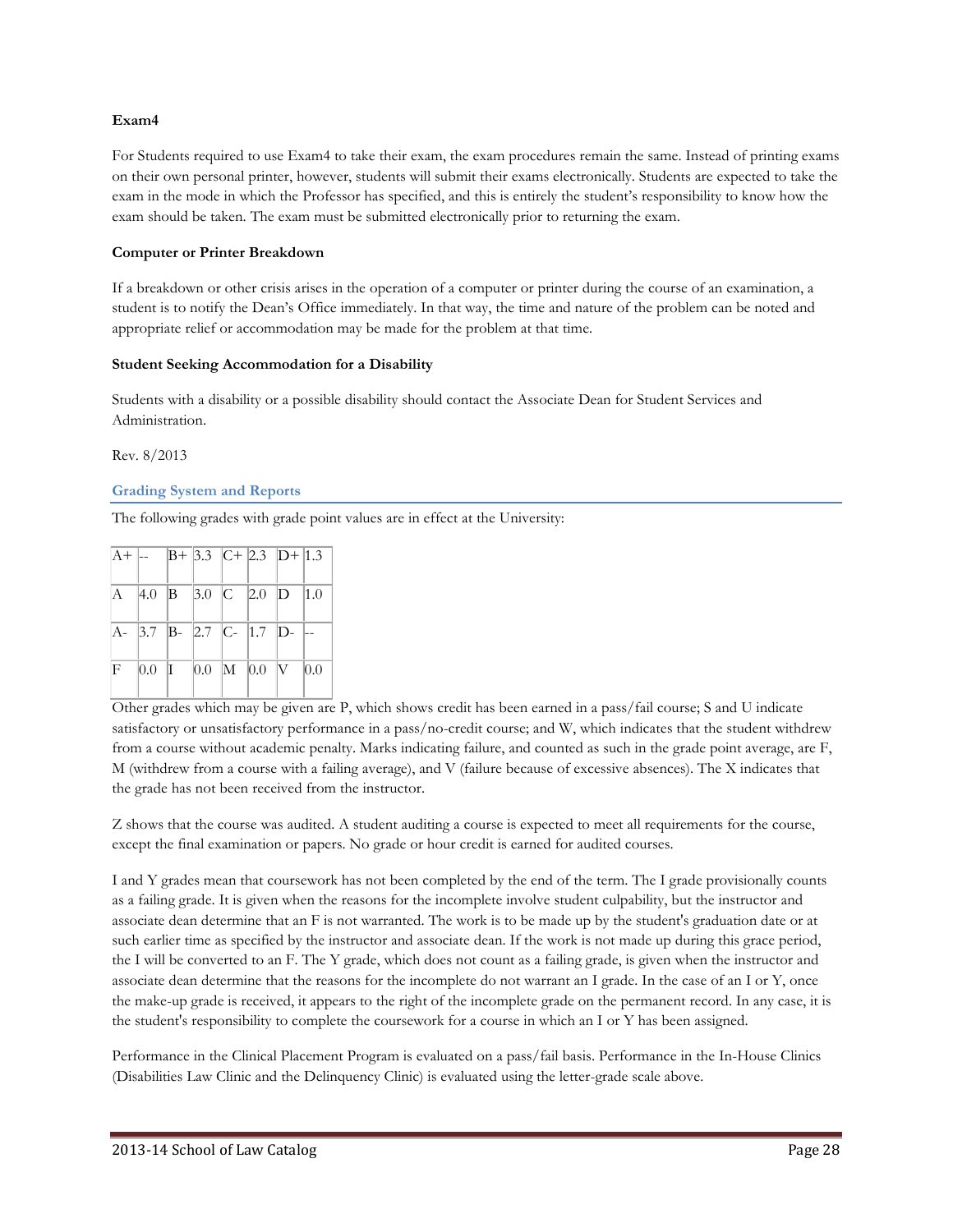Grades for courses taken under the various cooperative programs are recorded by the law school as a pass if, based on the above grading scale, a grade of C (2.0) or better is earned; otherwise they will be recorded as a failure.

The grade point average is determined by dividing the total number of grade points earned by the total number of academic hours attempted in law school courses that have grades to which grade point values are assigned. Each of these totals is accumulated term by term. The grade point average is represented to two significant decimal figures and truncated, not rounded.

If a failed course is repeated, the grade earned in the repeat and the failure are both included in the grade point average. When the final grade for a course in which an I was given is recorded, the occurrence will be shown on the permanent record, and the grade point average will be recomputed to remove the effect of the I and to include the final grade. For purposes of computing grade point averages, the credit hours earned for work recorded on a pass/fail basis are not included in the hours attempted, if a pass is received. The credit hours for any such work recorded as a failure are included in the hours attempted. Consequently the credit hours for work recorded as a pass have no effect on the grade point average, but a failure in such work would adversely affect the grade point average.

*Note:* A cumulative grade point average of at least 2.20 is required for graduation. Students admitted with advanced standing must consult the associate dean to determine the manner by which their cumulative grade point averages will be calculated for class standing purposes. Students may review their status and progress with the associate dean or in the Office of the University Registrar. Grades are available after the close of each term via the Internet by using BannerWeb (https://bannerweb. richmond.edu). Students will need their student ID and PIN.

Grades are deemed correct unless notification to the contrary is received by the University Registrar within three (3) months after the close of the term specified.

## **Graduation Policies**

### **Graduation with Honors**

At the end of law school study, students who attain in the range of the following cumulative grade point averages are eligible to graduate with the designated honors:

Cum Laude: 3.40-3.59

Magna Cum Laude: 3.60-3.79

Summa Cum Laude: 3.80-4.0

## **Filing of Application**

To graduate, a student must file a degree application and comply with the graduation attendance policy. Degree applications must be filed in the Office of the University Registrar by the second Friday in September for anticipated completion in the coming May or August or by the second Friday in February for anticipated completion the following January.

### **Attendance at Graduation**

Students are required to attend the commencement ceremony for the award of the degree in person except by decision of the University not to do so. A student who expects to have a degree awarded at the spring commencement may request absentia status from the graduation ceremony by explaining in writing the circumstance which prevents participation. Students who have a degree application on file and anticipate summer completion of degree requirements are also expected to participate in the spring graduation ceremony. Students who expect to complete degree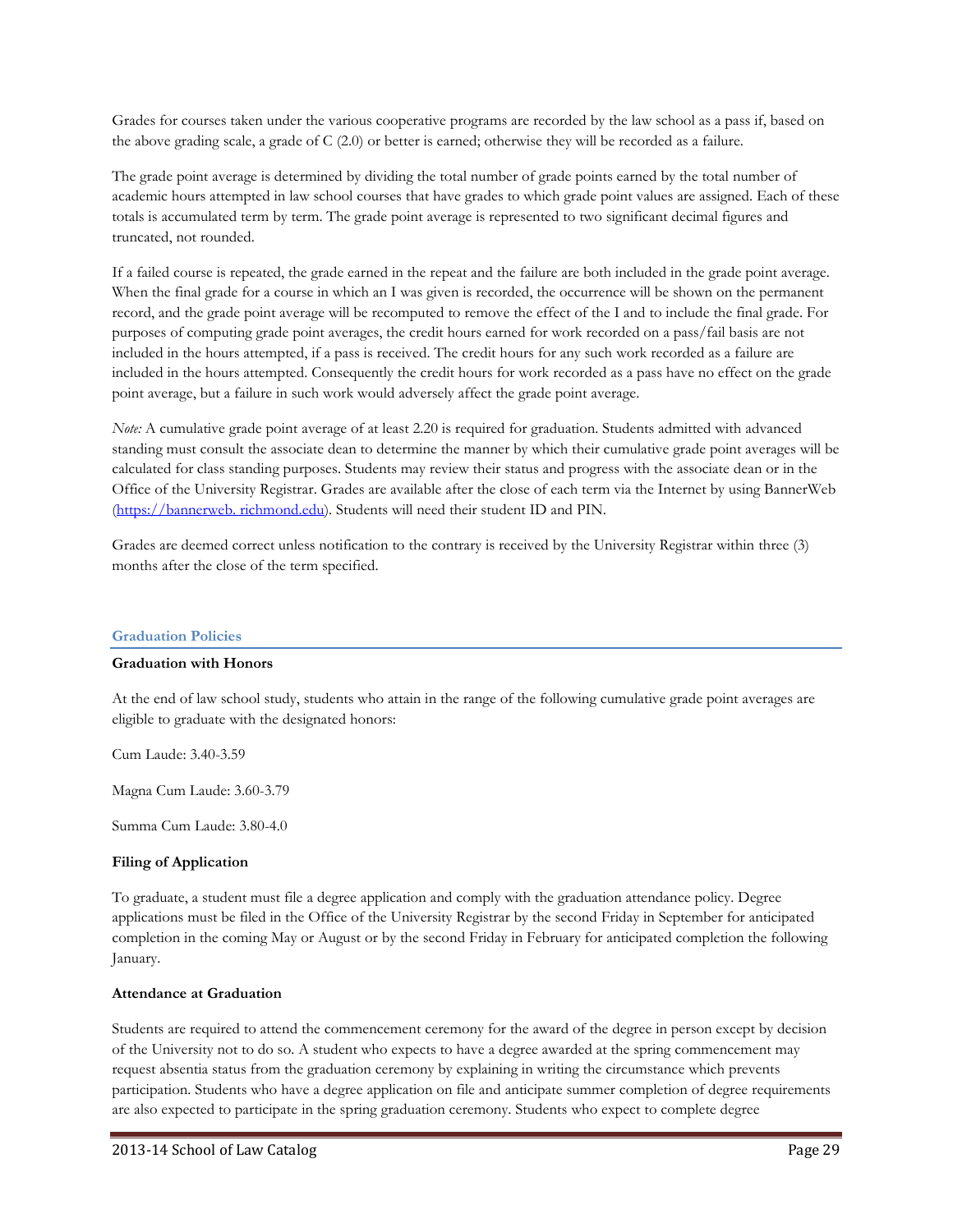requirements in January will participate in the spring commencement following their January completion. If a winter or summer degree candidate does not intend to participate in the ceremony a written statement requesting absentia must be submitted. The request for absentia must be received by the University Registrar no later than eight working days before the ceremony. The registrar will notify the degree candidate of the status granted by the University. Unless approved for absentia status a candidate for graduation who does not participate in the commencement ceremony does not graduate. Such candidate may graduate by again filing a degree application and by following the appropriate graduation attendance policy.

## **Honor Code**

## View the [law school honor code.](http://law.richmond.edu/students/honor-code.pdf)

## **Leave of Absence**

Students who have completed at least one semester in the School of Law and who are in good standing academically and financially may request a leave of absence. Requests must be in writing and submitted to the Associate Dean for Student Services and Administration, and must state an adequate reason for the request. In determining whether to grant the request, the Dean's Office may require adequate documentation. Leaves are ordinarily granted for one academic semester and rarely granted for longer than two academic semesters.

The grant of a leave of absence does not extend the time limits for completion of the J.D. degree and students requesting leave must demonstrate that they will be able to complete their degree within the allowed period of study. The law school will not accept academic credit for work completed at another school during a leave of absence without the prior written approval of the Associate Dean for Academic Affairs.

Because a leave of absence can impact a student's financial aid for the term in which they take a Leave of Absence as well as eligibility for financial aid when they return, we strongly urge students to consult with the Financial Aid Office before requesting a leave of absence.

Students who have been awarded scholarships who wish to retain their scholarships upon their return must specifically request this in their written leave request. Such requests are ordinarily granted.

Any student who has been absent for longer than an approved leave of absence or who interrupts his or her course of study without an approved leave of absence will be involuntarily withdrawn and must reapply through the regular admissions process.

A student's Leave of Absence will not preclude the initiation or continuation of any School of Law Honor Code or University Standards of Conduct investigation or proceeding.

A law student who takes a leave of absence during a semester may be entitled to a refund of certain charges as outlined in the Refund Policy set forth below. A leave of absence may also affect a student's financial aid eligibility for the semester as outlined in the federal Return of Title IV Program Funds Policy and the Return of Non-Title IV Program Funds Policy.

## **Letters of Good Standing**

You may obtain a letter of good standing from the Law School's Dean's Office. Once you have spoken with the Associate Dean for Academic Affairs, a form requesting a letter of good standing will be provided to you.

## **Order of the Coif Honors**

The purpose of the Order of the Coif is to encourage excellence in legal education by fostering a spirit of careful study, recognizing those who as law students attained a high grade of scholarship, and honoring those who as lawyers, judges and teachers attained high distinction for their scholarly or professional accomplishments.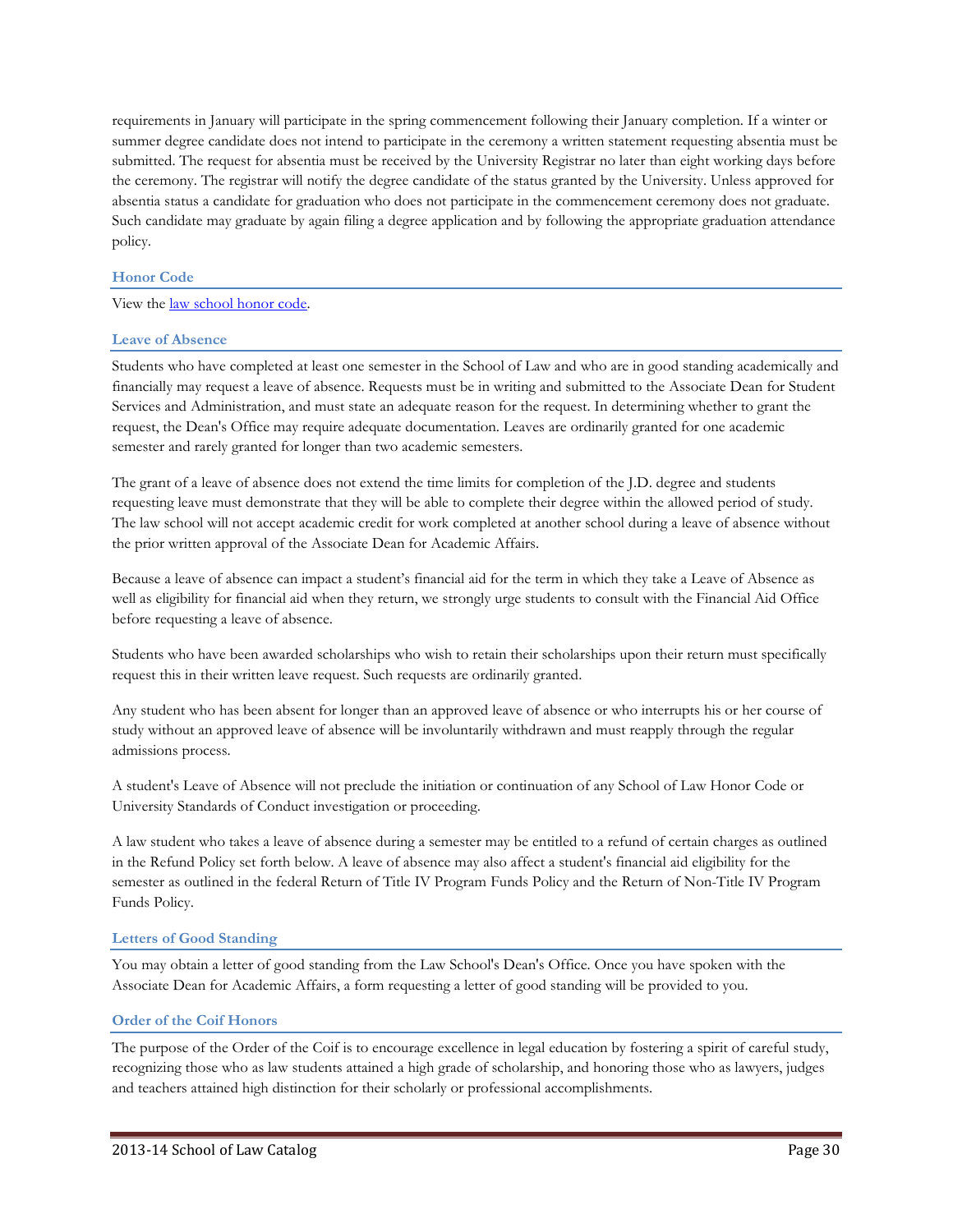Students are eligible for election to the Order of the Coif if (1) they have completed at least 75 percent of their law studies in graded courses at the University of Richmond School of law and (2) their grade record ranks them in the top 10 percent of all graduating students.

## **Registration**

Students shall register according to the instructions that are provided for each term. A student will not be permitted to attend class until his or her name has been entered on the official roster of that class by the University Registrar and arrangements satisfactory to the University have been made for that term's fees.

A student may register late, add courses, or opt for audit status in a course through the 10th class day of the semester provided that the specified approvals are obtained and fees, if any, are paid.

A student may withdraw from courses without academic record through the 15th class day of the semester. Withdrawals after this time will be shown on the academic record, and the student must present an adequate reason, receive the approval of the associate dean, and follow any specified administrative procedures including the payment of fees, if any.

Second- or third-year students may not register for more than 17 semester hours in any semester without special permission of the associate dean.

## **Registration Holds**

The following holds will prevent students from registering (students can access BannerWeb to check holds): Admissions Office, Cashier, Dean's Office, Library, Long-Distance (Student Account Hold), Parking Services (Student Account Hold), Student Credit Service, Perkins Loan in Repayment, Registrar's Office, Student Health, and Student Accounts. For further information on these types of holds, contact the office from which the hold originated.

## **Religious Observance Policy**

The University is a secular institution that values a diversity of religious expression. The University is also an active community with a wide range of personal commitments and academic and extracurricular activities.

Planning for academic and extracurricular activities should be done with sensitivity to the diverse religious commitments of the community and an awareness of religious holidays. Scheduling large-scale, one-time academic or extra-curricular events on a religious holiday should be avoided whenever possible.

Any student may be excused from class or other assignments because of religious observance. A student who will miss an academic obligation because of religious observance is responsible for contacting his or her professor within the first two weeks of the semester. The student is responsible for completing missed work in a timely manner.

Faculty are expected to be mindful of potential conflicts with religious observances and should make reasonable accommodations when students' religious practices conflict with their academic responsibilities.

The religious observance calendar is meant to serve as a scheduling guide. It lists significant holidays from the five largest global faith traditions. However, it is not comprehensive and students may choose to observe a holiday not included on the calendar.

The holidays listed are those which occur during the academic year when the University is open.

## **Repeated Courses**

Coursework may not be repeated for credit toward graduation except as sanctioned by the University; however, particular coursework may meet more than one requirement for graduation. An example of a sanctioned repeat-forcredit is the subsequent registration for a course in which the content changes from term to term, such as special topics or independent studies. Also, certain courses in a major or program may have to be repeated if the grade earned the first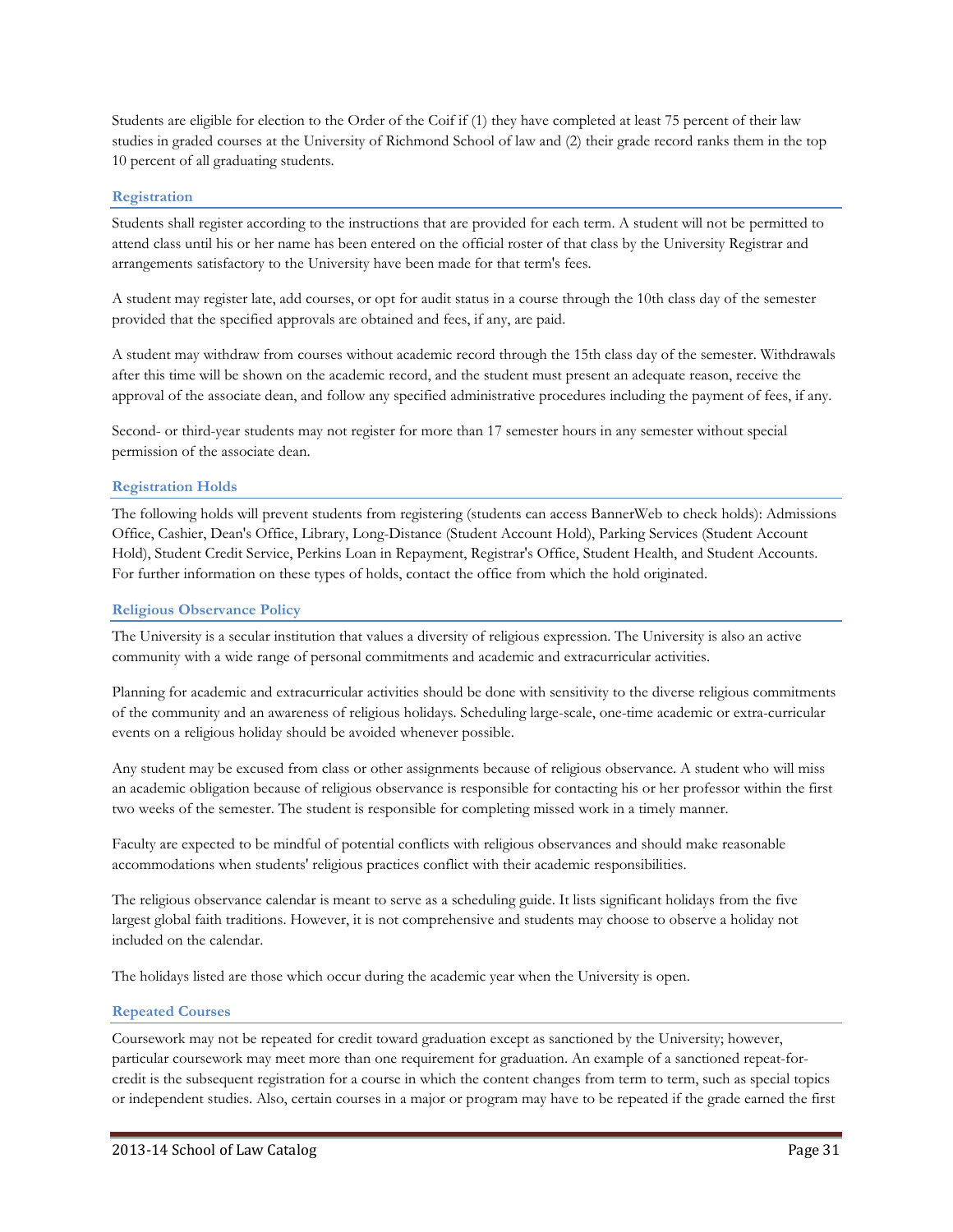time does not meet requirements; in such a case, the credit will be counted only once but both grades will be calculated in the cumulative grade point average.

Courses taken on an audit basis cannot be repeated for credit unless approved by the appropriate dean.

Except in clear situations, the Office of the University Registrar should be consulted before registration to learn if a proposed repeat is sanctioned for credit or if sanction is possible.

All courses taken at the University of Richmond become a part of the permanent academic record. The grade for a course repeated at the University of Richmond becomes a part of the grade point average if the grade otherwise would be included in the computation.

## **Transfer Work**

Transfer students or students who academically visit another law school (with permission) may apply no more than 30 hours of coursework done at another law school toward satisfaction of the 86 semester-hour requirement. In order for work to transfer, courses must be taken at an institution accredited as degree-granting by a recognized regional accrediting body for higher education and accredited by the American Bar Association at the time the coursework is completed. The coursework must be taken for a grade and, in order for the work to be transferred, a student must receive a C (2.0) or better in each course.

Transfer students will not be ranked within their respective classes. Instead, transfer students will receive a number corresponding to their position in the class if they had been ranked.

## **Visiting Another Law School**

Students who wish to earn credit towards the J.D. degree while visiting away at another ABA accredited law school must first receive special permission to do so from the Associate Dean for Academic Affairs. Permission to visit at another law school will not be granted as a routine matter. Requests for such permission must be supported by a demonstration of compelling circumstances. An administrative fee will be charged to the student by the University of Richmond for each semester in which the student visits away at another law school.

Students choosing to visit must also, of course, apply to the law school they wish to visit. Most law schools will require a letter indicating that the student is in good standing and that the University of Richmond will accept transfer of credits. Upon approval of a visit, this letter may be obtained from the Associate Dean (Academic Affairs). Upon acceptance as a visiting student at another school, the Richmond student must immediately inform the Associate Dean (Academic Affairs) of the acceptance so that University and Law School records will indicate the change in status. Failure to notify of acceptance may result in the University of Richmond billing the student for the coming year's tuition.

Any student who visits at another law school must have all courses approved by the Associate Dean (Academic Affairs) prior to enrollment. Students who visit must also provide the Associate Dean (Academic Affairs) with an official transcript following completion of each semester of work.

Visiting students are expected to return to Richmond and attend graduation as required of all students. The Dean's office should be contacted to arrange to pick up the cap and gown. Visiting students should also be aware that if their transcript does not arrive in time to be certified as a May graduate (generally the third week in May), the student's graduation will be delayed until August.

## **Withdrawal**

Students may voluntarily withdraw from the Law School at any time. Students who wish to withdraw voluntarily should notify the Associate Dean for Student Services and Administration in writing of their decision. A student who wishes to return to the Law School after withdrawing must apply for readmission through the regular admission process. A student will not automatically retain any scholarships awarded prior to withdrawal.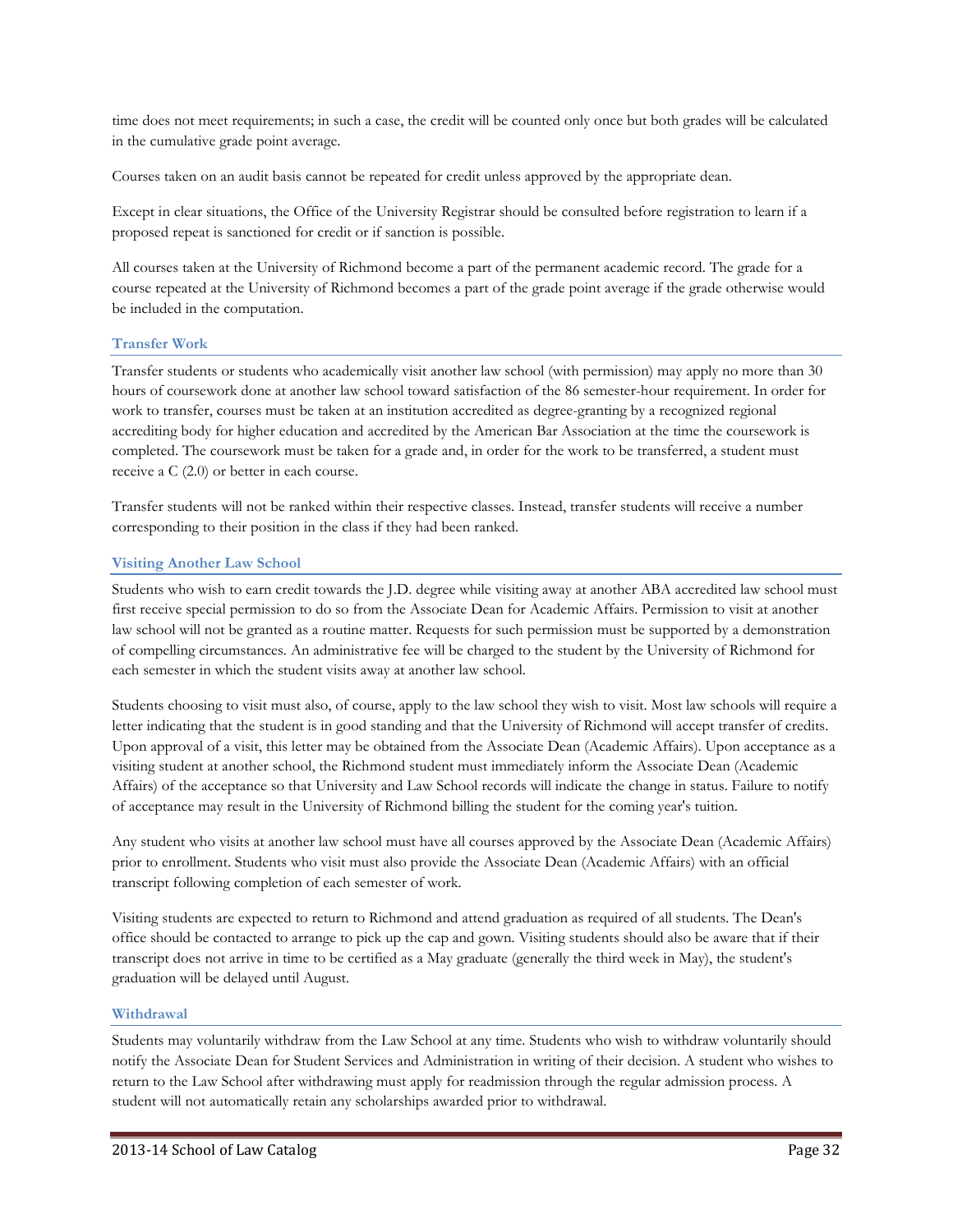Because a withdrawal can impact a student's financial aid for the term in which they withdraw as well as eligibility for financial aid in future terms should they be readmitted, we strongly urge students to consult with the Financial Aid Office before withdrawing from the Law School.

A student's withdrawal will not preclude the initiation or continuation of any School of Law Honor Code or University Standards of Conduct investigation or proceeding.

A law student who withdraws during a semester may be entitled to a refund of certain charges as outlined in the Refund Policy set forth below. Withdrawal may also affect a student's financial aid eligibility for the semester as outlined in the federal Return of Title IV Program Funds Policy and the Return of Non-Title IV Program Funds Policy.

# **Confidentiality/Privacy Rights/Right to Know**

University of Richmond procedures and the Family Educational Rights and Privacy Act (FERPA) prohibit the unauthorized release of confidential information about individual students. However, directory information is not considered to be confidential and may be published or otherwise released. Directory information includes: name; addresses, including permanent, campus, local (off-campus), e-mail, and campus computer network (IP) address; associated telephone numbers; date and place of birth; school or college; major and/or minor fields of study; degree sought; expected date of completion of degree requirements and graduation; degrees conferred; awards and honors (e.g., dean's list); full- or part-time enrollment status; dates of attendance; previous institutions attended; participation in officially recognized activities and sports; weight and height of members of an athletic team; and photograph. A full list of information considered directory information is available on the Office of the University Registrar's Web page at registrar.richmond.edu/ferpa/statement/index.html or by contacting the Office of the University Registrar. Students may opt to have their directory information withheld. To exercise this option, the appropriate form must be obtained from the Office of the University Registrar, completed, and returned to that office. Once filed, this form remains in effect until withdrawn by the student in writing to the Office of the University Registrar. For further information, contact the Office of the University Registrar.

## **Rights with Respect to Education Records**

The Family Educational Rights and Privacy Act (FERPA) affords students certain rights with respect to their education records. These rights include:

1. Access to Education Records: students have the right to inspect and review their education records within 45 days of the day the University receives a written request for access. Students should submit their request to the Office of the University Registrar and specify the record(s) they wish to inspect. Arrangements will be made for access and the student notified of the time and place where the records may be inspected.

2. Request for Amendment of Education Records: students have the right to request amendment of their education records if they believe the records are inaccurate. They should write the University Registrar, clearly identify the part of the record they want changed, and specify why it is inaccurate. If the University decides not to amend the record as requested by the student, the University will notify the student of the decision and advise the student of his or her right to a hearing regarding the request for amendment. Additional information regarding hearing procedures will be provided to the student when notified of the right to a hearing.

3. Disclosure of Education Records: students have the right to consent to disclosures of personally identifiable information contained in education records, except to the extent that FERPA authorizes disclosure without consent.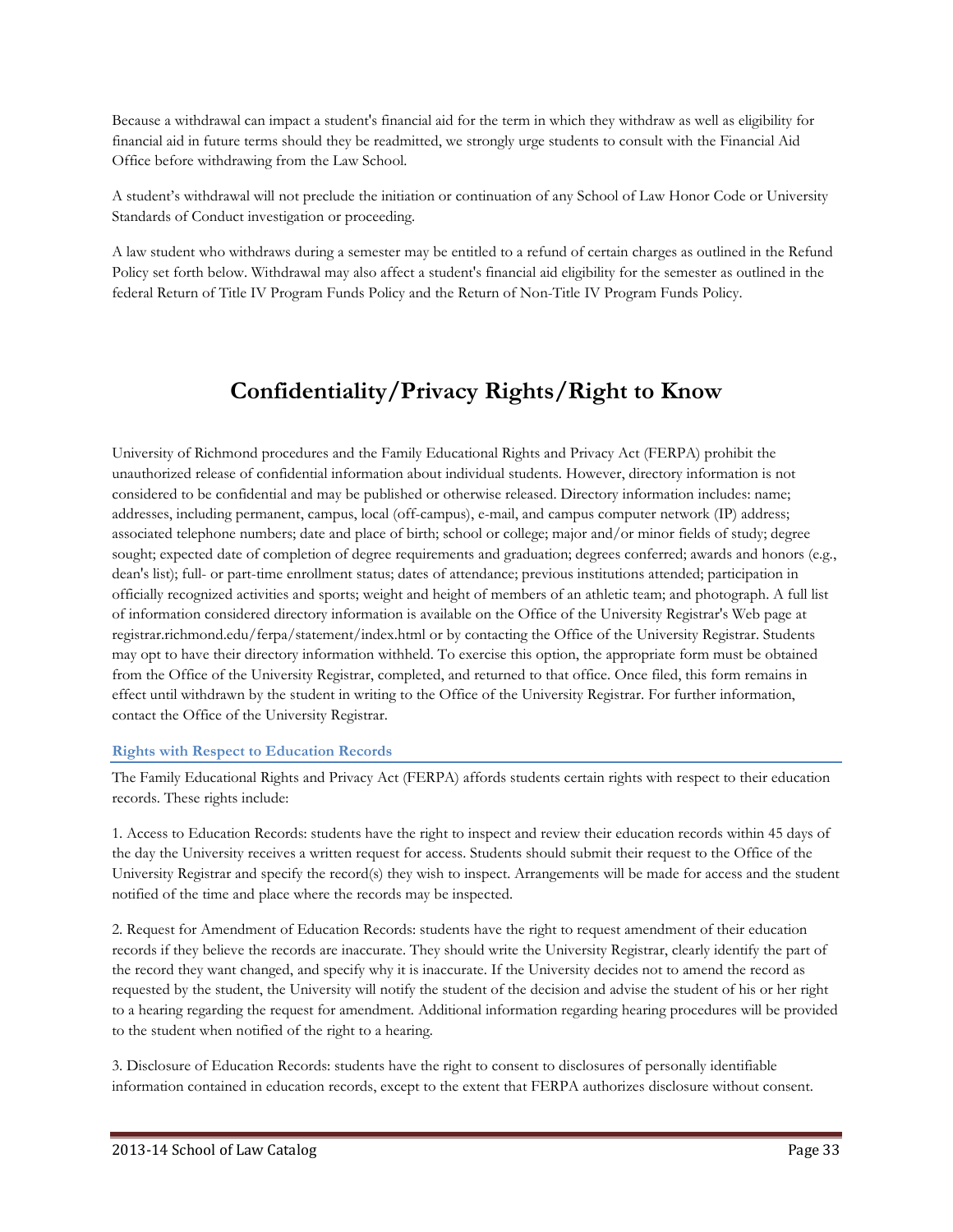One exception which permits disclosure without consent is disclosure to school officials with legitimate educational interest. A school official is a person employed by the University in an administrative, supervisory, academic or research, or support staff position (including law enforcement unit personnel and health staff); a person or company with whom the University has contracted (such as an attorney, auditor, or collection agent); a person serving on the Board of Trustees; or a student serving on an official committee, such as a disciplinary or grievance committee, or assisting another school official in performing his or her tasks. A school official has a legitimate educational interest if the official needs to review an education record in order to fulfill his or her professional responsibility.

As of January 3, 2012, the U.S. Department of Education's FERPA regulations expand the circumstances under which your education records and personally identifiable information (PII) contained in such records—including your Social Security Number, grades, or other private information—may be accessed without your consent. First, the U.S. Comptroller General, the U.S. Attorney General, the U.S. Secretary of Education, or state and local education authorities ("Federal and State Authorities") may allow access to your records and PII without your consent to any third party designated by a Federal or State Authority to evaluate a federal- or state-supported education program. The evaluation may relate to any program that is "principally engaged in the provision of education," such as early childhood education and job training, as well as any program that is administered by an education agency or institution. Second, Federal and State Authorities may allow access to your education records and PII without your consent to researchers performing certain types of studies, in certain cases even when we object to or do not request such research. Federal and State Authorities must obtain certain use-restriction and data security promises from the entities that they authorize to receive your PII, but the Authorities need not maintain direct control over such entities. In addition, in connection with Statewide Longitudinal Data Systems, State Authorities may collect, compile, permanently retain, and share without your consent PII from your education records, and they may track your participation in education and other programs by linking such PII to other personal information about you that they obtain from other Federal or State data sources, including workforce development, unemployment insurance, child welfare, juvenile justice, military service, and migrant student records systems.

Upon request, the University discloses records without consent to officials of another school in which a student seeks or intends to enroll.

4. Right to File a Complaint: Students have the right to file a complaint with the U.S. Department of Education concerning alleged failures by the University of Richmond to comply with the requirements of FERPA. The name and address of the office that administers FERPA is:

Family Policy Compliance Office U.S. Department of Education 400 Maryland Avenue, SW Washington, D.C. 20202-4605

The University's complete policy statement can be found on the University Registrar's website at registrar.richmond.edu/ferpa/statement/index.html.

Note: Because of the access afforded by a University ID, this number is not considered directory information and will not be released without a student's consent except in situations as listed above. Students should treat the University ID as confidential; it should be protected and not carelessly shared with others. It will be used for a student's entire time at the University of Richmond, so it should always be treated in a confidential manner.

## **Right To Know**

In accordance with the Student Right To Know and Campus Security Act, the University of Richmond makes graduation rates available to all current and incoming students. These figures can be found at ifx.richmond.edu/research/fact-book.html.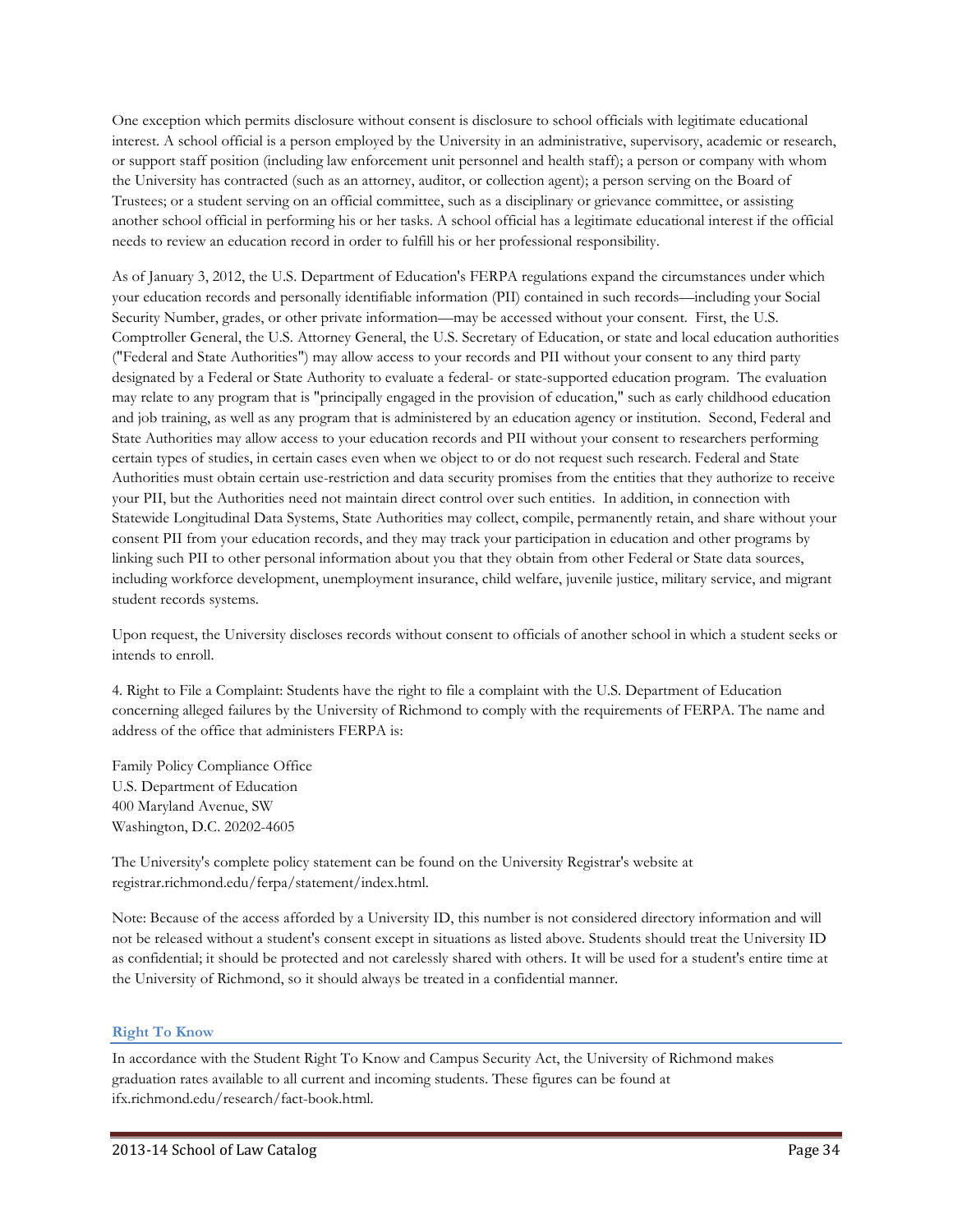## **Dual-Degree Programs**

## **Law/Business Administration**

The University offers a dual degree program designed to provide its graduates with two degrees - Juris Doctor and Master of Business Administration. This program reflects the interrelationships between law and business management. Its graduates will be better able to function as managers because of their familiarity with the legal framework within which business must operate. Alternatively, as attorneys, they can better serve the needs of business clients because of their appreciation of the business milieu. Students accepted into this program will be permitted to count 12 semester hours of work in the law school toward satisfaction of the degree requirements of the M.B.A. program and 12 semester hours of work in the M.B.A. program toward satisfaction of the degree requirements of the law school. Accordingly, successful participants will be able to complete the requirements for both degrees in four years. Applicants for this program must meet the admission standards of the law school and the graduate business school.

For information on the M.B.A. program, contact:

Director, M.B.A. Program, Richard S. Reynolds Graduate School of Business, E. Claiborne Robins School of Business, University of Richmond, VA 23173.

### **Law/Health Administration**

The delivery of health care services poses some of the most critical social, economic, and moral issues of our time. Lawyers representing individuals or health care providers confront myriad regulatory systems and issues fairly unique to this area. Health care policy makers and administrators are likewise concerned with the effective operation of entities within these regulatory confines and with the utility of these systems.

The dual degree program leads to the award of the Juris Doctor and Master of Health Administration degrees. The program integrates these two professional curricula. Participants are thus provided with the necessary expertise either to represent clients effectively within the health care industry or to function as policy makers or administrators who appreciate fully the legal environment within which they operate. Applicants for this program are required to meet the admission standards of both the law school and the Department of Health Administration. Typically, one semester's worth of dual degree work will be accepted.

For information regarding admission to the Department of Health Administration, contact:

M.H.A. Program Director Department of Health Administration, Virginia Commonwealth University MCV Campus, P.O. Box 203, Richmond, VA 23298.

When this four-year program is successfully completed, the Master of Health Administration degree is awarded by Virginia Commonwealth University, and the J.D. is awarded by the University of Richmond.

## **Law/Social Work**

The dual degree program is designed to provide its graduates with two degrees--the Juris Doctor and the Master of Social Work--attesting to competency in both law and social work. It is expected that this program will bring together persons sensitive to both the legal and human elements in social and personal dysfunctions.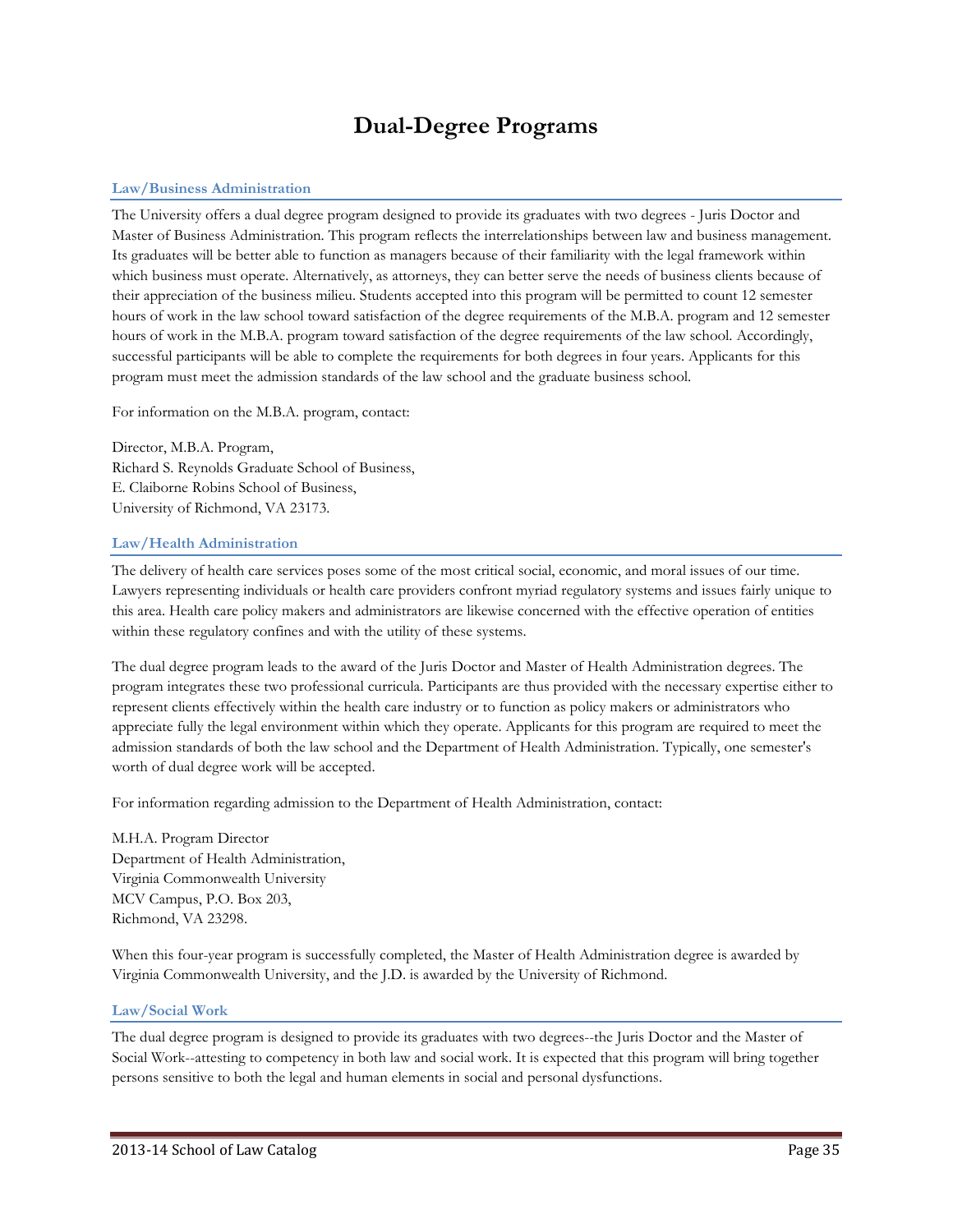This program is designed to bring together two fields that call for knowledge and skills directed toward resolving human problems. This effort to integrate education in law and social work will draw on the contributions each can make to practice in both fields. A student who is accepted into the dual degree program will be permitted to count one semester's work in the law school toward meeting the graduation requirements in the School of Social Work at VCU, and one semester's work in the VCU School of Social Work toward meeting the graduation requirements of the law school. This will enable participants in the dual degree program to complete the requirements for the J.D. and the M.S.W. in four years. Applicants for this program are required to meet admission standards of both the law school and the VCU School of Social Work.

For information on admission to the School of Social Work, contact:

Director of Admissions, School of Social Work, Virginia Commonwealth University, Richmond, VA 23284.

When this four-year program is successfully completed, the Master of Social Work is awarded by Virginia Commonwealth University, and the Juris Doctor is awarded by the University of Richmond.

## **Law/Public Administration**

The dual degree program is designed to provide its graduates with two degrees--Juris Doctor and Master of Public Administration--attesting to competency in both law and public administration. The program recognizes the role of law in public policy and public affairs, and prepares professionals versed in the values, knowledge, and skills of both fields, to bring an integrated base of competency to the work of government.

A student who is accepted into the dual degree program will be permitted to count one semester's work in the law school toward meeting the master's degree requirements in the Department of Public Administration at VCU and one semester's work in the VCU Department of Public Administration will be counted toward meeting the graduation requirements of the law school. This will enable participants in the dual degree program to complete the requirements for the J.D. and the M.P.A. degrees in four years. Applicants for this program are required to meet admission standards of both the law school and the VCU Department of Public Administration.

For information on admission to the Department of Public Administration, contact:

Director, Department of Public Administration, Virginia Commonwealth University, Suite 301, 923 W. Franklin St., Richmond, VA 23284-2028.

When this four-year program is successfully completed, the Master of Public Administration degree is awarded by Virginia Commonwealth University and the Juris Doctor is awarded by the University of Richmond.

## **Law/Urban Studies and Planning**

The professions of planning and law address the concerns of social and economic equity through the institutions which help shape the direction of urban change. While lawyers often are concerned with the impact of legislation and judicial decisions on groups and individuals, planners concentrate on social, economic, and political impacts of land use with the aid of legal strategies to guide community growth and development. The Master of Urban and Regional Planning and Juris Doctor dual degree program integrates these two professional curricula to provide the necessary expertise to apply legal and planning analysis to the resolution of urban and regional policy issues and problems. Some areas of cooperation include the development and enforcement of land use and growth management controls, environmental protection strategies, housing and community development, and numerous health and welfare programs. The dual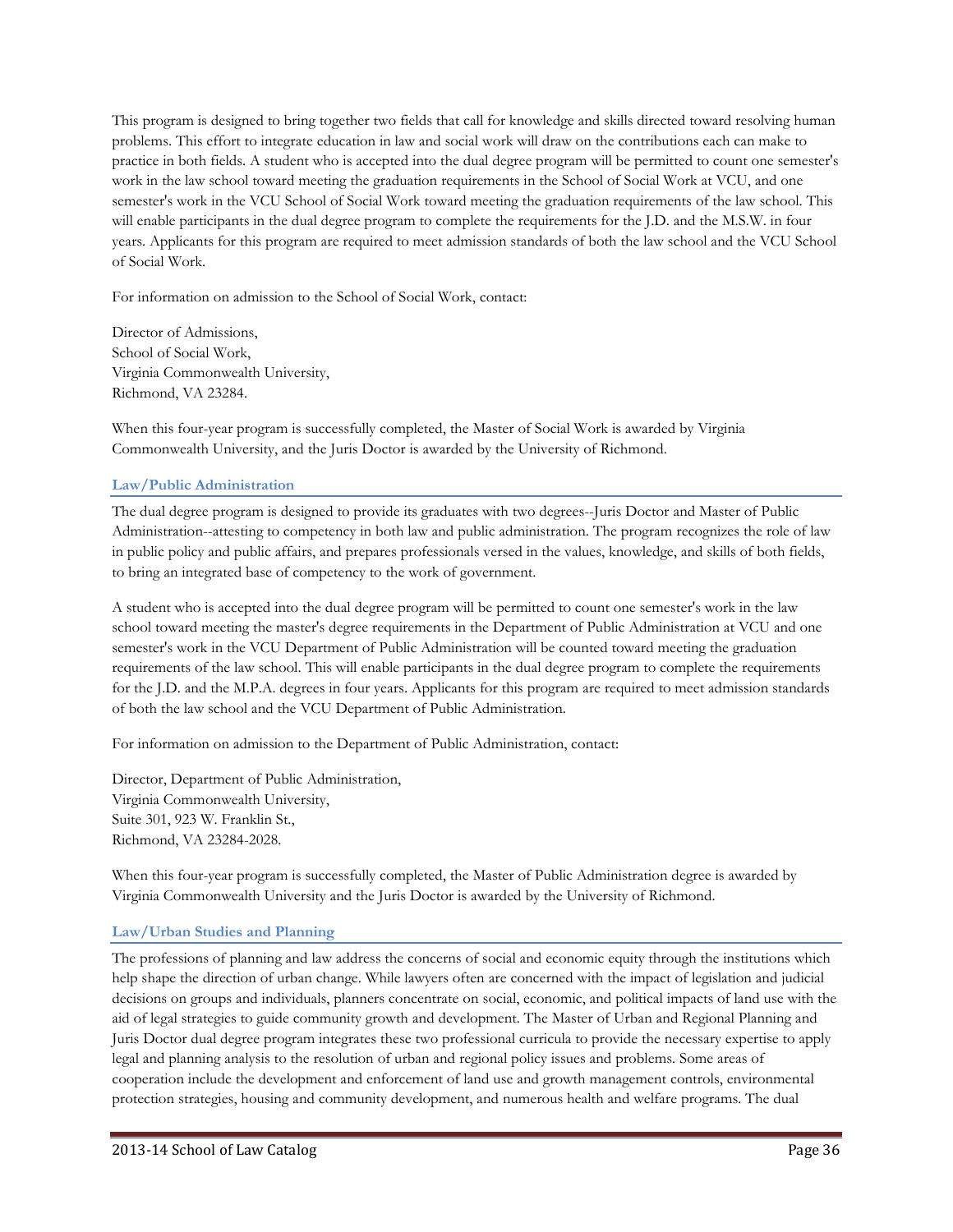degree is a four-year program of study designed to equip graduates for a variety of professional positions including staff or legislative committees, government agencies and commissions, private consulting, neighborhood advocacy, directorships of planning and related agencies, and executive or legal aids to elected officials. Applicants for this program are required to meet the admission standards of both the law school and the Department of Urban Studies and Planning at VCU. Typically, one semester's worth of dual degree work will be accepted toward the J.D. degree.

For information on admission to the Department of Urban Studies and Planning, contact:

Chair, Department of Urban Studies and Planning, Virginia Commonwealth University, 812 West Franklin Street, Richmond, VA 23284.

When the four-year program is successfully completed, the Master of Urban Studies and Regional Planning degree is awarded by Virginia Commonwealth University and the Juris Doctor is awarded by the University of Richmond.

## **Individual Dual Degree Programs**

In addition to the dual degree programs described here, individually tailored programs can be created to meet special needs and interests of particular students. For example, in the past programs have been approved in biology and in history. Interested students should contact the law school dean's office.

## **Advising for Dual Degree Programs**

Upon admission to dual degree programs, every student will be assigned an advisor in both schools to help plan courses of study that will include all requirements, plus elective courses that will best serve individual student interests.

## **Curriculum**

## **Courses and Requirements**

## General Requirements

The 87 semester hours necessary for graduation must include the successful completion of the following courses and requirements:

## **First-Year Courses**

The following courses totaling 31 semester hours are prescribed.

LAW R515 Civil Procedure

Semester hours: 4

Description

Introduction, with emphasis on federal law, to rules governing jurisdiction, venue, service of process, pleadings, joinder, discovery, summary adjudication, trial, judgments, direct and collateral attack on judgments, appellate procedure, and choice of law in civil litigation.

LAW R503 Constitutional Law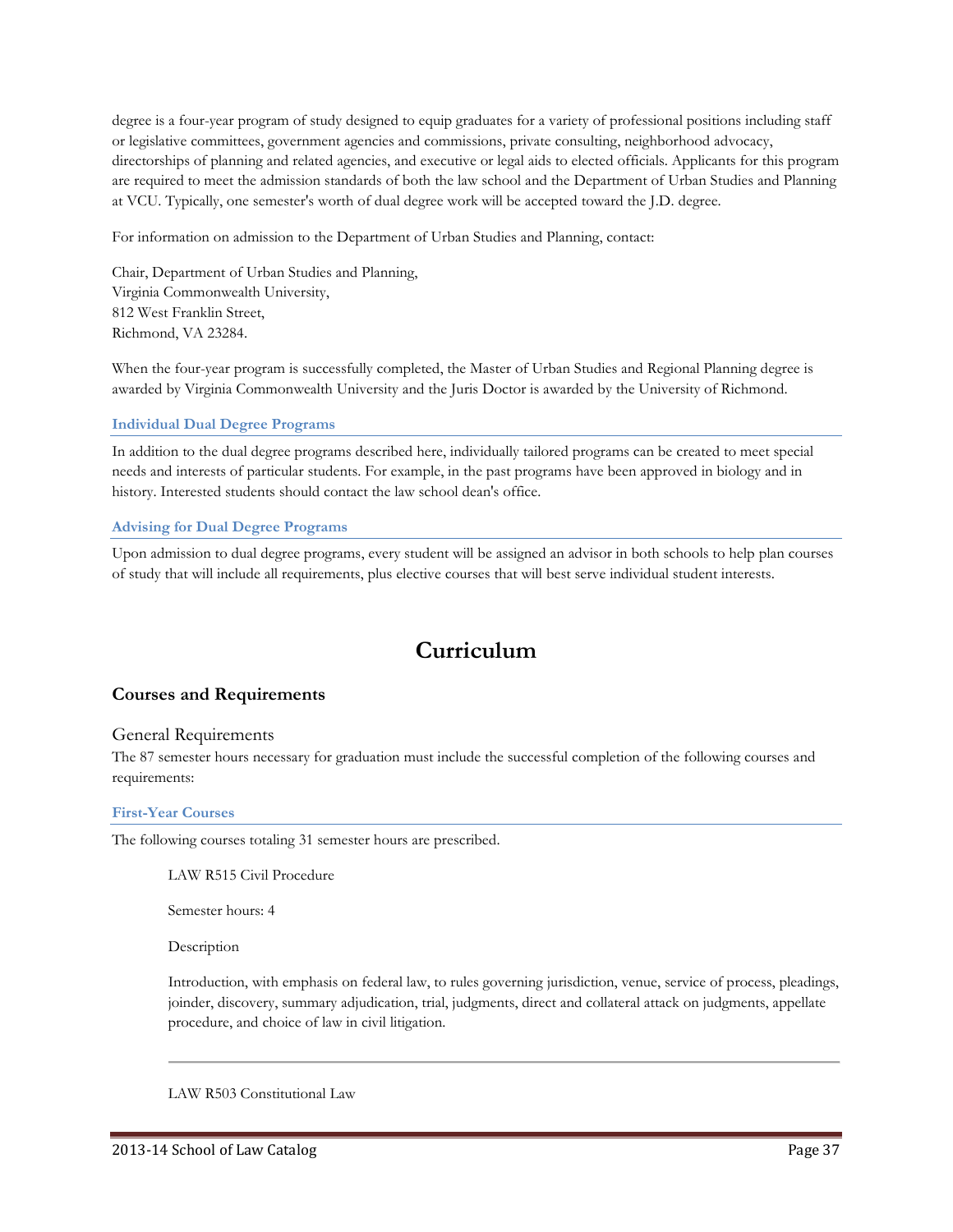Semester hours: 4

Description

An introduction to the law of the United States Constitution and to the legal dynamics of constitutional drafting and interpreting. Separation of powers, federalism, economic and social regulation, privileges, and immunities of U.S. citizenship, and the federal civil rights to equal protection and due process are examined from doctrinal and historical perspectives.

LAW R513 Contracts

Semester hours: 4

Description

Basic elements of contract law. Stress on the agreement process, i.e., offer and acceptance, consideration, and substitutes for consideration. Avoidance of contractual obligations, conditions, performance, and breach of contracts are examined, as are discharge of contractual duties and remedies. Third-party beneficiaries, assignments, and illegal contracts may be examined. The Uniform Commercial Code and the Restatement are emphasized throughout.

LAW R506 Criminal Law

Semester hours: 3

Description

Sources of criminal law; constitutional limitations on power to create and define crimes; elements of crimes; conduct, mental state, causation; specific offenses, including homicides, sex offenses, larceny and other property offenses; defenses of mistakes, infancy, compulsion, intoxication, insanity; attempt; solicitation; conspiracy; accessoryship.

LAW R517 Lawyering Skills I

Semester hours: 3

Description

Introduces first-year law students to essential lawyering skills including legal analysis, predictive and persuasive writing, research, counseling, negotiation, and oral advocacy.

LAW R518 Lawyering Skills II

Semester hours: 2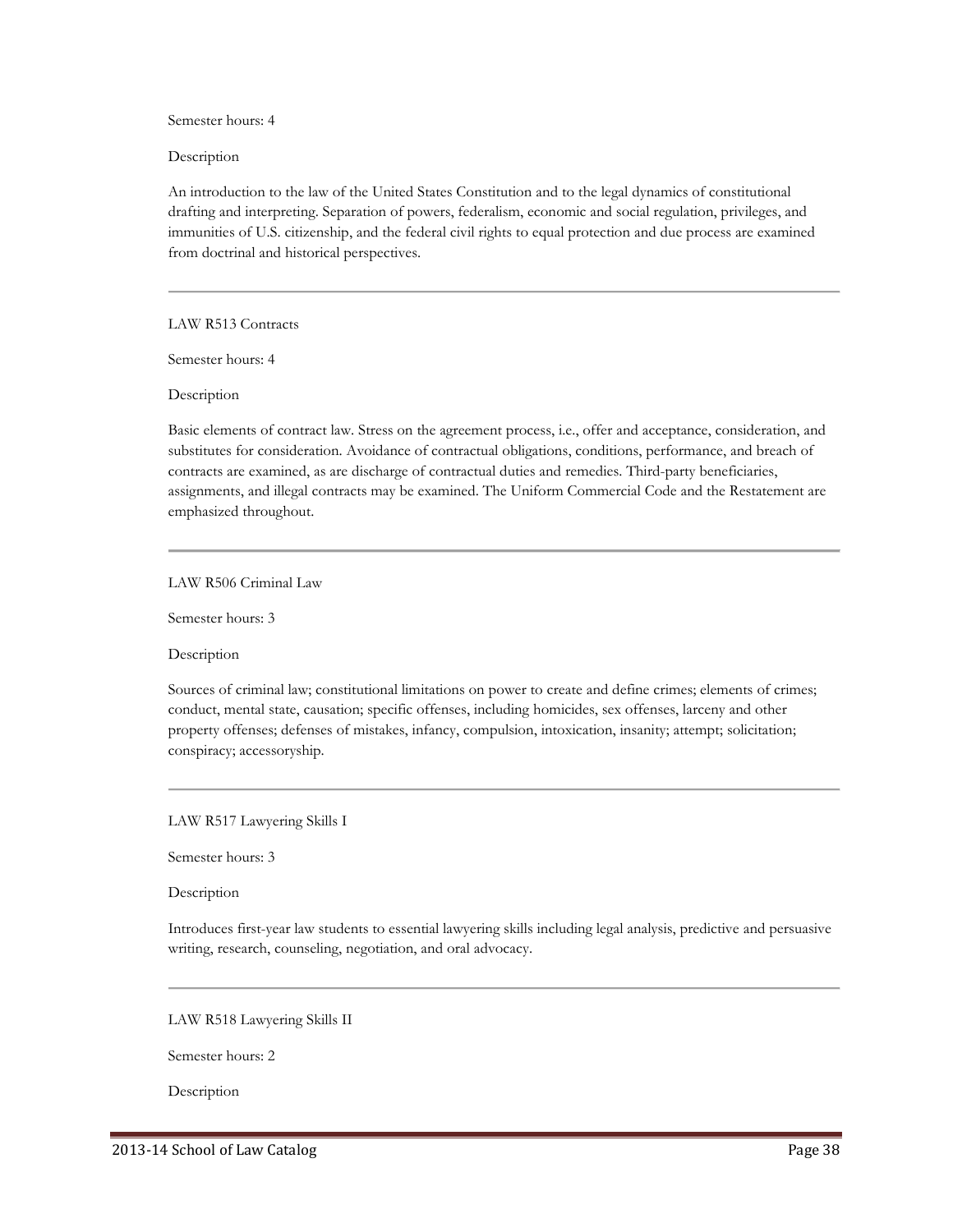Introduces first-year law students to essential lawyering skills including legal analysis, predictive and persuasive writing, research, counseling, negotiation, and oral advocacy.

LAW R519 Legislation and Regulation

Semester hours: 3

Description

Legislation and Regulation provides an introduction to public lawmaking in the modern administrative state. It examines the way Congress and administrative agencies adopt binding rules of law (statutes and regulations, respectively) and the way implementing institutions--courts and administrative agencies--interpret and apply these laws. It considers, in particular, the justifications for modern regulation, the structure of the modern administrative state, the incentives that influence the behavior of the various actors, and the legal rules that help to structure the relationships among Congress, the agencies, and the courts.

LAW R516 Property

Semester hours: 4

Description

Introduction to property laws, with emphasis on the concepts of title and possession of personal and real property; finders and bailments; rights and remedies of the possessor; donative transactions; rights of the bona fide purchaser; historical background of real property law; estates in land; concurrent ownership; conveyancing and future interests after the Statute of Uses; Statute of Frauds; contracts, deeds, and mortgages in the sale of land; recordation and title examination; covenants, easements, and licenses in the use of land.

LAW R514 Torts

Semester hours: 4

Description

Liability for personal injuries and injuries to property. Includes analysis of various intentional tort theories, the concepts of negligence and strict liability, and the privileges and defenses which may apply to actions brought in tort. May include treatment of one or more special or emerging areas such as product liability, misrepresentation, privacy, defamation, misuse of legal procedures, or interference with advantageous relationships.

## **Required Upper-Level Courses**

The following upper-level courses totaling four semester hours are prescribed:

LAW R598 Lawyering Skills III

Semester hours: 2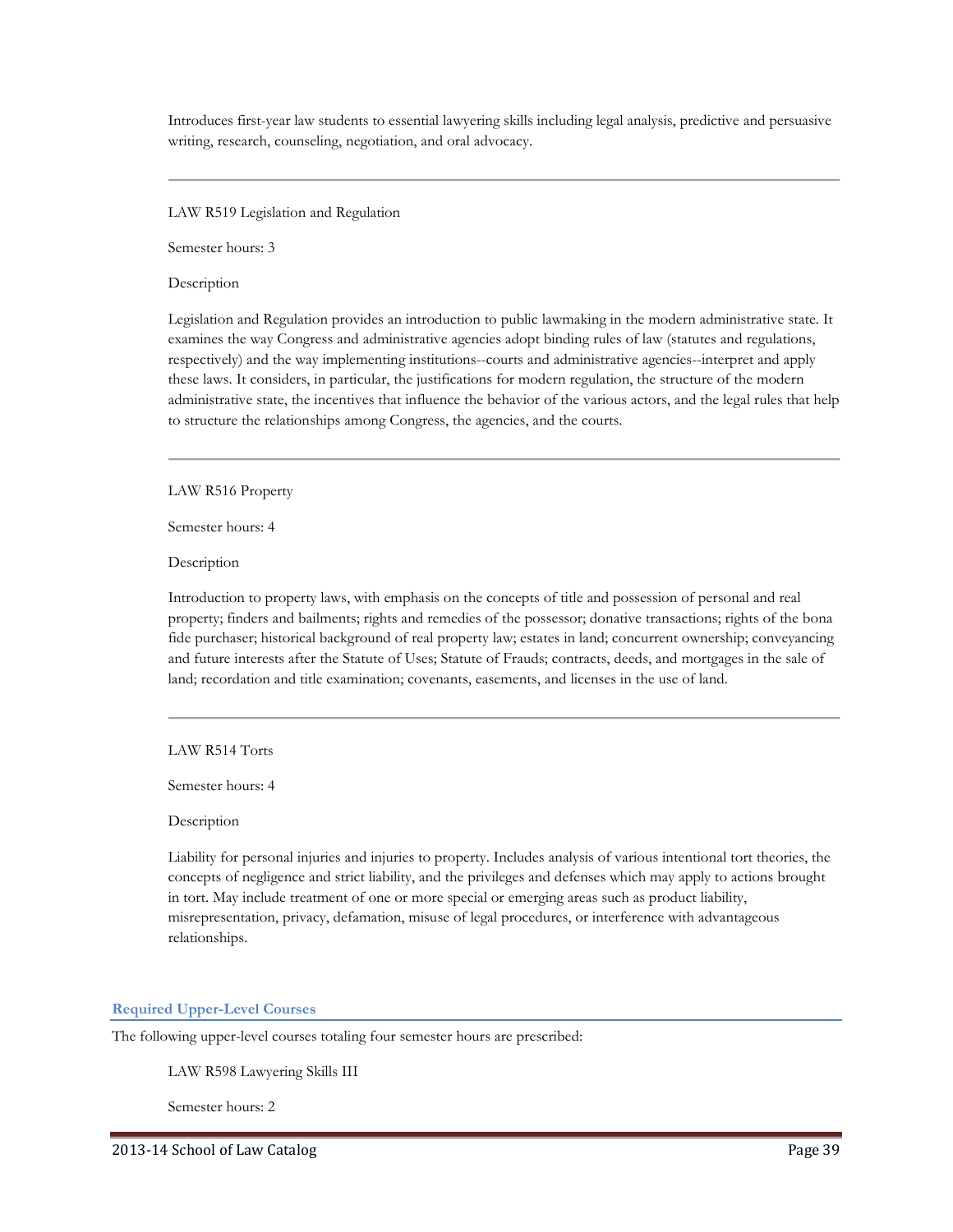### Description

Introduces second-year students to essential lawyering skills of trial and appellate advocacy. Lawyering Skills III & Appellate Advocacy must be taken during the second year.

LAW R605 Professional Responsibility

Semester hours: 2

Description

Ethical standards of the legal profession, including judicial ethics and unauthorized practice.

### **Lawyering Skills IV**

One of the following upper-level courses is required:

LAW R599 Appellate Advocacy

Semester hours: 2

Description

Introduces second-year students to essential lawyering skills of trial and appellate advocacy. Lawyering Skills III & Appellate Advocacy must be taken during the second year. Meets Lawyering Skills IV requirement.

LAW E699-W Business Litigation Practicum

Semester hours: 3

Description

Special Topic. Two-case simulation of a business litigation practice: interviewing the client, determining the causes of action, figuring out where to sue, drafting the complaint, researching defenses, preparing possible counterclaims, preparing discovery, and drafting a summary judgment motion.

LAW E679 Contract Drafting

Semester hours: 2

Description

In this Law Skills IV pilot course, Application of contract law principles to the drafting of contracts through weekly written exercises, drafting assignments, and negotiations. Techniques to draft clear and accurate contracts and to effectively review contracts drafted by others. Several exercises will include ethical considerations in contract drafting. Meets Lawyering Skills IV requirement.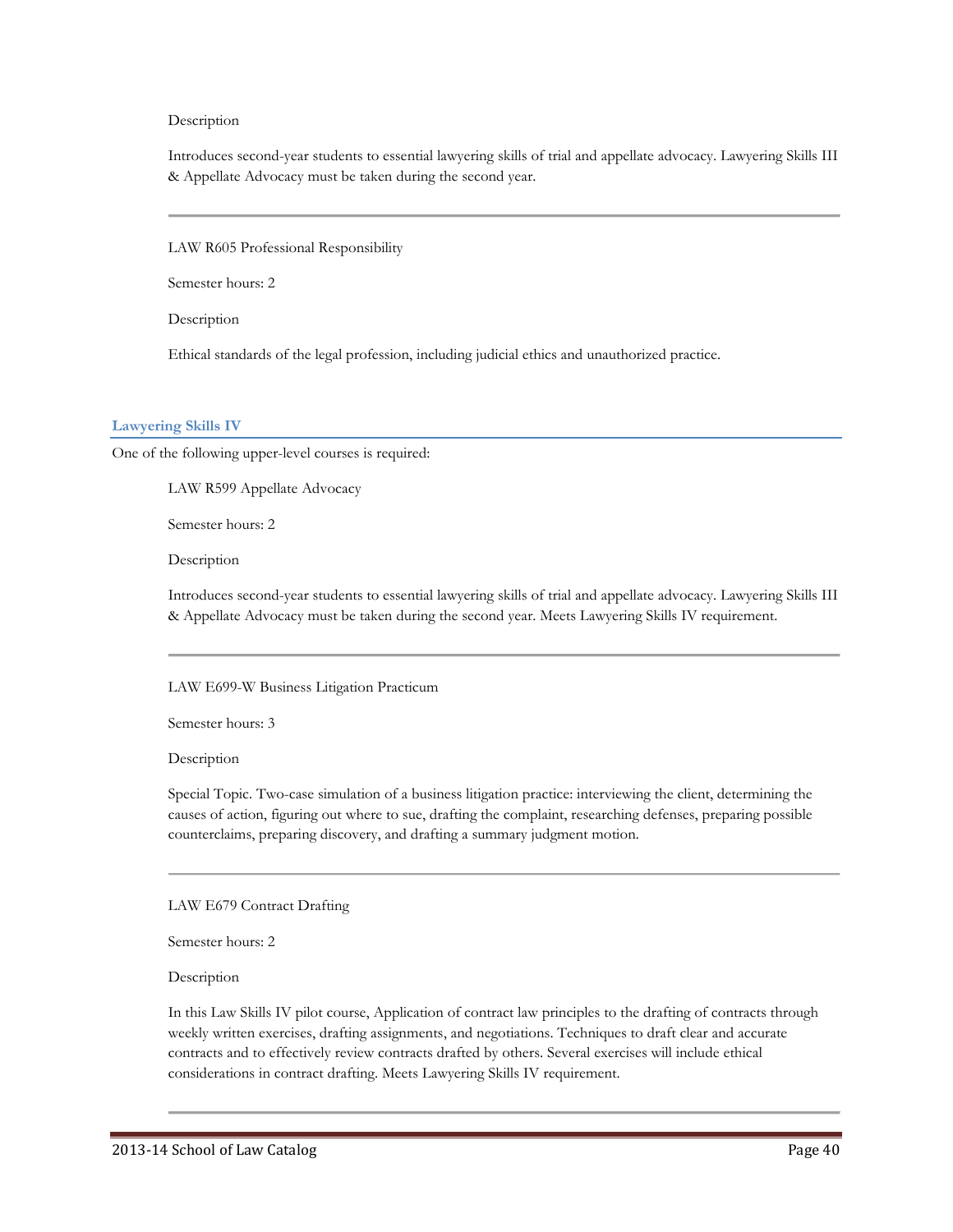LAW E660 Environmental Lawyering

Semester hours: 3

Description

In-depth exposure to the practice of environmental law through case-studies, simulations, and practice problems. Practice in client counseling, regulatory interpretation, drafting, negotiation, enforcement actions, litigation settlement, and legal ethics in environmental law. Class sessions will be devoted to simulations and discussions of written assignments. Case studies and problems are drawn primarily from the areas of air pollution control, endangered species, and hazardous waste regulation, with more limited coverage of other fields of environmental law. Grading will be based on writing assignments and in-class presentations, due throughout the semester. There is no final exam. Meets Lawyering Skills IV requirement.

Prerequisites

Environmental Law (LAWE 620)

LAW E699-U PreTrial Drafting

Semester hours: 2

Fullfills General Education Requirement Satisfies the Law Skills IV requirement.

Description

Special Topic. Enhances understanding of critical pretrial tools and provides practical experience with using these tools. Course requires drafting a variety of pretrial documents that are frequently used in litigation, such as a complaint, and a pretrial motion. Also provides practice of such skills as interviewing clients and negotiating settlements. Focuses on the correct use of the Federal Rules of Civil Procedure but relevant in state court litigation as well.

LAW E699-T Wills Drafting

Semester hours: 2

Description

Special Topic. Begins the development of the practical skills necessary to draft an effective will. Anticipated topics range from issues arising in the determination of whether or not a client possesses the mental capacity to draft a will to drafting specific provisions to increase the flexibility of a testator's plan for disposition. Some attention may be given to the drafting of trusts given the ever-increasing importance of the trust as an estate planning tool that is often created by the language of a will.

### **Upper-Level Writing Requirement (ULWR)**

During the second or third year of law school, the student must complete satisfactorily a substantial paper which requires in-depth research and rigorous analysis of a specific area of law and evidences a sophisticated knowledge of the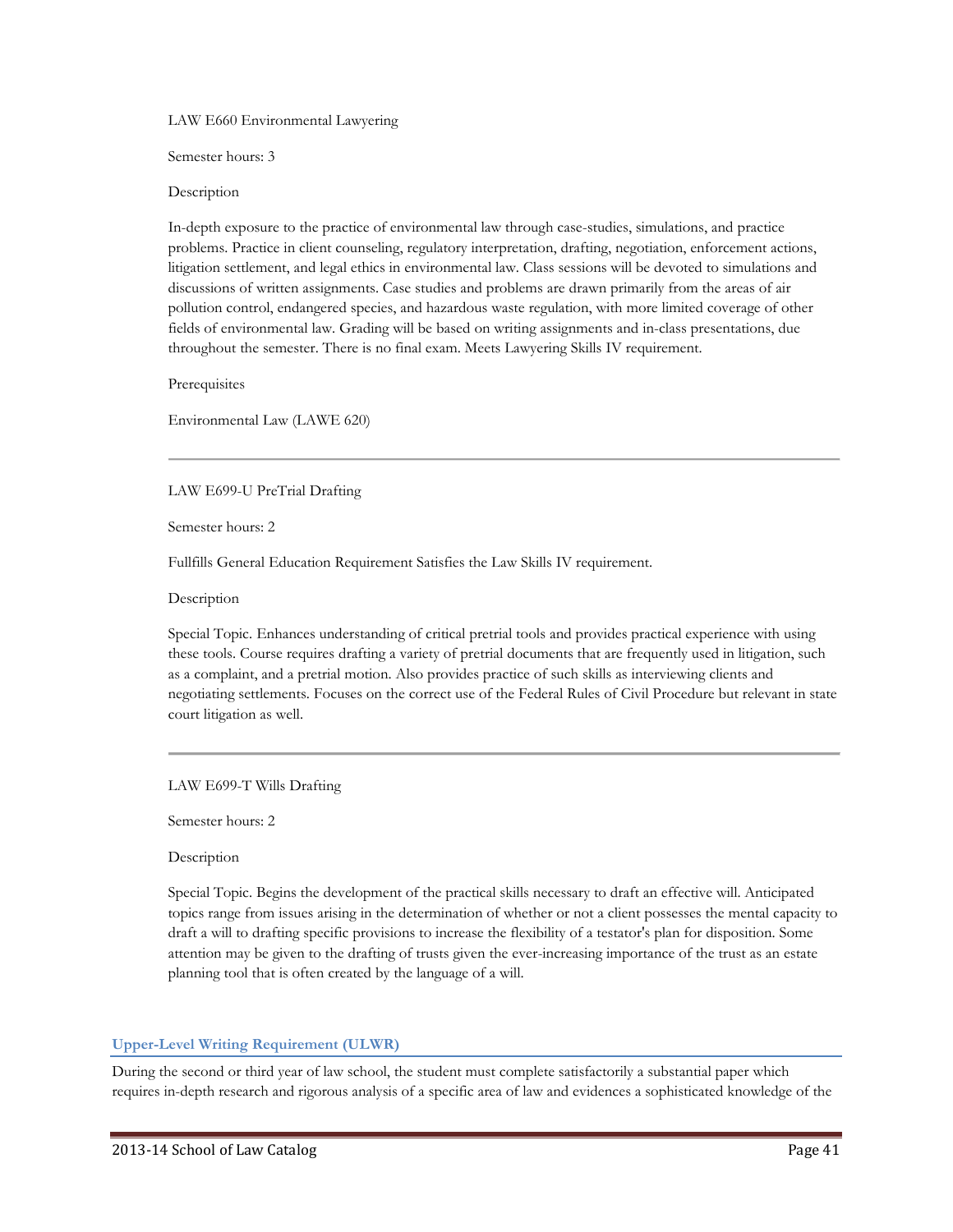law, including larger issues concerning the impact of the law on various parts of society, and future directions the law may take. This requirement may be fulfilled by an independent research paper meeting these goals, a paper prepared for a seminar course designated as approved for this requirement, or by publication of an article in the journal of an American Bar Association accredited law school.

The notation "Meets upper-level writing requirement" appears after the description of some of these courses. Other courses will occasionally be structured in a format so as to meet the requirement. The list of courses offered, published each year by the law school, indicates all the courses offered that year through which this requirement can be satisfied.

### **Second- or Third-Year Elective Courses**

**Note:** The required course, Professional Responsibility, and the elective course, Evidence, must be satisfactorily completed by the end of the second year if the student wishes to qualify under the Third-year Practice Rule. Students may obtain a Third-year Practice certificate after they have completed 56 credits and courses in Civil Procedure, Criminal Law, Evidence, and Professional Responsibility. This certificate allows a student to appear in some courts under the supervision of a licensed attorney.

LAW E784 ABA Regional Mediation Competition

Semester hours: 1

LAW E708 ADR in the Workplace

Semester hours: 3

Description

Explores mediation and arbitration in both union and nonunion workplaces. In addition to reading and discussion, students participate in simulations of both processes and also write a post-hearing arbitration brief.

LAW E607 Administrative Law

Semester hours: 3

Description

The common process by which the law produced by government agencies is produced and challenged. Study of the constitutional limits on bureaucratic power and structure and examination the most important sections of federal and state statutes that impose uniform procedures for the promulgation of regulations and the decision of cases before administrative tribunals. Specific examples from the work of agencies such as environmental protection agencies, industrial and professional licensing boards, labor relations boards, workers' compensation tribunals, and schools. Includes federal and state law. For their grades, students are invited to take a final examination or to produce case notes suitable for law review publication.

LAW E608 Admiralty Law

Semester hours: 3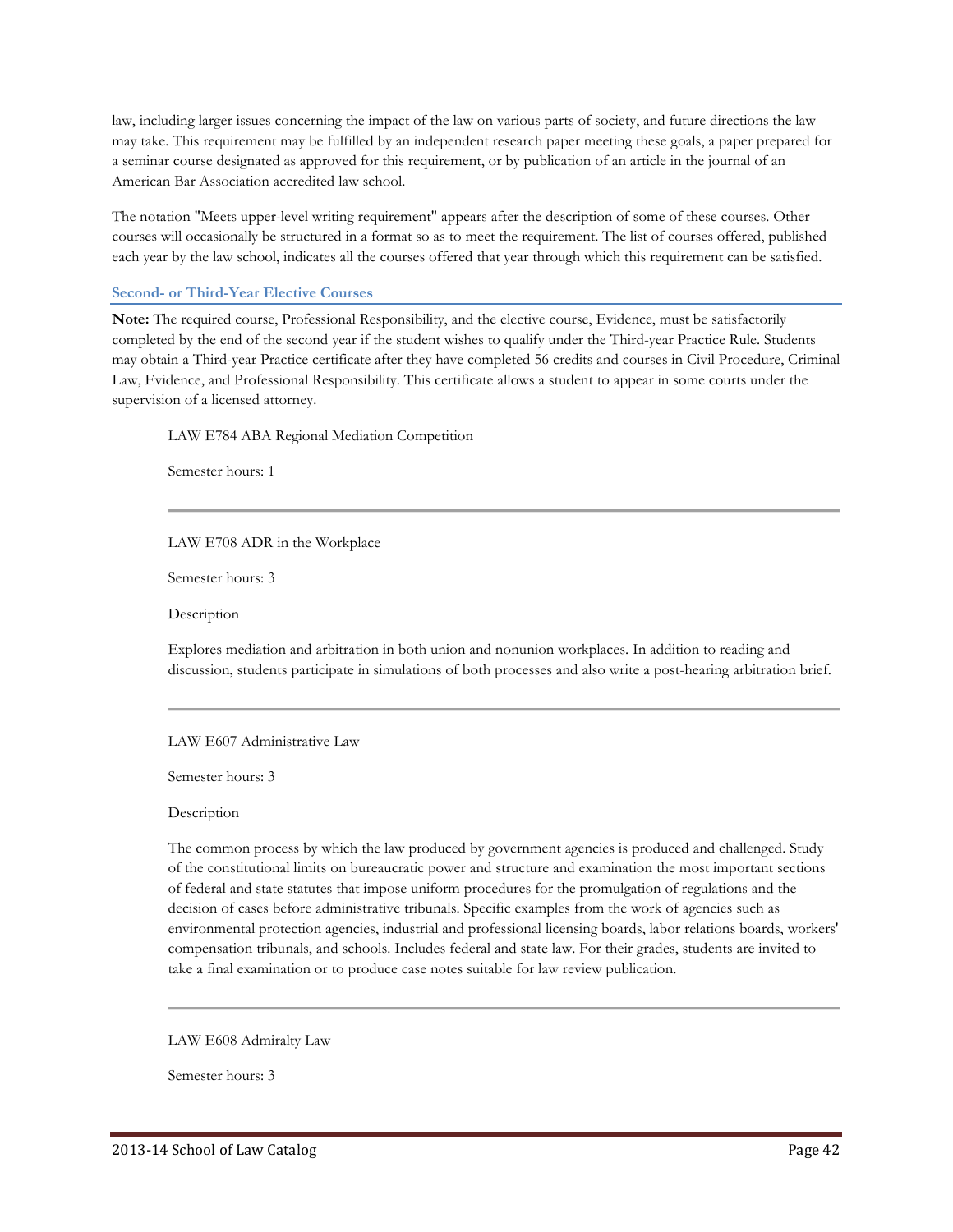### Description

Special procedural and substantive laws that regulate waterborne commerce. Designed to present an overview of admiralty law for those anticipating the practice of law where boating and shipping are found, including topics related to civil procedure and federal courts: e.g., jurisdiction, attachment, and immunities; contracts and commercial law: e.g., salvage, insurance, and liability allocation among shippers and carriers; and matters of personal injury and labor law: e.g., workers compensation, unemployment compensation, and wrongful death. Grades are awarded on the basis of an examination, oral or written, a research paper, or a Supreme Court brief for the Judge John R. Brown Admiralty Moot Court Competition.

LAW E773 Advanced Children's Law Clinic

Semester hours: 6

Description

With faculty permission, students who have completed either the Delinquency Clinic or the Disability Law Clinic, may enroll for between two and six credits. Advanced students will take leadership roles in clinic cases and complete a significant project over the course of the semester.

LAW E699-K Advanced Contract Drafting

Semester hours: 2

Description

Special Topic. Builds on the core contract concepts in Contract Drafting by allowing students to delve deeper into the contractual and business issues that transactional lawyers routinely face. Explores representations and warranties, indemnity, and the endgame, specifically focusing on the business issues that support those types of provisions and how they are used to allocate risk in a deal. A focus on ethical issues in transactional practice will be a continuous theme. Ethical issues include conflicts of interest, waiver of conflict, attorney-client privilege, representing multiple parties, negotiation tactics.

LAW E703 Advanced Family Law Seminar

Semester hours: 2

Fullfills General Education Requirement Meets upper-level writing requirement

Description

A medium to explore selected family law issues in greater depth. It is organized to address the needs of students who are seriously considering family law practice, and the pre-requisite course requirement for this Seminar is Family Law 626. Hypothetical clients will be analyzed from courtship through divorce. Various problem-solving exercises may be utilized and family law theory and practice will be explored from the viewpoint of a law firm attempting to give legal advice to its clients. Prominent family law practitioners as guest lecturers will speak on a variety of selected family law issues. This Seminar will focus upon, but not be limited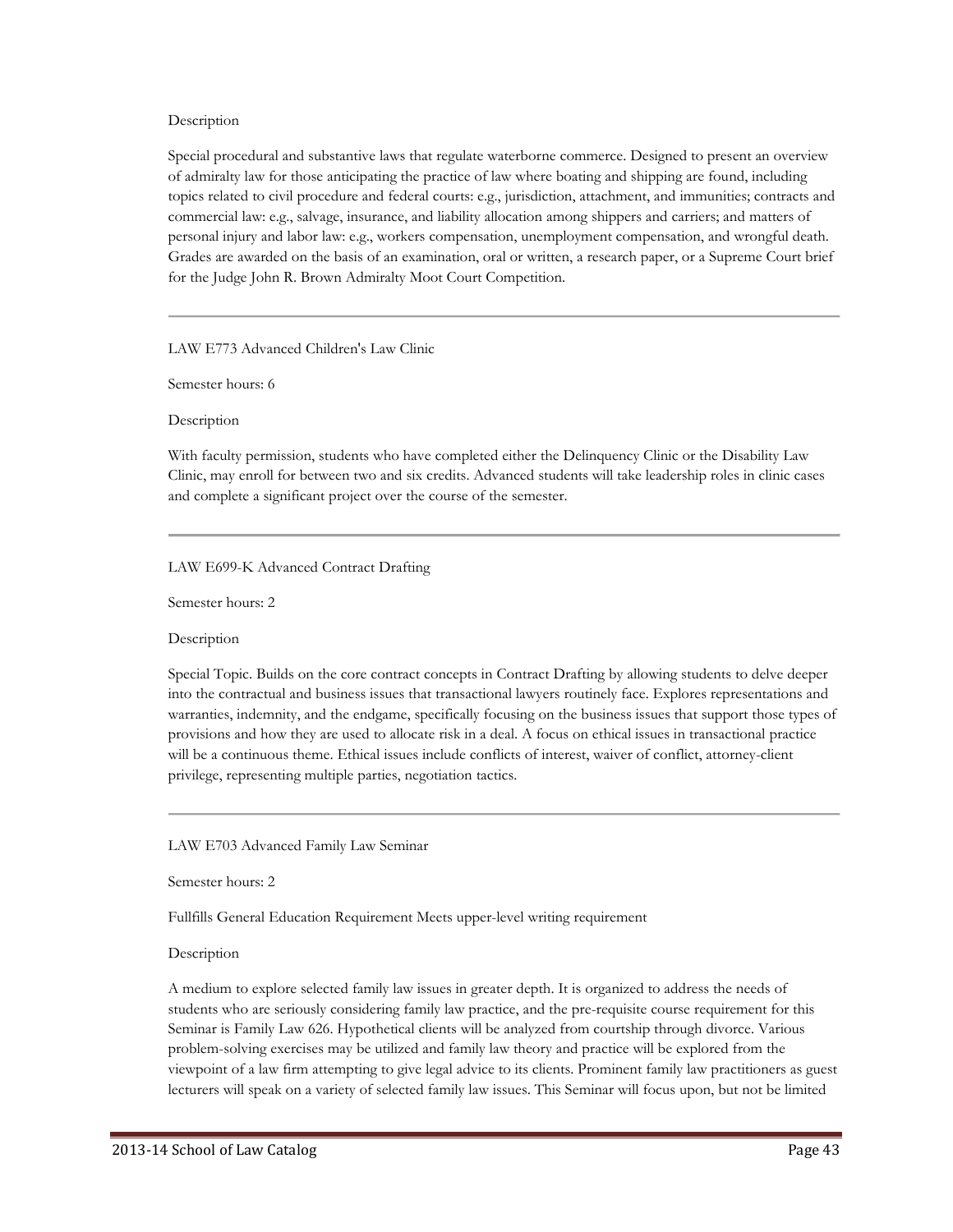to, Virginia family law. Each student will be required to write a research paper on a family law topic of his or her choice.

### LAW E748 Advanced Legal Research

Semester hours: 2

Description

Explores legal research strategies and resources more comprehensively and in-depth than what is covered during first year as well as an increased emphasis on electronic resources. Review of primary American legal sources in all types of formats plus extensive coverage of legal research in selected subject areas, such as international law, federal taxation, and labor and employment law.

LAW E632 Advanced Trial Practice

Semester hours: 3

Description

Refines and builds on the skills covered in Trial Practice or Lawyering Skills by using more complex civil and criminal problems and files developed by the National Institute for Trial Advocacy for training the more experienced trial advocate. Special emphasis will be placed on the development of a case theory and the choosing of an appropriate case theme for the more complex case. Covers use of demonstrative evidence, including photographs, charts, white boards, overheads, videos, and computer simulations. Enrollment limited. While both civil and criminal problems will be used in the class, special emphasis is placed upon civil litigation and trying a complex civil case.

**Prerequisites** 

Lawyering Skills III (598).

LAW E612 Agency and Partnership

Semester hours: 2

Description

Creation of agency relationships; contractual liability of principals (disclosed and undisclosed), agents and third parties; tort liability of principals; fiduciary duties of agents; partnership: creation, rights, and duties of partners, dissolution of partnerships; limited partnerships; limited liability companies (LLCs).

LAW E610 Alternate Dispute Resolution

Semester hours: 2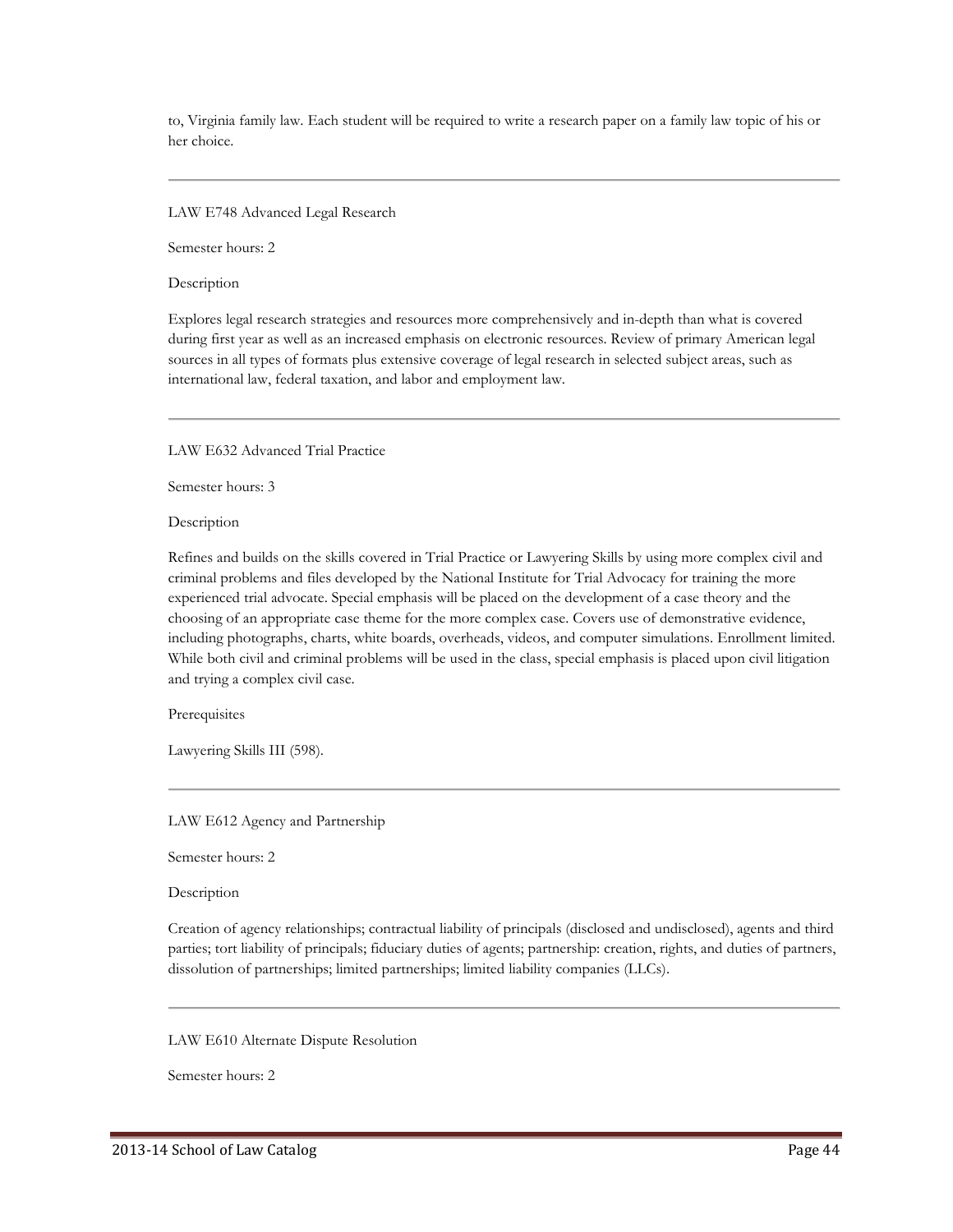### Description

An exploration of the process of mediation as an alternative to litigation. Topics will include mediation history and theory, general conflict resolution techniques, specific mediation techniques, including identifying interests, reframing, building successes, dealing with emotions, caucusing, brainstorming, evaluating options and consequences, and reality testing. Skills in theses techniques will be developed through role-play. Other topics will include the role of mediators in drafting agreements, forms of agreements and mediator ethics. In addition, the role of attorneys as advocates and advocacy techniques will be covered. Limited to sixteen students.

LAW E709 Animal Law

Semester hours: 2

Description

Exploration of this emerging field of law with an emphasis on the latest cases, legislation and legal theory behind it. Areas of study include anti-cruelty; dogfighting; cockfighting; standing; wills and trusts benefitting animals; factory farming; The Endangered Species Act; non-economic damages for harm done to companion animals; and litigation over the treatment and welfare of animals. Classes will incorporate real world contributions from many of those people directly affected by animal law, including veterinarians, prosecutors, activists and lawyers.

LAW E699-B Anti-Bribery Law in International Business

Semester hours: 2

Fullfills General Education Requirement Meets Upper Level Writing Requirement.

**Description** 

Special Topic. Examines laws that prohibit the bribing of foreign government officials for business purposes, focusing principally on the U.S. Foreign Corrupt Practices Act, but also examining the UK Bribery Act, the OECD Anti-Bribery Convention, and the UN Convention Against Corruption. Analyzes these laws from both a practice-oriented compliance perspective and a policy perspective.

LAW E613 Antitrust

Semester hours: 3

Description

Control of private economic power in the United States, focusing on the law regarding monopolies, mergers, and restrictive business practices as regulated by the Sherman and Clayton acts. Some attention to other federal antitrust legislation such as the Federal Trade Commission Act and state antitrust enforcement.

LAW E704 Bankruptcy and Creditors' Rights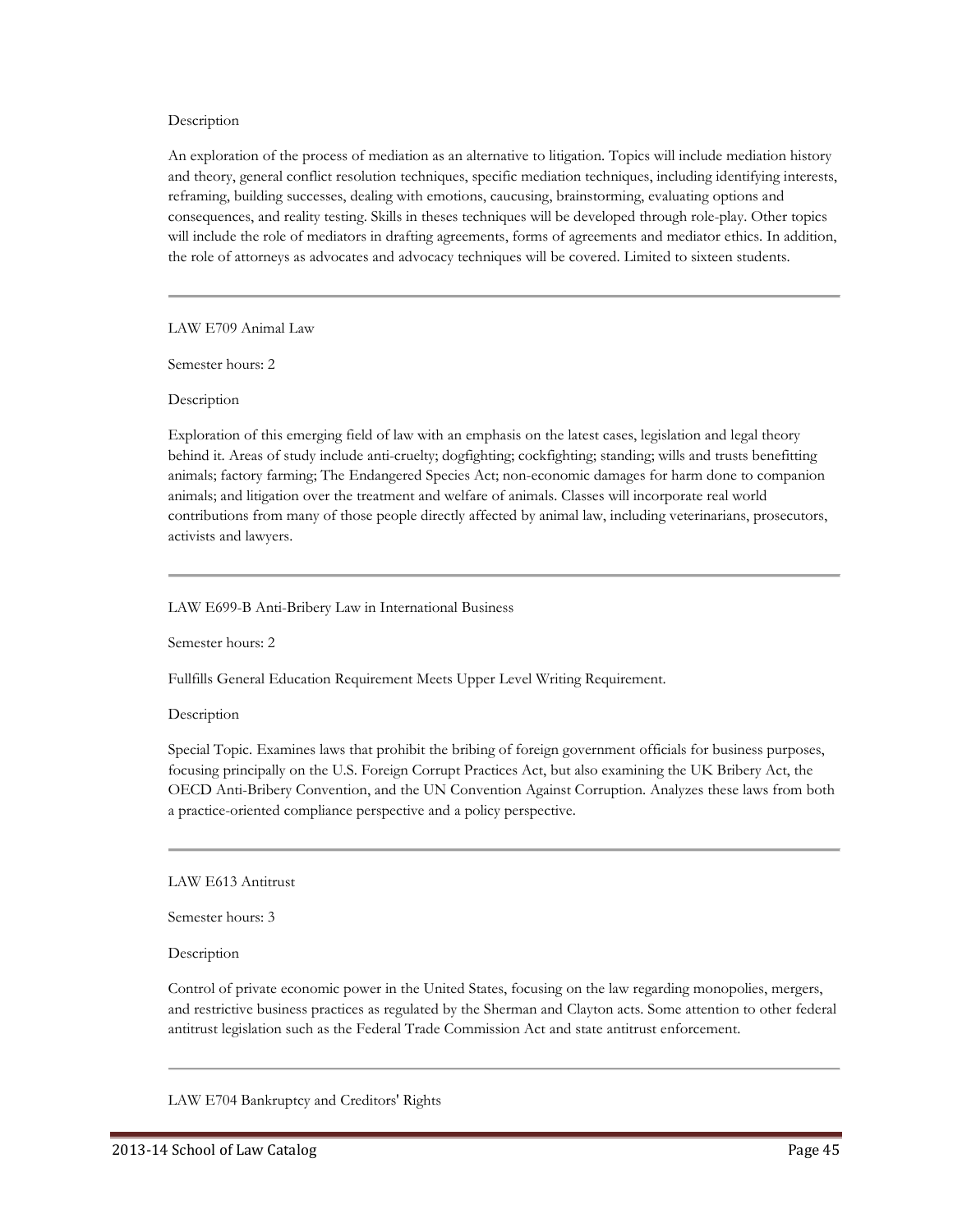Semester hours: 3

Description

Explores what happens when a business or consumer defaults on debts. While most of the classes will deal with the Bankruptcy Code, we will also cover Virginia creditors rights law.

### LAW E717 Bioethics

Semester hours: 2

Fullfills General Education Requirement Meets upper-level writing requirement

Description

Seminar with primary focus on bioethical legal issues that confront society today. Among topics to be considered: distinctions, if any, between ethical and legal issues; philosophical models for analyzing bioethical issues, including deontological models (rules and rights), theological models (utilitarian, economic), and models of care; informed consent and autonomy versus utility debate; genetic engineering; shortages of organ supply; termination of life support; quality- of-life issues; beginning care and infants; cost issues, including how much to treat; and the cost of technology versus other societal values.

LAW E602 Business Associations

Semester hours: 4

Description

Focuses on the law governing corporations, as well as the law of agency, partnerships, and limited liability companies. Discussion will include the choice of business form, distribution of power between managers and owners, fiduciary duties of managers, shareholder voting, and the special problems of close corporations.

LAW E668 Business Planning

Semester hours: 3

Description

Study of the role of the lawyer in business formation and financing; choice of business entity; choice of jurisdiction in which to organize; LLC operating agreements; selected issues under federal securities law; equitybased compensation; intellectual property protection; the venture capital industry; and preferred stock investments (including dividend and liquidation preferences, conversion, redemption, anti-dilution protection, voting rights agreements, and investor rights agreements). Requires students to perform nine written homework assignments and prepare three major written assignments consisting of memoranda and deal documents. For the homework and major assignments, we will operate as a notional law firm (students acting as associates and Professor Fisher as a partner), representing a start-up high technology business. Focuses on a practical understanding of the law and extreme precision when working with complicated deal documents.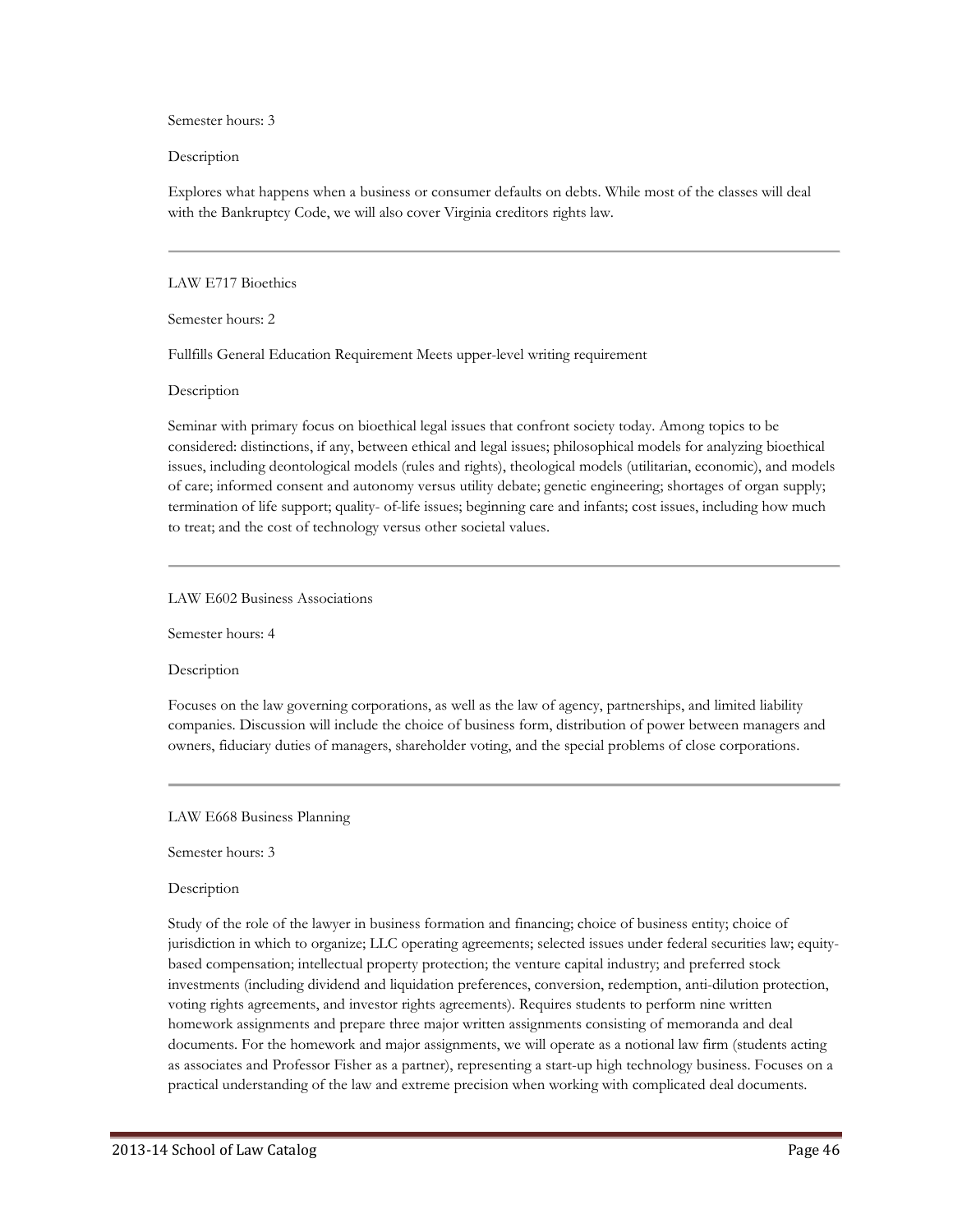Prerequisites

Corporations (LAWE602)

### LAW E736 Capital Murder Litigation

Semester hours: 2

Description

Important issues arising in the trial of death penalty cases, including constitutional and statutory challenges, punishable offenses, mitigation, and jury selection.

LAW E713 Child Support Law

Semester hours: 2

Description

Provides substantive background in federal and state child support law; judicial establishment, modification, and enforcement of child support obligations; interstate matters, including the Uniform Interstate Family Support Act and the Uniform Parentage Act; current trends such as same-sex marriage, prisoner re-entry, military issues, and changes to the Bankruptcy Act; and the role of attorneys for the Virginia Division of Child Support Enforcement.

LAW E616 Children and the Law

Semester hours: 3

Description

Analysis of the legal relationships among children, families, and the state. Focus on how the law balances the rights and interests of children, their parents and caregivers, and the state under both the federal constitution and state law. Topics include the status, rights, and obligations of parents and children, and abuse and neglect of children, including the termination of parental rights. We will consider important and complex questions, for example, the appropriate balance between family autonomy and state regulation, and the effects of race, class, and gender on the legal rules in this area.

LAW E753 Children's Defense Clinic

Semester hours: 6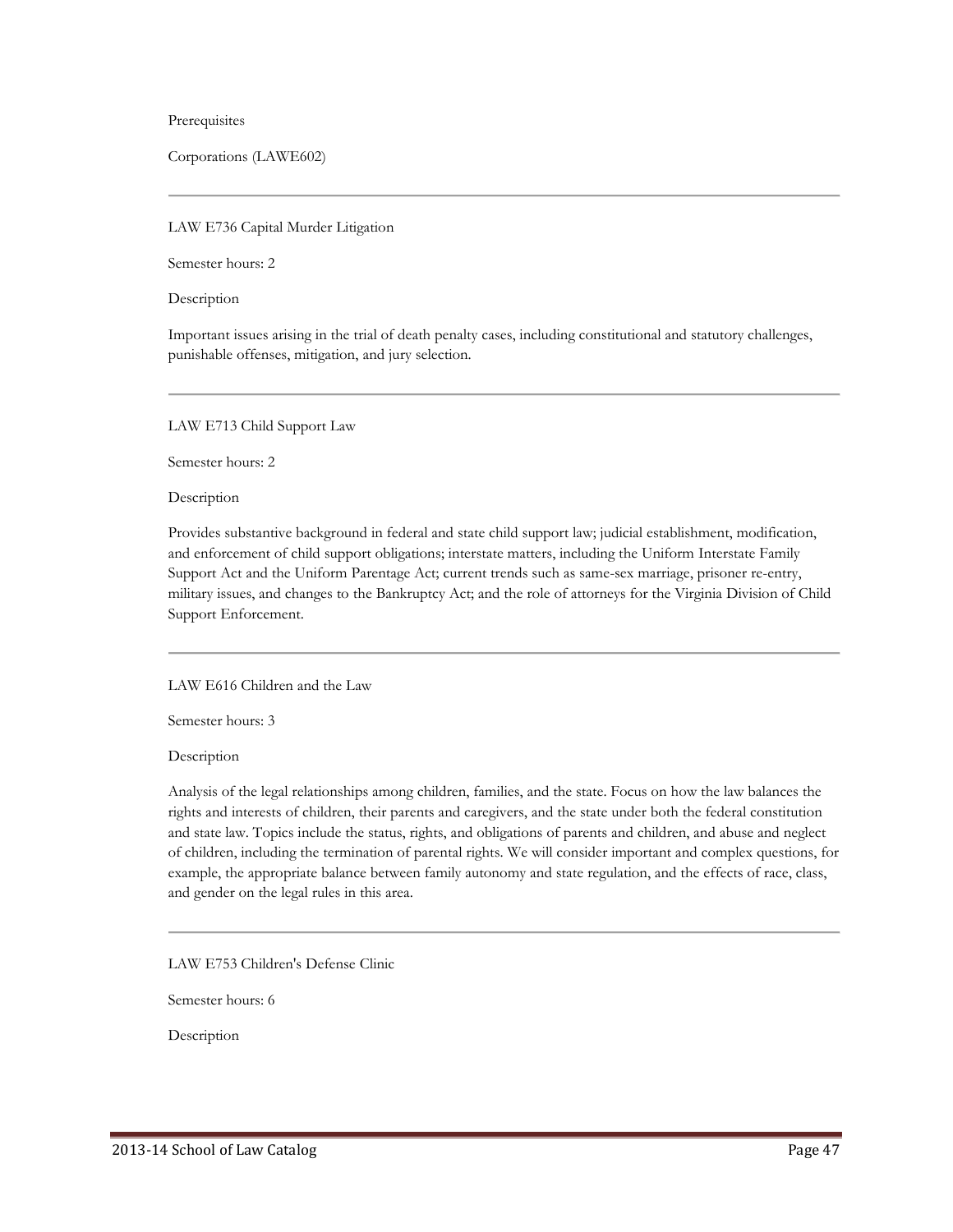Students advocate on behalf of children appearing before area juvenile courts. In the majority of cases, students serve as defense counsel for youth accused of delinquency (criminal) offenses. Students are also occasionally assigned to work on other cases which involve children's issues such as abuse and neglect or custody.

LAW E631 Civil Litigation

Semester hours: 3

**Description** 

Prepares students to (1) interview the client, (2) conduct informal fact investigation, (3) choose the proper forum, (4) draft, file and serve a complaint, (5) respond to a complaint with an answer or motion to dismiss, (6) seek or resist discovery, whether informally or through motion practice, (7) evaluate opportunities for summary judgment, (8) obtain post-judgment judicial relief in the trial court, (9) evaluate the prospects of reversal through appeal, and (10) collect money owed on judgments Also includes the law of preclusion, the law of remedies, and basic choice of law rules. The course strongly emphasizes the practical over the theoretical, and breadth of knowledge over depth of knowledge.

LAW E750 Civil Placement Program

Semester hours: 5-7

Description

Placements are available with non profit lawyers as well as local, state, and federal government lawyers working on civil law matters. Opportunities are offered in the areas of litigation, public policy, legislative advocacy, and regulatory law. Two-hour classroom component required. Graded pass/fail. See director of Clinical Placement Program for more details.

LAW E686 Civil Rights Litigation

Semester hours: 3

**Description** 

If a cop frisks you when he shouldn't, can you collect damages from him? If a public school requires prayer before every class, what can you do stop the constitutional violation? If you call 911 and the dispatcher fails to dispatch an officer, have your rights been violated? These and many other questions are addressed in this class, the ultimate goal of which is to provide students with the knowledge necessary to enforce constitutional rights through litigation. Includes (1) several commonly-litigated constitutional rights (such as abuse by a police or corrections officer), (2) the types of defendants that can be sued, (3) the common defenses, and (4) the nature and scope of the available remedies. Also provides the opportunity to assess the underlying causes of official misconduct, the limits of litigation as a civil rights enforcement tool, and whether alternate means of enforcement might be preferable.

LAW E699-N Civilian Workers in War Zones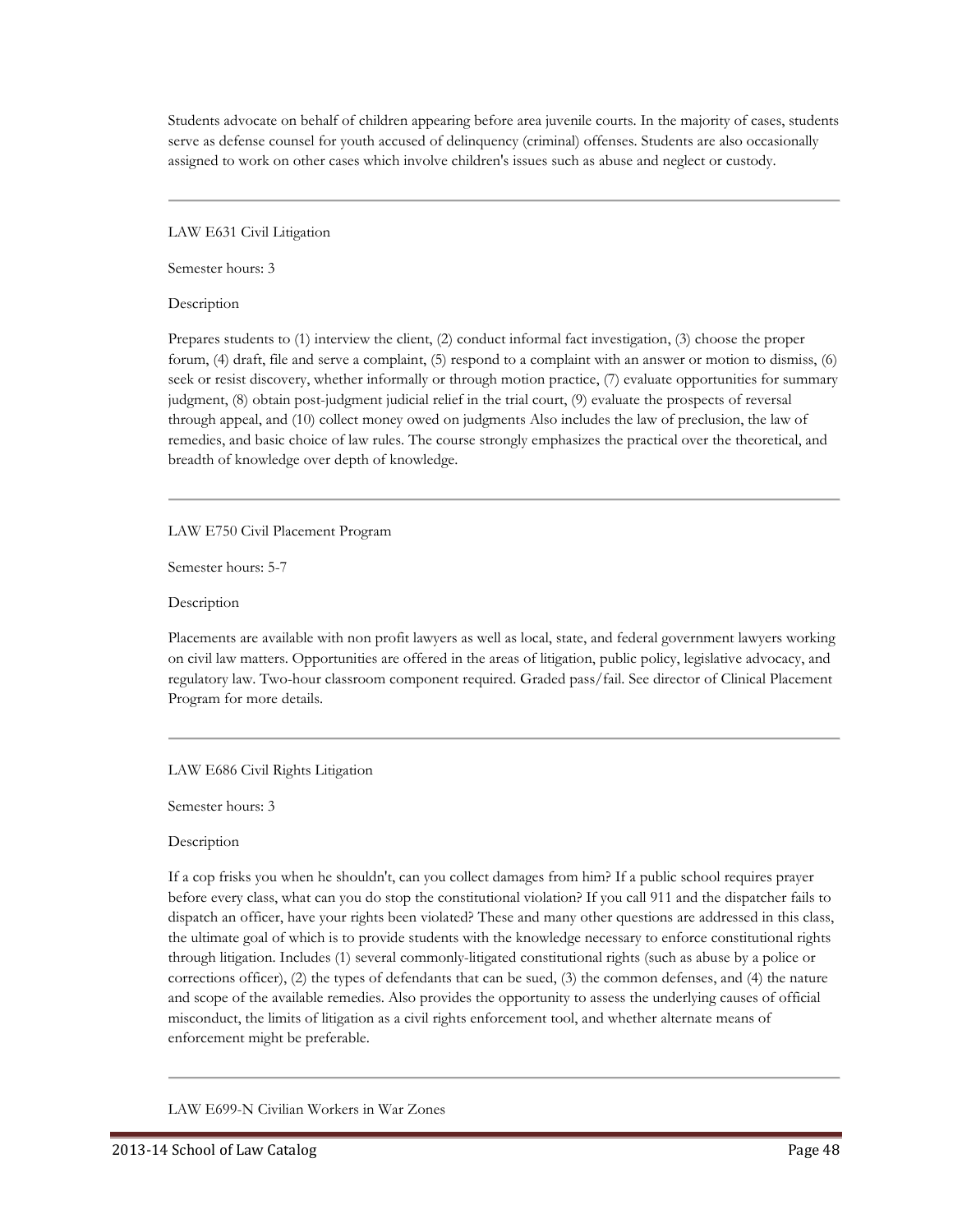Semester hours: 2

Description

Special Topic. Inter-disciplinary university seminar on the management of risks for civilians working in conflict zones in the service of U.S. policy. Examines private and public law and policy shaping this sort of employment, interviewing interested parties and experts, meanwhile assembling and assessing relevant documents. Among the issues under scrutiny will be the adequacy of warning, pre-deployment training, rescue arrangements, and special forms of compensation. Two graded products will be contributions to a set of best practices and recommendations for those anticipating such service, and to a collection of the stories of those who have "been there and done that."

LAW E793 Client Counseling Competition

Semester hours: 1-2

LAW E723 Collaborative Law

Semester hours: 2

Description

Provides history and development of the collaborative practice model. Will discuss principles of collaborative practice and its different steps, the legal implications of required and recommended practice, and the difference between interest-based and positional negotiation strategies. In addition, students will practice skills necessary for effective collaborative practice. Will also explore ethical issues involved.

LAW E618 Commercial Paper and Payment Systems

Semester hours: 3

Description

Law relating to negotiable instruments, bank deposits and collections, and electronic money transfers, with emphasis on Articles 3, 4, and 4A of the Uniform Commercial Code, the Expedited Funds Availability Act, and Regulation CC.

LAW E699-L Comparative Criminal Procedure

Semester hours: 2

Fullfills General Education Requirement Satisfies Upper Level Writing Requirement.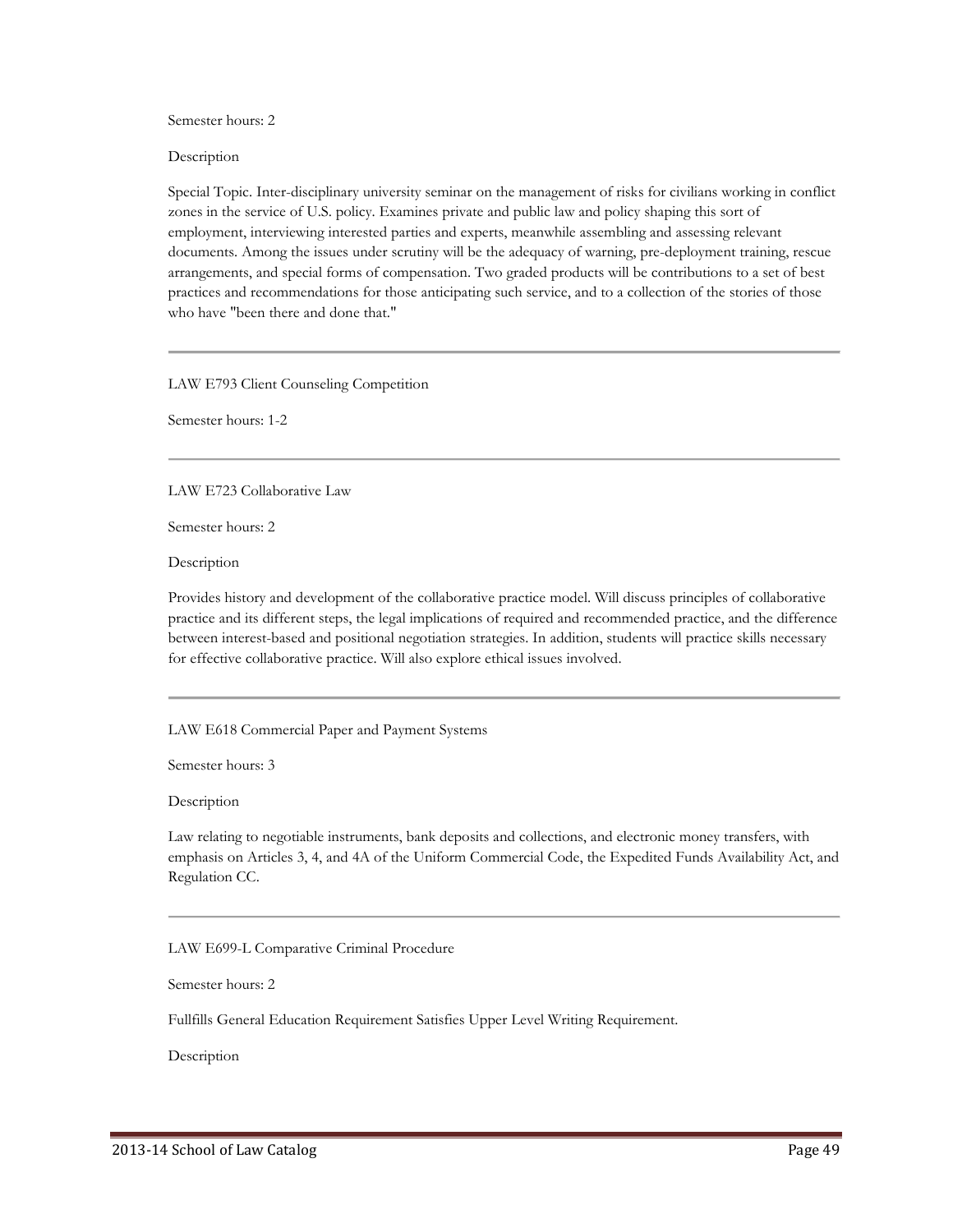Special Topic. Examines and contrasts selected aspects of the criminal justice system operating in a sampling of countries in Europe, Asia and South America. Grading will be based upon a student¿s written and oral presentation of some aspect of a selected criminal justice system. Open to law and undergraduate Arts and Sciences, Business, and Jepson students.

LAW E630 Comparative Employment Law

Semester hours: 3

Description

Focuses on the link between employment law and business in the main industrialized market economies, in the light of the latest developments. Lectures will address human resource management, flexibility, flex-security, redundancies, employment protection, outsourcing, transfer of undertakings, collective bargaining, and strikes, providing the students with the methodological tools to find their way about in the complexity of the labor and employment issues in domestic and international business.

LAW E714 Comparative Law

Semester hours: 3

Description

Introduces and compares several legal traditions, including the civil law, Islamic law and the legal systems of China and Japan. Emphasizing on the civil law tradition, examines shared legal roots in archaic/chtonic and Roman law and their distinct evolution in England, on the continent, and in Asia. Focusing on German law (contracts, tort, property and criminal law), introduces civil law methodology and logic as well as procedure. The final grade will mainly be based on a paper, which the student presents in class.

LAW E694 Comparative Public Law of the U.S. and U.K.

Semester hours: 2

**Description** 

(Offered only in the Cambridge University Program.) Examines and compares underlying principles of constitutional and administrative law in the U.S. and the U.K.

LAW E766 Complex Litigation

Semester hours: 3

Description

Study of civil litigation of claims that arise not as isolated events but, instead, as part of a larger aggregate. Introduces students to a world in which many disputes emerge out of widespread courses of conduct and the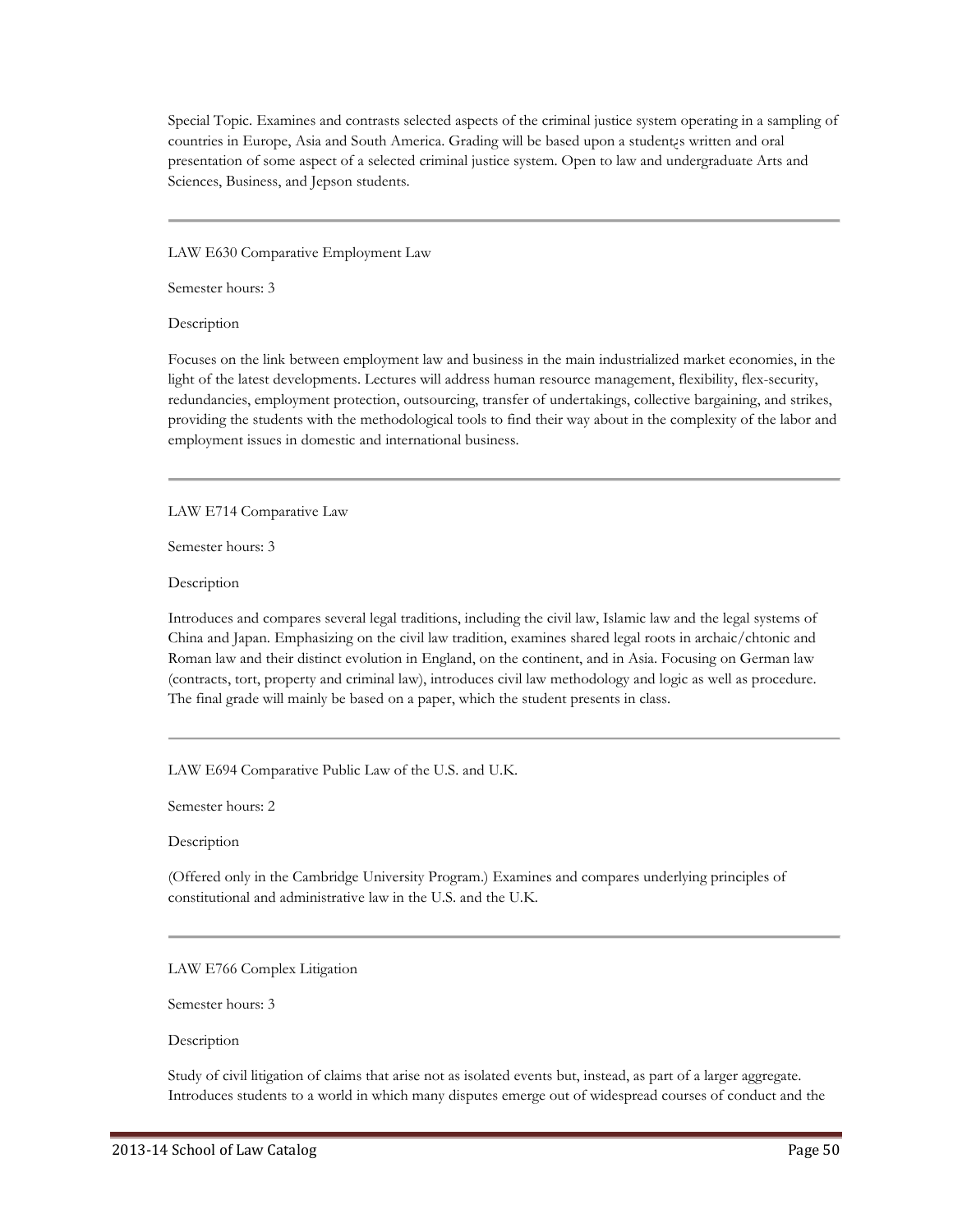resulting litigation does not fit within the one-on-one, single-plaintiff-versus-single-defendant model that characterizes much doctrine studied in the beginning phases of legal education. Topics include claim and issue preclusion, consolidation, class certification, coordination of parallel proceedings, and settlement review and design. Final exam.

LAW E759 Computer Law

Semester hours: 2-3

Fullfills General Education Requirement May meet upper-level writing requirement at instructor's option.

Description

Explores specific problems encountered in "cyberspace" in such areas as personal jurisdiction and choice of law, regulatory jurisdiction and effectiveness, intellectual property, commercial transactions, digital defamation, and freedom of speech and privacy.

## LAW E621 Conflict of Laws

Semester hours: 3

Description

Explores the law which applies to parties and transactions involving two or more states, or two or more nations. Emphasis on the variety of choice of law methodologies employed by American courts, including both traditional and modern approaches to choice of law. Also addresses such other issues raised by interstate and international transactions as recognition and enforcement of foreign judgments, long-arm jurisdiction, and constitutional limitations on choice of law decisions. Throughout the course, an attempt will be made to offer a comparative look at the way judicial systems of other nations deal with these issues. Assessment: The grade in this course will be based on one final examination, as well as class participation.

LAW E698 Constitutional and Statutory Law of Public Employment

Semester hours: 2-3

Fullfills General Education Requirement Meets upper-level writing requirement.

## Description

Examination of statutory and constitutional employment rights of public employees in federal, state, and local government. Concentration on legal framework for union organization and collective bargaining rights of public employees. Comparative analysis of various approaches to government employee rights, including analysis of relevant public policy issues.

LAW E617 Construction Law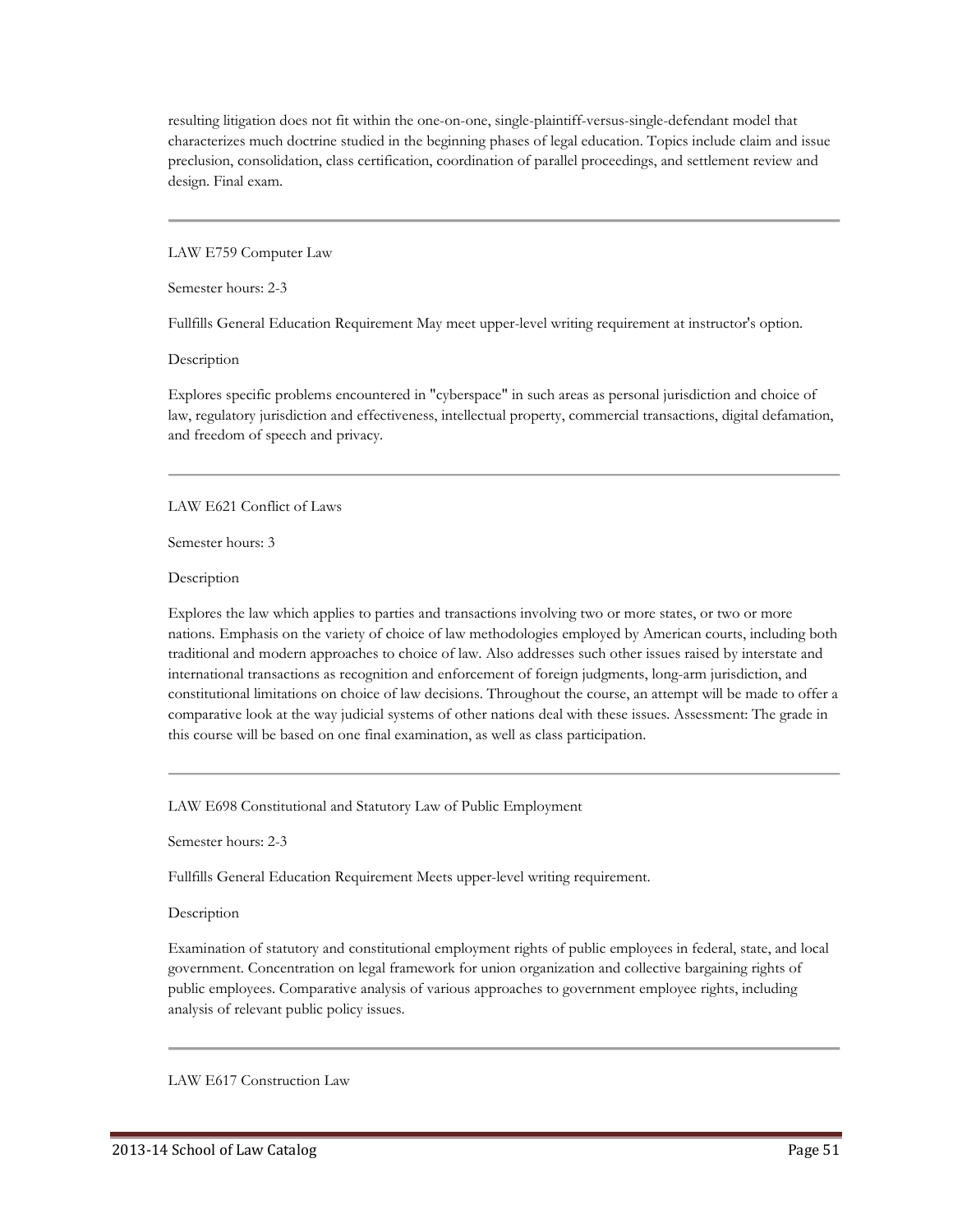Semester hours: 2

Description

Issues peculiar to construction projects from the perspective of the various participants, including developer, contractor, architect and lender and on dispute avoidance and resolution techniques. Includes negotiation and drafting of construction-related contracts.

LAW E679 Contract Drafting

Semester hours: 2

Description

In this Law Skills IV pilot course, Application of contract law principles to the drafting of contracts through weekly written exercises, drafting assignments, and negotiations. Techniques to draft clear and accurate contracts and to effectively review contracts drafted by others. Several exercises will include ethical considerations in contract drafting. Meets Lawyering Skills IV requirement.

LAW E788 Copyright Law

Semester hours: 3

Description

A detailed examination of the law that protects literary, musical, artistic, and other works of authorship, with particular attention to the 1976 federal copyright statute, as amended. Topics include requirements for and scope of copyright protection, ownership and duration of copyright, copyright rights and remedies, fair use, interaction of copyright and digital technologies, the liability of third parties for the copyright infringement of others, and the tension between copyright and other areas of the law, such as free speech, patent, and contract law.

LAW E619 Core Commercial Law Concepts

Semester hours: 2-3

Description

Explores the core concepts involved in (1) sales and leases of goods,(2) notes, checks, and electronic forms of payment, (3) credit transactions involving letters of credit and (4) credit transactions involving collateral other than real property. Emphasize principles rather than specific rules.

LAW E689 Corporate Finance

Semester hours: 2-3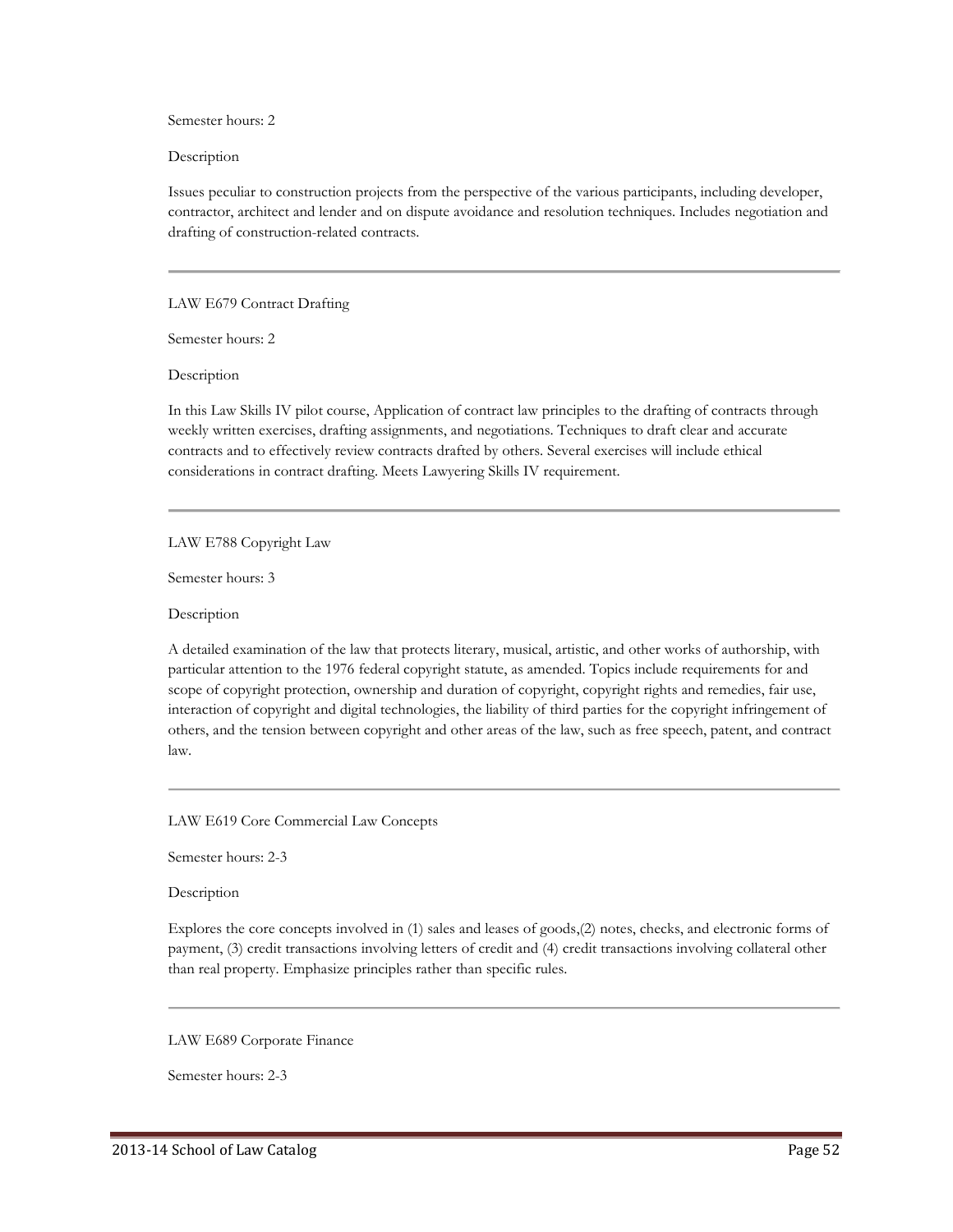### Description

Topics covered include an analysis of corporate financial statements; security pricing; and other investment topics. No preliminary ability in finance is assumed and basic skills such as the time value of money are introduced. Microsoft Excel is utilized for most calculations.

**Prerequisites** 

Business Associations (602)

LAW E721 Corporate Governance

Semester hours: 2-3

Fullfills General Education Requirement Meets upper-level writing requirement

Description

An overview of corporate governance today and the frauds that prompted the Sarbanes-Oxley Act of 2002 ("SOX"), particularly WorldCom and Enron. Includes most of the major SOX reforms and related changes in stock exchange listing standards. Also treats selected topics such as CEO pay, activist investors (such as hedge funds), investments by sovereign foreign wealth funds, and the role of attorneys in corporate governance today. In addition, considers what the recent credit crisis tells us about corporate governance and addresses the increasing role of government as a direct investor in corporations and as a newly empowered regulator of decisions that boards of directors and CEOs used to make by themselves. Reviews reforms derived from the credit crisis, including those in the Dodd-Frank law. Each student must prepare a paper, putting it through two drafts and producing a final that meets all upper level writing requirement criteria. Students take no exam.

**Prerequisites** 

Business Associations (602)

LAW E623 Corporate Taxation

Semester hours: 2-3

Description

Introduction to the taxation of corporations and their shareholders, from formation of the corporation to liquidation. Builds on knowledge and skills acquired in the Federal Income Taxation course by examining the tax consequences of corporate events such as formation, capital contributions, distributions, redemptions, stock dividends, and liquidations. In addition, considers substance versus form questions in structuring corporate transactions, choice of business entity issues, the debt/equity distinction, tax shelters, and Congressional and administrative responses to taxpayer behavior. Class discussion focuses on problems designed to develop and test step-by-step understanding of corporate tax fundamentals. There is an examination at the end of the course.

### **Prerequisites**

Federal Income Taxation (LAWE600)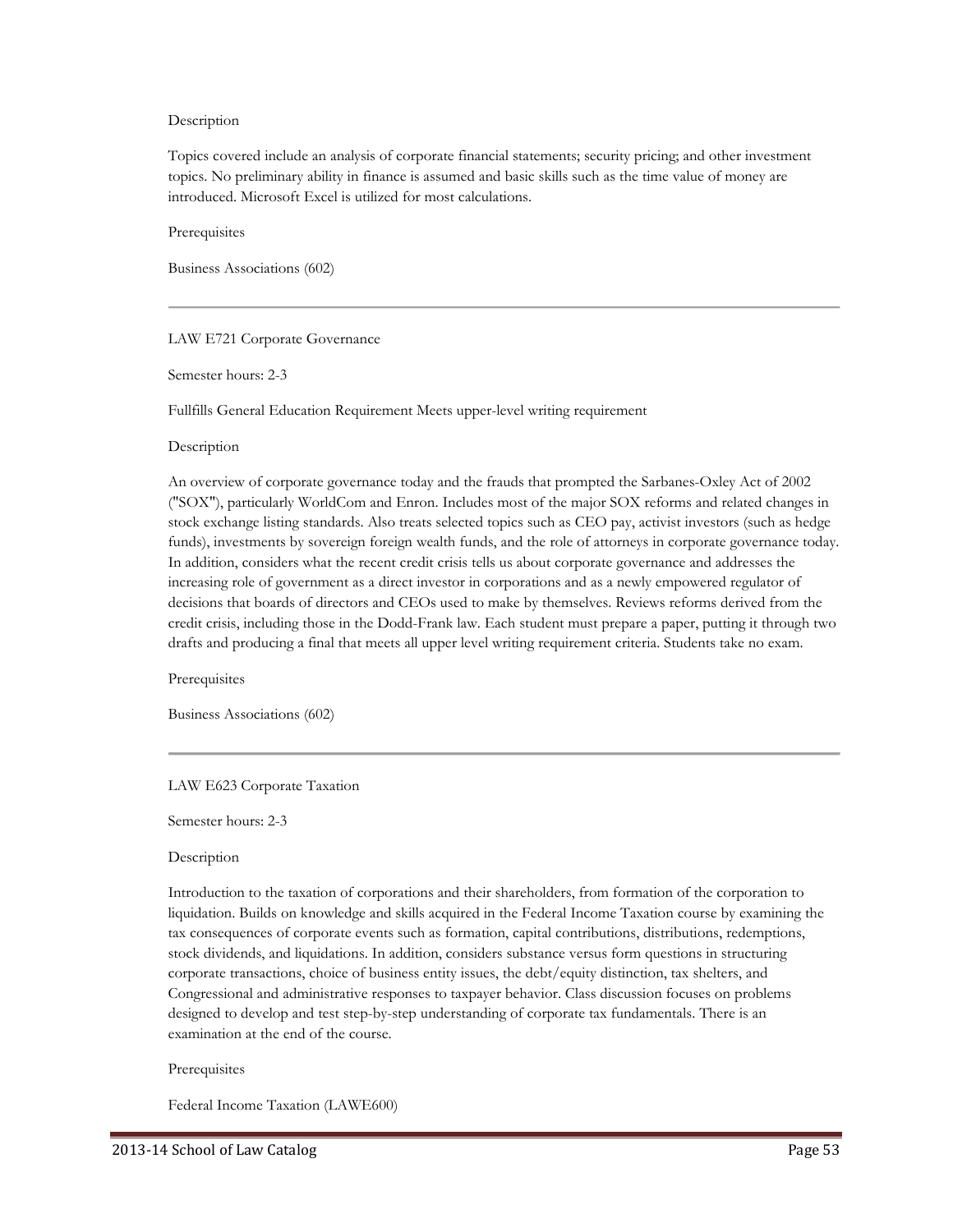### LAW E624 Creditors' Rights

Semester hours: 3

Description

A study of the collection of money judgments, with an emphasis on remedies available under state law. Topics include collection procedures and defenses, relief measures for debtors, statutory liens and suretyship.

LAW E751 Criminal Placement Program

Semester hours: 5-7

Description

Placements with state and federal prosecutors and public defenders. Students must have completed the requirements for third year practice certification for all placements. Two-hour classroom component required. Graded pass/fail. See director of Clinical Placement Program for more details.

## LAW E603 Criminal Procedure

Semester hours: 3

Description

Examines constitutional law in the criminal context, focusing on the Fourth, Fifth, Sixth, and Fourteenth Amendments. Topics explored include the selective incorporation doctrine, the exclusionary rule, the Fourth Amendment's protection against unreasonable searches and seizures, the Sixth Amendment right to counsel, and the Fifth and Sixth Amendment's application in the area of confessions and interrogation.

LAW E625 Criminal Process

Semester hours: 3

Description

Federal and Virginia procedures at various stages of a criminal prosecution, including bail, preliminary hearings, indictments, discovery, speedy trial, double jeopardy, plea bargaining, jury selection, venue, and jurisdiction.

LAW E638 Cultural Property: Archaeology, Ethics, and Law

Semester hours: 3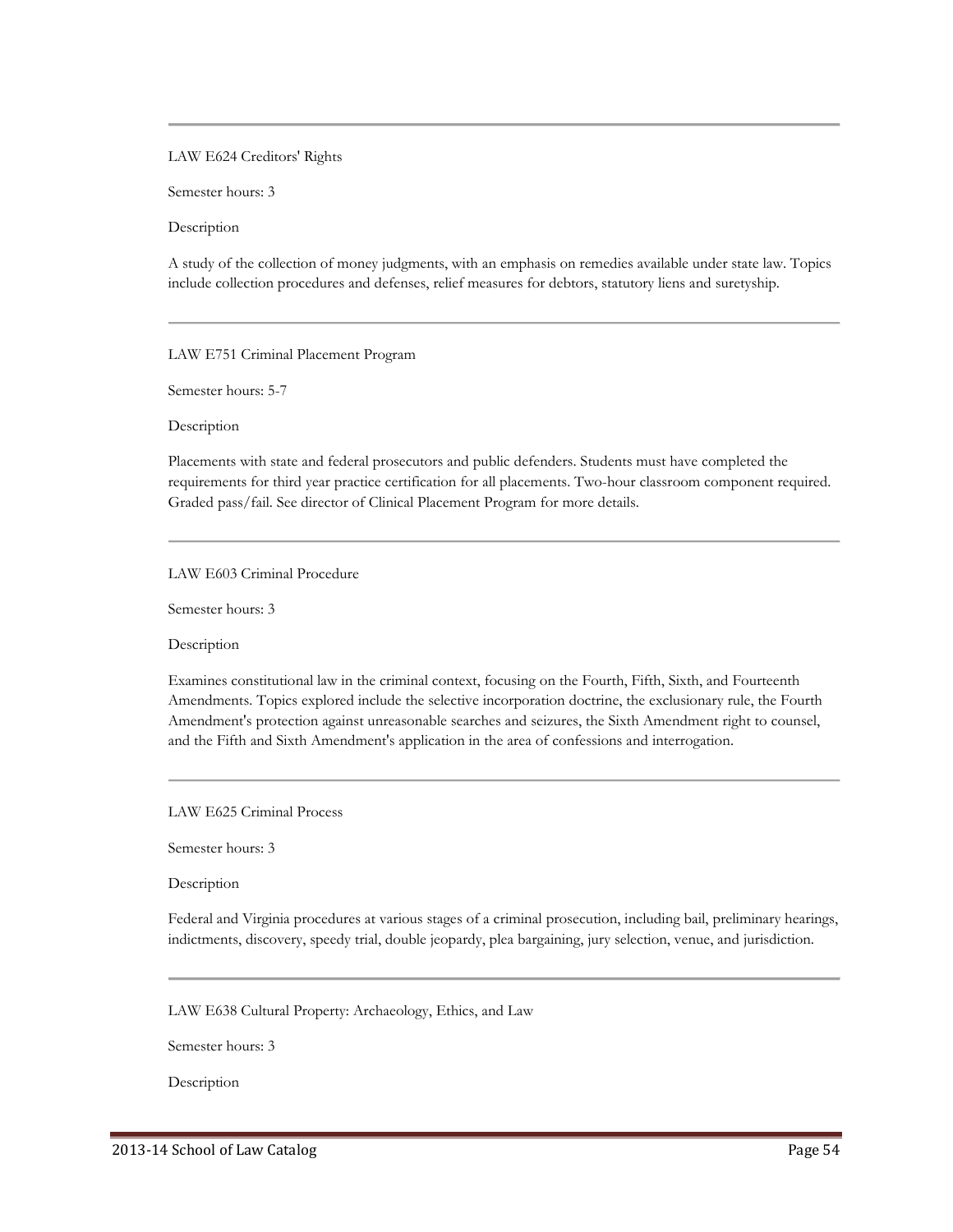Who owns the past? Exploration of current issues of archaeological ethics and cultural heritage management. Topics may range from the ancient history of looting and appropriation to the illicit antiquities market and site preservation today, and how local and international property and tax laws affect collecting practices. Class presentations and research papers explore these legal and ethical issues through specific case studies, primarily from the Mediterranean region.

LAW E785 Domestic Violence Seminar

Semester hours: 2

Fullfills General Education Requirement Meets upper-level writing requirement

Description

Explores the dynamics of domestic violence, its impact on families, and how our justice system responds to protect and punish those involved. Topics surveyed include mandatory arrest policies, victimless prosecutions, civil protective orders, and community-based services for domestic violence offenders.

LAW E627 Education Law and Policy

Semester hours: 3

Description

Legal issues surrounding education in grades K through 12, including compulsory schooling, use of tax credits and other means of financing education, religion in the schools, textbook review, freedom of expression issues, due process and discipline, and competency role in education.

LAW E755 Education Rights Clinic

Semester hours: 6

**Description** 

The clinic represents children with mental disabilities and their families. Law students advocate for children and parents seeking appropriate special education and community-based services mandated by both federal and state law. Students also may represent youth with mental disabilities who are incarcerated or institutionalized. They sometimes serve as guardians ad litem for children with mental health needs in the justice system.

LAW E626 Election Law

Semester hours: 2

Fullfills General Education Requirement Meets upper-level writing requirement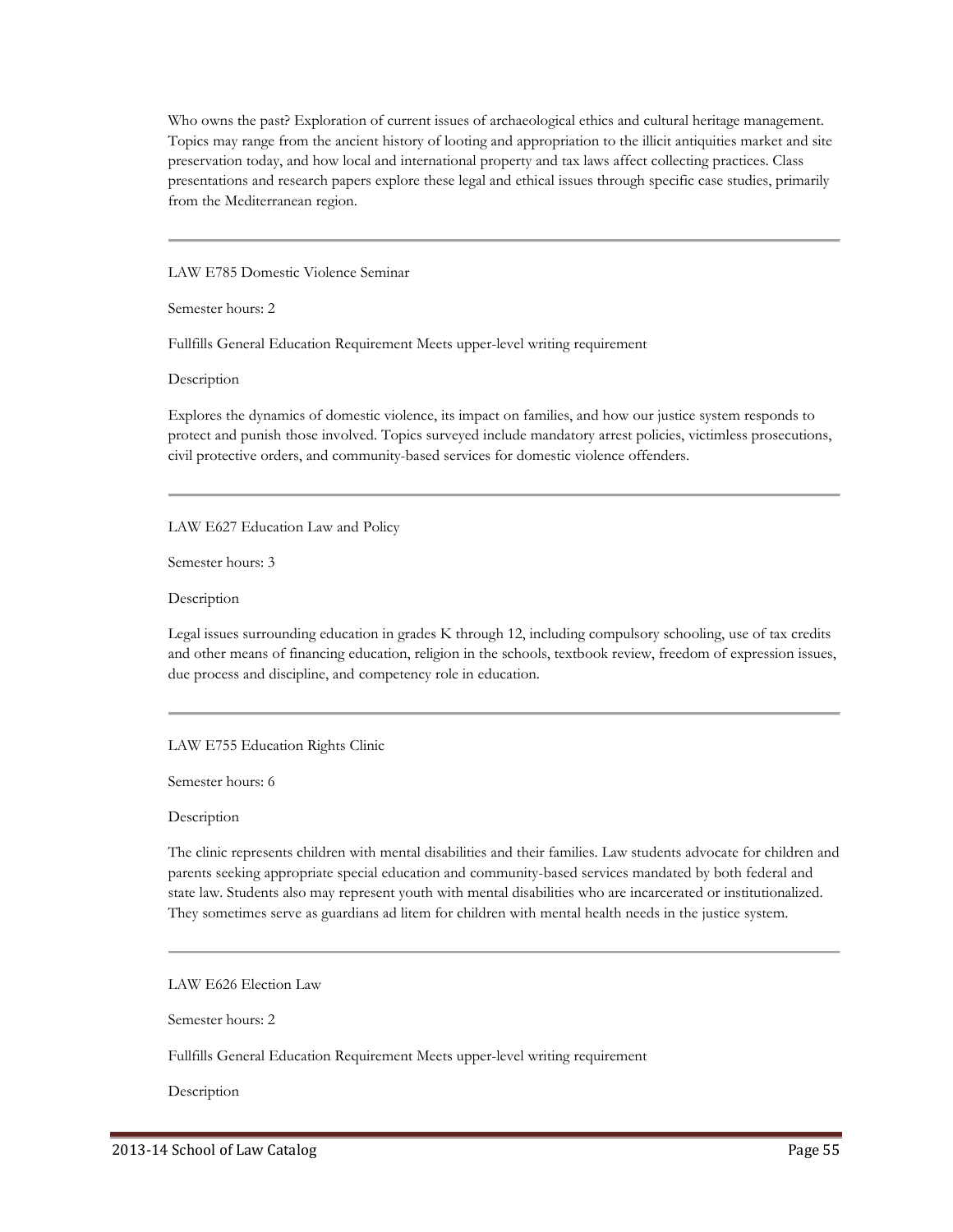Seminar that will examine laws regulating the political process. Topics will include voting rights, reapportionment, the role of political parties and campaign finance.

LAW E628 Employment Discrimination Law

Semester hours: 3

Description

Study of federal laws prohibiting workplace discrimination on the basis of race, color, sex, religion, national origin, age, and disability. The primary focus of the course will be on the theories of discrimination that have evolved under the various antidiscrimination laws. Also focuses on specific issues relating to particular types of discrimination such as sexual harassment, sexual orientation discrimination, retaliation and reasonable accommodation of religion and disability. Analyzes the policy underlying the laws and whether the laws are effectively achieving the statutory goal of eliminating workplace discrimination. Discusses the effective use of the federal rules of civil procedure in employment litigation. The grade will be based on a final examination and class participation.

LAW E629 Employment Law

Semester hours: 3

Description

Analysis of statutory and common law regulation of the employment relationship, including employer testing and information gathering, wage and hour regulation, OSHA, workers compensation, wrongful discharge and other common law actions challenging discharge, unemployment compensation, and ERISA. Consideration of what role the law should play in various aspects of the employment relationship.

LAW E699-X Employment Lawyering

Semester hours: 3

**Description** 

Special Topic. Experience a labor and employment lawyer's typical caseload: drafting and/or revising employment policies, drafting employment contracts, and advising clients on how to handle particular problems that have arisen with employees. Includes substantive labor and employment law.

LAW E666 Energy Law

Semester hours: 2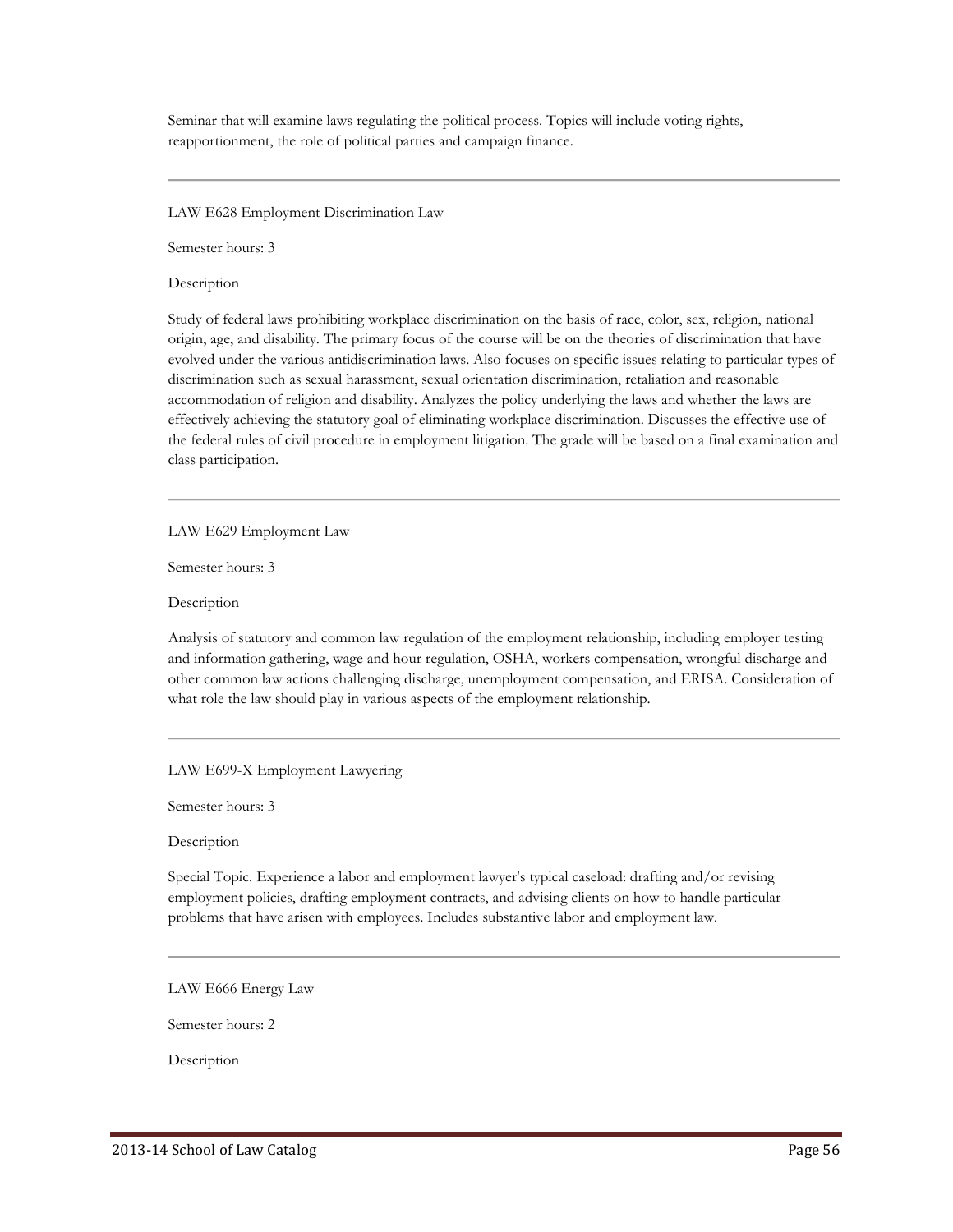Focus on the laws and policies that govern the exploitation of energy resources and the production and distribution of electricity. Includes an introduction to the structure of energy law, and in particular its unique hybrid of three types of laws: (1) natural resources laws (laws regulating individual energy resources such as coal and oil); (2) public utility laws; and (3) environmental laws. Also focuses on the laws and policies that affect resources most important to the Mid-Atlantic region, particularly the laws governing coal, natural gas, and electricity. Further study of electricity restructuring (deregulation) and the ongoing Virginia and federal experience with it (including innovative use of market mechanisms) and global climate change and its relationship to energy industries. Course Requirements: Class discussion, possible in-class simulations and exercises, and either a final paper or a final examination at the end of the semester.

LAW E700 Entertainment Law

Semester hours: 2

Description

Issues of law and policy affecting the entertainment industry.

Prerequisites

Copyright Law (788) or Intellectual Property (641)

LAW E620 Environmental Law

Semester hours: 3

Description

Looks at current issues in environmental law through the lenses of ecology, politics, economics, and ethics. Will confront issues such as how law regulates private economic activity, how it allocates scarce resources, and how it weighs the interests of future generations. It will examine the interaction of Congress, federal agencies, the states, and the courts in developing and implementing environmental law, and it will explore the diverse and conflicting perspectives of your potential future clients (environmental groups, government agencies, and businesses). Focuses on the major federal environmental laws, including the National Environmental Policy Act, the Clean Water Act, the Clean Air Act, the Endangered Species Act, and CERCLA, the "Superfund" (toxic waste) statute.

LAW E660 Environmental Lawyering

Semester hours: 3

Description

In-depth exposure to the practice of environmental law through case-studies, simulations, and practice problems. Practice in client counseling, regulatory interpretation, drafting, negotiation, enforcement actions, litigation settlement, and legal ethics in environmental law. Class sessions will be devoted to simulations and discussions of written assignments. Case studies and problems are drawn primarily from the areas of air pollution control, endangered species, and hazardous waste regulation, with more limited coverage of other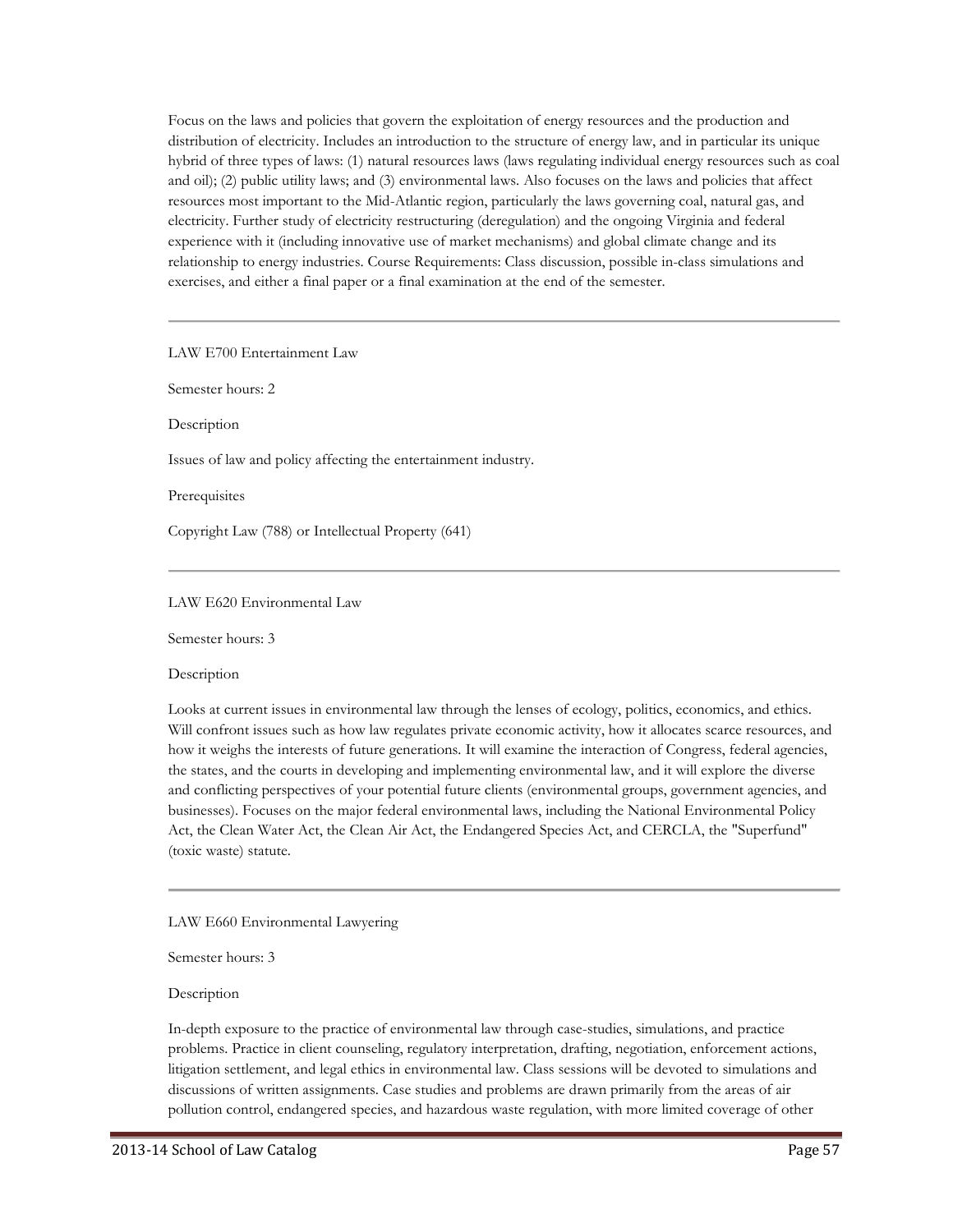fields of environmental law. Grading will be based on writing assignments and in-class presentations, due throughout the semester. There is no final exam. Meets Lawyering Skills IV requirement.

**Prerequisites** 

Environmental Law (LAWE 620)

LAW E699-S Environmental and Energy Law in China

Semester hours: 2

Fullfills General Education Requirement Meets Upper Level Writing Requirement

Description

Special Topic. Examines how China's regulatory and legal frameworks for environmental and energy laws are structured and applied. China continues to struggle with poor air and water quality, and it is the world's largest greenhouse gas emitter, with its emissions increasing rapidly with the country's economic growth and rising energy demand. To address these issues, environmental laws that China has enacted over the past thirty years are being strengthened, and new regulations and standards are being issued. The tall challenge of addressing China's pollution problems is complicated by rapid economic development (and the correspondingly rapid rate of increase in pollution), a political system that continues to give incentives for growth over environmental protection, and a rudimentary environmental monitoring and enforcement system.

LAW E634 Estate Planning

Semester hours: 2

Description

Examines a variety of estate planning topics, with an emphasis on those estate planning techniques that are most frequently used in practice. Topics include drafting wills and trust agreements for the benefit of spouses and family members to take advantage of federal gift and estate tax credits and deductions; special valuation rules, specialized trust arrangements, and buy-sell agreements.

**Prerequisites** 

Estate and Gift Taxation (633).

LAW E633 Estate and Gift Taxation

Semester hours: 2

Description

The nature of the estate, gift, and generation-skipping transfer taxes and deal with issues that arise in connection with these taxes, such as valuing assets, calculating the tax, determining when a gift is made,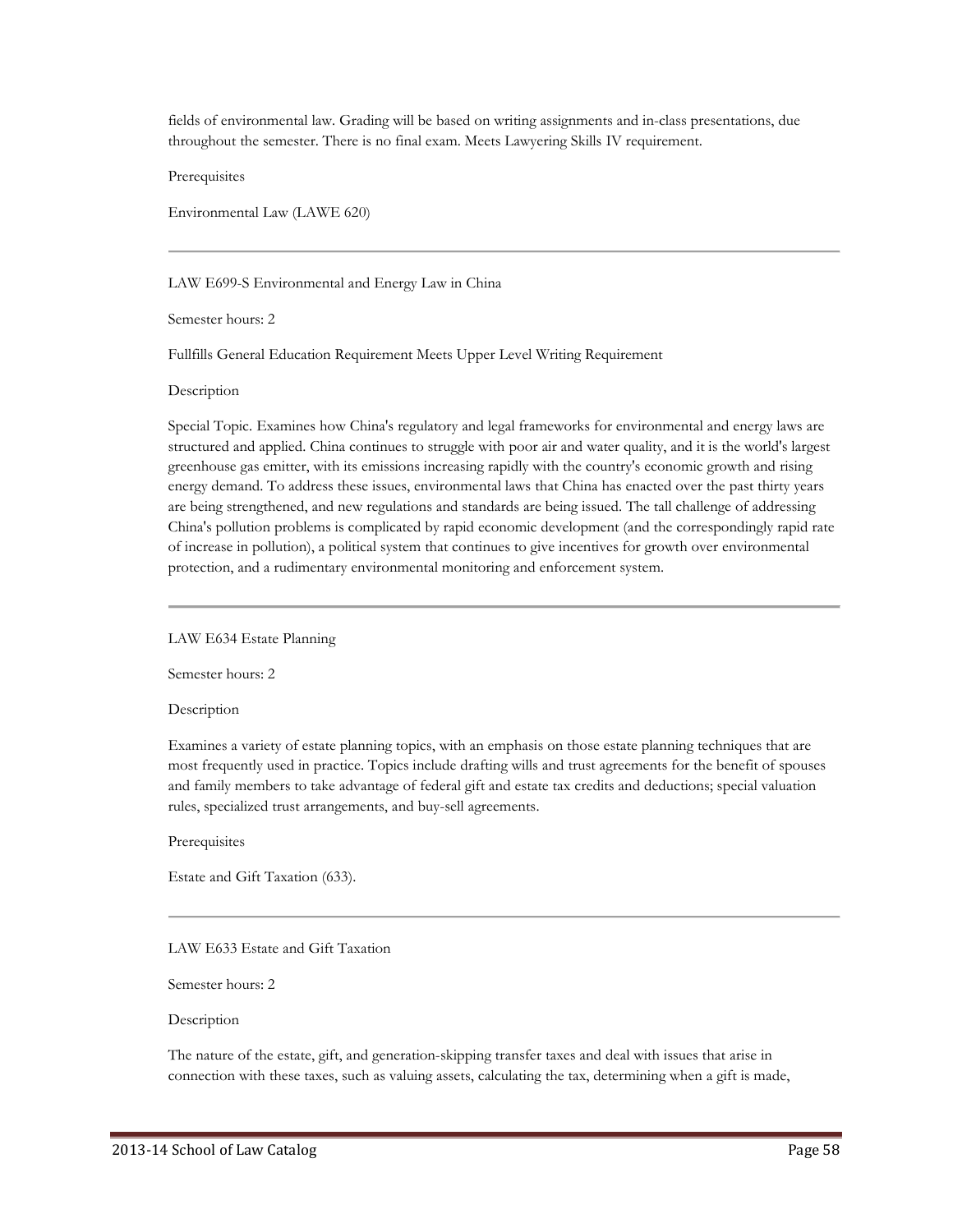qualifying for the gift tax annual exclusion, and determining which assets are included in the decedent's gross estate. Emphasis will be on general concepts and not on technical details.

**Prerequisites** 

Federal Income Taxation (600).

LAW E734 Ethics and Criminal Litigation

Semester hours: 2

Description

Reviews some of the major ethical considerations that confront civil litigators, including ethical considerations surrounding the discovery process, ethical pleading principles, joint defense agreements, inadvertent disclosures, resolving disputes with clients regarding trial tactics, communicating with clients effectively, and setting and collecting fees. Students will examine these and similar questions by studying case opinions, selected secondary materials, applicable ABA Model Rules of Professional responsibility, and participating in weekly discussion.

LAW E724 Ethics and Family Law

Semester hours: 2

Description

Delineates the ethical responsibilities of lawyers in family law cases. Issues related to the lawyer-client relationships: communication and confidentiality; conflicts of interests; controlling the case; ethical tactics; ethical negotiations; mediation; and other ethical duties of the family law practitioner are surveyed. Designed to encourage the study and elevate the standards of those who practice family law. There will be case studies and examples of issues that are presented to the practicing family lawyer on a day-to-day basis. The course will combine theory and practice as it relates to helping to guide the practicing lawyer through the maze of ethical issues that are constantly arising in the family law practice. This course is required for those students seeking the Certificate of Concentration in Family Law.

**Prerequisites** 

Family Law (707).

LAW E699-D Ethics in Civil Litigation

Semester hours: 2

Description

Special Topic. Reviews some of the major ethical considerations that confront civil litigators, including ethical considerations surrounding the discovery process, ethical pleading principles, joint defense agreements, inadvertent disclosures, how to resolve disputes with clients regarding trial tactics, communicating with clients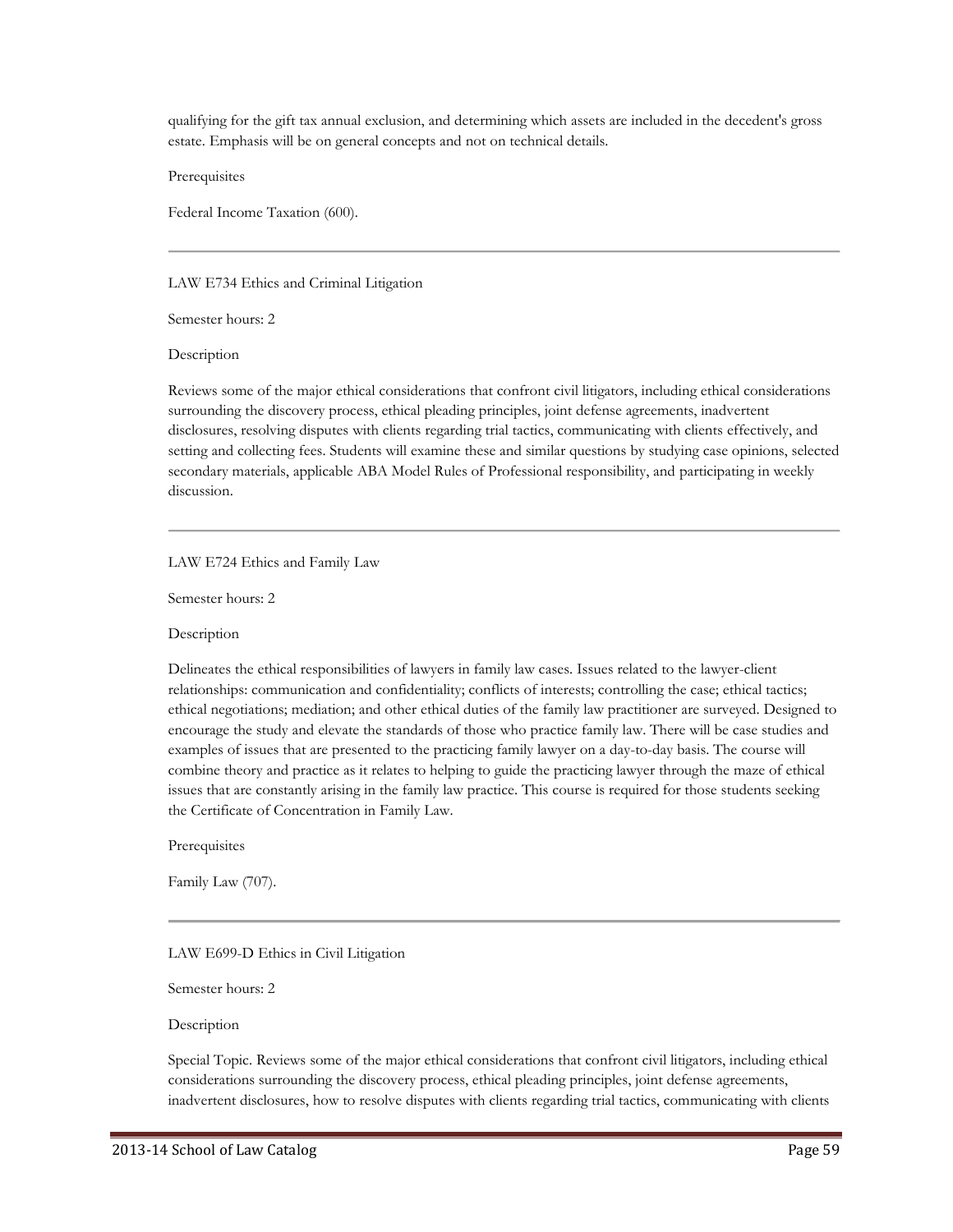effectively, and setting and collecting fees. Examines these and similar questions by studying case opinions, selected secondary materials, applicable ABA Model Rules of Professional responsibility, and participating in weekly discussion.

LAW E599 Evidence

Semester hours: 4

**Description** 

An introduction to the Federal Rules of Evidence. Concepts addressed include relevance, categorical rules of exclusion, character evidence, competency and credibility of witnesses, hearsay and its exceptions, privileges, authentication, and scientific evidence. May also address judicial notice and civil and criminal presumptions.

LAW E778 Family Law Clinic

Semester hours: 4

Description

Working under the supervision of the clinic director, students will represent low-income clients in the City of Richmond on family law-related matters in a multi-disciplinary collaboration with faculty-supervised graduate students from Virginia Commonwealth University's School of Social Work and Department of Psychology. This is a two-semester clinic. Students will enroll for four credits in the fall semester and continue for four credits in the spring semester.

LAW E707 Family Law

Semester hours: 3

Description

Examines the legal rules governing family relationships and the policies and principles underlying them. Focuses on the following topics: who can marry; the rights, duties, and obligations of marriage; the state's interest in marriage; the dissolution of marriage; property distribution upon dissolution; the arrangements between divorced parents regarding the custody, support and visitation of children; and various jurisdictional issues relating to marriage, divorce, and custody. A central inquiry of the course will explore what a "family" is, and how the definition of "family" varies according to context, reflecting social values and policy goals. Also pays special attention to policy-based and theoretical questions about families, including how race, gender, and class affect the law's regulation of families, as well as the regulation of nontraditional families. Course materials will cut across multiple legal disciplines, such as constitutional law, criminal law, and contracts.

LAW E636 Federal Courts

Semester hours: 3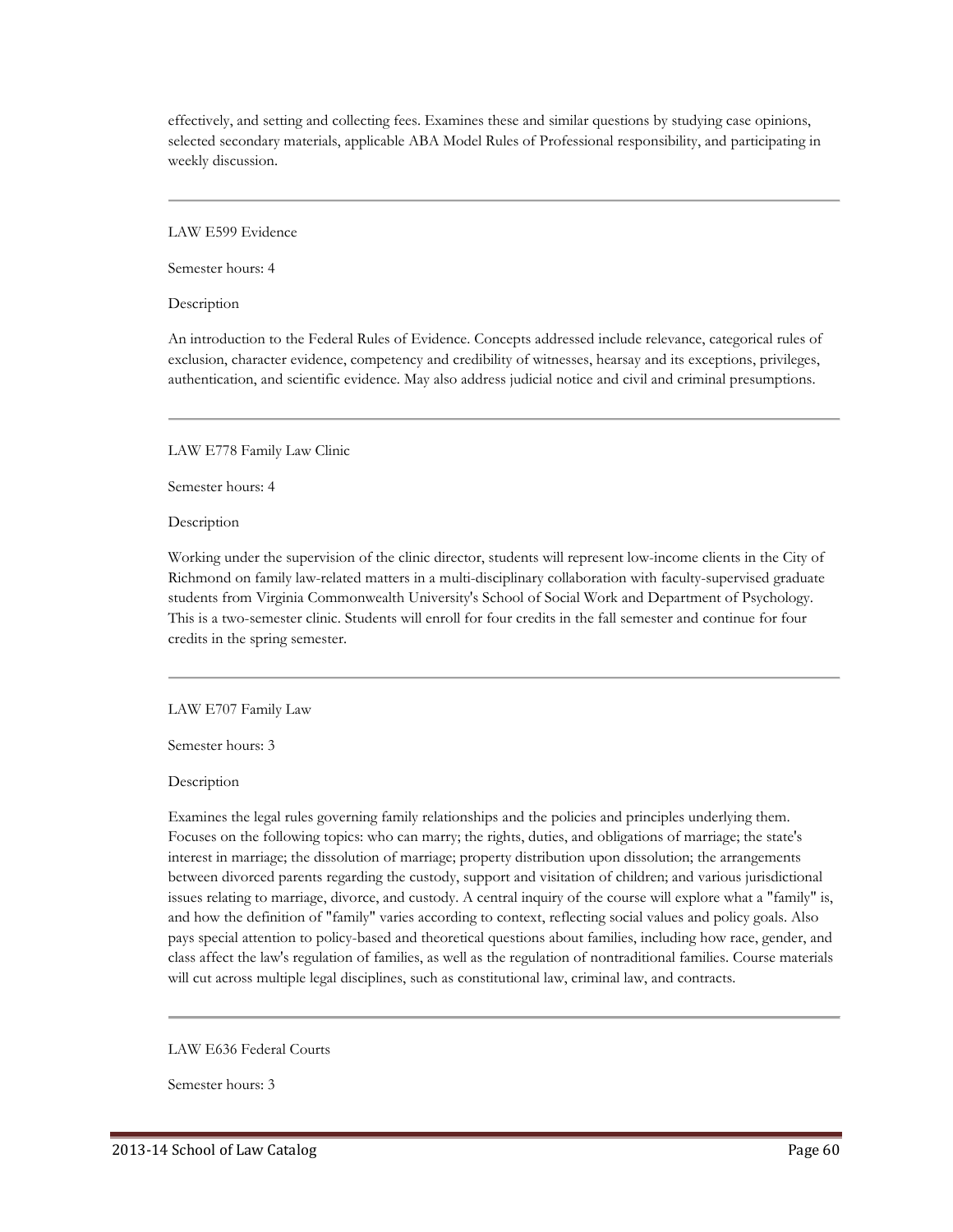### Description

Brings together federal civil procedure and federal constitutional law concepts and builds upon them. Deals with the relationship between the federal courts and other institutions of government, particularly Congress, the President, administrative agencies and the states. Includes the study of judicial review, judicial independence, jurisdiction, sovereign immunity, and habeas corpus actions, among several other topics. This class is particularly appropriate for students interested in clerking for a judge, or for students who anticipate a career litigating in federal court.

LAW E600 Federal Income Taxation

Semester hours: 4

Description

Introduces students to the principles and policies of federal income taxation. Provides a framework for recognizing and dealing with tax issues and with tax-related strategies or transactions encountered in other legal practice specialties, including a basic understanding of the major theoretical and structural issues posed by an income tax, and the policy considerations involved in resolving those issues; a basic knowledge of the individual income tax treatment of various types of business and personal transactions and events (including taxation of compensation and fringe benefits, the taxation of various types of investment vehicles, debtfinanced property transactions, installment sales, issues related to capitalization and cost recovery, timing issues, and selected issues regarding taxation of the family); the skills necessary to apply a complex statute; an understanding of the planning function provided by tax lawyers; the technical grounding necessary for further tax study or research.

LAW E637 Federal Role in Education

Semester hours: 2

Description

Analyzes the current law and policy debates that are shaping elementary and secondary education in the United States. Focuses on systemic issues of educational opportunity, such as race and sex discrimination, school finance and school choice. Also explores the role of the government, particularly the courts, in American education. Although the course focuses on the legal and policy decisions that governments, school districts and students are confronting today, it also includes a historical perspective where necessary to inform our understanding of the current issues.

LAW E701 Feminist Legal Theory

Semester hours: 2-3

Fullfills General Education Requirement Meets upper-level writing requirement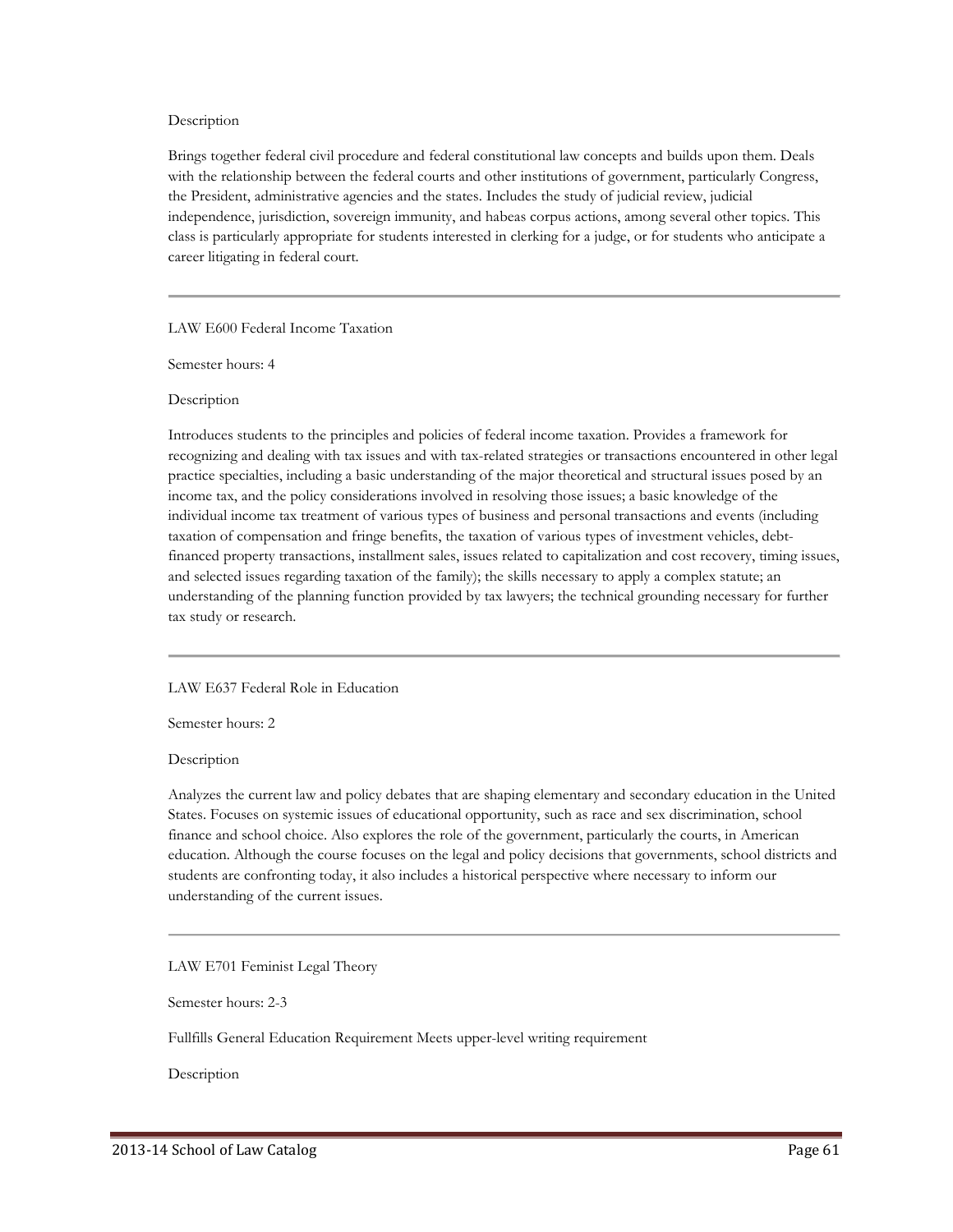Seminar investigating variety of feminist approaches to law and the study of legal culture. Will explore such contemporary topics as the debate about the meaning of equality; the comparison of liberal, radical and cultural strands of feminist thought; and the intersections between gender subordination and subordination based on race, ethnicity, and sexual orientation. Most readings drawn from books and law review articles, with less emphasis on cases and legal doctrine. Open to all students--men and women--who have an interest in legal theory or sexual equality-even if no prior courses in women's studies, jurisprudence, or gender-based discrimination.

LAW E676 First Amendment Law

Semester hours: 3

Description

Examines American constitutional law pertaining to religion, speech, and the media, including the law pertaining to aid for sectarian schools, prayer in public schools, conscientious objection, censorship, association, and access to trials and state secrets.

LAW E702 Focus on the Family

Semester hours: 2

Description

A multidisciplinary exploration of the ancient and medieval roots of the modern Western family through law, linguistics, and history. The course will explore the degree to which the modern family has been influenced by Roman and medieval law

LAW E699-F Future of Equality

Semester hours: 3

Description

Special Topic. Explores America's historical, political and legal debates over the meaning and extent of the equality ideal. Study of the history, the drafting debates over the Declaration, Constitution and post-civil war amendments, and the entire range of Supreme Court jurisprudence dealing with equality issues from pre-Civil War through the present day. Also explores the ambivalence over how equality is defined says about us as a nation (recognizing that many nations do not place the equality principle in a central position in their legal or political framework) and how the evolution of legal doctrine in the area might suggest future applications of the 14th Amendment.

LAW E699-O Gender and Justice

Semester hours: 3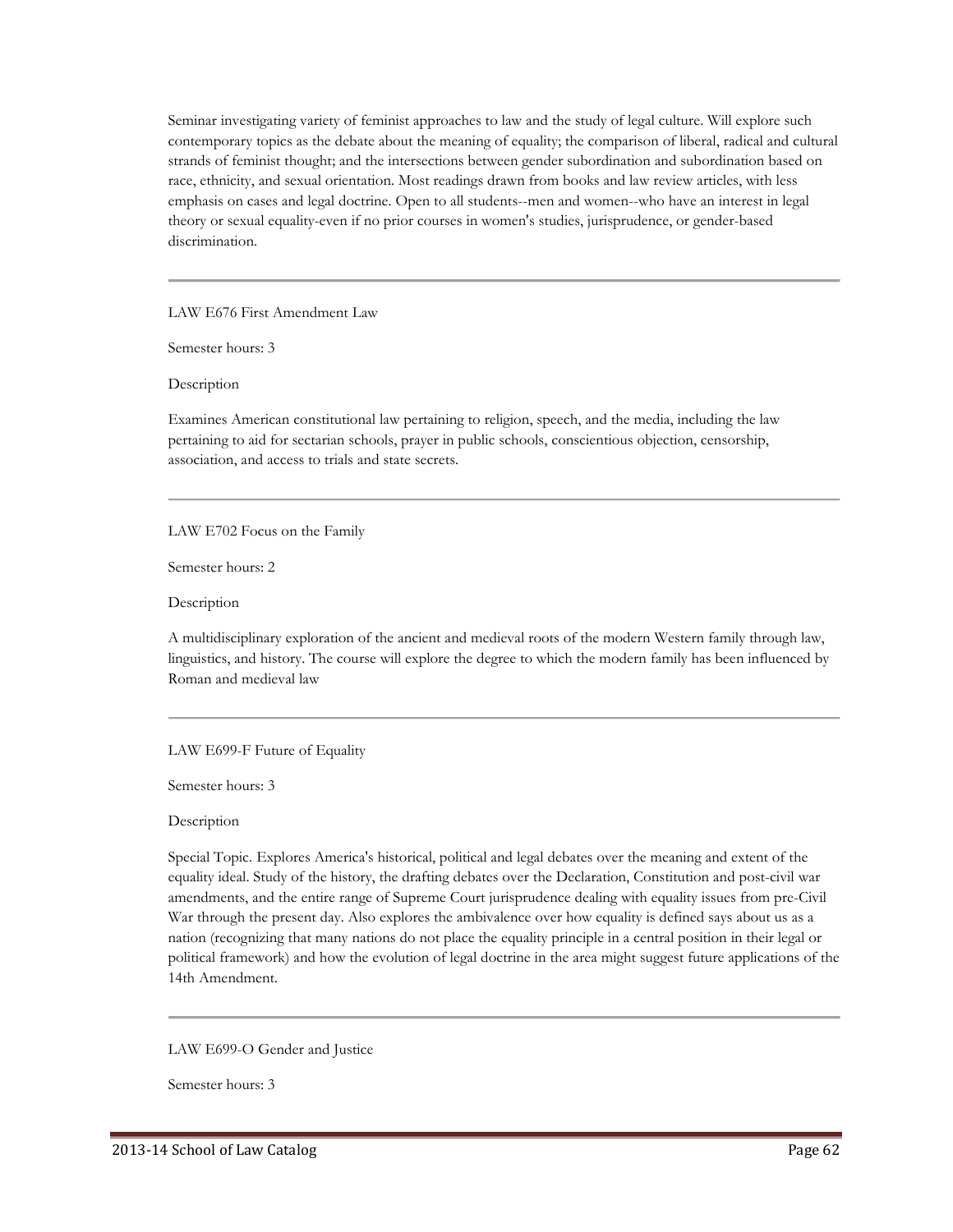### Description

Special Topic. Analyzes how the law both facilitates and undermines the provision of justice along gender lines within legal, political and educational institutions and in work and family life. Begins with an introduction to feminist legal theory and the various ways that it can inform our critique of the law. Also explores how the U.S. Constitution determines equality between men and women and how the law both provides and denies justice to women in family life, in education and in the workplace, including within the legal profession.

LAW E680 Health Care Regulation

Semester hours: 2

Description

Focuses on the federal and state laws and regulations applicable to the health care industry, with a particular focus on the regulation of health care providers. Topics covered include: laws regulating referral relationships between health care providers (e.g., the federal anti-kickback statute, the federal Ethics in Patient Referrals Act and the Virginia Practitioner Self-Referral Act); the federal False Claims Act and the false claims provisions of the Social Security Act; application of the antitrust laws to health care providers; licensure of health care providers; and, state certificate of need laws.

### LAW E699-J Housing Law

Semester hours: 2

Description

Special Topic. Explore the law and policy of housing. Considers the housing market in the United States, both for renters and for homeowners. Topics may include housing affordability, inclusionary/exclusionary zoning, the subprime mortgage crisis, government programs, and housing discrimination.

LAW E667 Human Rights Seminar

Semester hours: 3

Fullfills General Education Requirement Meets upper-level writing requirement

## Description

A general introduction to international human rights. Issues covered include nature of concept of human rights; origin and development of the International Bill of Rights; thematic procedures available for protection of human rights in the United Nations; standards and methods for international fact finding on human rights; cultural relativity in human rights law; implementation of the International Covenants on Social, Economic and Cultural Rights in the United States; the Inter-American Human Rights Process; and the ability of the United States to impact human rights in Third-World countries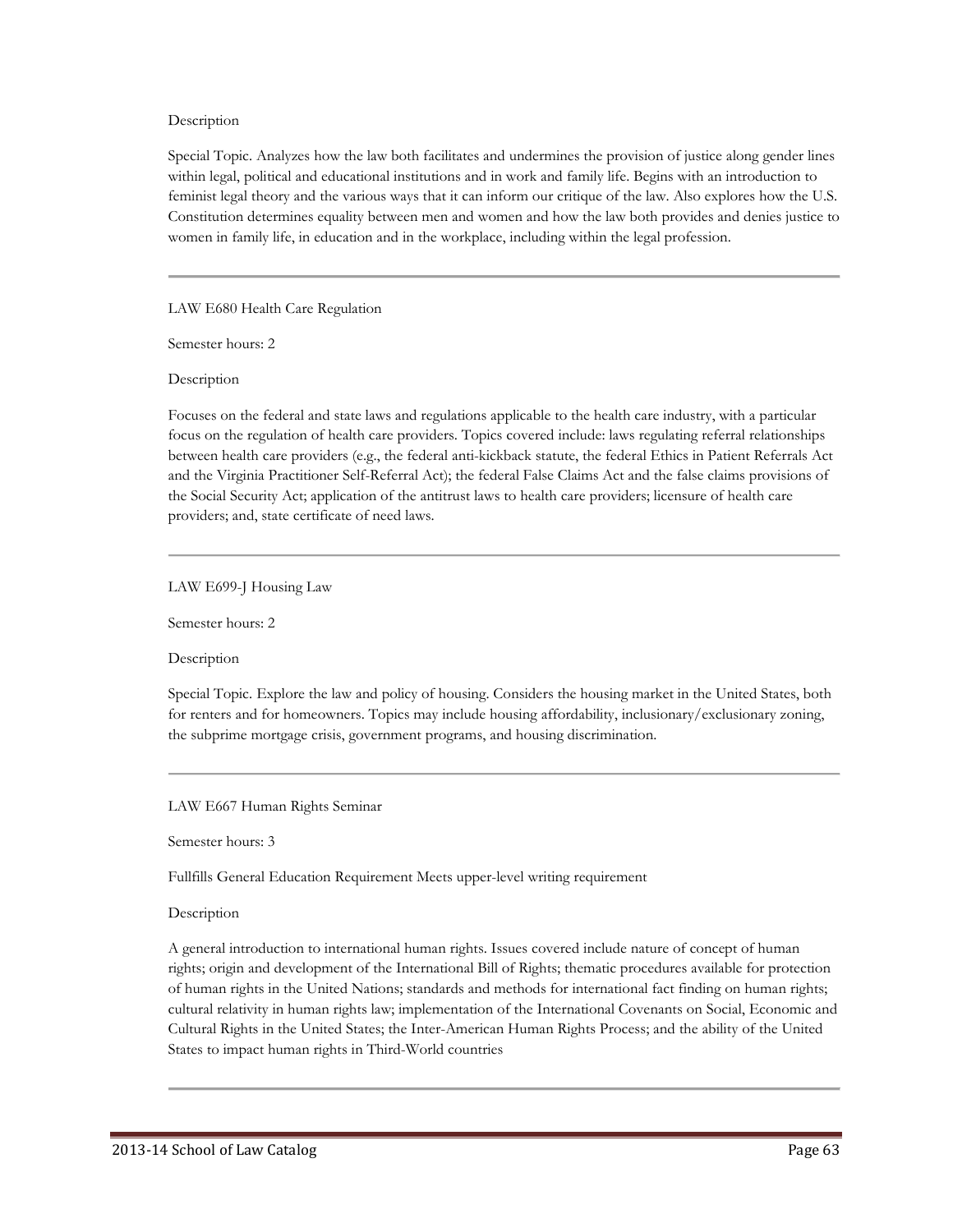LAW E758 Immigration Law

Semester hours: 2

Description

Explores the statutory and policy aspects and underpinnings of immigration law, including immigrant and nonimmigrant classifications, admission and exclusion issues, immigration compliance and immigration reform.

LAW E775 In-house Counsel Program

Semester hours: 5-7

Description

Placements are available with both national and international corporations. The placements are only offered during the spring semester. Two-hour classroom component required. Graded pass/fail. See Clinical Placement Program director for more details.

LAW E699-H Information Privacy and Law

Semester hours: 3

Description

Special Topic. Examines the laws, regulations, and norms governing the use of information about people. Study of information privacy law drawn from tort law, state and federal legislation, and the Constitution. Topics include privacy and the media, workplace privacy, medical and genetic privacy, privacy and online transactions, and personal records and information.

LAW E646 Innovative Technologies in Law Practice

Semester hours: 2

Description

Explores new and emerging technologies that are transforming the practice of law. Considers the role of technology as a driver of change in the legal industry, and surveys topics including automated document assembly, expert systems, e-discovery and predictive coding, virtual law firms, and online dispute resolution, among others. Students will work in teams to develop business plans for law practices that are designed to leverage innovative technologies, and present their business plans to the class. No programming or software development experience is required.

LAW E640 Insurance Law

Semester hours: 3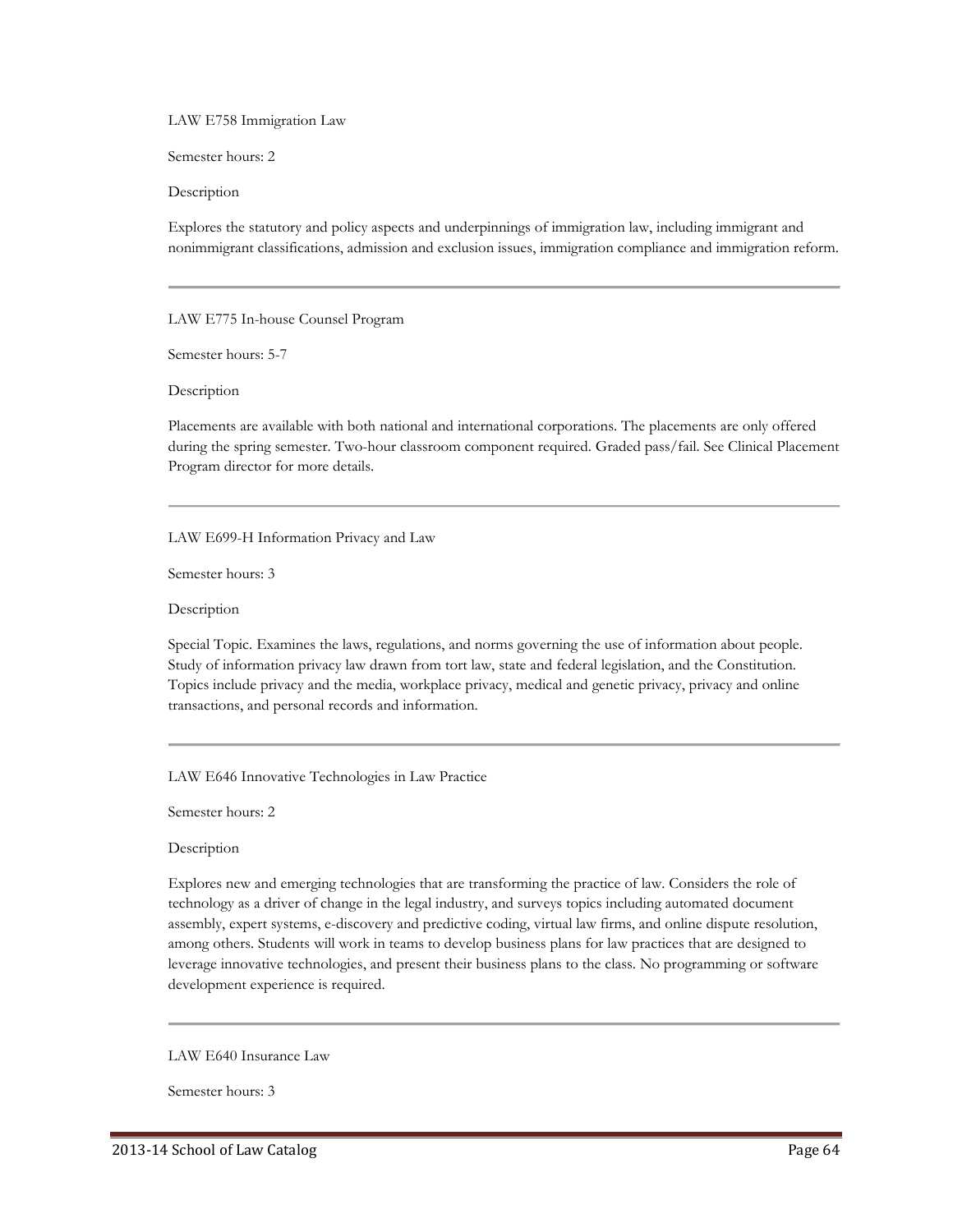#### Description

Analysis and resolution of insurance coverage disputes, involving insurance of the person life and health insurance), property insurance (i.e. homeowners and commercial property insurance) and liability insurance (i.e. automobile insurance, and commercial general liability insurance). Analysis of the formation, operation, and termination of the insurance contract; the insurable interest requirement; insurers' limitation of risk; waiver and estoppel defenses; coverage and exclusion to coverage; insurers and insureds obligations when loss occurs; and government regulation and control of the insurance industry. Taught in both a lecture-discussion and Socratic mode, with a three-hour essay examination at the course conclusion.

LAW E789 Intellectual Property Competition

Semester hours: 1

LAW E641 Intellectual Property Fundamentals

Semester hours: 3

Description

Survey of intellectual property law, including copyright, trademark, patent and other subject matters. Serves as the foundation course for the specialist who wishes to pursue the Intellectual Property certificate, but also a good choice for the generalist who simply wants to learn the basics of intellectual property law.

LAW E655 Intellectual Property Law and Policy Seminar

Semester hours: 2

Fullfills General Education Requirement Meets upper-level writing requirement

Description

Examines the legal and public policy considerations regarding intellectual property protection in various fields and industries. In particular, explores whether intellectual property protection and enforcement is beneficial and necessary for the creation, development, and commercialization of different ideas, expressions, and other intangibles.

LAW E776 Intellectual Property Litigation

Semester hours: 2

Description

Examines federal and state intellectual property causes of action, defenses, and remedies. Mechanisms for enforcing and challenging rights in patents, copyrights, trademarks, and trade secrets are discussed. Pretrial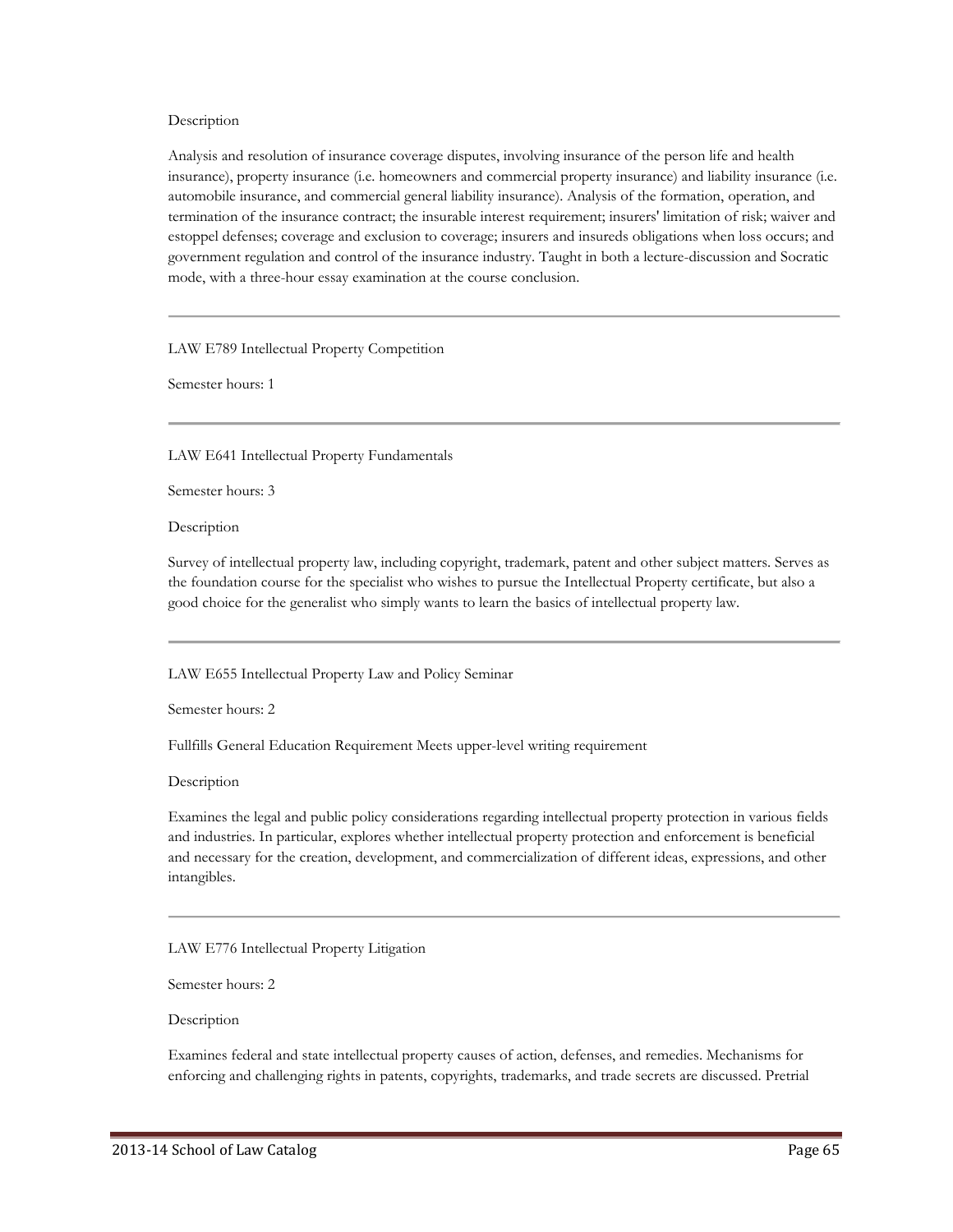considerations, pleadings, and discovery are considered, as well as trial, appeal and alternative dispute resolution.

**Prerequisites** 

Intellectual Property Fundamentals (641)

LAW E790 Intellectual Property and Transactional Law Clinic

Semester hours: 6

Description

Students represent for-profit and nonprofit organizations, as well as social entrepreneurs, artists, authors and inventors from a variety of backgrounds. Students will help business startup clients by engaging in business formation counseling. Students provide legal services to clients, including negotiating and drafting contracts, providing corporate legal services and analysis, and facilitating strategic decision-making. Students assist clients in the assessment and potential licensing of a variety of intellectual property rights. The classroom seminar will provide clinic students the opportunity to study and reflect on the theoretical framework and application of related substantive subjects.

#### LAW E757 International Arbitration

Semester hours: 2

Description

Gives an introduction to the main characteristics of international arbitration. In the first part of the semester, we will examine the advantages and disadvantages of arbitration, and why parties may prefer arbitration. We will then look at the arbitration agreement, the process of arbitration, and the enforcement of arbitral awards. This course will review both commercial and investment arbitration and survey the main various arbitral tribunals and their rules, including ICSID, ICC, and ILCA. Examination.

LAW E756 International Business Practice

Semester hours: 4

Description

A hands-on opportunity to develop strategies for Virginia companies seeking to expand their businesses in foreign markets. Students meet with a Virginia business client to define the scope of their project, identify legal issues, research foreign and domestic laws, develop legal strategies, and then present their findings to the client¿s executives and senior management. Law students team with MBA students from a participating business school to prepare international business plans and then co-present their work to the client. The teams prepare and deliver comprehensive presentations of their strategies and the legal issues they have identified as the capstone to their work.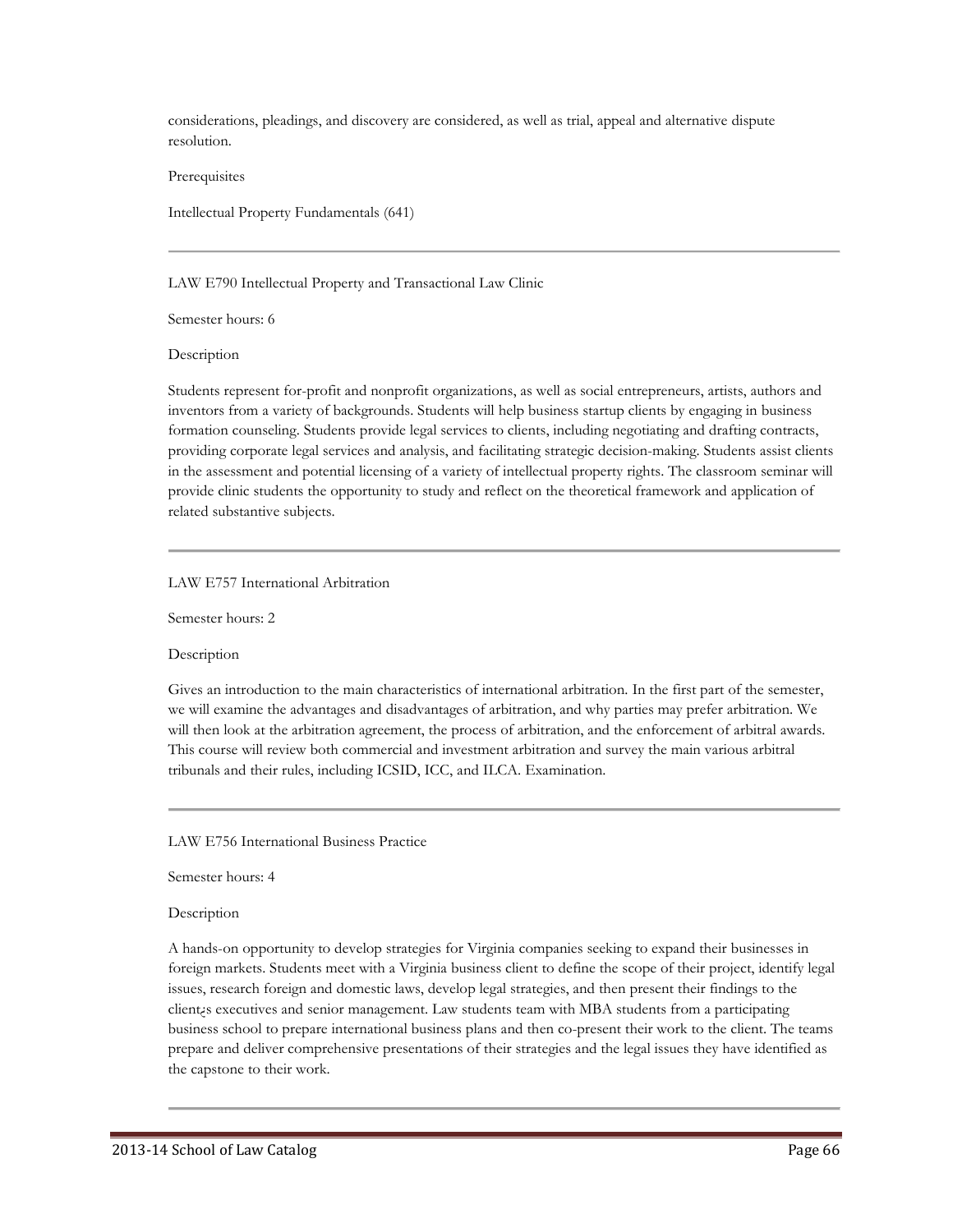LAW E642 International Business Transactions

Semester hours: 3

Description

Problems in international trade and investment; regulation of international trade by national governments and international agencies. Emphasis on lawyer's role in counseling firms engaged in international activities.

LAW E699-A International Courts and Tribunals

Semester hours: 2

Description

Special Topic. Introduction to existing international courts and tribunals and their jurisdiction, including courts that have general jurisdiction to hear inter-state disputes (the International Court of Justice, the Permanent Court of Arbitration, ad hoc bodies) and courts and tribunals that have specialized subject-matter jurisdiction. Examines courts and tribunals competent to hear international criminal law, including the International Criminal Court, ICTY and ICTR. Analyzes regional courts and tribunals that hear cases related to human rights abuses. Also studies investment disputes (state/investor) and the principle available fori, including ICSID and NAFTA and ad hoc tribunals and claims commissions, such as the Iran-US tribunal, the UN Compensation Commission.

LAW E729 International Environmental Law

Semester hours: 2

Fullfills General Education Requirement Meets Upper Level Writing Requirement

Description

Explores how the international community has managed and mismanaged global environmental problems since the watershed UN Conference on Environment and Development in 1992. Involves a mix of readings, discussions, and simulations in various fields of international environmental law, with a particular focus on climate change, biodiversity, and international regulation of toxic hazards. Cross-cutting themes include North/South disputes, the precautionary principle, liability as a compliance mechanism, and the involvement of non-state actors in creating and implementing international environmental law. The major assignment for the course will be a seminar research paper.

LAW E722 International Intellectual Property

Semester hours: 2-3

Fullfills General Education Requirement Meets upper-level writing requirement

Description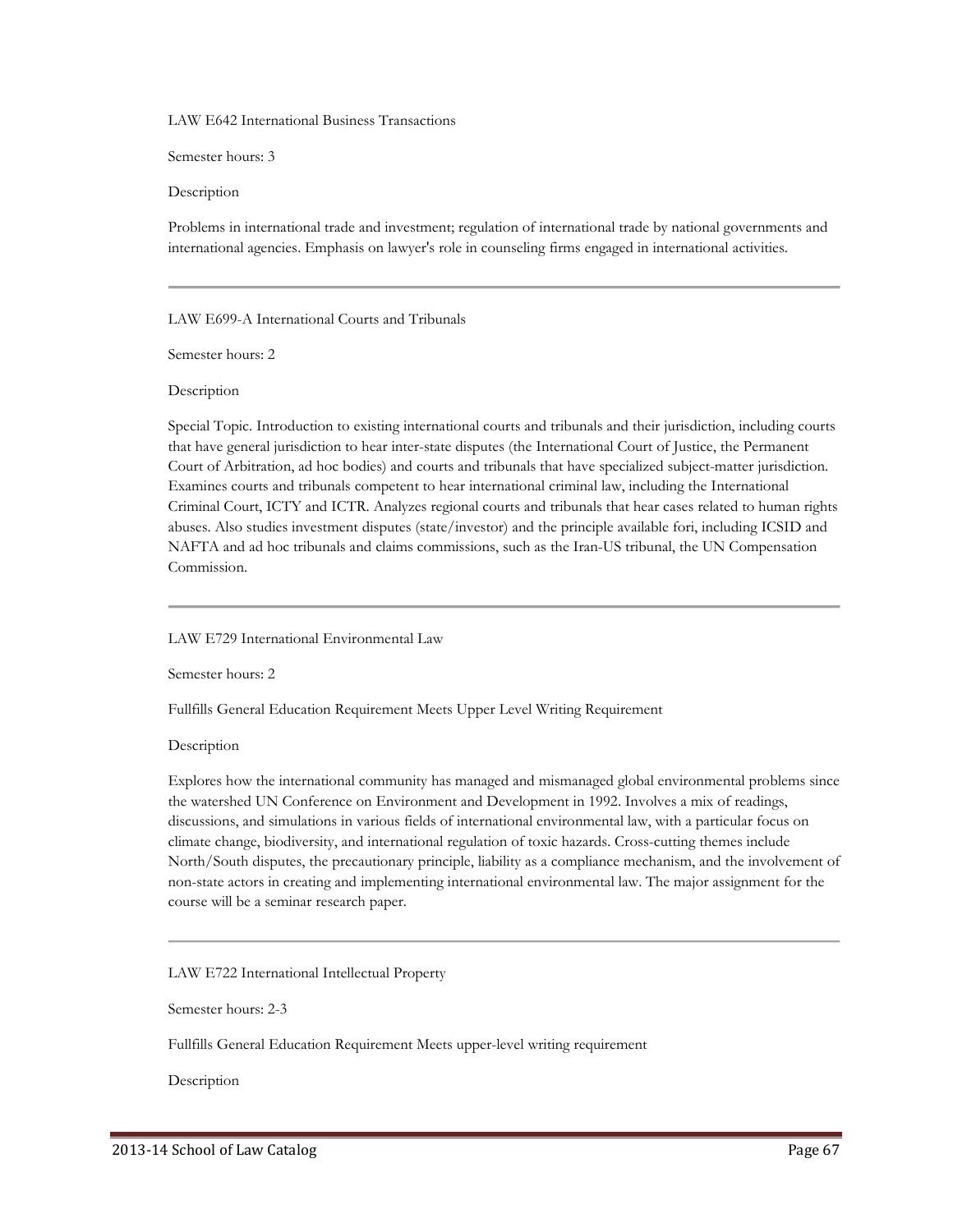Aspects of both public and private international law, as well as efforts to harmonize intellectual property over multiple countries and comparative aspects, considering basic differences in approaches to intellectual property in both national and international systems. Will cover all major international IP regimes (WIPO, WTO, the EU), as well as the major areas of intellectual property law (patent, copyright, trademark, and trade secret). Will also touch on the interaction between trade policy and IP law. Other topics may include areas of current interest, such as compulsory licensing of patented medication, protection of traditional knowledge of indigenous peoples, or issues related to the World Wide Web.

#### **Prerequisites**

Intellectual Property Fundamentals (641) or at least two of the following: Patent Law (744), Copyright Law (788), or Trademark Law (710).

LAW E643 International Law

Semester hours: 3

Description

Basic principles, including sources of international law, settlement of international disputes, responsibilities and immunities of sovereign states, human rights, and the machinery of international law and justice.

LAW E670 Interviewing and Counseling

Semester hours: 2

Description

In-depth analysis of pretrial lawyering skills using interdisciplinary materials. Explores interpersonal relationships, focusing on role of attorney in relation to client, the legal system (including other attorneys), and society. Classroom discussion and development of own skills through weekly audio- and video-taped simulations. Enrollment limited.

LAW E653 Islam, Law and Society

Semester hours: 2

Fullfills General Education Requirement Meets upper-level writing requirement

Description

Focus on basic elements of Islamic jurisprudence as articulated by basic Islamic texts. In presenting and discussing these elements, attention drawn to the rich diversity of interpretations of these elements and their corollaries that have been generated throughout the ages. Some interpretations as embodied in present-day legal systems will be critically evaluated in light of certain concepts with which students are familiar.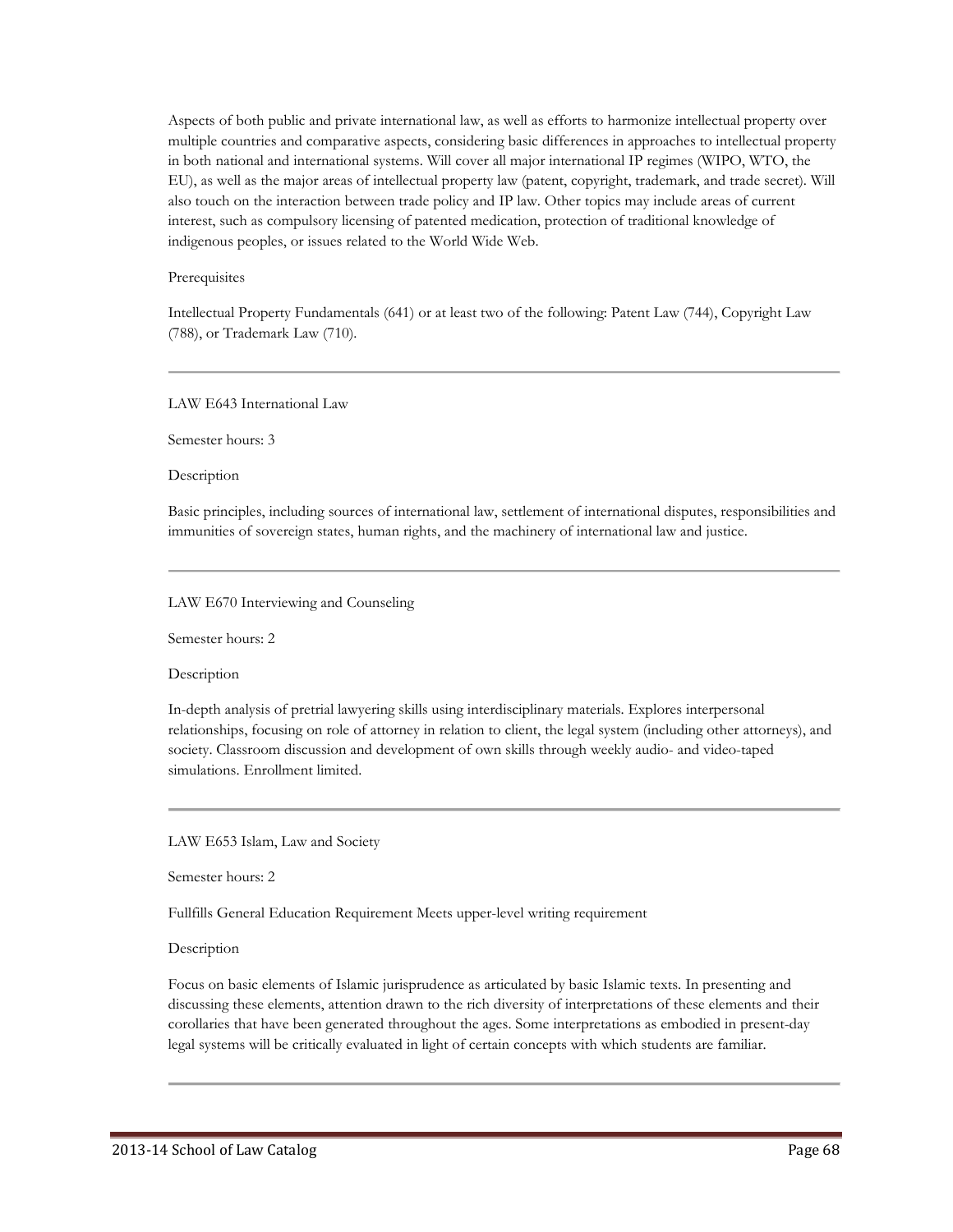LAW E764 John Marshall Scholars Seminar

Semester hours: 0

Description

A seminar on various legal topics for the John Marshall Scholars.

LAW E799 Journal of Global Law and Business

Semester hours: 1

LAW E800 Journal of Law and Public Interest

Semester hours: 1

LAW E797 Journal of Law and Technology

Semester hours: 1

#### LAW E752 Judicial Placement Program

Semester hours: 5-7

Description

Placements are offered in the chambers of both state and federal judges. Students assume the role of a law clerk. Opportunities are available at both the trial and appellate levels. Two-hour classroom component required. Graded pass/fail. See director of Clinical Placement Program for more details.

LAW E590 Jurisprudence

Semester hours: 2

Fullfills General Education Requirement Meets upper-level writing requirement

Description

Intensive study of selected schools of legal philosophy, including attention to analytical jurisprudence and positive law, theories of justice, and sociological jurisprudence.

LAW E777 Labor Law in a Global Economy

Semester hours: 3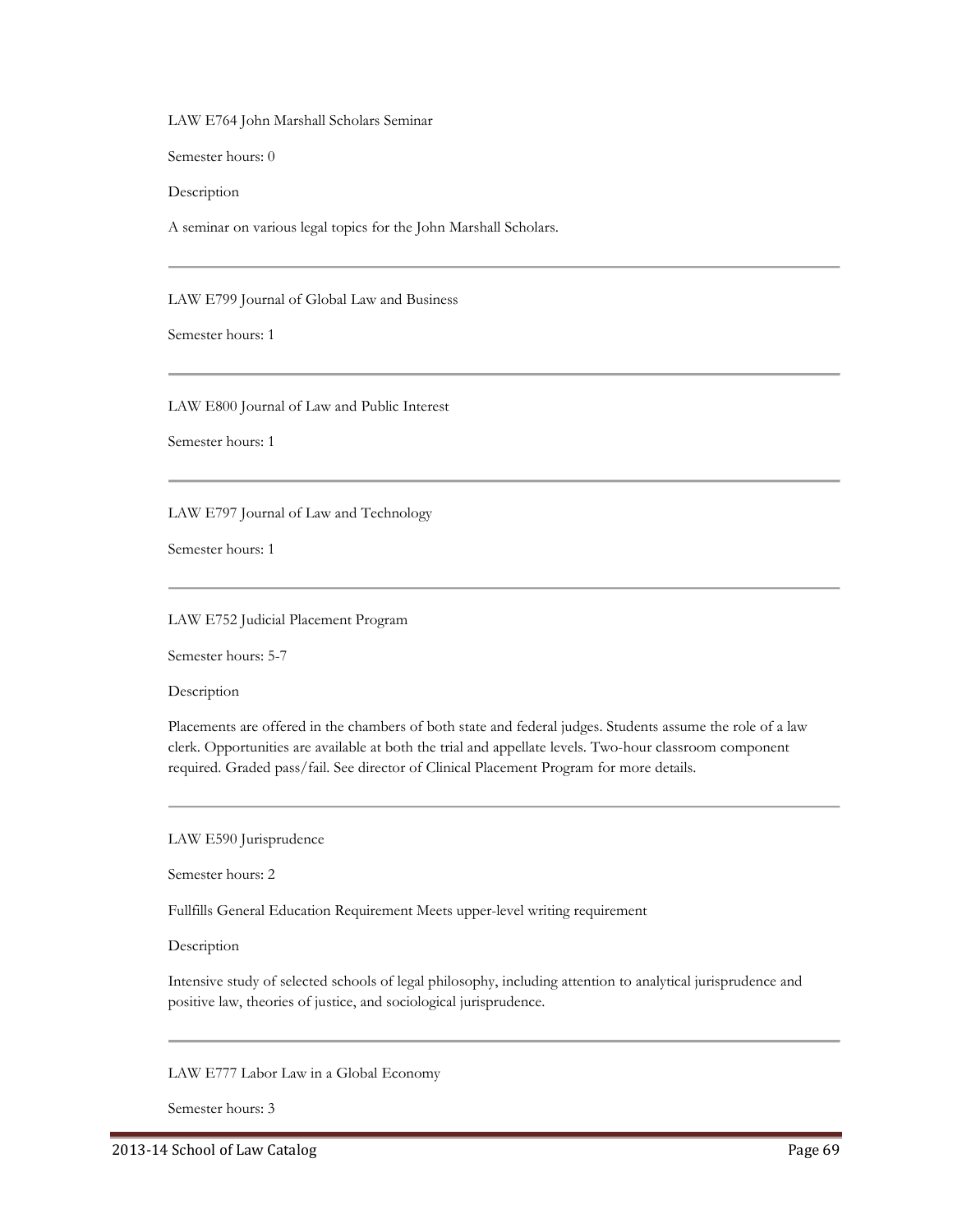Fullfills General Education Requirement Meets upper-level writing requirement

Description

Designed to focus on the global economy and will cover labor and employment issues related to such topics as to why jobs are being relocated to foreign countries and how this affects the work force in the United States. Topics of discussion include how changes in trade policies, transportation, and communication have made it possible for American and foreign corporations to do business anywhere in the world; current laws pertaining to shutdown and plant relocations and whether these are adequate; the effect of plan shutdowns on communities and what further actions should be taken to mitigate effects; the effects of NAFTA on U.S. employees and employers and what to expect if present trends continue; and recent developments concerning China and Mexico.

LAW E644 Labor Law

Semester hours: 3

Description

Analysis of origin and scope of National Labor Relations Act and role of the National Labor Relations Board and the courts in interpreting the statute. Focus on right of employees to organize unions, choice of bargaining representative, strikes and picketing, and negotiation and enforcement of collective bargaining agreement.

LAW E645 Land Use Planning

Semester hours: 2-3

Description

Government control of use of land and eminent domain. Zoning, subdivision control, and urban redevelopment and planning.

LAW E696 Law Firm as a Business

Semester hours: 2

Description

Focuses on many of the practical, nonlegal aspects of law practice to include information on financial management, administration, technology, insurance, marketing, and issues related to the firm owners including compensation and agreements. Guest presenters will be experts in their particular fields who will share practical experiences in their respective areas.

LAW E648 Law Office Management

Semester hours: 1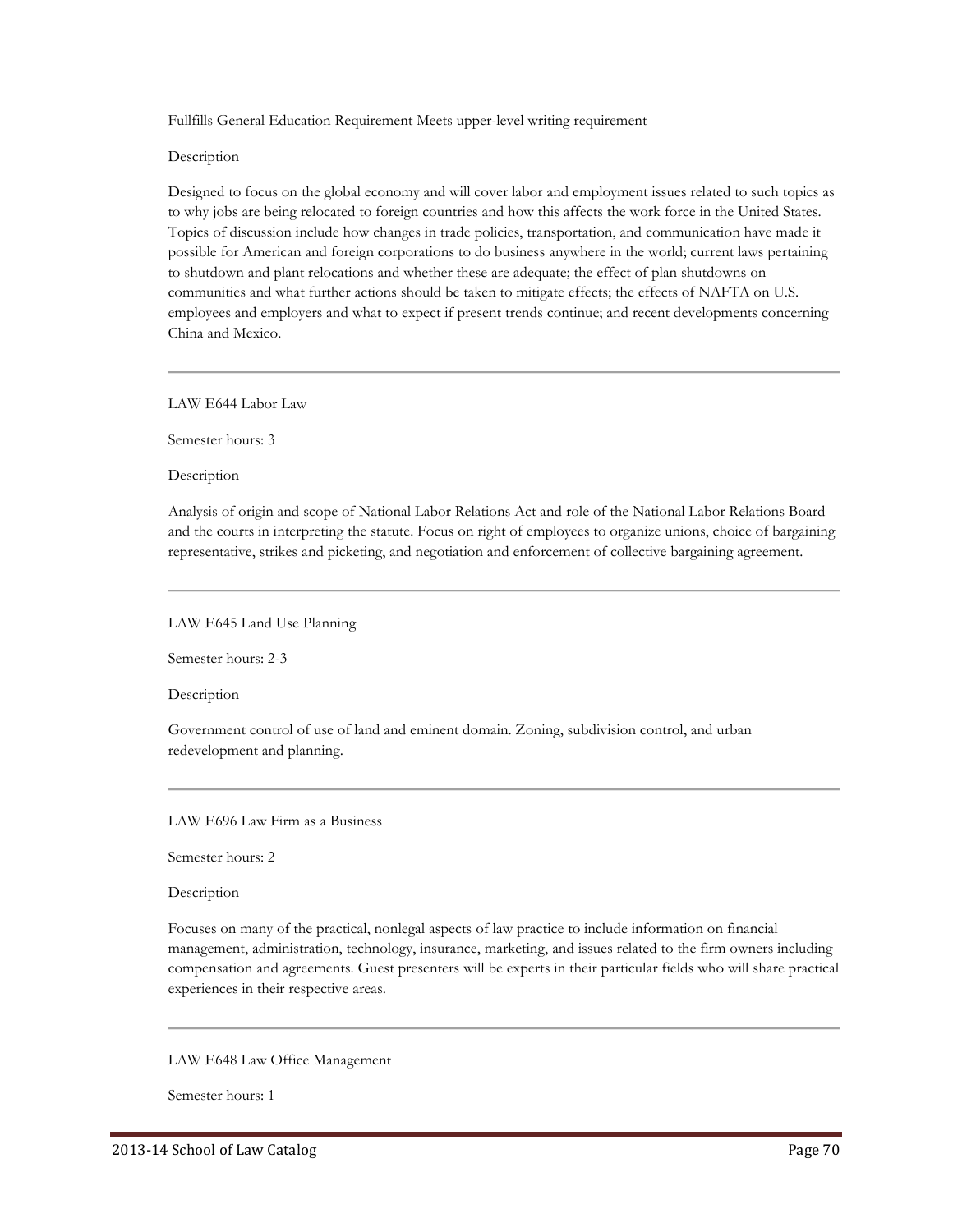#### Description

Focuses on many of the practical, nonlegal aspects of law practice to include information on financial management, administration, technology, insurance, marketing, and issues related to the firm owners including compensation and agreements. Guest presenters will be experts in their particular fields who will share practical experiences in their respective areas.

LAW E794 Law Review

Semester hours: 1-2

LAW E749 Law and Economics

Semester hours: 3

Description

Introduces students to economic analysis of law--an approach which, significantly, more and more courts and administrative agencies have adopted to resolve legal issues in recent years. Previous exposure to subject of economics is not required. Students will undertake a close and critical study of selected economic theories and principles that inform the legal rules governing, for example, bargaining, allocation of risk, strategic behavior, and property rights. Focus on areas of substantive law such as contracts, torts, antitrust, and intellectual property, where economic analysis currently plays a prominent role in policy and in practice.

LAW E699-Z Law of Clean and Renewable Energy

Semester hours: 2

Description

Special Topic. Explores the challenges and opportunities that come with new policies seeking to promote renewable energy and transition to a low-carbon electricity system. Covers attributes of specific types of renewable energy (including wind, solar, and biofuels) and mandates and goals for renewable energy (including renewable portfolio standards and feed-in tariffs); federal, state, and local demand response laws, including their relationship to the Smart Grid; state and federal laws governing the siting and permitting of renewable energy facilities; tax and other incentives for demand response and renewables; ratemaking, wholesale markets and other aspects of the sale of electricity; and financing mechanisms for transactions involving efficiency and renewables.

LAW E726 Law of Climate Change

Semester hours: 2

Description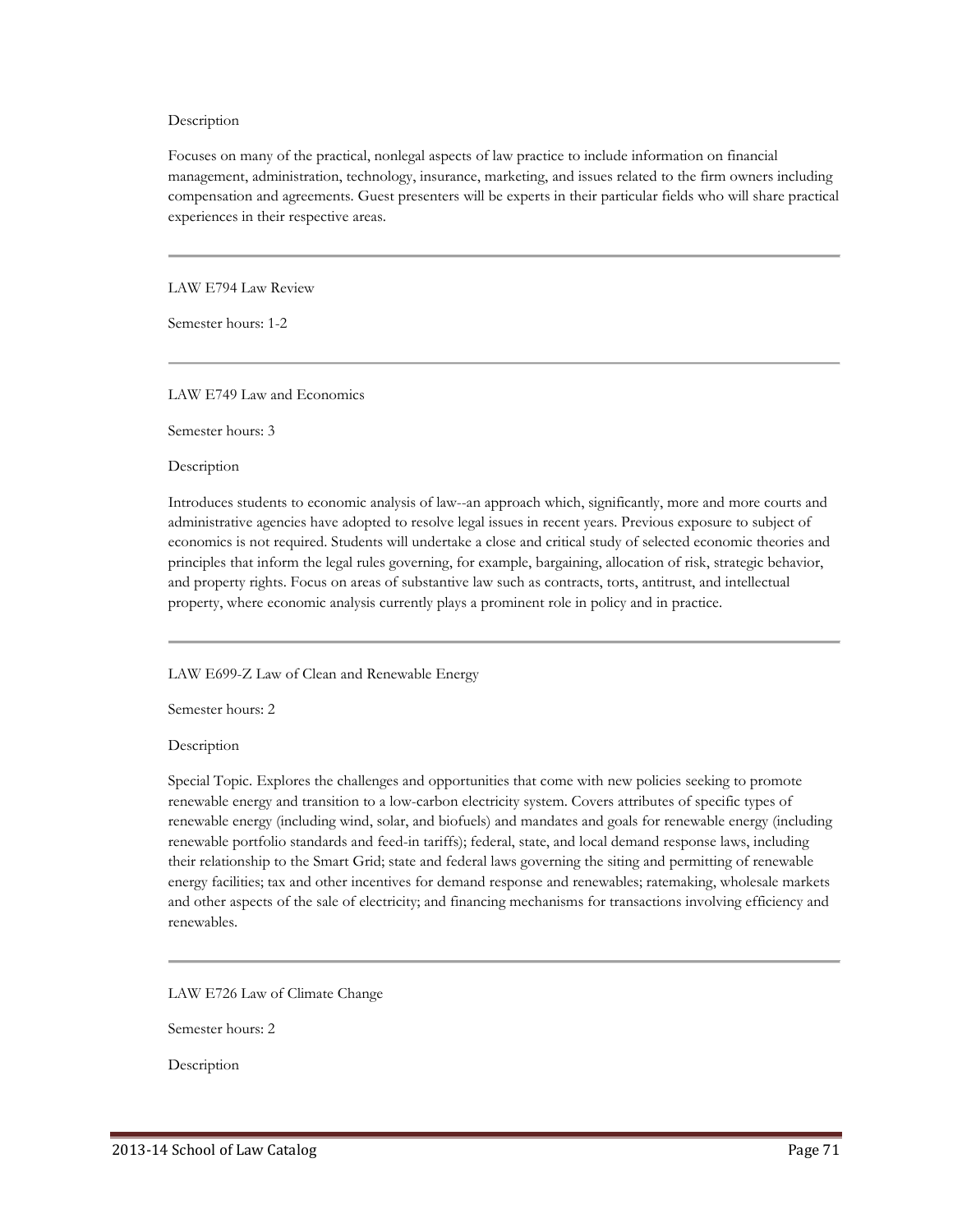Covers the rapidly growing body of judicial, regulatory, and international law on control of greenhouse gases in the U.S. and around the world. Takes an intensive, comparative look at legal developments and the effectiveness of various policy instruments in state, regional, national, and international forums where this evolving body of law is being made.

LAW E682 Law of War

Semester hours: 2

Description

Contemporary law of armed conflict, surveying briefly jus ad bello, i.e., theories of aggression, just war & reprisal. Emphasizes jus in bello, including certain rules of engagement (targeting and neutrality), the rights of captured persons and civilians, and institutions for national and international management. Grades will be awarded by reference to either a term paper or several shorter essays.

LAW E693 Law of the European Union

Semester hours: 2

Description

(Offered only in Cambridge Summer Program). Surveys institutions of the EU and examines substantive principles of EU law and their integration into the legal systems of member countries.

LAW E699-R Lawyer As Peacemaker

Semester hours: 3

Fullfills General Education Requirement Meets Upper Level Writing Requirement.

Description

Special Topic. This seminar provides a framework for envisioning a professional identity that is in harmony with our personal, spiritual, and communal values. Using creative writing and mindfulness meditation tools, we revisit our original reasons for pursuing a legal education, reflect on our law school experience and on the law as an intellectual discipline and as a service profession, and articulate aspirations for our future careers. Topical discussions will be geared to seminar participants' specific interests (e.g., past topics included personal injury law, family law, international law, and gender and race relations). Students are required to submit response papers before each class meeting and a final essay.

LAW E712 Legal History Seminar

Semester hours: 2

Fullfills General Education Requirement Meets upper-level writing requirement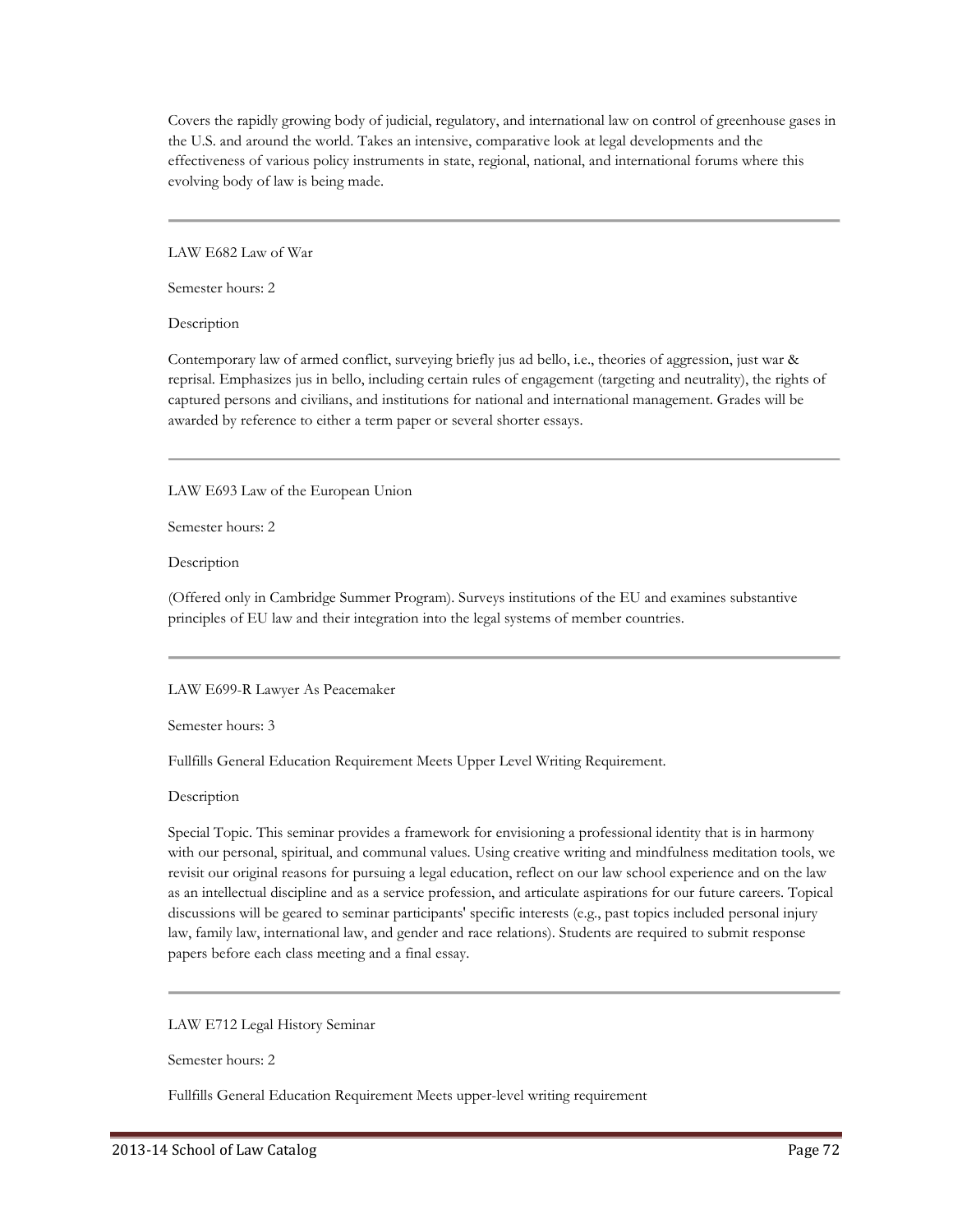#### Description

Focuses on microhistory as a technique for exploring the role of law in society. A microhistory is a case study of a particular incident that sheds light on broader issues of race, class, gender, economics, and power. Explores the various ways that legal historians use case studies to enlarge our understanding of the past.

LAW E592 Legal History

Semester hours: 3

Description

Explores the history of the common law and the development of Anglo-American legal institutions. Focuses on the evolution of the jury system and the distinction between law and equity.

LAW E728 Legislation

Semester hours: 3

Description

Overview of statutory interpretation and creation of public policy through legislation. Topics include procedures of statute creation, role of interest groups, various competing models or theories of the legislative process. In addition, consideration of doctrines and theories of interpreting statutes, including rules, presumptions, and canons of interpretation.

LAW E662 Legislative Advocacy

Semester hours: 3

Description

Provides students the opportunity to develop the practical knowledge base and skills to be able to represent clients and themselves in legislative and regulatory processes. The context for classes will be Virginia state government. Classes will consist of a combination of lectures by the professor and guests as well as participatory exercises such as role plays. Skills to be taught within the public policy context will include listening, negotiation, legislative drafting, lobbying and testifying before committees. Grades will be based on class participation and written work, including weekly entries in a journal, to be kept throughout the semester.

LAW E673 Licensing and Technology Transfer

Semester hours: 2

Description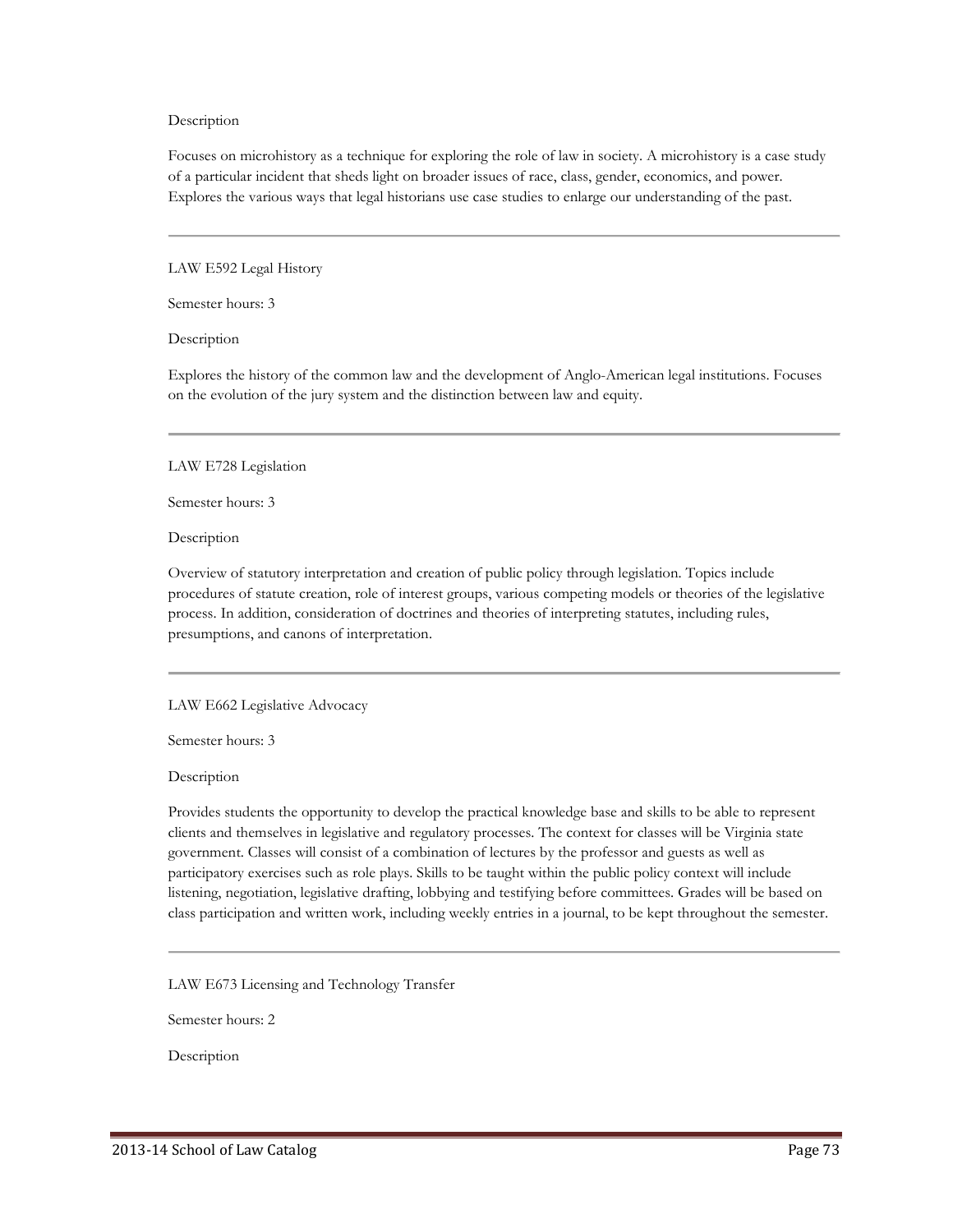Will help equip students to manage creatively the impact of intellectual property on personal, business, and public life through contracting. Cases and problems illustrate processes involved in negotiating and formalizing domestic and international licenses in patents, trademarks, copyrights, and trade secrets. Consideration given to issues associated with UCITA, software, music and multimedia licensing, as well as valuing, selling, and monetizing intellectual property assets.

LAW E652 Local Government Law

Semester hours: 2

Description

Focuses on legal issues in local government law with a practical approach. Covers a variety of topics that are relevant to local government law, except for education law and environmental law. Thorough research skills and the ability to identify and analyze legal issues are critical requirements in this course.

LAW E699-I Marriage, Money and the Law

Semester hours: 3

Description

Special Topic. Explores legal and public policy considerations surrounding the economic relationship between spouses and between couples and the state. Topics will include the disparate treatment of married couples, unmarried couples, and singles; marriage promotion initiatives; the economic consequences of childbearing, childrearing, and household labor; marital contracts; control over property during marriage; divorce; and spousal inheritance protections. While the course explores a specific area of the law, special attention also will be given to the craft of writing. Accordingly, seminar meetings will combine policy discussions with group critiques of participants' work. The grade for the class will be based on students' writing, an oral presentation, class participation, and constructive feedback on classmates' work.

LAW E762 Medical Malpractice

Semester hours: 2

Description

Liability of physician for injuries arising out of the physician patient relationship. Includes coverage of standard of care, causation, informed consent, intentional torts, and recoverable damages.

LAW E705 Mergers and Acquisitions

Semester hours: 2-3

Description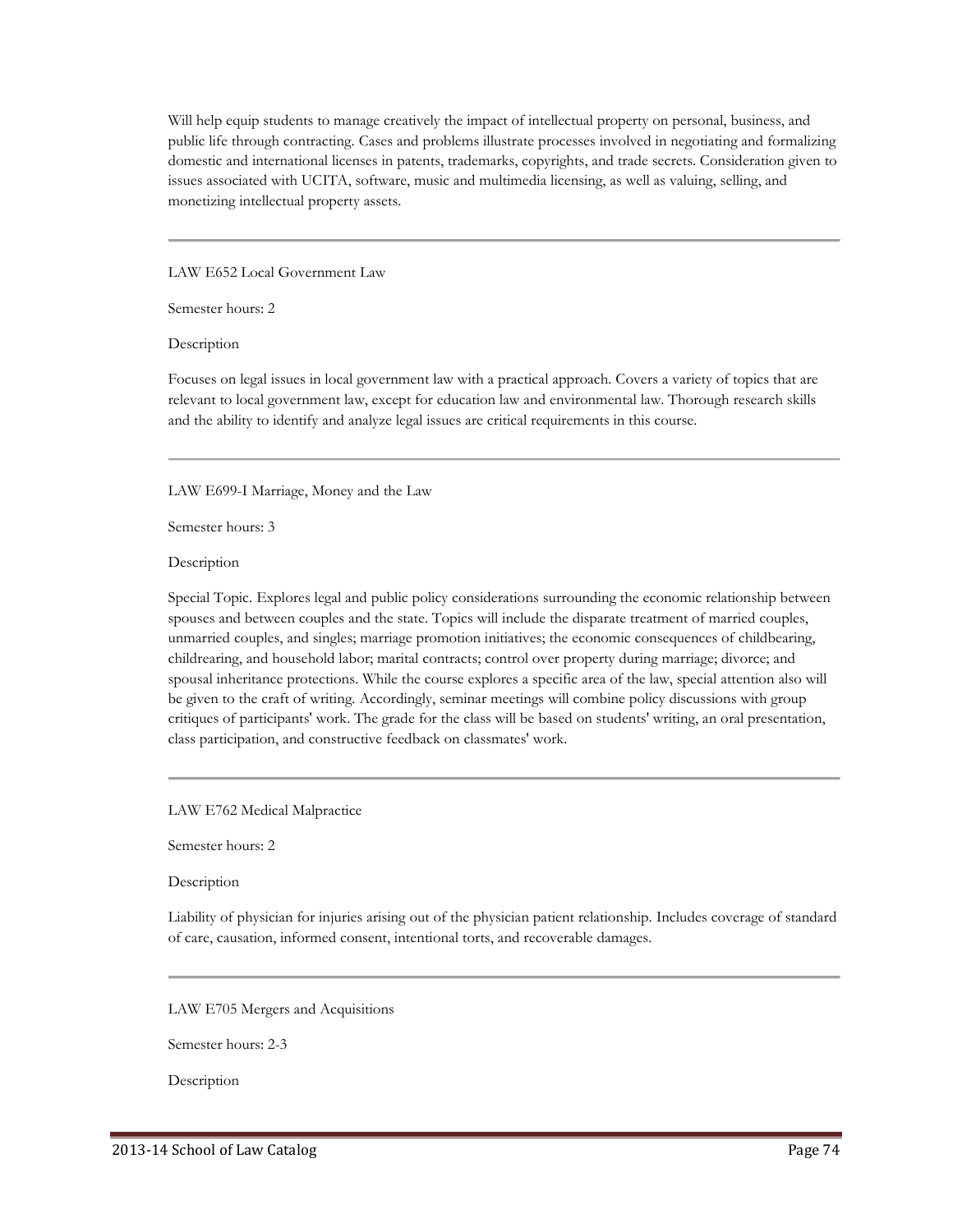Focuses on the law governing corporate mergers, acquisitions, recapitalizations, and proxy contests. Discussion will include transaction structure, purchase agreements, stockholder litigation, and relevant state and federal laws, with a primary focus on fiduciary duties in the context of buying and selling a business.

Prerequisites

Business Associations (602)

LAW E685 Muslim Family Law

Semester hours: 2

Fullfills General Education Requirement Meets upper-level writing requirement

Description

Will study two types of material: (a) the Islamic jurisprudential foundation of family law, and (b) actual personal status laws (family laws) in select Muslim countries. In both cases, the discussion will be aimed at understanding both the religious principles and cultural influences that play a role in the formation of the codes. The discussion will raise and address important related current issues, such as honor killings, right to work, right to political participation and rape laws. Students will be encouraged to develop comparative perspective on family laws among the Muslim states and with respect to the United States.

LAW E684 Narrative Design and the Law

Semester hours: 3

Description

What makes a legal essay into a page turner? What makes an oral presentation riveting? What does knowing how to tell a good story have to do with being a good lawyer? How can you write so that your personal voice shines through your legal prose? How can visuals clinch or undermine an argument? In this non-traditional seminar we look at the relationship between principles of literary composition and the narrative structure of legal argument. Weekly exercises are designed to develop participants' analytical as well as creative talents. Topics include: legal writing as an art, op-ed writing, screenwriting, visual persuasion and the law, writing from the body, drawing from the right side of the brain, and oral storytelling. The seminar is designed for students of all backgrounds who are interested in becoming better writers and thinkers.

LAW E735 National Security Law

Semester hours: 2

Description

Offers an analysis of the interplay of law and national security. It will include coverage of such issues as: terrorism offenses, espionage, collection of evidence in international cases, interrogation techniques, the Foreign Intelligence Surveillance Act, protection and use of classified evidence in federal court, the right to counsel and national security defendants, military detention, and trials of cases involving national security.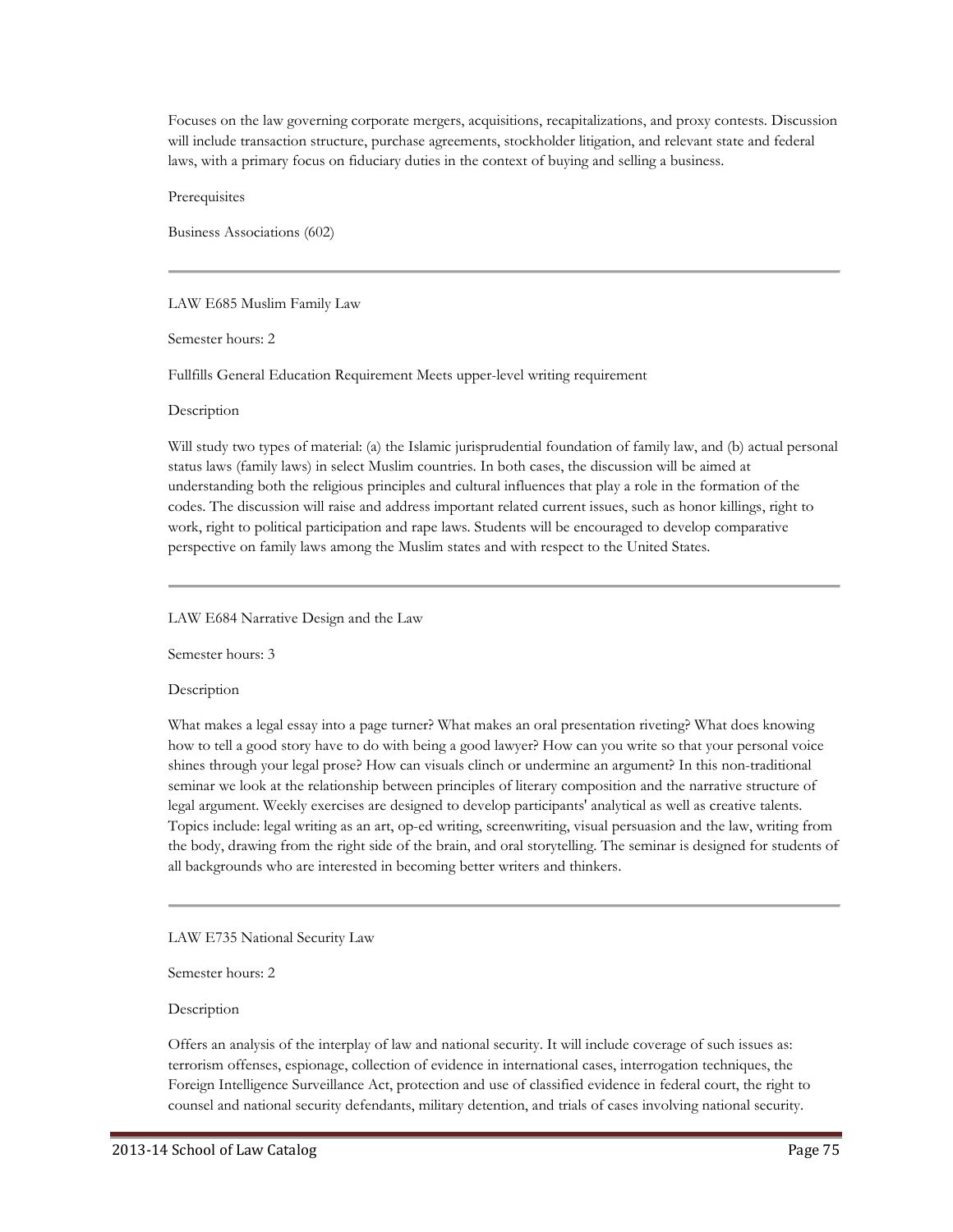LAW E795 Negotiation Competition

Semester hours: 1-2

LAW E672 Negotiation

Semester hours: 2

Description

Introduction to the theory and practice of negotiations. Game theory, economic model bargaining, socialpsychological theories and the problem-solving negotiation theory are each studied. Explores the different negotiation styles, techniques of preparation and information gathering, persuasion and the process of exchange in bargaining. Both dispute resolution and transactional negotiations are reviewed.

#### LAW E771 Nonprofit Organizations

Semester hours: 3

Description

Examines the nature, formation, governance and operation of nonprofit organizations. Topics include the law governing nonprofits; the skills necessary to create, operate, and advocate for nonprofit organizations; determining the legal form of the organization; tax exempt status; fundraising (charitable giving, solicitations, legal regulation of such activities); duties and responsibilities of the board of directors; liability of nonprofit organizations; and ethical issues for nonprofits. The class is designed for both law students and business students. Guest speakers from area nonprofits will supplement the readings and discussion. Readings will include case studies, as well as cases and articles from legal and business sources. A field trip to a nonprofit organization may be taken. Class project involves a case study of a nonprofit, advising the nonprofit organization on legal and business issues and where appropriate, assisting the nonprofit in organizing, establishing organizational and operational documents, filing for tax exempt status, and/or creating operational policies. The final grade will be based on class participation, written responses to case studies, and the students' work on the class projects.

LAW E744 Patent Law

Semester hours: 3

Description

Covers fundamental doctrines of patent law and is designed to serve as a basic course for those who wish to specialize in this field, as well as to provide a general background for a corporate or business practice. Topics will include eligible subject matter for patenting; conditions for patentability, including utility, novelty, nonobviousness, enablement, best mode, definiteness, and adequate written description; patent infringement; defenses; and remedies. Will study statutory aspects of patent law, as well as judicial interpretation by the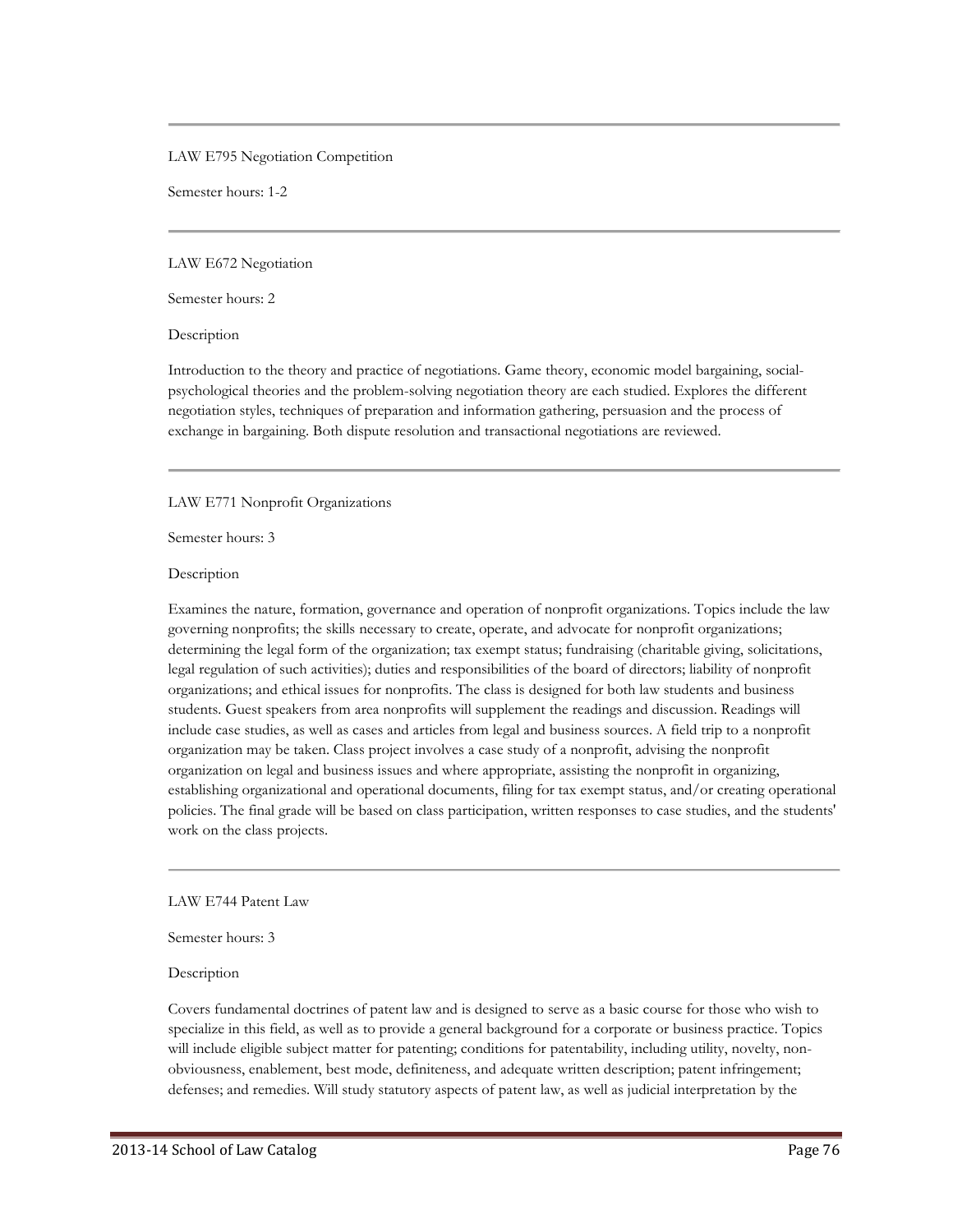Supreme Court and the Federal Circuit Court. Further, course will consider justifications for the patent monopoly. An engineering or science background is not required to take the course.

LAW E787 Patent Preparation and Prosecution

Semester hours: 2

Description

Explores the art of drafting a patent application and the subsequent prosecution of the application through the Patent and Trademark Office (PTO). Will include some necessary detail with respect to PTO Rules, but will also cover the strategy and reasoning behind various drafting techniques. Directed to students who plan to become patent practitioners as well as those who are simply interested in the process.

LAW E654 Products Liability Law

Semester hours: 2-3

Description

Analyzes the affirmative cause of action for personal injuries caused by defective products, applicable defenses, and other relevant theoretical, policy and practical issues. Emphasis is on strict liability in tort under Section 402A of the Restatement of Torts and national developments; however, relevant Virginia developments will be assessed.

LAW E639 Public Policy Research and Drafting

Semester hours: 3

Description

Combines both advanced legal research and writing instruction with a client-based experience. Provides students with an opportunity to explore advanced legal research in the public policy field, develop their writing skills in the context of creating an issue paper, and engage in client relations with nonprofit organizations from the greater Richmond community.

LAW E765 Race, Religion and the Law

Semester hours: 3

Fullfills General Education Requirement Meets upper-level writing requirement

Description

Focuses on the intersection of race and religion, and their impact on the law as expressed in American judicial decisions. To facilitate this inquiry, the course furnishes historical background regarding the evolution of the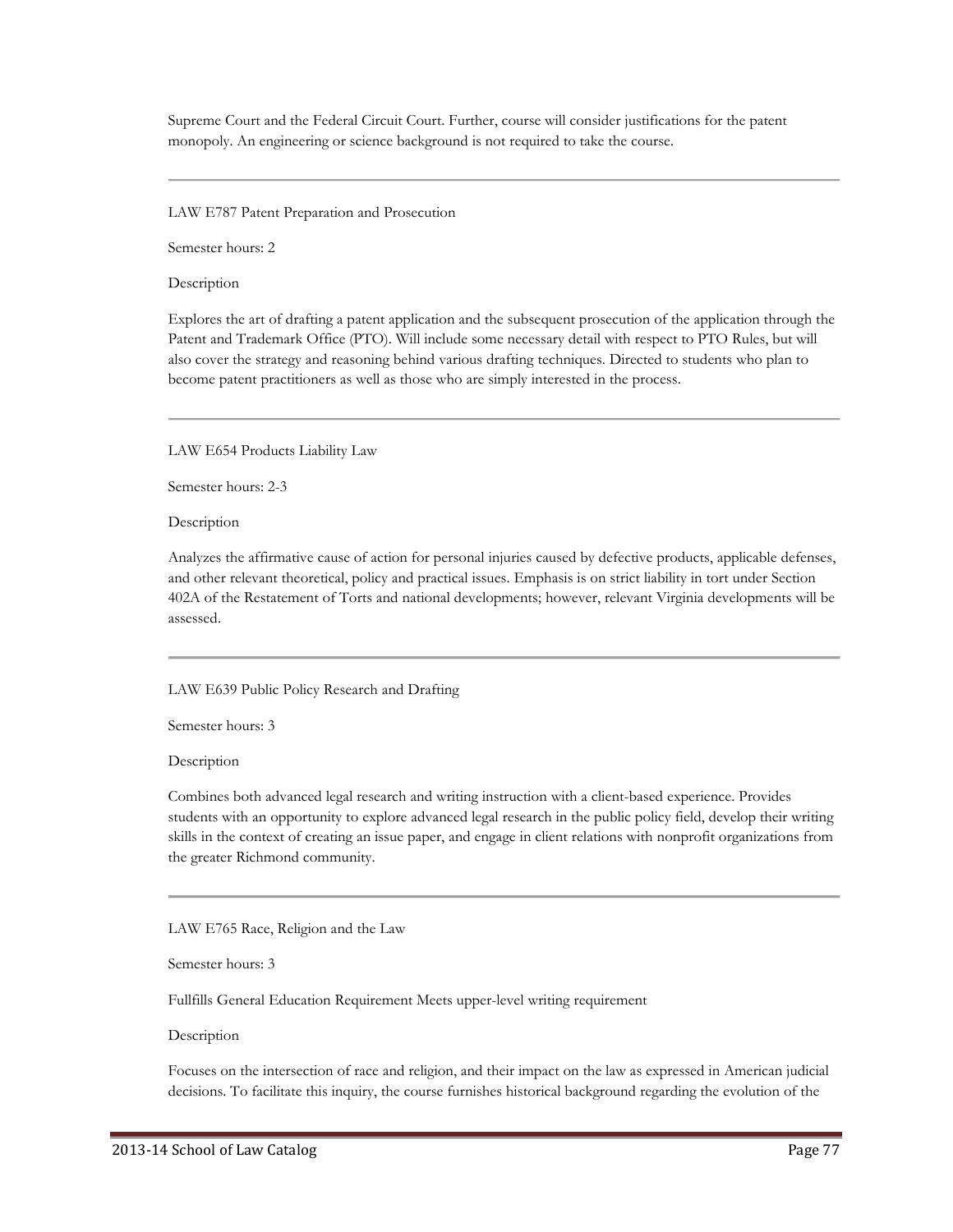concept of race in western societies, especially Europe and the United States. Also addresses how religious traditions, notably Christianity, have impacted the understanding of race.

#### LAW E611 Real Estate Transfers and Finance

Semester hours: 2-3

Description

Surveys modern real estate transactions, such as condominiums, cooperatives, sales and leasebacks, leasehold mortgages, FHA and VA financing, tax consequences, title insurance, construction loan agreements, and shopping center leases.

LAW E699-Q Regulating Reproduction

Semester hours: 2

Fullfills General Education Requirement Meets Upper Level Writing Requirement.

Description

Special Topic. Study of the interrelationship of legal rules, politics, ideology, and socio-economic realities that shape reproductive rights and justice. Explores the meaning of "reproductive rights" and "reproductive justice," and considers a wide spectrum of related topics, including types of abortion restrictions upheld since Roe v. Wade and Planned Parenthood v. Casey, access to contraception and reproductive health services, new reproductive technologies, and the U.S. government's role in reproductive rights, among others.

LAW E656 Remedies

Semester hours: 3

Description

Putting legal theory into the practical context of its ultimate remedy for the client, covers primarily equitable remedies Covers the equitable remedies of bills of peace, receiverships, injunctions to enforce contracts, injunctions to prevent torts, constructive trusts to prevent unjust enrichment, restitution, equitable defenses, contempt of court, etc and a broad range of general legal topics, including the remedies available for breach of contract, commission of torts, waste and nuisance to property, civil procedure (injunctions and contempt of court), etc. Looks at the broad areas of the law from the point of view of the remedy available to the litigant. Method of Assessment: The students argue each of the cases, and then there is class discussion. At the end of the course, each student will be required to write a 1,000 word essay on some topic of equity, and there will also be an examination.

#### LAW E780 Research Assistant

Semester hours: 1-4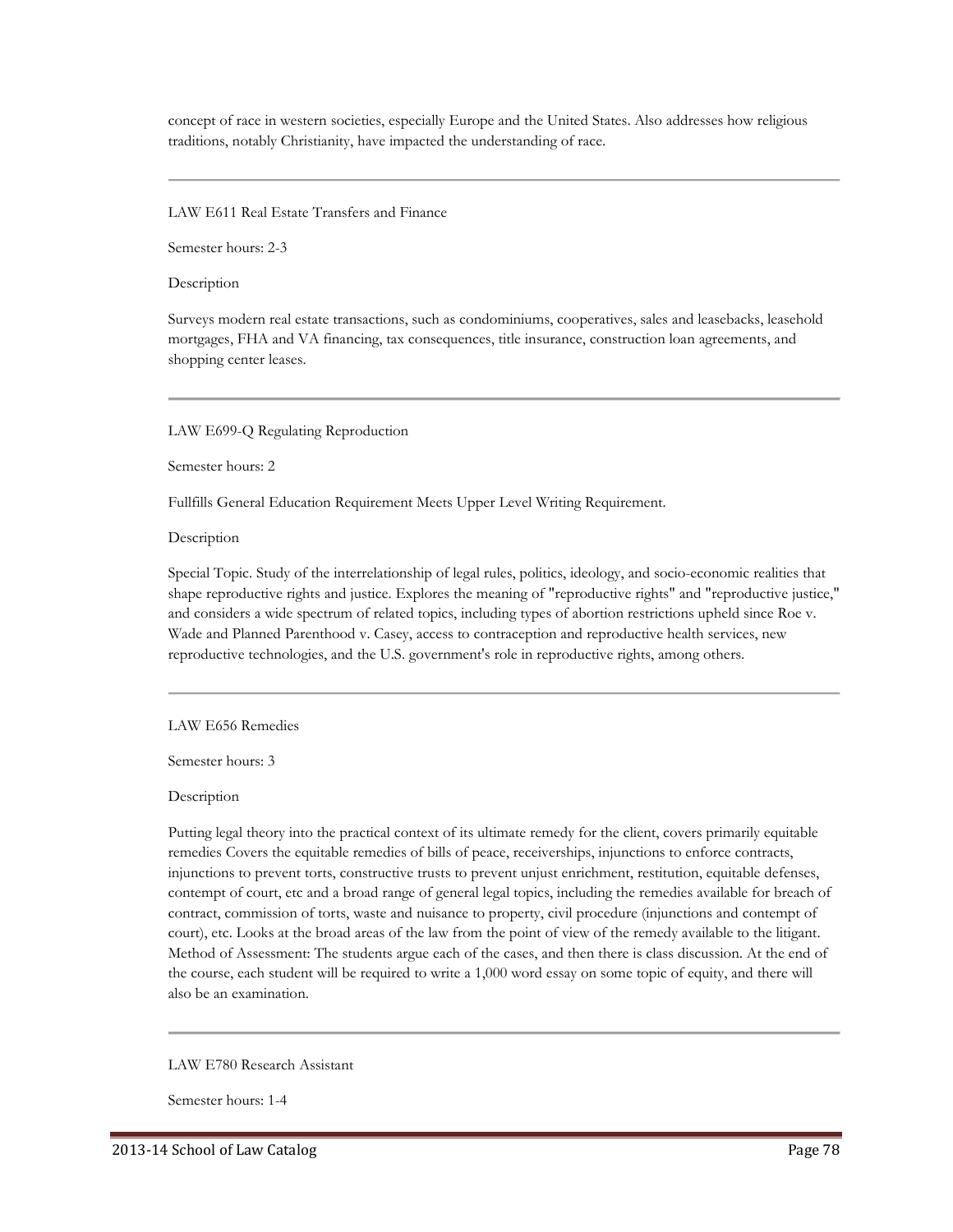#### Description

Students may assist professors on the full-time faculty in their scholarly research efforts, either for pay (under the University Work Study Program), or for academic credit, though not for both at the same time. Students may earn up to four hours of academic credit toward their degree requirements by serving as unpaid research assistants. The credit hours may be pass/fail or graded, at the option of the student, and with the permission of the professor. Graded credit hours require a written work product by the student that will enable the professor to determine an appropriate grade. To receive academic credit, the student must work an average of four hours per week throughout the semester, for each hour of academic credit earned. Registration is with permission of the professor and the dean's office. Limit of four semester hours total.

LAW E796 Research

Semester hours: 1-3

Fullfills General Education Requirement Meets upper-level writing requirement if taken for 2 or 3 sem. hrs.

Description

Independent research on approved selected topics. Topic must be approved in writing prior to registration by the associate dean and by the instructor under whose supervision the research is conducted. Limit of three semester hours total for independent research projects.

#### LAW E706 Role of Lawyer in Mediation

Semester hours: 2

Description

Covers the role of the lawyer in mediation. Designed to provide students with skills necessary to effectively represent their client in the mediation process. Will explore differences between interest-based and positional negotiation. Stages of the mediation process and the role of the mediator will be reviewed. Additional areas that will be addressed include the attorney's ethical obligation to inform clients about dispute resolution options, factors that should be considered in assessing whether a case is appropriate for mediation, preparing for mediation, collaborative problem-solving, and effective strategies in representing clients in the mediation process. Students will engage in a series of mock mediations to develop their advocacy skills and will be introduced to various applications of mediation by the courts, state agencies and private entities.

LAW E675 Sales and Leases

Semester hours: 3

Description

Articles 2 (Sales) and 2A (Leases) of the Uniform Commercial Code, including the structure and methodology of the Uniform Commercial Code, as it is reflected in Articles 2 and 2A, and the Code's relationship to, similarities with, and differences from the general law of contract, property and tort.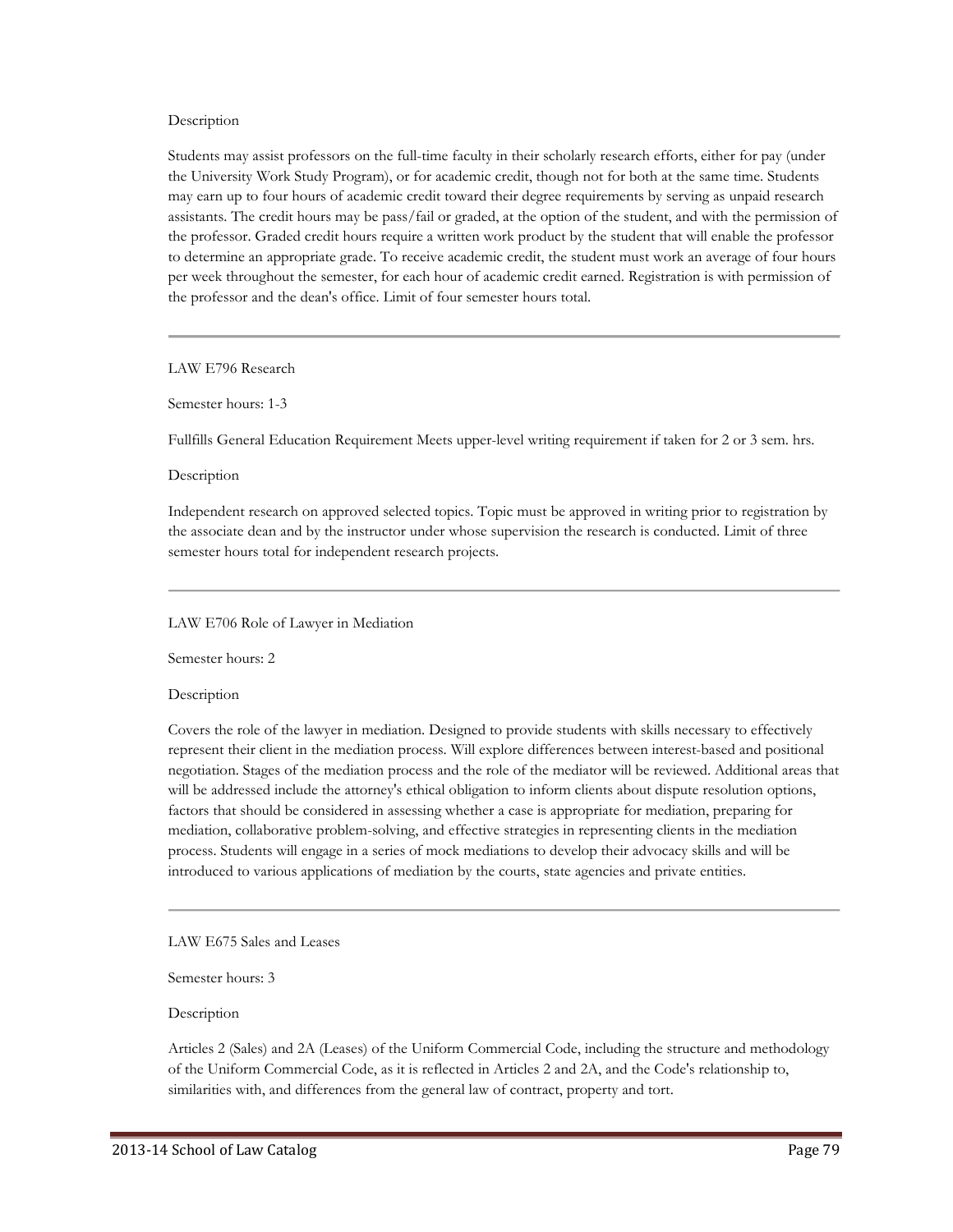## LAW E657 Scientific Evidence

Semester hours: 2

Description

Technical and legal aspects of scientific aids in the trial of civil and criminal cases. Scientific experts participate as guest lecturers.

#### LAW E677 Secured Transactions

Semester hours: 3

Description

An introduction to the law governing contractually created interests in personal property used to secure payment or performance of obligations. Study of the creation, perfection, priority and enforcement of security interests in personal property under Article 9 of the Uniform Commercial Code. Also includes an examination of relevant provisions of the Bankruptcy Code and some other state and federal statutes that affect security interests.

#### LAW E658 Securities Regulation

Semester hours: 3

#### Description

Discussion of the theory of disclosure, examination of information that is important to investors ("material" in securities lingo), and investments that fall within the definition of a "security" under federal law. Considers, mandatory disclosure by public companies; antifraud statutes (some of which apply only to public companies and some to both public and private companies); Rule 10b-5 (complete with some insider trading law); the law governing public offerings of securities; the exemptions that permit a company to sell securities outside the elaborate registration process that governs public offerings; and the rules governing re-sales. Focuses exclusively on federal law and its variety (statutes, rules and regulations, court rulings, SEC staff bulletins, no action letters, comment letters, etc.). Also considers selected aspects of enforcement of the securities laws by the SEC, the federal criminal authorities, and private lawsuits.

**Prerequisites** 

Business Associations (LAWE 602)

LAW E769 Selected Issues in European Union Law

Semester hours: 2-3

Fullfills General Education Requirement Meets upper-level writing requirement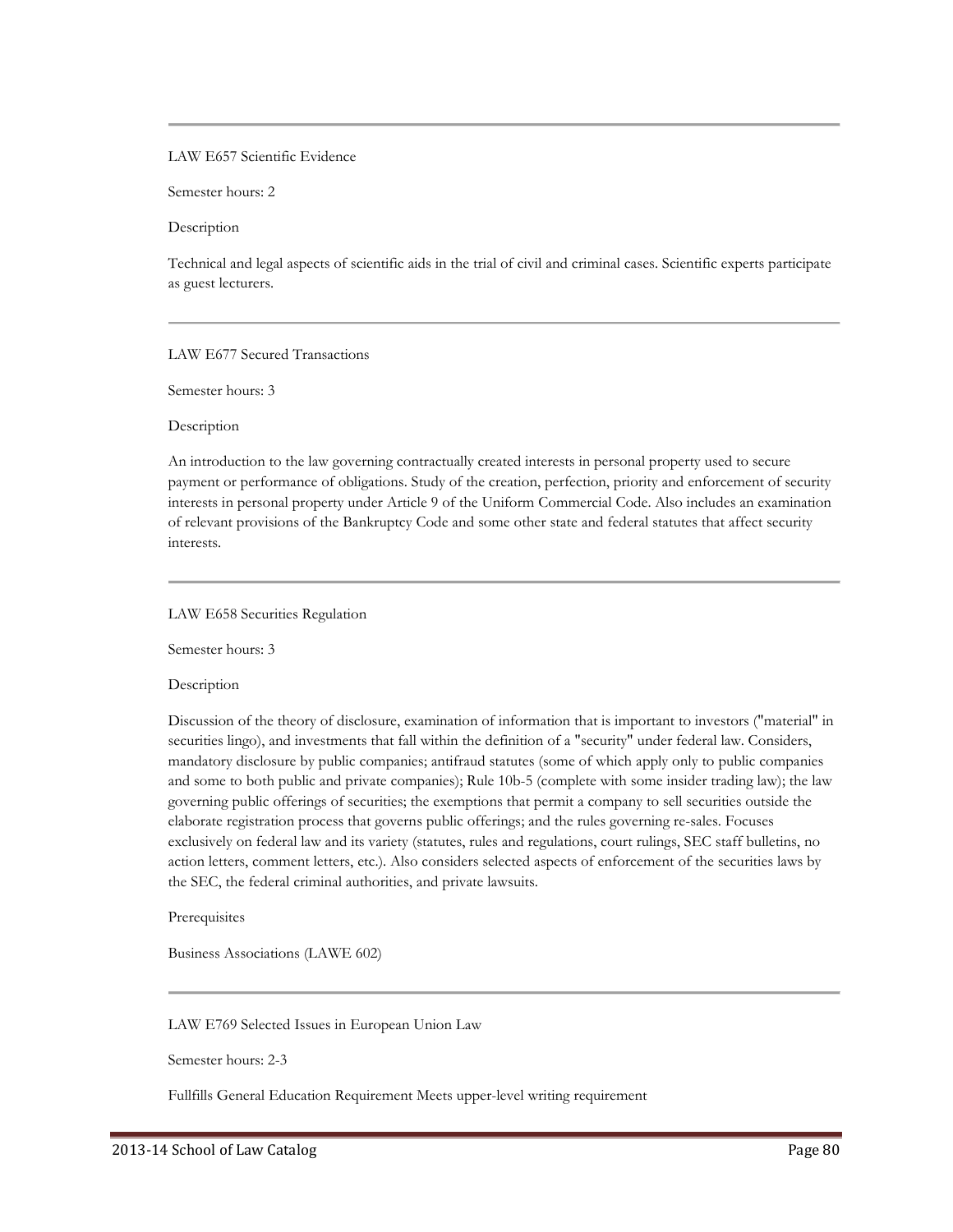#### Description

Seminar presenting overview of the law of the European Union. Covers both aspects of EU Law: the institutional or "constitutional" aspects and substantive law. In the first portion the roles of the EU's four principal institutions are considered, as are their relations to the governments of the member states and the lawmaking process. This portion provides insights into issues of federalism as understood in this country. The second aspect covered, the substantive law of the EU covers topics including competition, intellectual property, workers' rights, and the monetary union. Topics covered are those thought to be of most relevance to U.S. interests doing business within the EU.

LAW E719 Selected Issues in Public International Law

Semester hours: 2

Description

(Offered only in Cambridge.) Consideration of various discrete issues of public international law, including statehood, boundaries, the law of war, jurisdiction and state responsibility, and their relation to municipal law.

LAW E699 Selected Topics (ST)

Semester hours: 2-3

Description

The law school generally offers one course which may be offered only one time. These courses are in an area of special interest to a faculty member. Details are provided in the registration materials. Depending on this particular offering, this course may meet the upper-level writing requirement.

LAW E615 Selected Topics in Virginia Law

Semester hours: 2

Description

A substantive overview of topics heavily tested on the Virginia Bar Exam.

LAW E740 Sexual Orientation and the Law

Semester hours: 2

Fullfills General Education Requirement Meets upper-level writing requirement

Description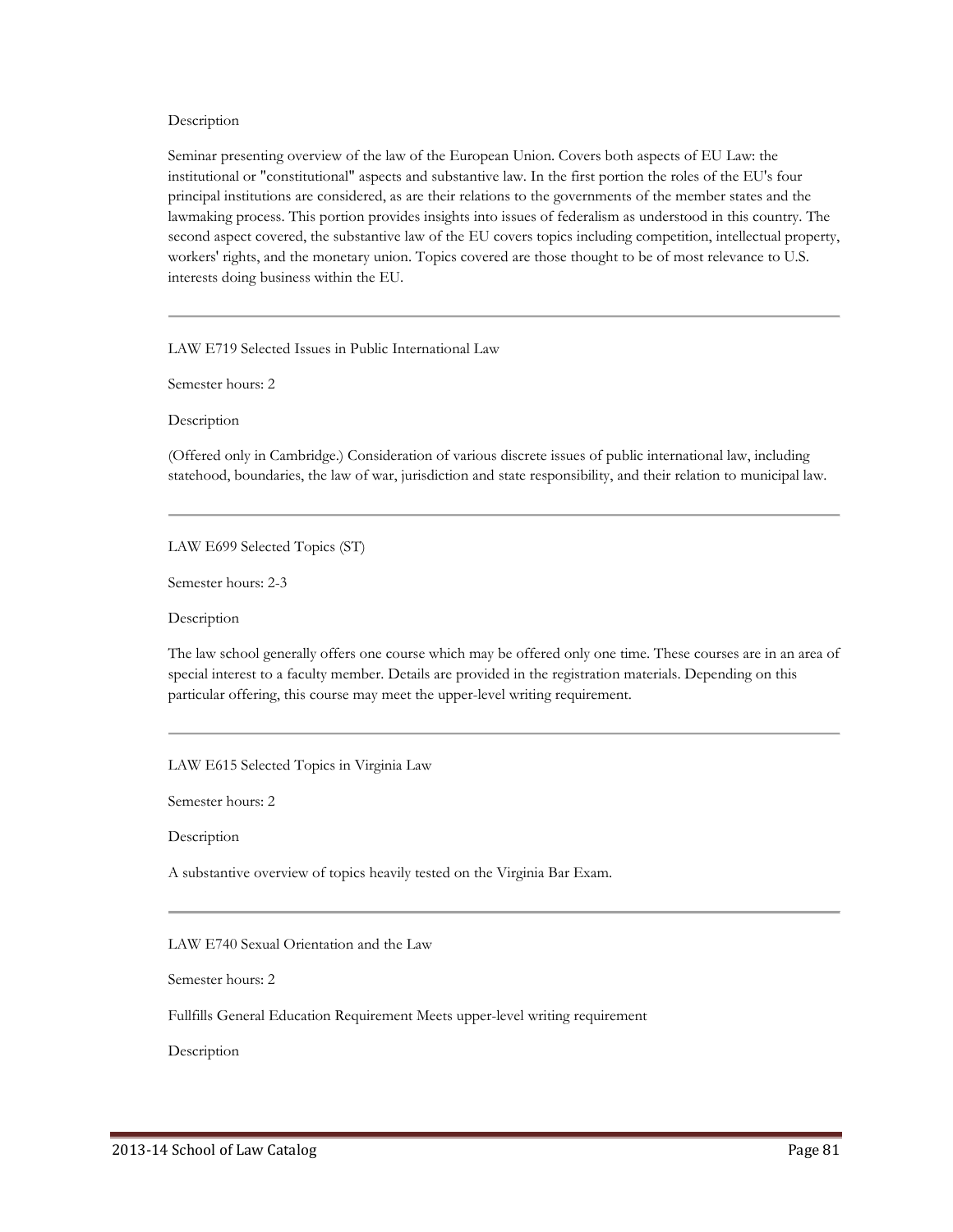Seminar examines legal rights of lesbians and gay men. Explores concept of sexual orientation and legal system's regulation of life experiences of lesbians and gay men, including sexuality, expressions of identity, public and private employment, same-sex relationships, and parenting.

LAW E730 Spanish Legal Skills

Semester hours: 3

**Description** 

One semester course learning targeted legal subjects in Spanish. Topics include immigration law, family law, labor law, contract law and criminal law and use materials written by Latin American Professors of Law and notable US attorneys. Lectures delivered in Spanish. Each class will be a combination of an academic presentation and a practical exercise exposing students to the practicalities of dealing with Hispanic clients including cultural differences of the Hispanic population. Students are assessed on a weekly basis by completing exercises which will cover: drafting memos, short essays and client letters in Spanish; preparing presentations for Hispanic audiences attending the pro bono legal clinics at the Virginia Hispanic Chamber of Commerce; and a final project. Students will have the opportunity to participate in the pro bono legal clinics offered by the Virginia Hispanic Chamber of Commerce with the support of leading law firms from Richmond twice a month and may work alongside attorneys interviewing Hispanic clients seeking legal advice on immigration, labor and family matters.

LAW E659 Special Probems in Evidence

Semester hours: 2

Fullfills General Education Requirement Meets upper-level writing requirement

Description

An in-depth, interdisciplinary look at a limited number of subjects of special interest within the field of Evidence for students who have already completed the basic course in Evidence. Topics addressed may include the analysis and proof of facts in the creative case-building process; probabilistic evidence; neuro-scientific evidence; character evidence reconsidered in the light of personality theory; and the modern reconstruction of Confrontation Clause jurisprudence. Students will produce, and present in class, a substantial research paper.

Prerequisites

Evidence (599)

LAW E690 Sports and the Law

Semester hours: 2

Description

A survey course addressing legal issues presented by both professional and amateur sports in a variety of settings. Examines such issues as the legal concept of amateurism, the organization of amateur sports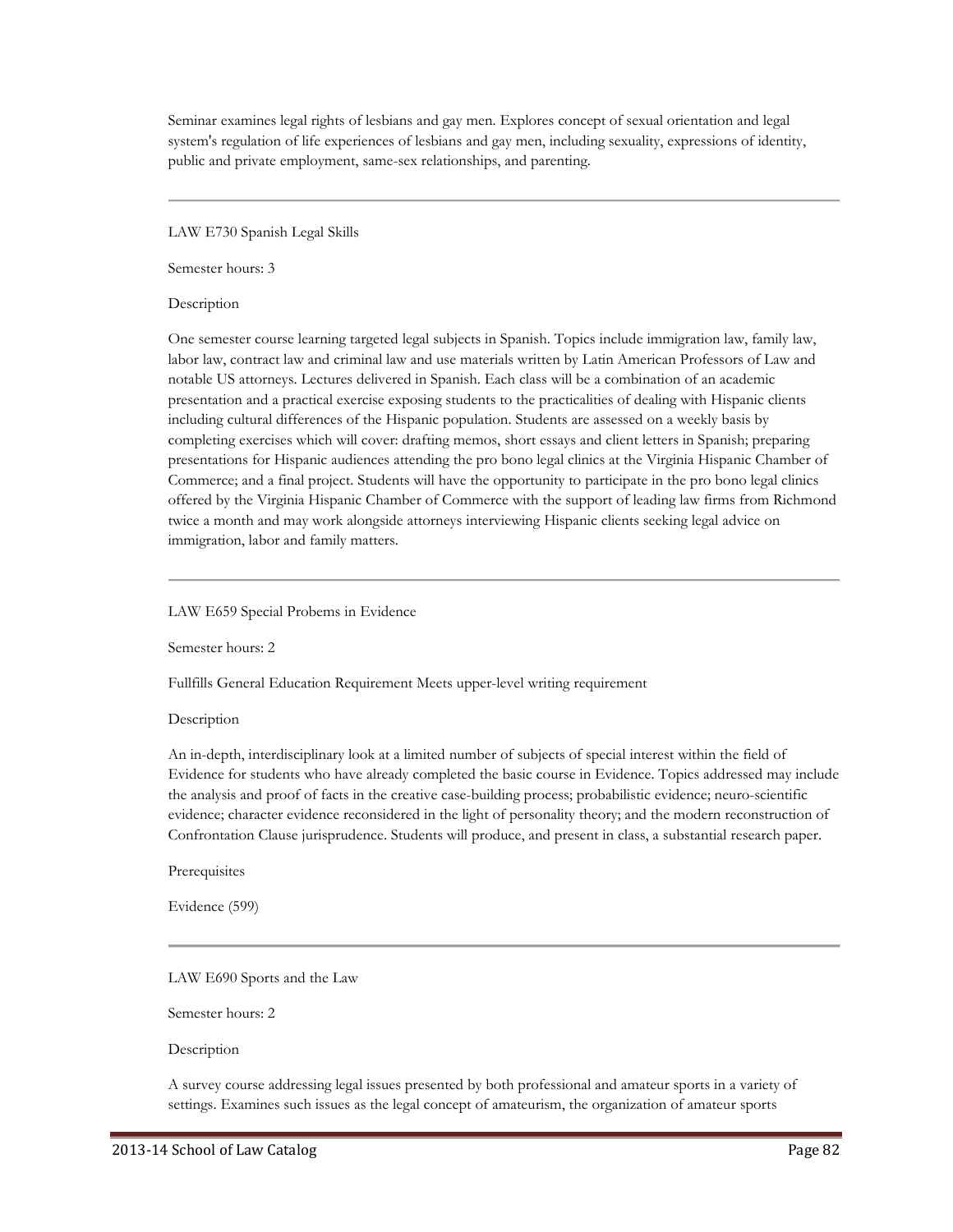associations, and eligibility for participation as an amateur, especially in the context of intercollegiate athletics Also focuses on gender and disability discrimination issues, the organization of professional sports with the power of the commissioner and the organization of leagues. The application of antitrust law to amateur and professional sports will also be examined, along with issues presented by the representation of professional athletes and the enforcement of sports contracts. Criminal and tort liability issues presented by sports participation will also be discussed, along with workers compensation and drug testing issues.

LAW E779 Summer Abroad Placement Program

Semester hours: 4

Description

Placements are available with law firms/chambers; government related agencies and organizations, such as the House of Commons and Crown Prosecution Services; law societies; citizens' advice bureaus; royal courts; property management and development firms, financial institutions; and the legal departments of media and entertainment firms. Two-hour weekly classroom component required. Graded pass/fail. See director of Clinical Placement Program for more details.

LAW E697 Supreme Court Decisionmaking

Semester hours: 2

Fullfills General Education Requirement Meets Upper Level Writing Requirement.

Description

Examines the Supreme Court as an institution and the nature of judicial review as an institutional practice. In addition to traditional doctrinal materials, draws on a mix of historical, biographical, and journalistic materials. Topics to be studied include the Court's agenda-setting process, the deliberative and opinion-writing process, the roles of law clerks and the Supreme Court bar, and institutional challenges for the future.

## LAW E674 Tax Policy Seminar

Semester hours: 2

Fullfills General Education Requirement Meets upper-level writing requirement

Description

Designed for students generally interested in public policy issues as well as for those specializing in tax. Focuses on the policies and structures of a well designed tax system; examines the goals, politics, and history of tax reform; and provides an overview of the central policy issues raised by income-based and consumption-based tax systems.

LAW E635 Taxation of Non Corporate Entities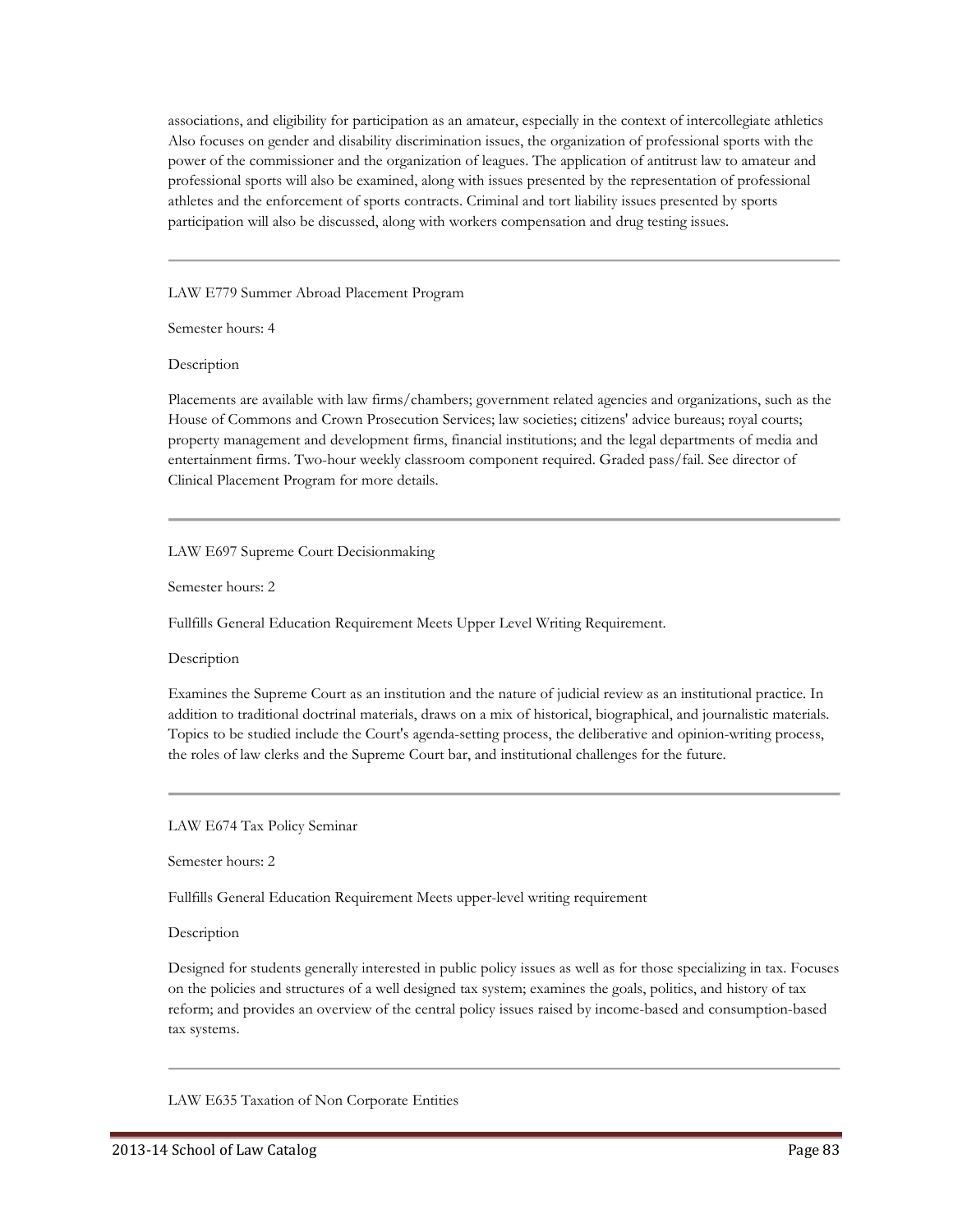Semester hours: 2-3

Description

Nature and formation of a partnership; taxation of partnership income; transactions between related parties; termination of partnership; sale of partnership interest; distribution by partnership; special basis adjustment; and distribution to retiring or deceased partners. Also includes treatment of pass-through entities.

**Prerequisites** 

Federal Income Taxation (600).

LAW E699-Y Trademark Law

Semester hours: 2

Description

Special Topic. Intended to enable students to become familiar with the academic principles of trademark law.

LAW E768 Trademark and Unfair Competition Law

Semester hours: 3

Description

Will cover federal and common-law trademark law, trade secrets, and unfair competition. Within the unfair competition section, topics will include interference with contractual relations, trade libel, unfair competition under the Lanham Act, publicity rights, and consumer protection. Will also examine public policies and economic considerations underlying these rules that govern competition within the marketplace. In addition to these basic topics, will cover areas of current interest, such as the application of traditional principles to non traditional media, i.e. the Internet.

LAW E710 Trademark, Copyright, and Trade Secrets Practice

Semester hours: 2

**Description** 

Will focus on developing and refining practical skills, including conducting intellectual property audits, filing domestic and Madrid Protocol applications with the U.S. Patent and Trademark Office, trademark examination rules and procedures, conducting opposition proceedings, copyright filings, franchising issues, developing and implementing trade secrets policies and programs for businesses, licensing, and ethics.

LAW E699-P Transactional Drafting

Semester hours: 3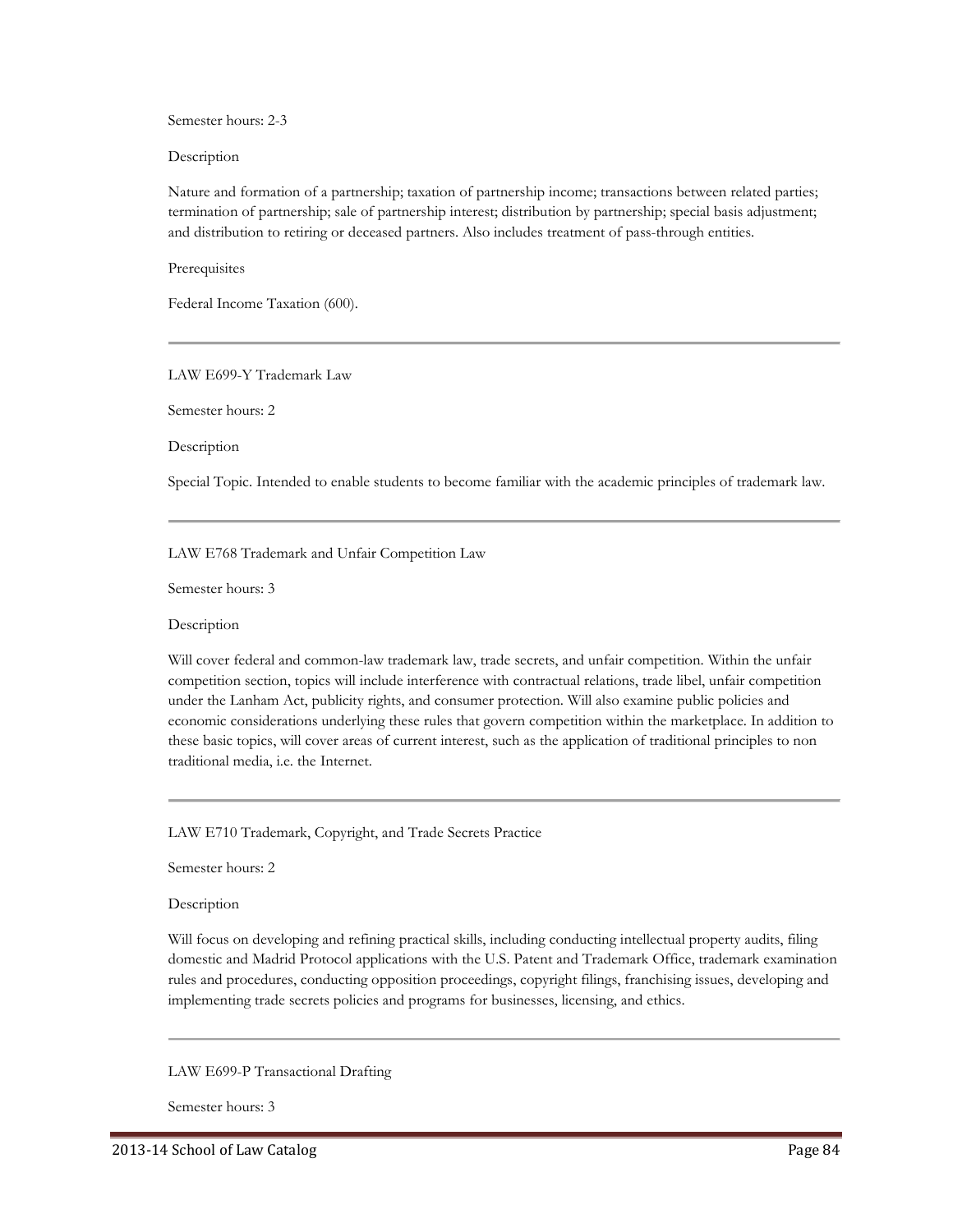Description

Special Topic. Builds on the core contract concepts in Contract Drafting by allowing students to delve deeper into the contractual and business issues that transactional lawyers routinely face. Explores representations and warranties, indemnity, and the endgame, specifically focusing on the business issues that support those types of provisions and how they are used to allocate risk in a deal. A focus on ethical issues in transactional practice will be a continuous theme. Ethical issues include conflicts of interest, waiver of conflict, attorney-client privilege, representing multiple parties, negotiation tactics.

LAW E798 Trial Advocacy Competition

Semester hours: 1-2

LAW E792 Trial or Court Competition

Semester hours: 1-2

LAW E664 Virginia Procedure

Semester hours: 3

Description

Specialized course in Virginia civil procedure which covers the subject of procedure from the point of view of practice in the Virginia state courts. Covers every aspect of procedure from self-help, subject matter jurisdiction, active jurisdiction, service of process, venue, parties, pleading, discovery, pre-trial motions, motions at trial, post-verdict motions, judgments, costs, and appeals Taught by lecture and discussion.

LAW E687 White Collar Crime

Semester hours: 3

Description

Study of what are generally considered to be business or organizational crimes. Topics to be explored may include: mail and wire fraud, conspiracy, public corruption, perjury (including false statements and false claims liability), money laundering, federal sentencing guidelines, the Racketeer Influenced and Corrupt Organizations Act, grand jury practice and internal investigations.

LAW E606 Wills and Trusts

Semester hours: 3-4

**Description**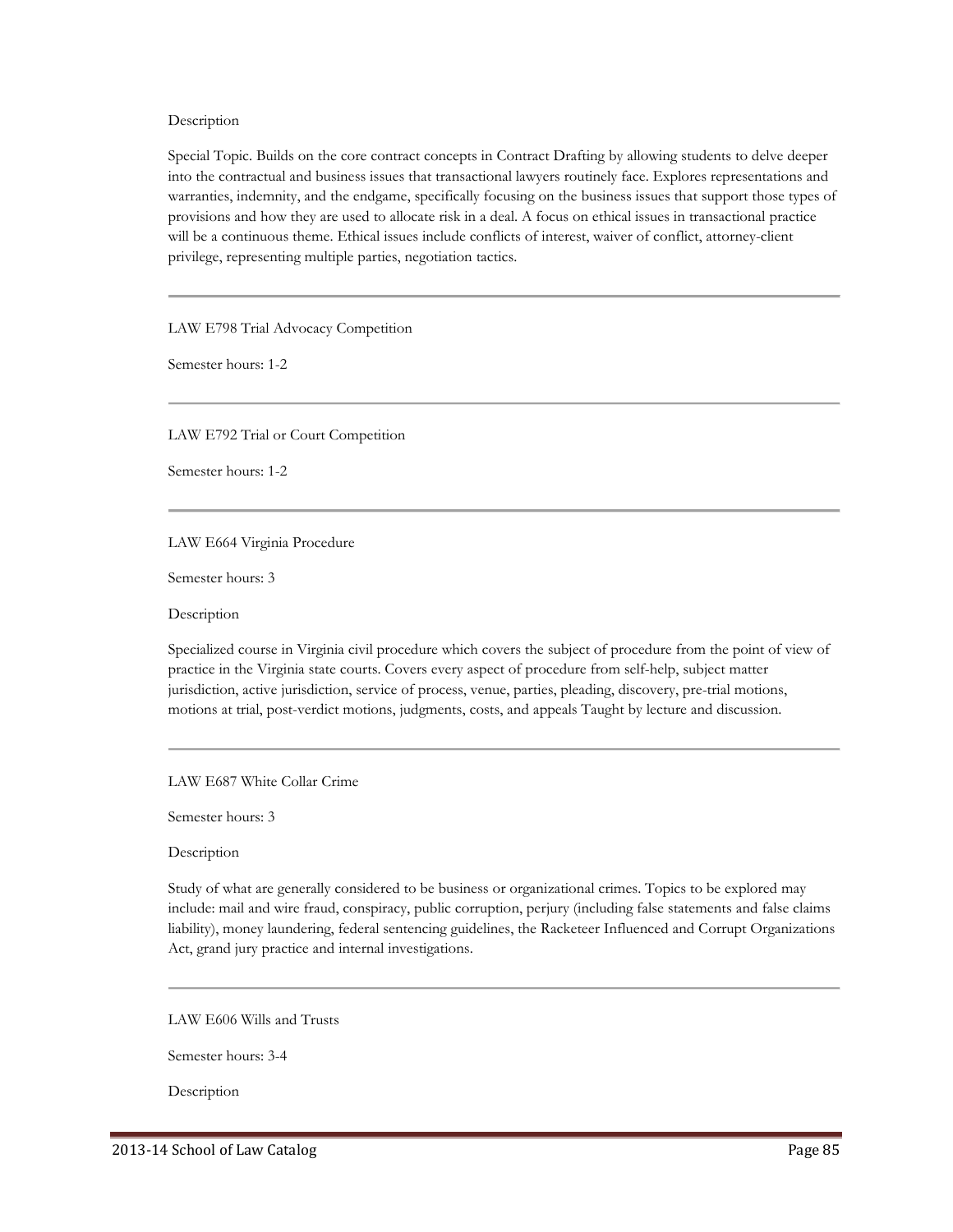Considers the transmission of property when an owner dies: laws of intestate distribution that are applied where there is no will; the use of wills , including rules of execution, change and interpretation; and the intention and use of trusts, with emphasis on the role of trusts in estate planning.

LAW E774 Wrongful Conviction Clinic

Semester hours: 2

**Description** 

With supervision from the director of the Institute of Actual Innocence, students will screen, investigate and, when possible, help prepare cases for post-conviction litigation under Virginia's Writs of Actual Innocence. Litigation work is only possible when a case has matured to that level. Students will work in teams. The cases selected for investigation and litigation are those where there is substantial evidence of innocence. Prerequisite: First priority for enrollment goes to students who have completed the Wrongful Conviction Seminar (770). Students who have not completed the seminar must obtain approval to enroll in the clinic.

# **Prerequisites**

First priority for enrollment goes to students who have completed the Wrongful Conviction Seminar (770). Students who have not completed the seminar must obtain approval to enroll in the clinic.

LAW E770 Wrongful Conviction Seminar

Semester hours: 2

Fullfills General Education Requirement Meets upper-level writing requirement

# Description

A topical introductory course addressing the causes of wrongful convictions. The readings are multidisciplinary and heavily drawn from law review articles. Class participation is an important piece. The class has several guest speakers who address public policy issues in the area of wrongful convictions. Those who take this course have priority for the spring clinic, but students not planning on the clinic are also encouraged to enroll. There is no final exam.

LAW E772 Youth Advocacy Clinic

Semester hours: 2-6

# **Certificates of Concentration**

# **Certificate of Concentration in Family Law**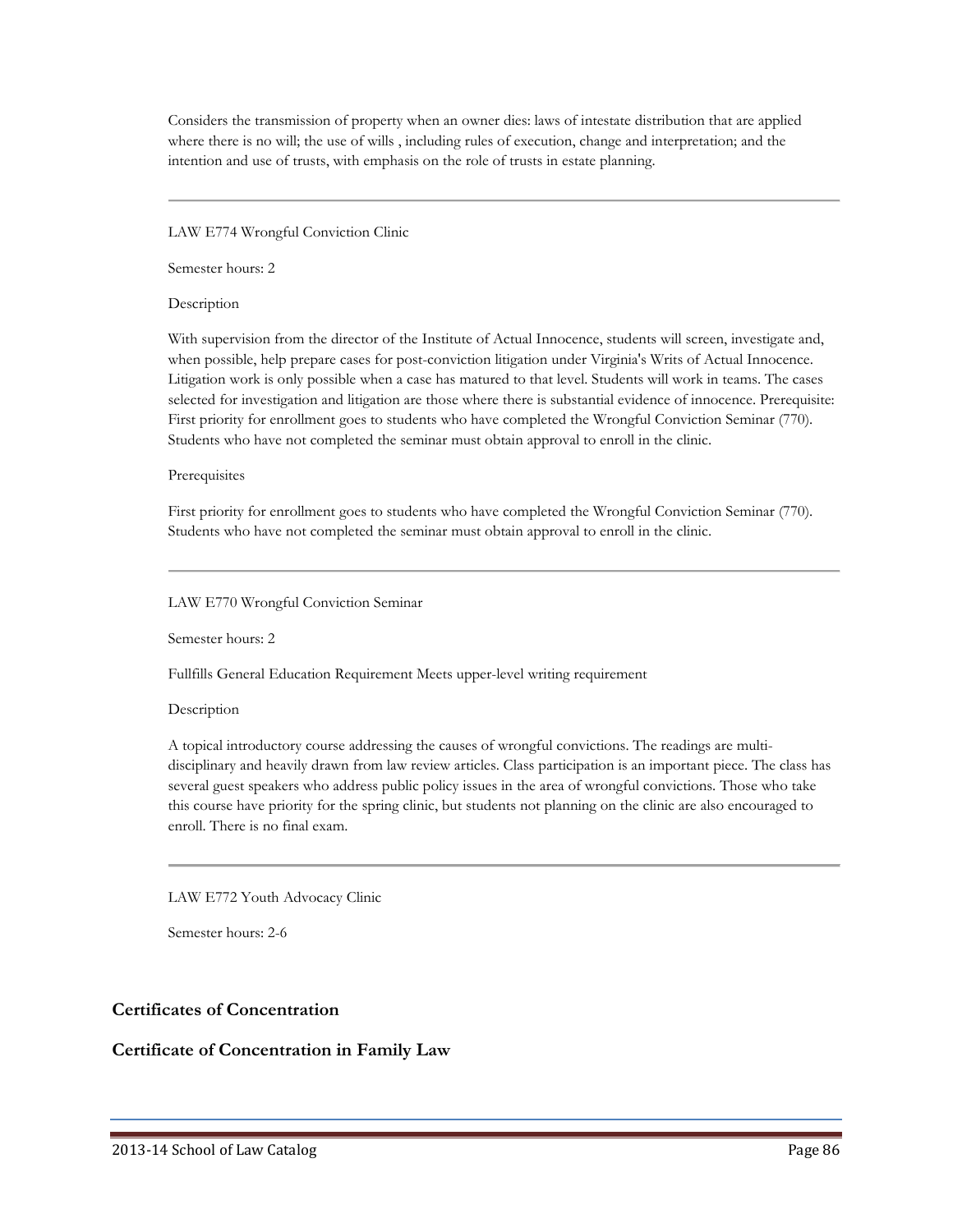## **Overview**

The National Center for Family Law offers law students at the University of Richmond the opportunity to earn a Certificate of Concentration in Family Law to be awarded at graduation along with the J.D. diploma. Transcripts will also reflect completion of the concentration program.

Earning the Certificate of Concentration in Family Law is similar to completing a major as an undergraduate. A student must take a basic Family Law course and a certain number of credits from other Family Law-related courses. Students seeking the Certificate of Concentration in Family Law will meet their upper-level writing requirement by writing on a family law-related subject.

Certificates will be awarded only to those who achieve a grade point average of at least 3.0 in all family law concentration classes taken. Students whose GPA is 3.5 or higher in concentration courses will earn the certificate "with distinction."

#### **Total Family Law Credits Required**

Each student must take a total of 24 credits from family law concentration courses or those identified as related.

| <b>Required Courses</b>                                       |               |  |
|---------------------------------------------------------------|---------------|--|
| Each student must take the following courses:                 |               |  |
| LAWE707, Family Law                                           | 3 sem. hrs.   |  |
| LAWE724, Ethical Issues in Family Law                         | 2 sem. hrs.   |  |
| An approved clinic*                                           | 5-7 sem. hrs. |  |
| An upper-level writing requirement**                          | 2 sem. hrs.   |  |
| <b>Target Courses</b>                                         |               |  |
| Each student must take at least one of the following courses: |               |  |
| LAWE610, Alternative Dispute Resolution                       | 2 sem. hrs.   |  |
| LAWE672, Negotiations                                         | 2 sem. hrs.   |  |
| LAWE670, Interviewing & Counseling                            | 2 sem. hrs.   |  |
| LAWE706, Role of Lawyer in Mediation                          | 2 sem. hrs.   |  |
|                                                               |               |  |

#### **Family Law Concentration Classes**

Students may count any of the following toward completion of the concentration requirements except as otherwise indicated:

| LAWE707, Family Law                   | 3 sem. hrs. (Required)                                  |
|---------------------------------------|---------------------------------------------------------|
| LAWE703, Advanced Family Law Seminar  | 2 sem. hrs. (Satisfies upper-level writing requirement) |
| LAWE724, Ethical Issues in Family Law | 2 sem. hrs. (Required)                                  |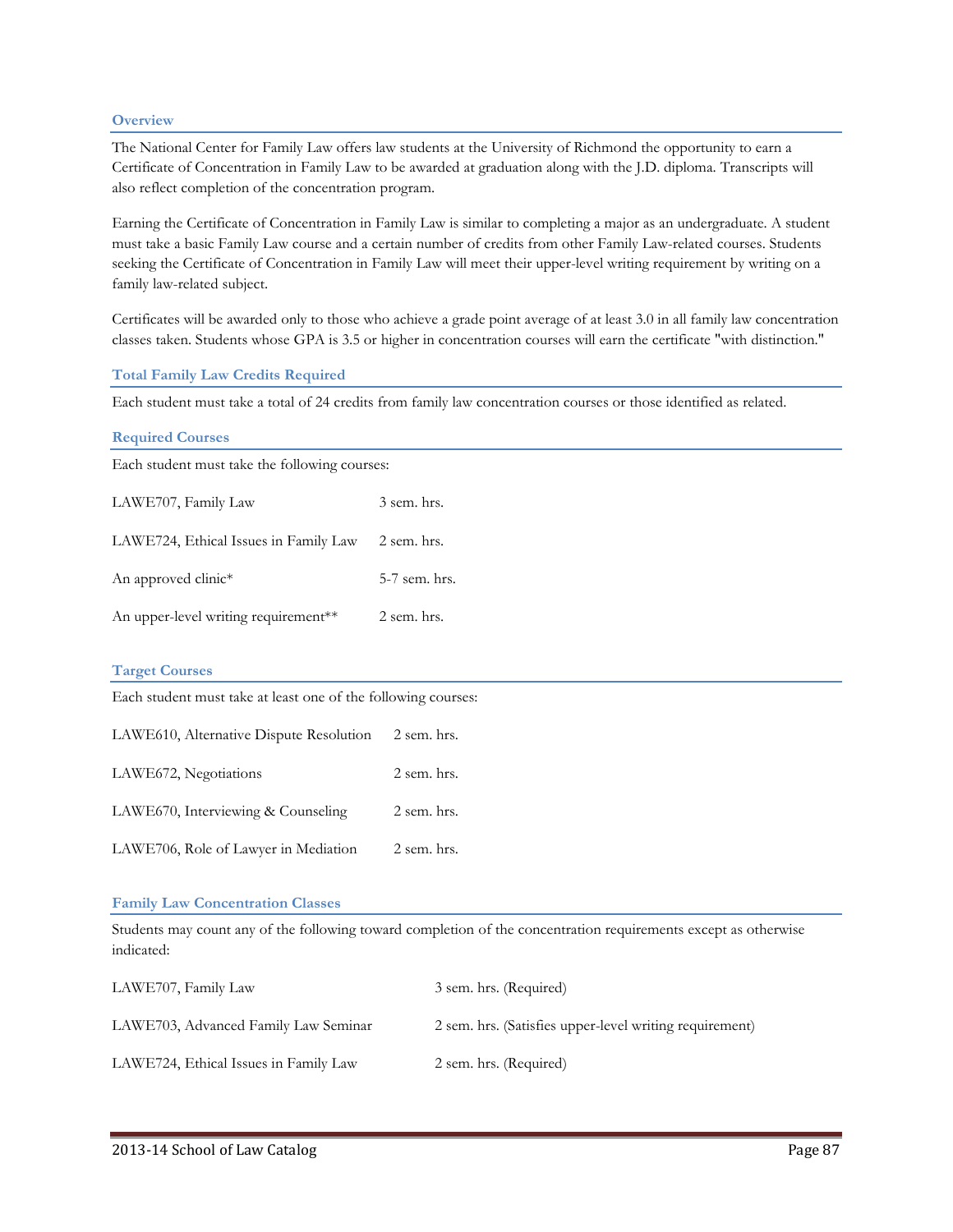| LAWE685, Muslim Family Law              | 3 sem. hrs.                                             |
|-----------------------------------------|---------------------------------------------------------|
| LAWE616, Children and the Law           | 3 sem. hrs.                                             |
| LAWE627, Education Law                  | 2 sem. hrs.                                             |
| LAWE713, Child Support & Enforcement    | 2 sem. hrs.                                             |
| LAWE785, Domestic Violence Seminar      | 2 sem. hrs. (Satisfies upper-level writing requirement) |
| LAWE740, Sexual Orientation and the Law | 2 sem. hrs.                                             |
| LAWE634, Estate Planning                | 2 sem. hrs.                                             |
| LAWE606, Wills and Trusts               | 4 sem. hrs.                                             |
| LAWE627, Education Law                  | 2 sem. hrs.                                             |
| LAWE633, Estate and Gift Tax            | 2 sem. hrs.                                             |
| LAWE717, Bioethics                      | 2 sem. hrs.                                             |
| LAWE600, Federal Income Taxation        | 4 sem. hrs.                                             |
| LAWE699, Marriage, Money, and the Law   | 3 sem. hrs.                                             |
| LAWE699, Regulating Reproduction        | 3 sem. hrs.                                             |
| LAWE699, Wills Drafting                 | 2 sem. hrs.                                             |
| LAWE723, Collaborative Law              | 2 sem. hrs.                                             |
| LAWE778, Family Law Clinic              | 6 sem. hrs.                                             |
| LAWE755, Disability Law Clinic          | 6 sem. hrs.                                             |
| LAWE753, Delinquency Clinic             | 6 sem. hrs.                                             |
| LAWE773, Advanced Children's Law Clinic | 2-6 sem. hrs.                                           |
| Clinical Placement Program              | 5-7 sem. hrs. (Selected approved placements only)       |

Credit for independent studies, research assistance, family law moot court competitions, and courses taught outside the University of Richmond School of Law may be approved as sufficiently related to family law by the director of the National Center for Family Law in consultation with the associate dean for academic affairs.

\*Students can apply no more than 7 clinic credits toward meeting the requirements for the Certificate of Concentration. (Only 12 clinic credits may be credited toward the 86 needed for graduation)

\*\*All concentration students must complete their upper-level writing requirement on a family law-related topic. The topic for any paper submitted to satisfy the family law upper-level writing requirement must be approved by the director of the National Center for Family Law in consultation with the associate dean of academic affairs and must satisfy the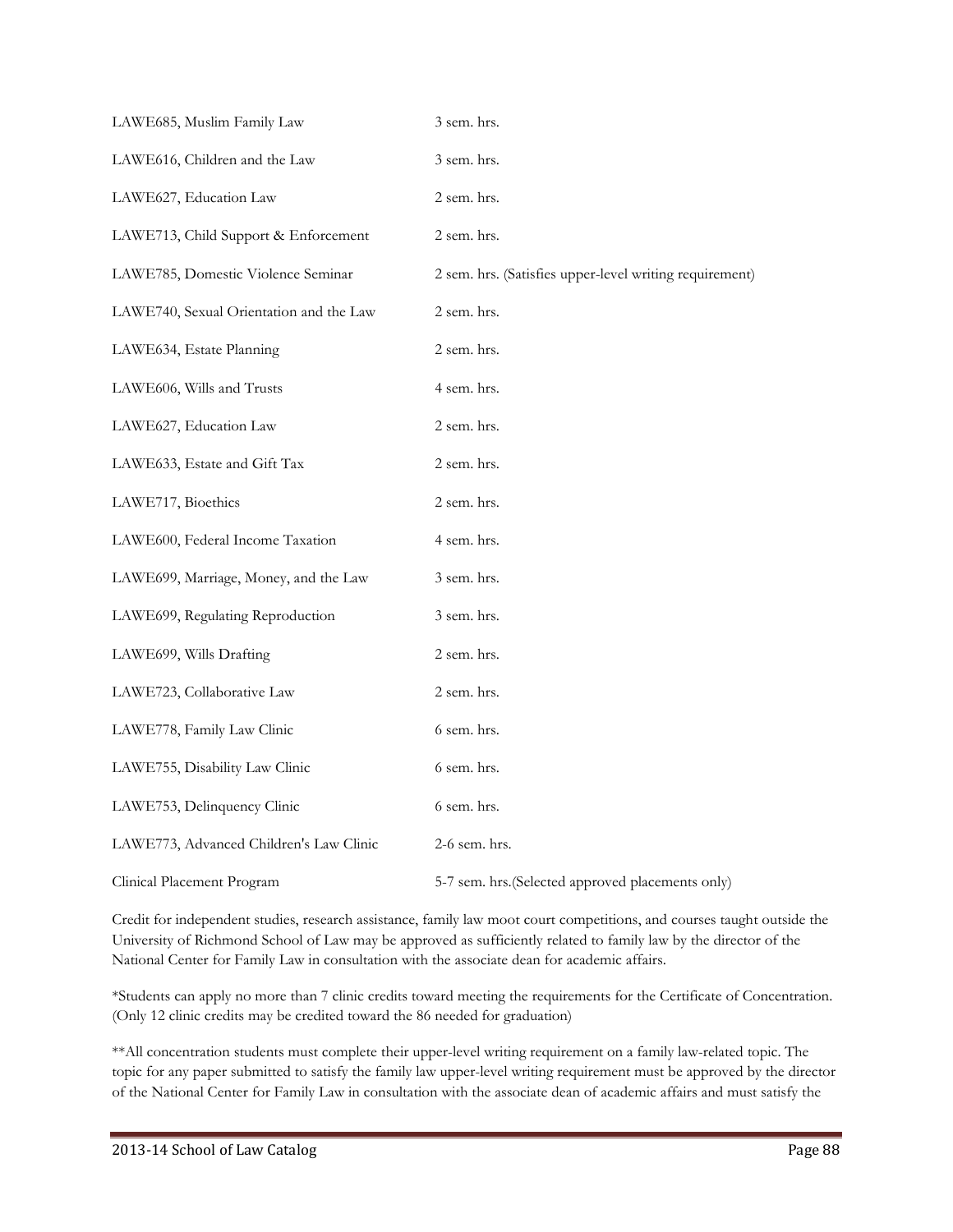standards applicable for the upper-level writing requirement as set forth in the Student Handbook. This paper must be written in conjunction with either an upper-level writing seminar or an independent research project of at least 2 credits.

# **Certificate of Concentration in Intellectual Property**

## **Overview**

The Intellectual Property Institute offers Richmond Law students the opportunity to obtain a Certificate in Intellectual Property ("IP") in the course of earning the J.D. degree.

Earning the IP Certificate is similar to completing a major as an undergraduate student. The student must (1) take the Intellectual Property Fundamentals course and a certain number of additional credits from a designated group of other IP-related courses, (2) write his or her upper-level writing requirement on an IP-related subject, and (3) achieve a minimum grade point average in the Certificate courses. Students who satisfy the requirements receive the IP Certificate at graduation and Intellectual Property is recorded as a concentration on their academic transcript.

## **Required Course**

Intellectual Property Fundamentals (LAWE 641): This three-credit course will serve as an introduction to the core subject matters within the field of IP and therefore must be taken in order to earn the Certificate.

#### **Core IP Courses**

Fifteen Total IP Credits: Each Certificate student must take a total of fifteen credits from the IP curriculum. These credits can come from three sources. First, as already discussed, three of the credits must come from the Intellectual Property Fundamentals course. Second, each student must take at least eight credits from the following "Core" IP courses (and may count more than eight credits from "Core" courses if he or she wishes).

Computer Law (LAWE759)

Copyright Law (LAWE788)

Entertainment Law (LAWE700)

Information Privacy Law (LAWE699)

Intellectual Property and Transactional Clinic (LAWE790)

Intellectual Property Litigation (LAWE776)

Intellectual Property Law and Policy (LAWE655)

International Intellectual Property (LAWE722)

Licensing and Technology Transfer (LAWE673)

Patent Law (LAWE744)

Patent Preparation and Prosecution (LAWE787)

Trademark, Copyright, and Trade Secrets Practice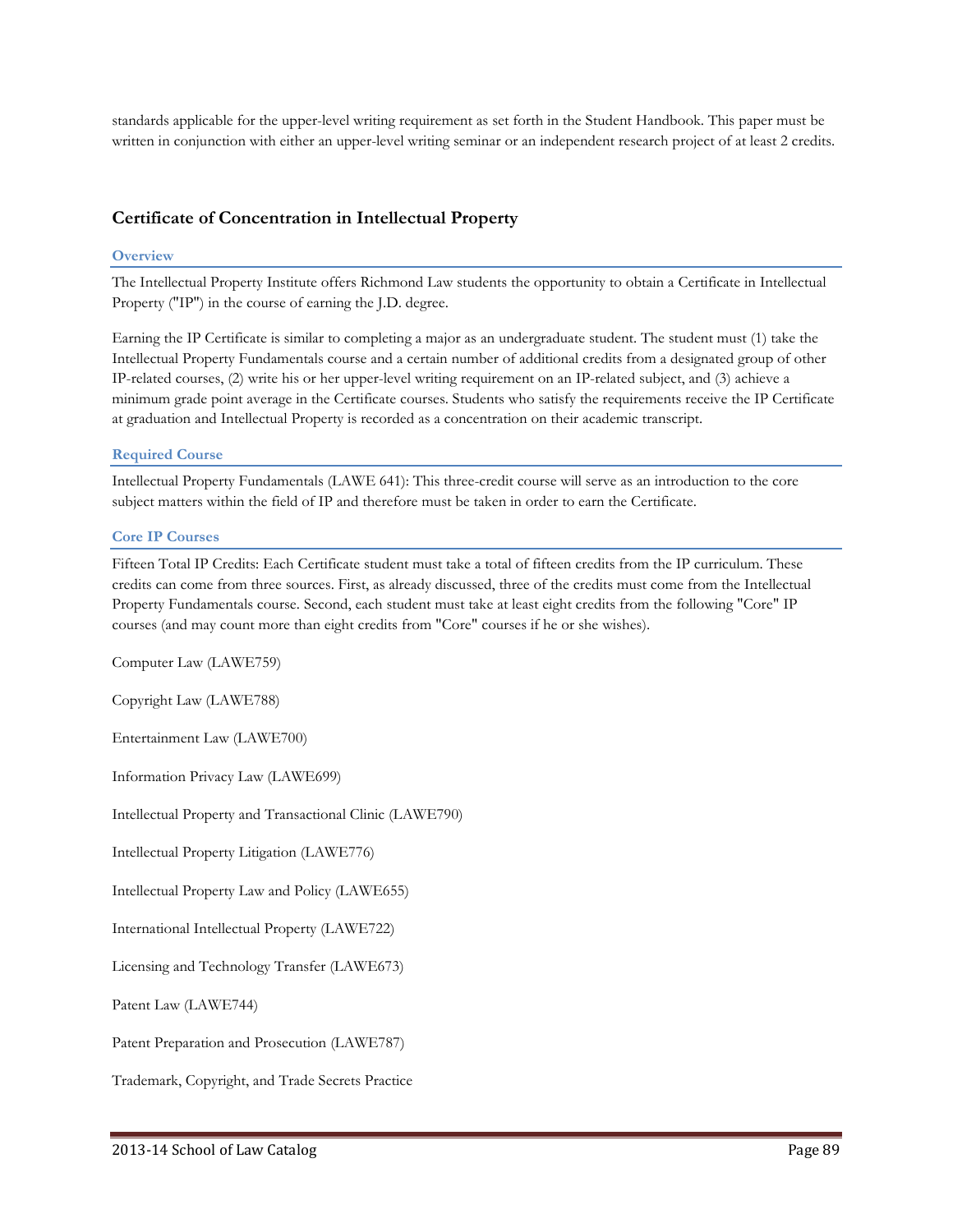## (LAWE710)

Trademark and Unfair Competition (LAWE768)

#### **Satellite IP Courses**

Up to four credits from other sources may be counted toward the total of fifteen. This includes credits from the following "Satellite" courses.

Administrative Law (LAWE607)

Antitrust (LAWE613)

Bioethics (LAWE717)

First Amendment Law (LAWE676)

Law and Economics (LAWE749)

Narrative Design, Visual Persuasion and the Law (LAWE684)

Remedies (LAWE656)

Scientific Evidence (LAWE657)

Sports and the Law (LAWE690)

The four credits from other sources can also include credits from Independent Studies, Research Assistance, clinical placements, IP moot court competitions, and courses taught outside of the University of Richmond School of Law but all such credits must be approved as sufficiently IP-related by the Director of the IP Institute, in consultation with the Associate Dean for Academic Affairs.

Upper-Level Writing Requirement: Each Certificate student must satisfy his or her upper-level writing requirement by writing on an IP-related topic. "IP-related" means that the paper either was written for a Core course within the IP curriculum or has been approved as IP-related by the Director of the IP Institute and the instructor, if any. Students should seek such approval as early as possible in the paper-writing process. Students should also keep in mind that the paper must not only be IP-related, but must also meet the generally applicable standards for the upper-level writing requirement as set forth in the Student Handbook.

Grade Point Average: Certificates will be awarded only to those students who achieve a grade point average of at least 3.0 in the Core courses (including Intellectual Property Fundamentals). Students whose average is 3.5 or higher in those courses will earn the certificate "with distinction."

# **Clinical Programs**

The law school provides a comprehensive, integrated clinical education program, combining simulation, clinical placements, and law school-operated ("in-house") live client representation clinics.

**National Center for Family Law Clinics**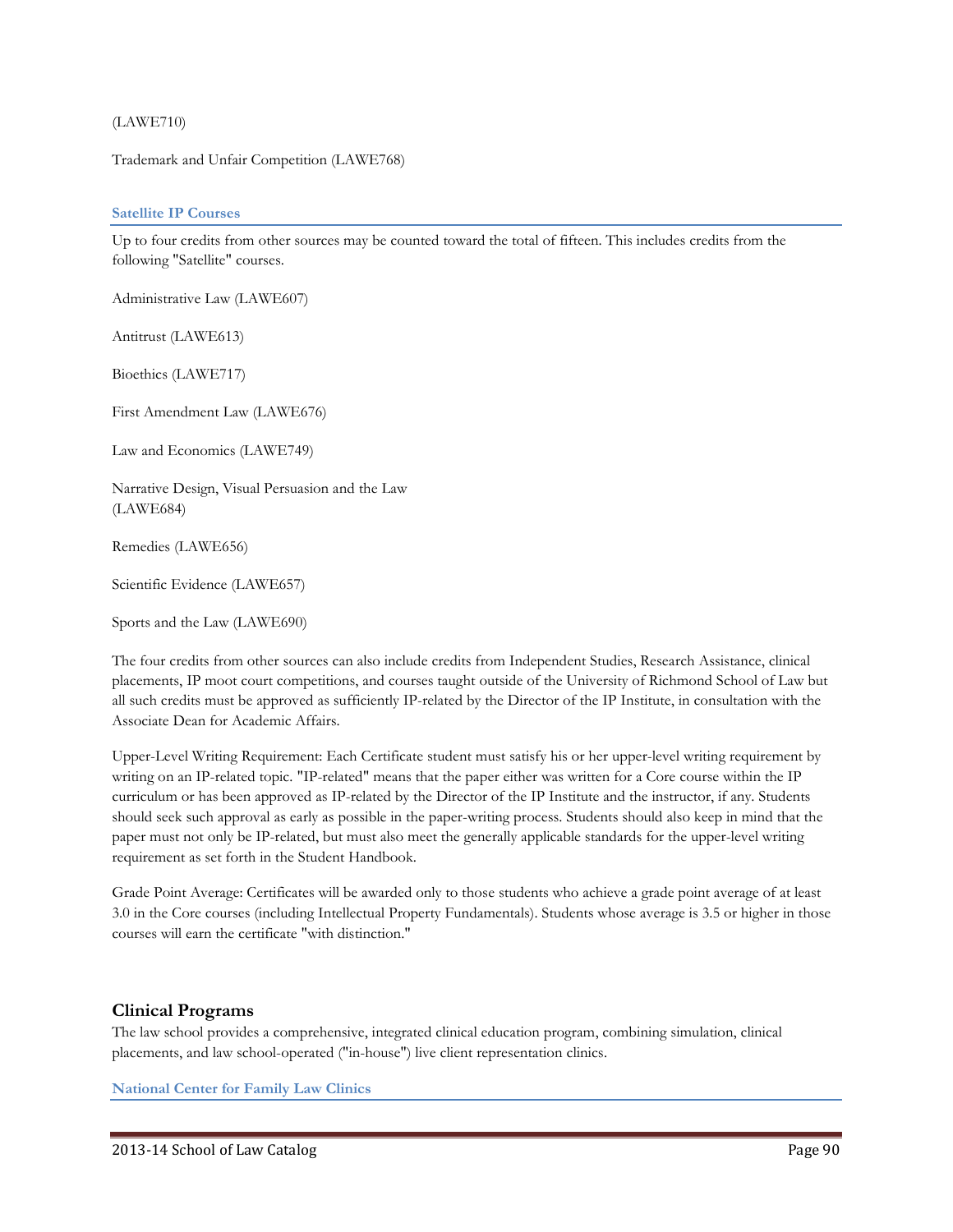The law school offers four clinics that are part of the National Center for Family Law. These clinics allow students to represent real clients under the supervision of law school faculty members. Three clinics are located at the law school and are part of the Children's Law Center of the University of Richmond (CLCUR). The Children's Law Center has its own facilities with videotape capability, student carrels, an interview room, and a class/conference room. The fourth clinic is the Family Law Clinic. These clinics are described below.

The Disability Law Clinic represents youths with mental disabilities. Law students represent children and parents seeking appropriate special education and community-based services mandated by both federal and state law. Students may also represent youth with mental disabilities who are incarcerated or institutionalized and may also act as guardians-ad-litem for children with mental health needs in the justice system.

In the Delinquency Clinic, students advocate on behalf of children appearing before area juvenile courts. In the majority of cases, students serve as defense counsel for youth accused of delinquency (criminal) offenses. Students are also occasionally assigned to work on other cases which involve children's issues such as abuse and neglect or custody.

With faculty permission, students who have completed either the Delinquency Clinic or the Disability Law Clinic may enroll in the Advanced Children's Law Clinic for between two and six credits. Advanced students take leadership roles in clinic cases and complete a significant project over the course of the semester.

The multidisciplinary Family Law Clinic is housed at UR-Downtown. Located near the state and federal courts, this unique clinic, which includes social work and psychology students and faculty from Virginia Commonwealth University, works with low-income families in the City of Richmond. Areas of representation include abuse and neglect, divorce, custody, child in need of supervision/services (CHINS), public benefits, housing, and domestic violence. The Clinic is a full-year course for second and third year law students. Students participate in all aspects of legal representation, including in and out-of-court advocacy, client interviewing, drafting and filing court documents, and legal writing and research. The clinic also involves simulation activities. Students need to complete Family Law before participating in the clinic.

# **Institute for Actual Innocence**

The Institute for Actual Innocence has two academic components. The first is a fall, three credit-hour seminar that examines the causes of wrongful conviction. The seminar delves into eyewitness misidentification, junk science, unreliable snitches, inadequate indigent defense, and other subjects. The upper-level writing requirement can be fulfilled in the seminar. The Wrongful Conviction Clinic is offered in the spring semester. Students must have successfully completed the fall wrongful conviction course before enrolling in the clinic component. Participation in the clinic allows students to identify and reinvestigate select cases from Virginia which have credible evidence of innocence. This process can lead to post-conviction litigation with direct student involvement. The clinic employs a term-based, dynamic approach which allows students to experience many of the challenges found in the practice of law.

# **Intellectual Property and Transactional Law Clinic**

Members of the Intellectual Property and Transactional Law clinic work and study in an environment representing forprofit and not-for-profit organizations, as well as artists, authors and inventors from a variety of backgrounds. We help start businesses by engaging in business formation counseling and by preparing the filing charter documents. We also provide legal services to established clients, such as negotiating and drafting contracts, providing corporate legal services and analysis and facilitating strategic decision-making. Clinic clients often need assistance acquiring and licensing a variety of intellectual property rights.

Students actively represent real clients under the supervision of the Clinic Director. Clinic members will devote an average of 24 hours a week to clinic activities. Completing the Clinic requirements provides six hours of letter-graded credit. There is no prerequisite to enroll as a member of the Intellectual Property and Transactional Law Clinic. Students who have previously completed a semester in the Clinic may apply for a second semester with advanced standing.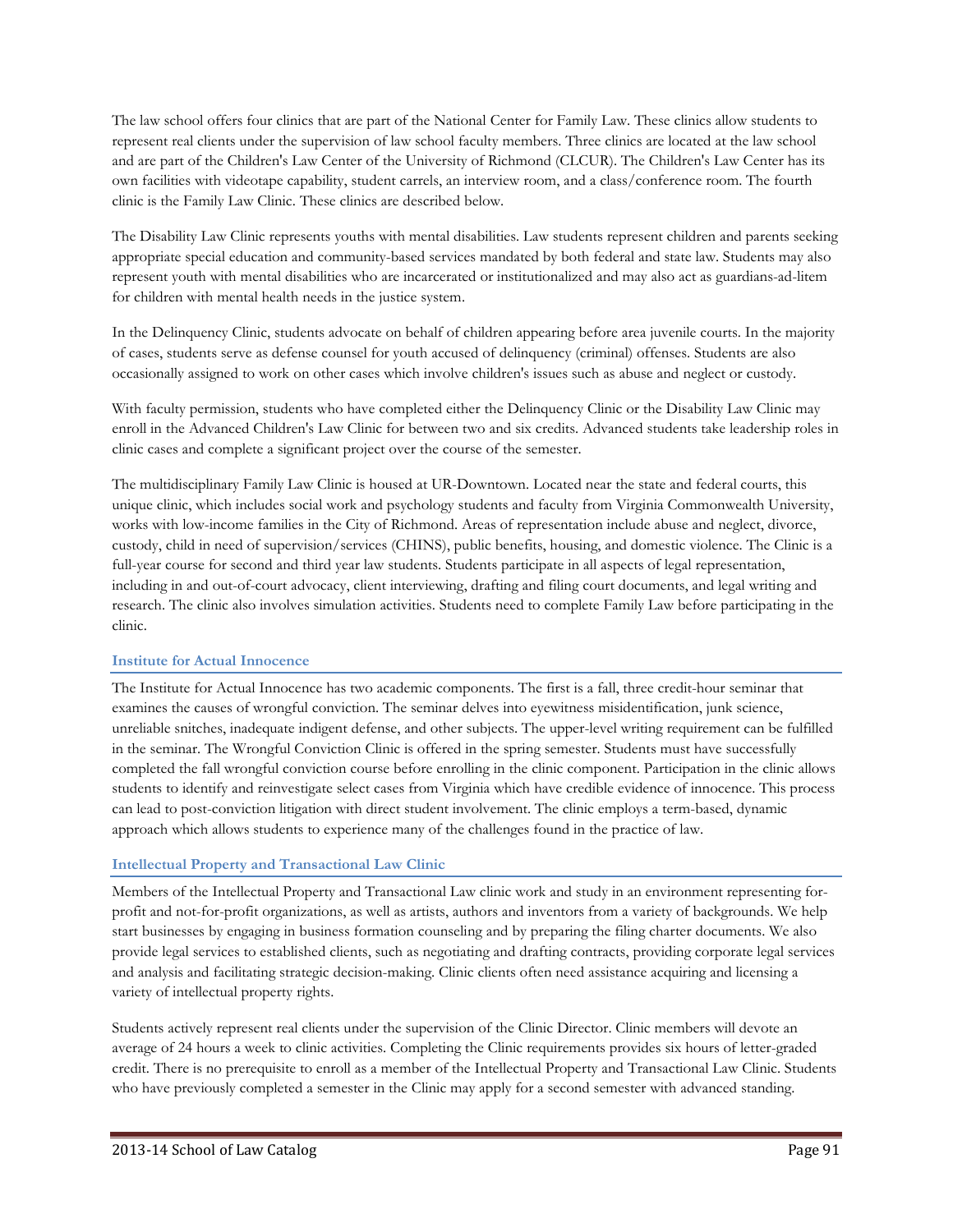The in-house clinics enrich the academic life of participants by allowing them to represent clients from initial client interview through resolution of the client's problem, whether that involves drafting a document, problem solving, settling a dispute, or litigating a lawsuit. As part of the law school's integrated skills program, the in-house clinics build upon and reinforce work done in the simulation-based courses as well as in traditional coursework. In addition to advanced skills training, the clinical setting provides students with opportunities to apply these skills in real-life situations. The in-house clinics also allow law students to question some of the assumptions and deficiencies in the practice of law generally, as well as in the specific context of various substantive law areas. Finally, the in-house clinics focus on issues of professionalism and professional responsibility in preparing students to become members of the bar. Letter grades are awarded for the in-house clinics. The number of credit hours awarded depends on the particular clinic.

The credit hours earned are not included in the number of hours of non-law work which can be counted toward meeting the 86 hours required for graduation. However, no more than a total of 12 credit hours in the Clinical Placement Program (see below) and the in-house clinics may be applied toward the J.D. degree requirements (see Academic Regulations section.)

# **Clinical Placement Program**

The Clinical Placement Program (CPP) offers students the opportunity to integrate legal theory with practice. Selected students are assigned to a law office or judge's chambers, which becomes the classroom. Here, students experience the practice of law, combining substantive and procedural knowledge with skills development.

The student's work is as varied as the placements. Some will serve as student law clerks while others will represent clients and handle "real" cases. During the semester, students grapple with issues of role assumption and personal and professional responsibility. They also learn firsthand about the legal system and the social, economic, and political forces which impact it. Issues involving access to justice, bias, and other societal concerns challenge student thinking. Throughout the semester, students are encouraged to take charge of their own learning experiences and to utilize critical thinking skills in evaluating performance.

Also, The CPP is divided into five sections: civil, criminal, judicial, litigation, and in-house counsel (spring only). Some semesters, a family and children's law section is added. Students work under the supervision of experienced judges and lawyers as well as the CPP director and faculty. The civil section offers placements with government and public interest agencies. The criminal section is composed of state and federal defense and prosecutorial placements. The judicial section includes placements with state and federal judges. Opportunities are available at both the trial and appellate levels. The litigation section includes trial-related placements in all three areas. The in-house counsel section offers placements with both national and international corporations. The family and children's law section includes civil, criminal, and judicial placements which focus on family and juvenile law.

Third-year practice certification is required for all criminal placements and selected civil placements. Some judicial placements require completion of a course in evidence. Successful completion of the CPP requires meeting all placement requirements, working 16, 20, or 24 hours a week at the placement for five, six or seven pass-fail credits, respectively; active participation in a weekly seminar; weekly reflective journal entries and time sheets; and bi-weekly meetings between the student and clinical professor.

The credit hours earned are not included in the number of hours of non-law work which can be counted toward meeting the 86 hours required for graduation. However, no more than a total of 12 credit hours in the Clinical Placement Program and the in-house clinics (see above) may be applied toward the J.D. degree requirements (see Academic Regulations section.)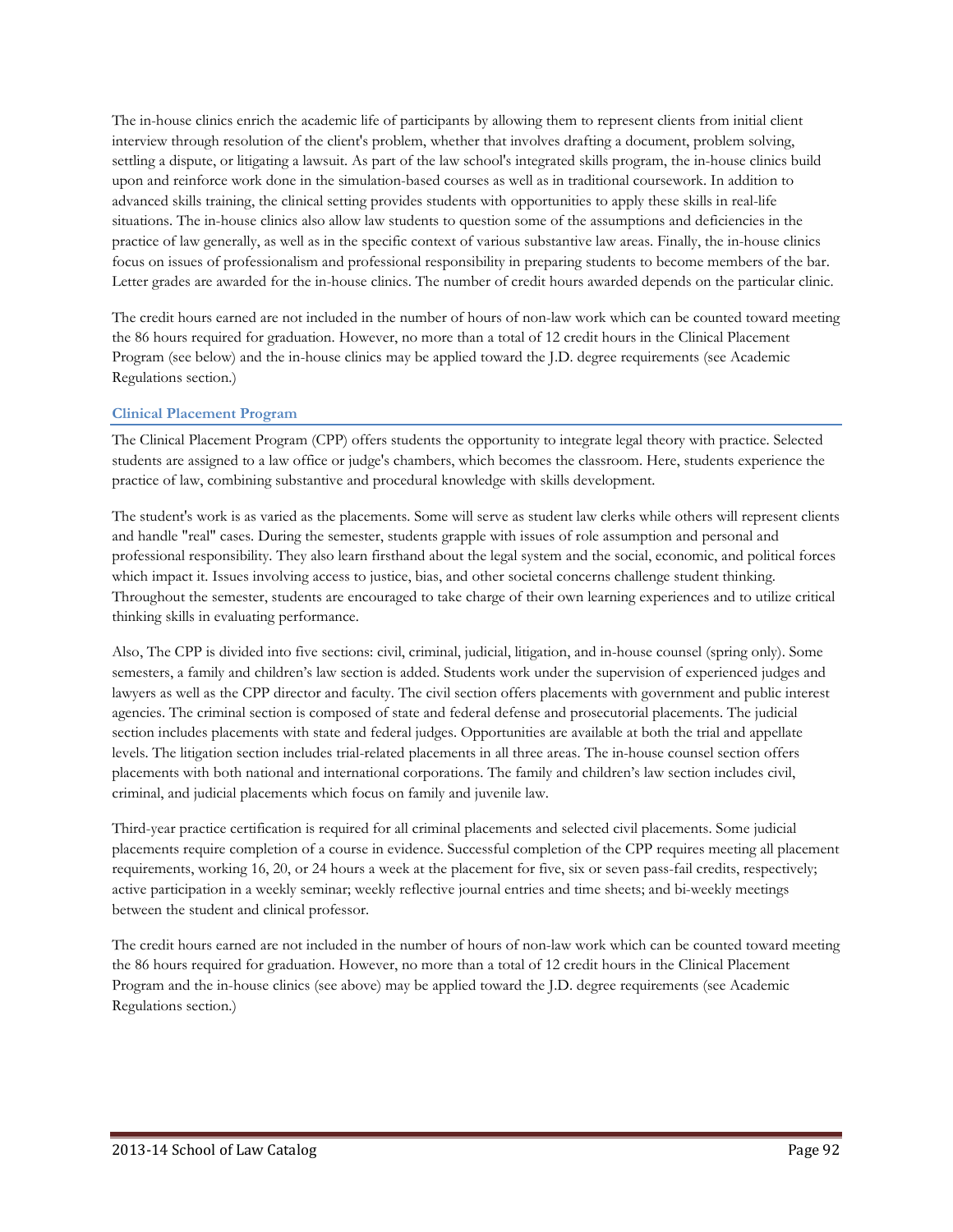# **Method of Instruction**

The educational program of the law school is designed to equip its graduates to render the highest quality of legal services, while instilling a sense of professional responsibility. Students are trained in the analysis and solution of legal problems by the application of logical reasoning. The course of study is not designed to teach legal rules, but rather to provide a foundation for the application and analysis of the law and the development of professional skills. The traditional case method of instruction is used in many courses. However, clinical education and courses devoted to various professional skills are increasingly prominent. The full-time faculty is augmented by a number of adjunct faculty members, lawyers, and judges, who offer courses in their areas of expertise. An excellent faculty offers a curriculum that is well balanced in theoretical and practical courses and carefully selected to prepare the graduate for the successful practice of law.

# **Directory**

**2013-14 Board of Trustees**

Stephen J. Aronson North Salem, New York

Edward L. Ayers Richmond, Virginia

R. Lewis Boggs Richmond, Virginia

Alan W. Breed Greenwich, Connecticut

Timothy W. Finchem Ponte Vedra Beach, Florida

Roger L. Gregory Richmond, Virginia

Susan M. Humphreville Los Angeles, California

Jeffrey M. Lacker Richmond, Virginia

Charles A. Ledsinger, Jr. Bethesda, Maryland Ann Carol Marchant Richmond, Virginia

Herbert H. McDade III Rye, New York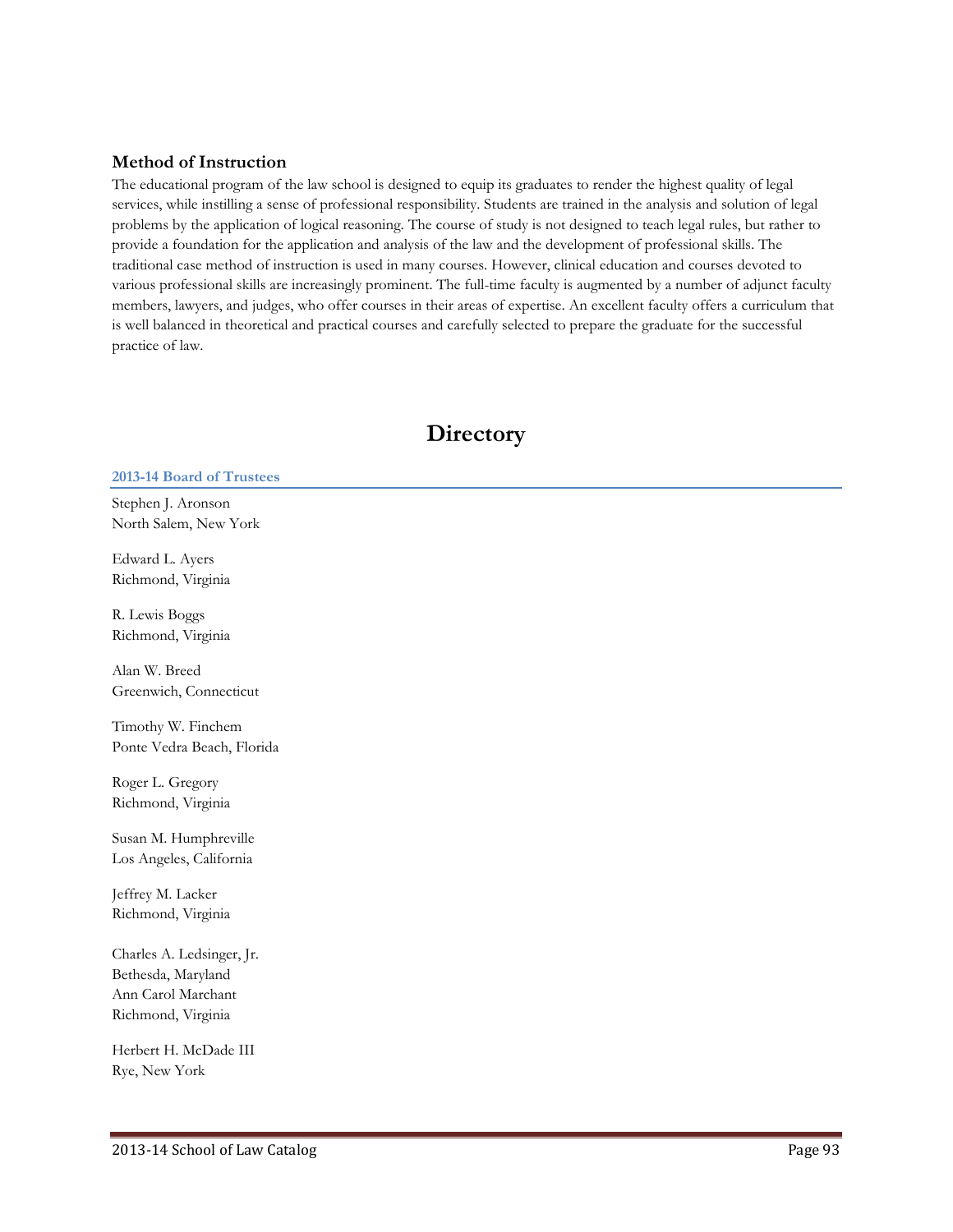William H. McLean Wilmette, Illinois

Leland D. Melvin Washington, District of Columbia

Louis W. Moelchert, Jr. Richmond, Virginia

S. D. Roberts Moore Roanoke, Virginia

Paul B. Queally New Canaan, Connecticut

Susan Gunn Quisenberry Richmond, Virginia

Gregory S. Rogowski Ponte Vedra Beach, Florida

Leonard W. Sandridge, Jr. Charlottesville, Virginia

Michael S. Segal Pacific Palisades, California

Suzanne F. Thomas Aylett, Virginia

Lynne E. Washington Mechanicsville, Virginia

Allison P. Weinstein Richmond, Virginia

# **Trustees Emeriti**

Waldo M. Abbot Greenwich, Connecticut

Lewis T. Booker Richmond, Virginia

Austin Brockenbrough III Richmond, Virginia

Dale P. Brown Naples, Florida

Robert L. Burrus, Jr.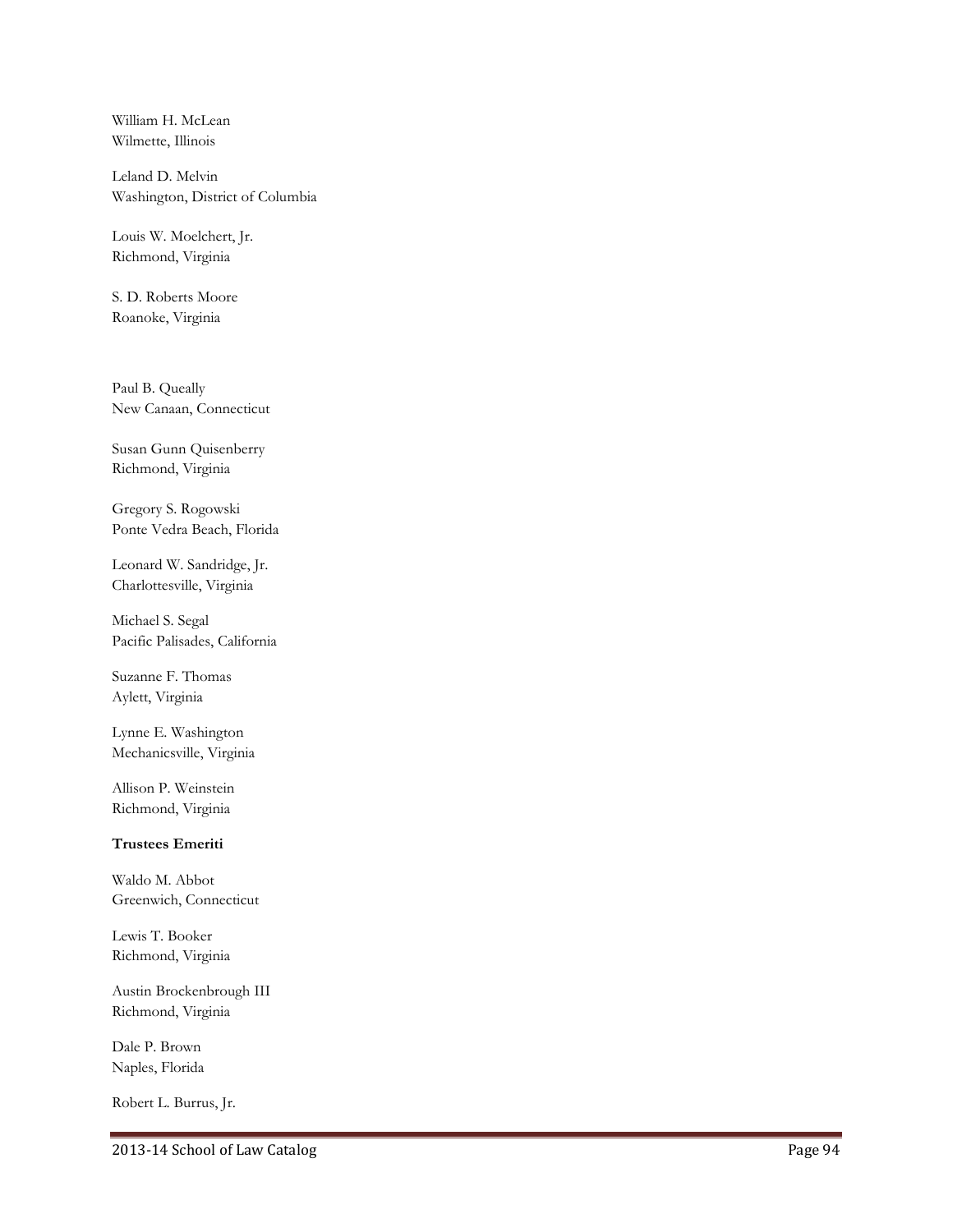Richmond, Virginia

Martha A. Carpenter Charlottesville, Virginia

Richard E. Connors Ridgefield, Connecticut

Otis D. Coston, Jr. McLean, Virginia

Kevin M. Cox Johns Island, South Carolina

John R. Davis, Jr. Glen Allen, Virginia

F. Amanda DeBusk Potomac, Maryland

Ed Eskandarian Boston, Massachusetts

Floyd D. Gottwald, Jr. Richmond, Virginia

Robert S. Jepson, Jr. Savannah, Georgia

Richard S. Johnson Richmond, Virginia

Allen B. King Richmond, Virginia

Robert C. King, Sr. Richmond, Virginia

Thomas C. Leggett Halifax, Virginia

Stephen M. Lessing Cold Spring Harbor, New York

Daniel J. Ludeman St. Louis, Missouri

Lawrence C. Marsh New York, New York

Janice R. Moore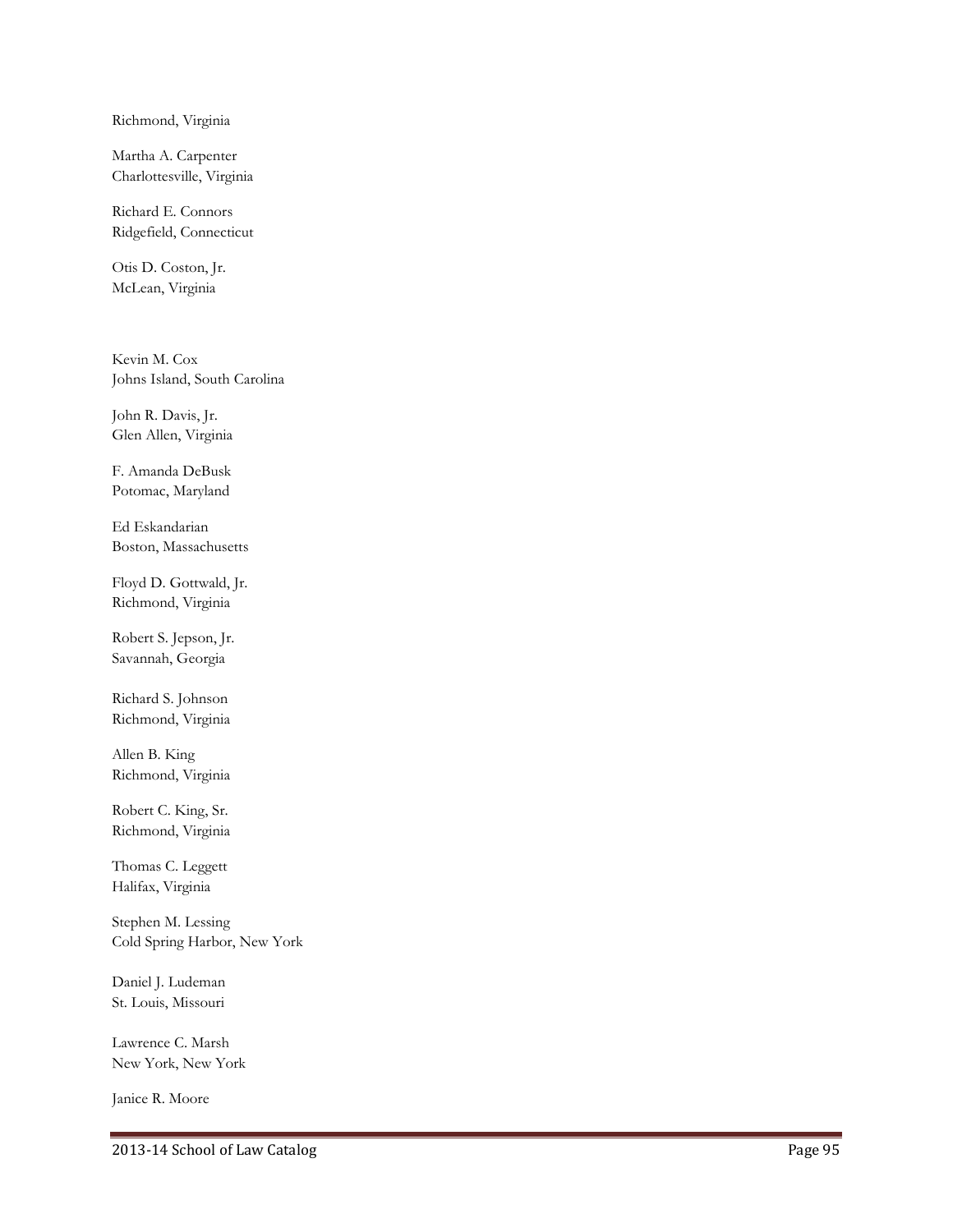Deltaville, Virginia

Dennis A. Pryor Manakin-Sabot, Virginia

Robert E. Rigsby Richmond, Virginia

Claire M. Rosenbaum Richmond, Virginia

Gilbert M. Rosenthal Richmond, Virginia

Guy A. Ross Key West, Florida

Patricia L. Rowland Glen Ellyn, Illinois

Jeremiah J. Sheehan Vero Beach, Florida

Frederick P. Stamp, Jr. Wheeling, West Virginia

Charles W. Sweet, Jr. Barrington, Illinois

Michael E. Szymanczyk Sanibel, Florida

Fred T. Tattersall Vero Beach, Florida

George W. Wellde, Jr. New York, New York

Elaine J. Yeatts Richmond, Virginia

# **Administration**

## **The University**

Edward L. Ayers, *President* Stephen Allred, *Vice President and Provost* Stephen D. Bisese, *Vice President, Student Development* Ann Lloyd Breeden, *Secretary to the Board of Trustees* Keith A. Gill, *Director of Athletics* Thomas C. Gutenberger, *Vice President, Advancement* David B. Hale, *Vice President, Business and Finance* Rev. Craig T. Kocher, *Chaplain to the University*